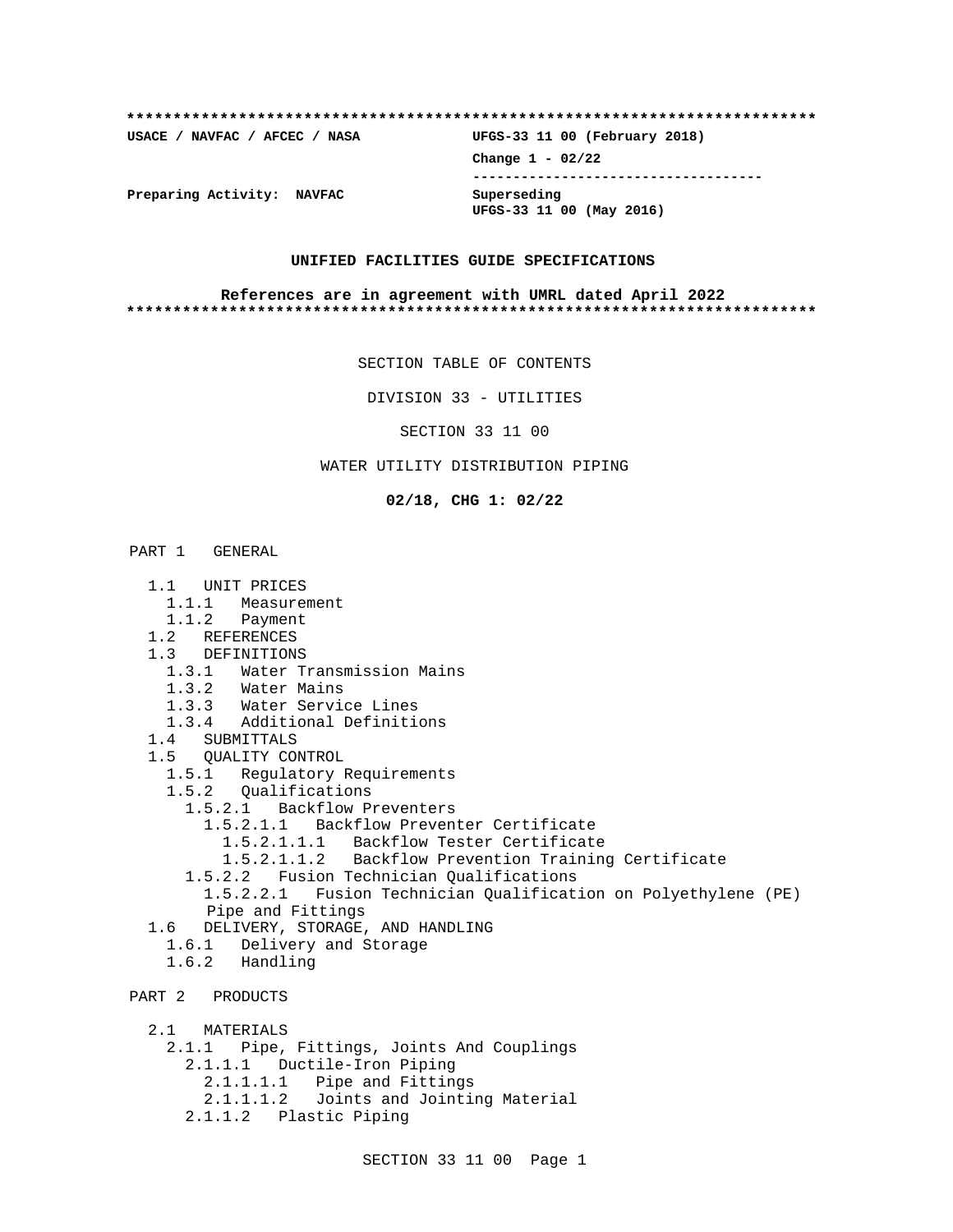2.1.1.2.1 PVC and PVCO Piping 2.1.1.2.1.1 PVC Piping 2.1.1.2.1.2 PVCO Piping 2.1.1.2.1.3 Fittings for PVC and PVCO Pipe 2.1.1.2.1.4 Joints and Jointing Material for PVC and PVCO Piping 2.1.1.2.2 PVC Piping for Service Lines 2.1.1.2.2.1 Pipe and Fittings 2.1.1.2.2.2 Joints and Connections 2.1.1.2.2.3 Solvent Joining 2.1.1.2.3 Polyethylene (PE) Pipe 2.1.1.2.3.1 Fittings For PE Pipe 2.1.1.2.3.2 Joints and Jointing Materials 2.1.1.2.4 Polyethylene (PE) Piping and Tubing for Service Lines 2.1.1.2.4.1 PE Service Line Pipe And Tubing 2.1.1.2.4.2 PE Service Line Fittings 2.1.1.3 Fiberglass Pipe, Fittings, Joints and Joint Materials 2.1.1.4 [Concrete Pressure Pipe] [Prestressed Concrete Pressure Pipe (PCCP)] [and] [Reinforced Concrete Cylinder Pipe (RCCP)] 2.1.1.4.1 Piping, Fittings, Joints and Jointing Material 2.1.1.5 Steel Piping 2.1.1.5.1 Pipe and Fittings 2.1.1.5.2 Wall Thickness for Pipe and Fittings 2.1.1.5.3 Joints and Jointing Material 2.1.1.5.4 Lining [and Coating] 2.1.1.5.5 Steel Piping for Service Lines 2.1.1.6 Copper Pipe For Service Lines 2.1.1.6.1 Copper Tubing and Associated Fittings 2.1.1.7 Trenchless Piping 2.1.1.7.1 PVC Pipe 2.1.1.7.1.1 Butt Fusion 2.1.1.7.2 PE Pipe and Tubing 2.1.1.7.2.1 Butt and Socket Fusion Fittings 2.1.1.7.2.2 Butt and Socket Fusion 2.1.1.7.2.3 Electrofusion Fittings 2.1.1.7.2.4 Electrofusion 2.1.1.7.3 Ductile Iron Ball and Socket Joint 2.1.1.7.3.1 Fittings 2.1.1.8 Piping Beneath Railroad Right-of-Way 2.1.2 Valves 2.1.2.1 Gate Valves 80 mm 3 Inch Size and Larger [on Buried Piping] 2.1.2.2 Gate Valves 75 mm 3 Inch Size and Larger [in Valve Pit(s)] [and] [Aboveground Locations] 2.1.2.3 Check Valves 2.1.2.4 Rubber-Seated Butterfly Valves 2.1.2.5 Pressure Reducing Valves 2.1.2.6 Air Release, Air/Vacuum, and Combination Air Valves 2.1.2.7 Water Service Valves 2.1.2.7.1 Gate Valves Smaller than 75 mm 3 Inch in Size [on Buried Piping] 2.1.2.7.2 Gate Valves Smaller Than 75 mm 3 Inch Size in Valve Pits 2.1.2.7.3 Check Valves Smaller than 50 mm 2 Inch in Size 2.1.2.8 Valve Boxes 2.1.2.9 Valve Pits 2.1.3 Blowoff Valve Assemblies 2.1.4 Fire Hydrants and Hose Houses 2.1.4.1 Fire Hydrants 2.1.4.1.1 [Dry-Barrel Type] [and] [Wet-Barrel Type] Fire Hydrants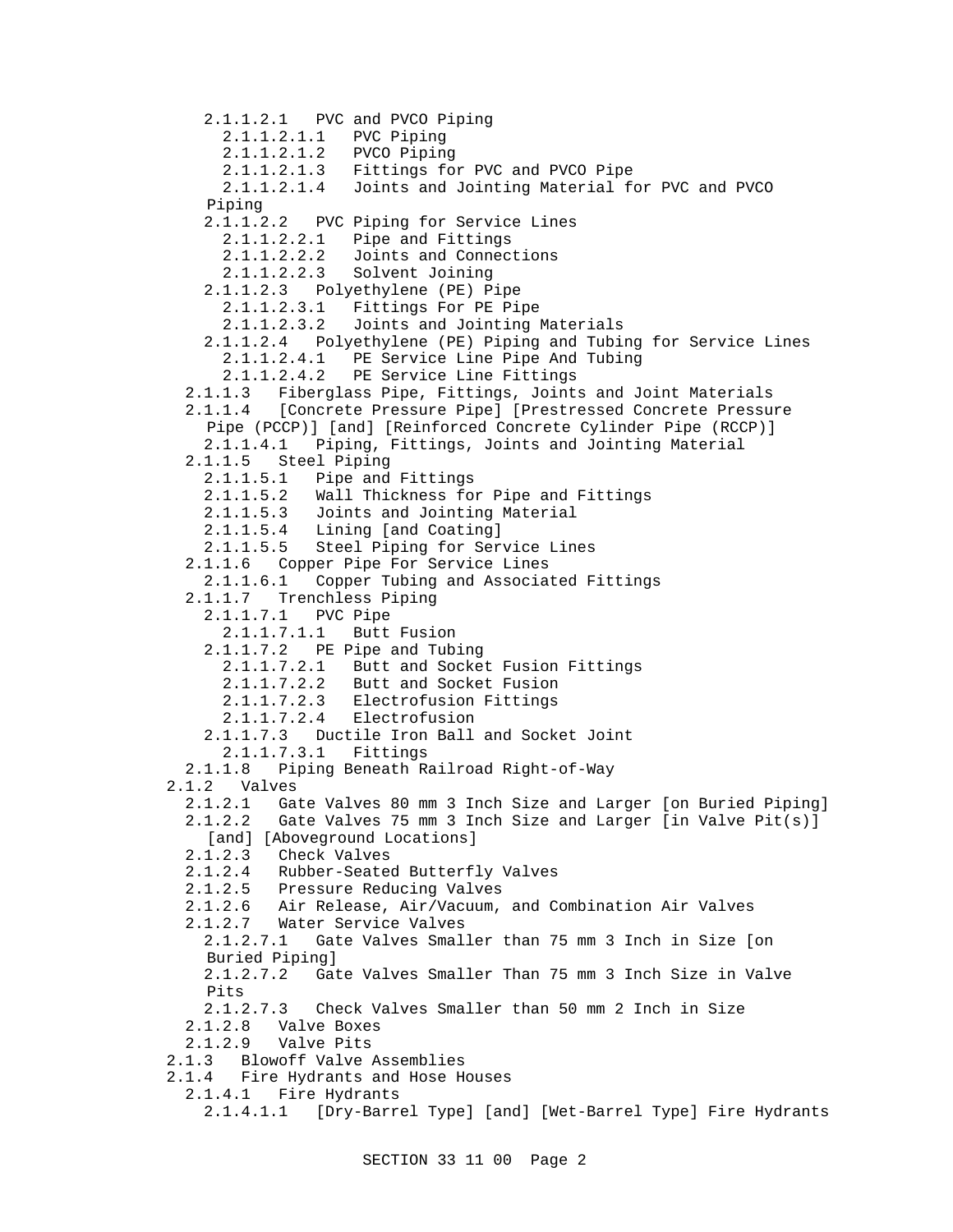```
 2.1.4.1.2 Flush-Type Fire Hydrants
       2.1.4.2 Fire Hydrant Hose Houses
         2.1.4.2.1 Additional Equipment
    2.1.5 Meters<br>2.1.5.1 Tu:
               Turbine Type Meters
       2.1.5.2 Propeller Type Meters
       2.1.5.3 Displacement Type Meters
       2.1.5.4 Compound Type Meters
       2.1.5.5 Fire Service Type Meters
       2.1.5.6 Register
       2.1.5.7 Strainers
       2.1.5.8 Meter Connections
       2.1.5.9 Advanced Metering Infrastructure
       2.1.5.10 Direct Digital Control System Interface
       2.1.5.11 Meter Setter
       2.1.5.12 Meter [Boxes] [Vaults]
         2.1.5.12.1 Cast Iron
         2.1.5.12.2 Precast Concrete Meter [Boxes] [Vaults]
           2.1.5.12.2.1 Vault Access Door
           2.1.5.12.2.2 Fittings
           2.1.5.12.2.3 Vault Valves
         2.1.5.12.3 Plastic Meter Boxes
     2.1.6 Backflow Preventers
       2.1.6.1 Backflow Preventer Enclosure
     2.1.7 Disinfection
   2.2 ACCESSORIES
     2.2.1 Pipe Restraint
       2.2.1.1 Thrust Blocks
       2.2.1.2 Precast Thrust Blocks
       2.2.1.3 Joint Restraint
     2.2.2 Protective Enclosures
       2.2.2.1 Housing
    2.2.3 Tapping Sleeves<br>2.2.4 Sleeve-Type Mec
          Sleeve-Type Mechanical Couplings
     2.2.5 Insulating Joints
     2.2.6 Bonded Joints
     2.2.7 Dielectric Fittings
     2.2.8 Tracer Wire for Nonmetallic Piping
     2.2.9 Water Service Line Appurtenances
       2.2.9.1 Corporation Stops
       2.2.9.2 Curb or Service Stops
       2.2.9.3 Service Clamps
       2.2.9.4 Goosenecks
       2.2.9.5 Curb Boxes
PART 3 EXECUTION
   3.1 PREPARATION
     3.1.1 Connections to Existing System
     3.1.2 Operation of Existing Valves
     3.1.3 Earthwork
   3.2 INSTALLATION
     3.2.1 Piping
       3.2.1.1 General Requirements
         3.2.1.1.1 Termination of Water Lines
         3.2.1.1.2 Pipe Laying and Jointing
         3.2.1.1.3 Tracer Wire
```
- 3.2.1.1.4 Connections to Existing Water Lines
- 3.2.1.1.5 Sewer Manholes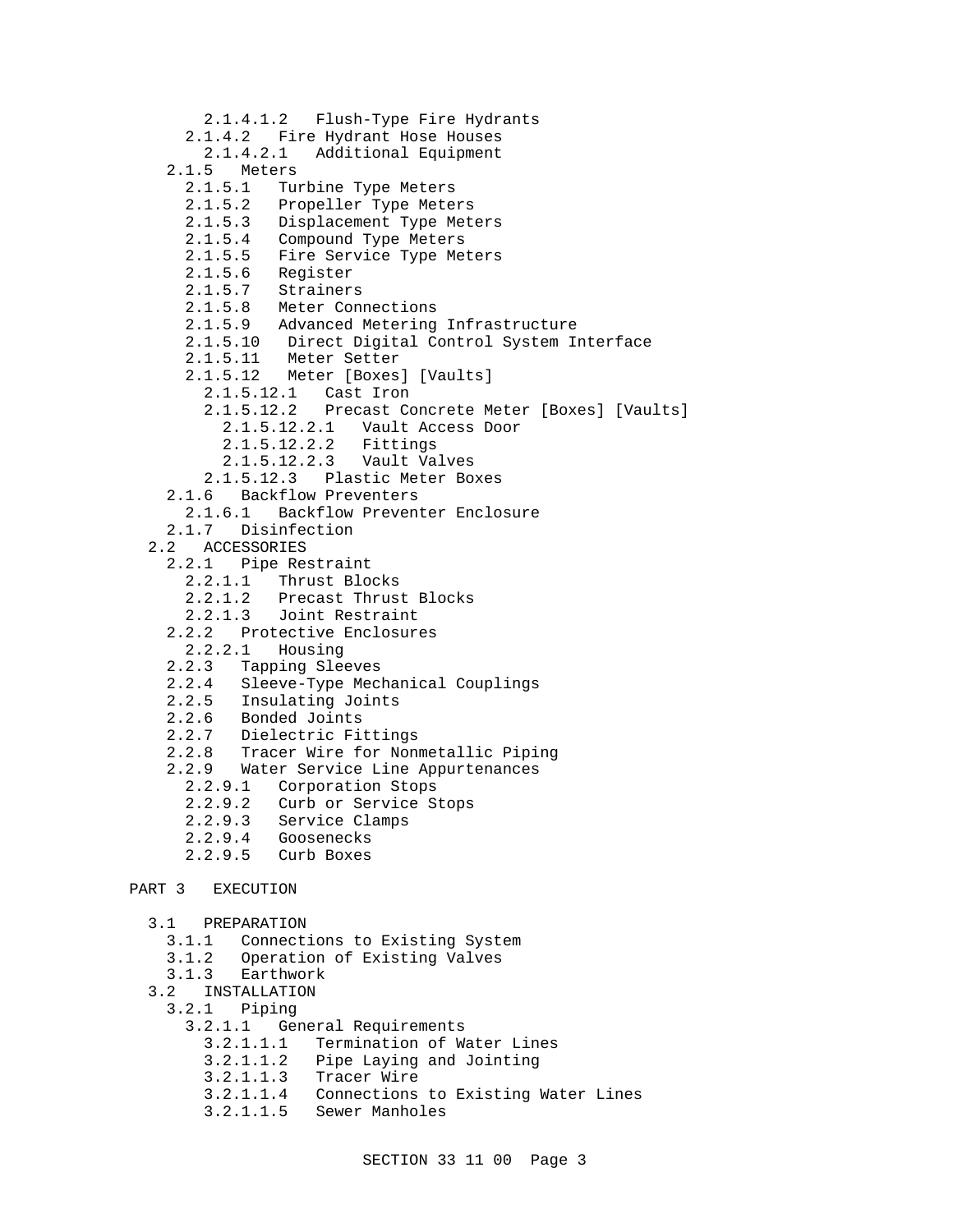3.2.1.1.6 Water Piping Parallel With Sewer Piping 3.2.1.1.7 Water Piping Crossing Sewer Piping 3.2.1.1.8 Penetrations 3.2.1.1.9 Flanged Pipe 3.2.1.2 Ductile-Iron Piping 3.2.1.3 PVC and PVCO Water Main Pipe 3.2.1.4 Polyethylene (PE) Piping 3.2.1.5 Fiberglass Piping 3.2.1.5.1 RTRP I Jointing 3.2.1.5.2 RTRP II Jointing 3.2.1.5.3 RPMP Jointing 3.2.1.5.4 Fittings and Specials for RTRP and RPMP Pipe 3.2.1.5.5 Allowable Offsets 3.2.1.6 [Concrete Pressure Pipe] [PCCP] [RCCP] Piping 3.2.1.7 Steel Piping 3.2.1.8 Metallic Piping for Service Lines 3.2.1.8.1 Screwed Joints 3.2.1.8.2 Joints for Copper Tubing 3.2.1.8.3 Flanged Joints 3.2.1.8.4 Protection of Buried Steel Service Line Piping 3.2.1.9 Plastic Service Piping 3.2.1.9.1 Jointing 3.2.1.9.2 Plastic Pipe Connections to Appurtenances 3.2.1.10 Trenchless Piping 3.2.1.10.1 Butt Fusion 3.2.1.10.1.1 PVC Pipe 3.2.1.10.1.2 Polyethylene Pipe 3.2.1.10.2 Post-Construction Fusion Report 3.2.1.10.3 Installation Ductile Iron Ball and Socket Joint 3.2.1.11 Fire Protection Service Lines for Sprinkler Supplies 3.2.1.12 Water Service Piping 3.2.1.12.1 Location 3.2.1.12.2 Water Service Line Connections to Water Mains 3.2.2 Railroad Right-of-Way 3.2.3 Meters 3.2.4 Backflow Preventers 3.2.4.1 Backflow Preventer Enclosure 3.2.5 Disinfection 3.2.6 Flushing 3.2.7 Pipe Restraint 3.2.7.1 Concrete Thrust Blocks 3.2.7.2 Restrained Joints 3.2.8 Valves 3.2.8.1 Gate Valves 3.2.8.2 Check Valves 3.2.8.3 Air Release, Air/Vacuum, and Combination Air Valves 3.2.9 Blowoff Valve Assemblies 3.2.10 Fire Hydrants 3.3 FIELD QUALITY CONTROL 3.3.1 Tests 3.3.1.1 Hydrostatic Test 3.3.1.2 Hydrostatic Sewer Test 3.3.1.3 Leakage Test 3.3.1.4 Bacteriological Testing 3.3.1.5 Backflow Preventer Tests 3.3.1.6 Special Testing Requirements for Fire Service 3.3.1.7 Tracer Wire Continuity Test 3.4 SYSTEM STARTUP

3.5 CLEANUP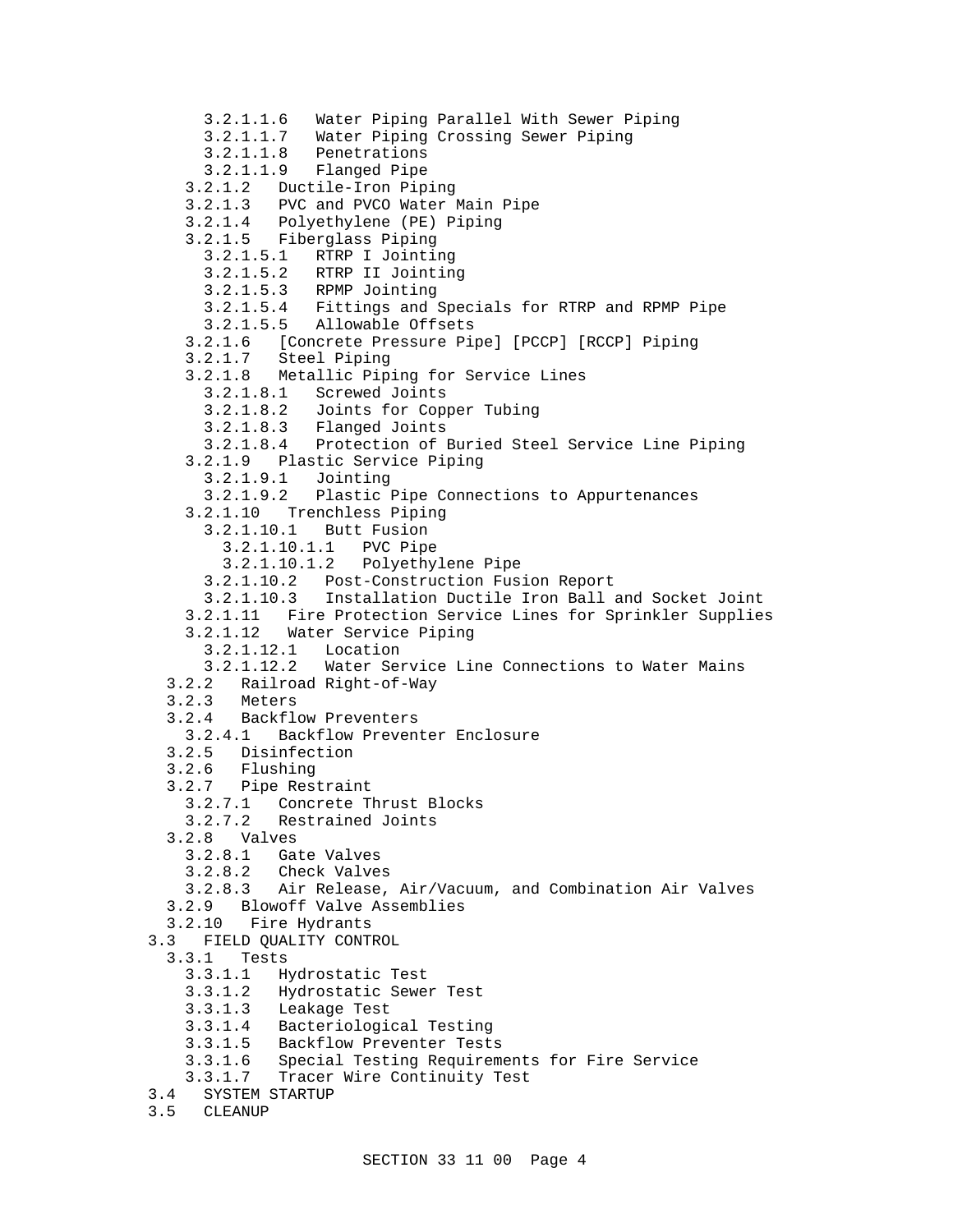-- End of Section Table of Contents --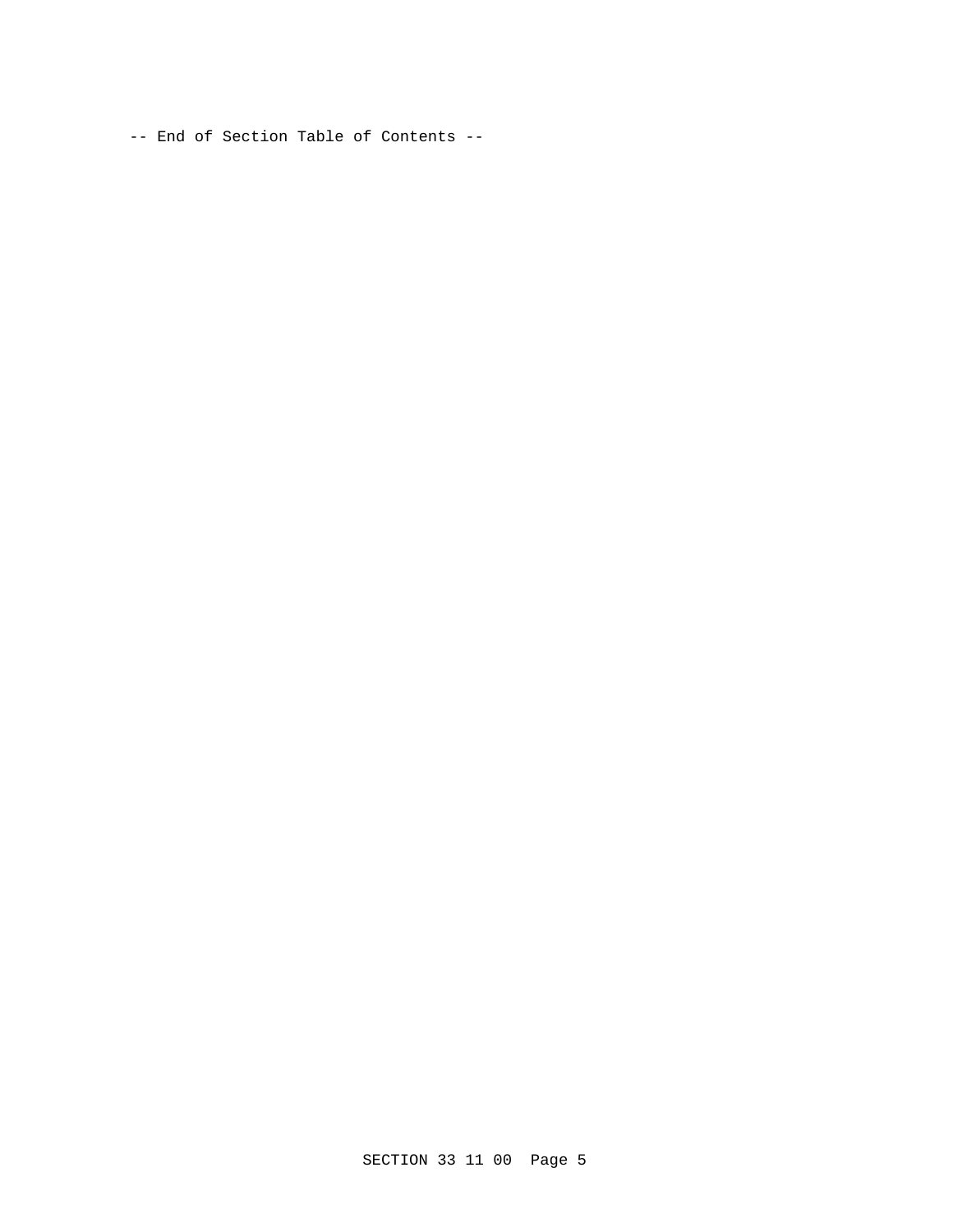**\*\*\*\*\*\*\*\*\*\*\*\*\*\*\*\*\*\*\*\*\*\*\*\*\*\*\*\*\*\*\*\*\*\*\*\*\*\*\*\*\*\*\*\*\*\*\*\*\*\*\*\*\*\*\*\*\*\*\*\*\*\*\*\*\*\*\*\*\*\*\*\*\*\***

**USACE / NAVFAC / AFCEC / NASA UFGS-33 11 00 (February 2018) Change 1 - 02/22 ------------------------------------ UFGS-33 11 00 (May 2016)**

**Preparing Activity: NAVFAC Superseding**

### **UNIFIED FACILITIES GUIDE SPECIFICATIONS**

**References are in agreement with UMRL dated April 2022 \*\*\*\*\*\*\*\*\*\*\*\*\*\*\*\*\*\*\*\*\*\*\*\*\*\*\*\*\*\*\*\*\*\*\*\*\*\*\*\*\*\*\*\*\*\*\*\*\*\*\*\*\*\*\*\*\*\*\*\*\*\*\*\*\*\*\*\*\*\*\*\*\*\***

### SECTION 33 11 00

WATER UTILITY DISTRIBUTION PIPING **02/18, CHG 1: 02/22**

**\*\*\*\*\*\*\*\*\*\*\*\*\*\*\*\*\*\*\*\*\*\*\*\*\*\*\*\*\*\*\*\*\*\*\*\*\*\*\*\*\*\*\*\*\*\*\*\*\*\*\*\*\*\*\*\*\*\*\*\*\*\*\*\*\*\*\*\*\*\*\*\*\*\***

**NOTE: This guide specification covers the requirements for potable and non-potable (i.e., raw water, sea, salt water) systems, in which the largest size pipe is 1200 mm 60 inches in diameter and the maximum system working pressure is 1000 kPa 150 psi. This maximum working pressure depends on piping materials and appurtenances listed in this specification. Ensure that the pressure class of piping materials and appurtenances exceeds the maximum working pressure of the system. This section covers water systems for use outside of buildings, including water mains, water transmission mains and water service lines to a point approximately 1.5 m 5 feet from the perimeter of buildings or structures. Water lines within 1.5 m 5 feet of the building are typically covered by Division 22 specifications and occasionally Division 40 specifications.**

**When control systems are used to monitor water utility systems include Section 25 05 11 CYBERSECURITY FOR FACILITY-RELATED CONTROL SYSTEMS.**

**For areas outside of the United States (U.S.), U.S. Territories and Possessions determine if required materials are suitable or if an equivalent host nation standard is required. Design must comply with the applicable U.S. & Host Nation norms, regulations and all applicable U.S. Military criteria. Where a host nation standard is required, an equivalent host nation standard may supersede the required material indicated in this specification. Equivalency and compliance statement in duel languages must be provided and certified by the Host Nation engineer, registered on the country's professional rolls.**

**For corrosive soils select materials, coatings or cathodic protection systems in accordance with UFC**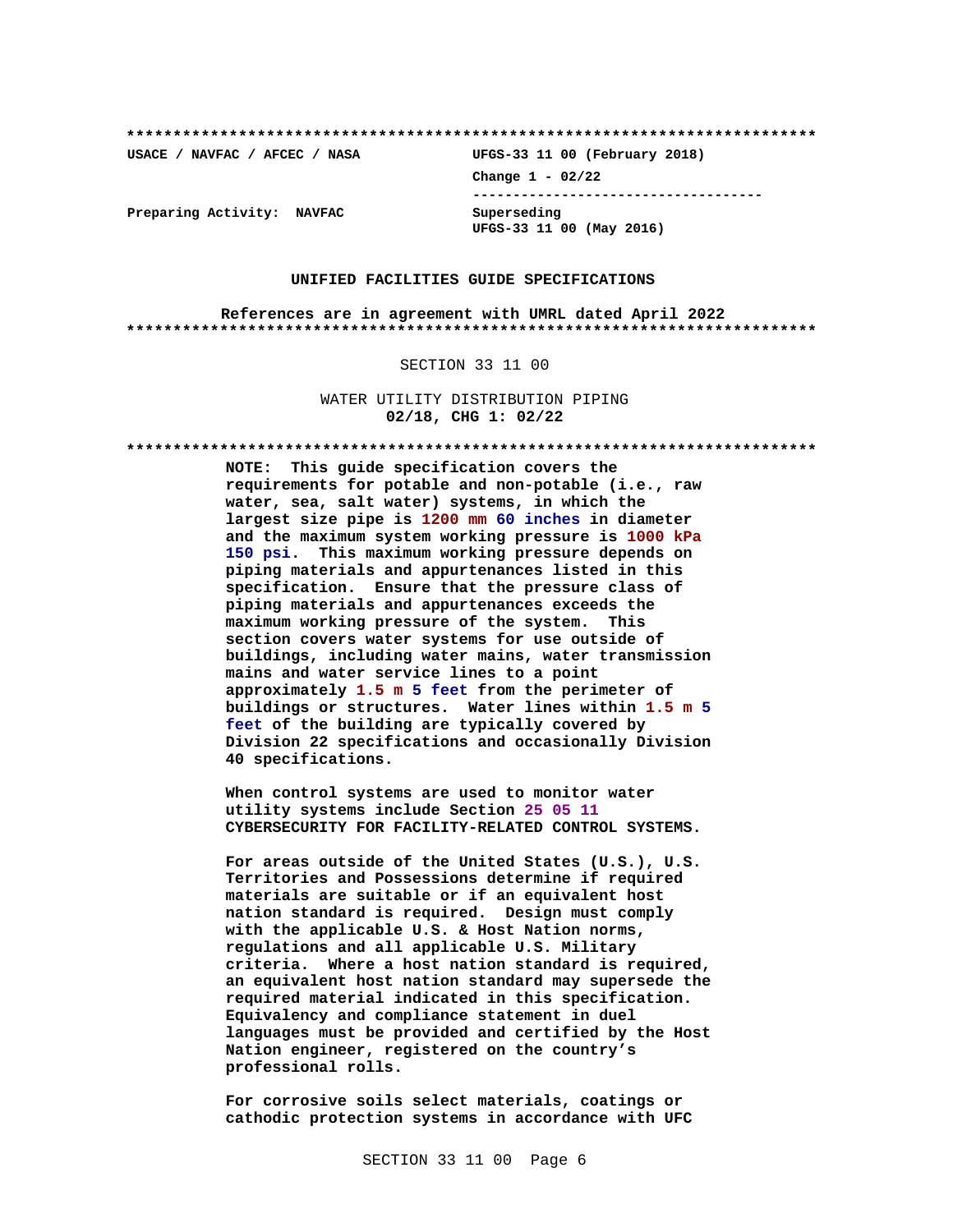|                    | 3-230-01. When cathodic protection is used include<br>Section 26 42 13 GALVANIC (SACRIFICIAL) ANODE<br>CATHODIC PROTECTION (GACP) SYSTEM.                                                                                                                                                                                                                                                  |
|--------------------|--------------------------------------------------------------------------------------------------------------------------------------------------------------------------------------------------------------------------------------------------------------------------------------------------------------------------------------------------------------------------------------------|
|                    | When piping is beneath open piers and other exposed<br>locations is subject to freezing temperatures,<br>include requirements for insulation and protective<br>coverings in the project specification.                                                                                                                                                                                     |
|                    | Adhere to UFC 1-300-02 Unified Facilities Guide<br>Specifications (UFGS) Format Standard when editing<br>this guide specification or preparing new project<br>specification sections. Edit this guide<br>specification for project specific requirements by<br>adding, deleting, or revising text. For bracketed<br>items, choose applicable item(s) or insert<br>appropriate information. |
|                    | Remove information and requirements not required in<br>respective project, whether or not brackets are<br>present.                                                                                                                                                                                                                                                                         |
|                    | Comments, suggestions and recommended changes for<br>this guide specification are welcome and should be<br>submitted as a Criteria Change Request (CCR).                                                                                                                                                                                                                                   |
|                    |                                                                                                                                                                                                                                                                                                                                                                                            |
|                    | NOTE: For Army and Air Force, impress current<br>cathodic protection(ICCP) may be used. When ICCP is<br>used include Section 26 42 17 IMPRESSED CURRENT<br>CATHODIC PROTECTION (ICCP) SYSTEM.                                                                                                                                                                                              |
|                    |                                                                                                                                                                                                                                                                                                                                                                                            |
|                    | For Navy Only: Comply with CNIC Instructions<br>CNICINST 5090.1B for areas outside of the U.S.                                                                                                                                                                                                                                                                                             |
|                    |                                                                                                                                                                                                                                                                                                                                                                                            |
| PART 1<br>GENERAL  |                                                                                                                                                                                                                                                                                                                                                                                            |
| 1.1<br>UNIT PRICES |                                                                                                                                                                                                                                                                                                                                                                                            |
|                    |                                                                                                                                                                                                                                                                                                                                                                                            |
|                    | This Article is tailored for AIR FORCE, ARMY,<br>NOTE:<br>and NASA.                                                                                                                                                                                                                                                                                                                        |
|                    |                                                                                                                                                                                                                                                                                                                                                                                            |

Measurement and payment will be based on completed work performed in accordance with the drawings, specifications, and the Contract payment schedules.

1.1.1 Measurement

NOTE: The following paragraph contains additional tailoring for FIRE HYDRANTS.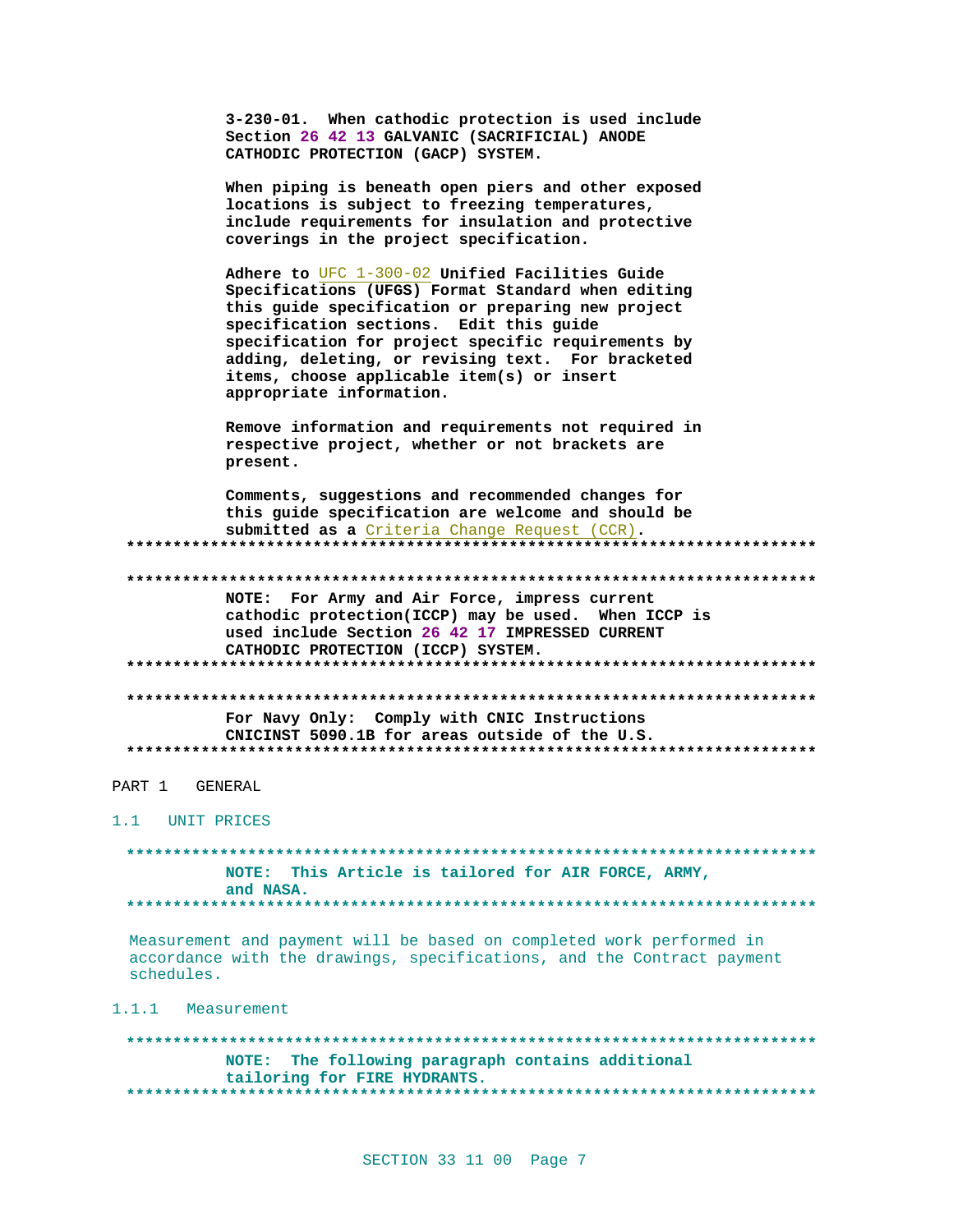The length of water lines will be determined by measuring along the centerlines of the various sizes of pipe provided. Pipe will be measured from center of fitting to center of fitting, from center of water main to center of fire hydrant, and from center of water main to end of service connection. No deduction will be made for the space occupied by valves or fittings.

### 1.1.2 Payment

Payment will be made for water lines at the Contract unit price per linear meter foot for the various types and sizes of water lines, and will be full compensation for all pipes, joints, specials, and fittings, complete and in place. Payment for fire hydrants, valves, and valve boxes will be made at the respective Contract unit price each for such items complete and in place. Payment will include providing all testing, plant, labor, and material and incidentals necessary to complete the work, as specified and as shown.

#### $1.2$ **REFERENCES**

### 

NOTE: This paragraph is used to list the publications cited in the text of the guide specification. The publications are referred to in the text by basic designation only and listed in this paragraph by organization, designation, date, and title.

Use the Reference Wizard's Check Reference feature when you add a Reference Identifier (RID) outside of the Section's Reference Article to automatically place the reference in the Reference Article. Also use the Reference Wizard's Check Reference feature to update the issue dates.

References not used in the text will automatically be deleted from this section of the project specification when you choose to reconcile references in the publish print process. 

The publications listed below form a part of this specification to the extent referenced. The publications are referred to within the text by the basic designation only.

> AMERICAN ASSOCIATION OF STATE HIGHWAY AND TRANSPORTATION OFFICIALS (AASHTO)

AASHTO HB-17

(2002; Errata 2003; Errata 2005, 17th Edition) Standard Specifications for Highway Bridges

AMERICAN RAILWAY ENGINEERING AND MAINTENANCE-OF-WAY ASSOCIATION (AREMA)

AREMA Eng Man

(2017) Manual for Railway Engineering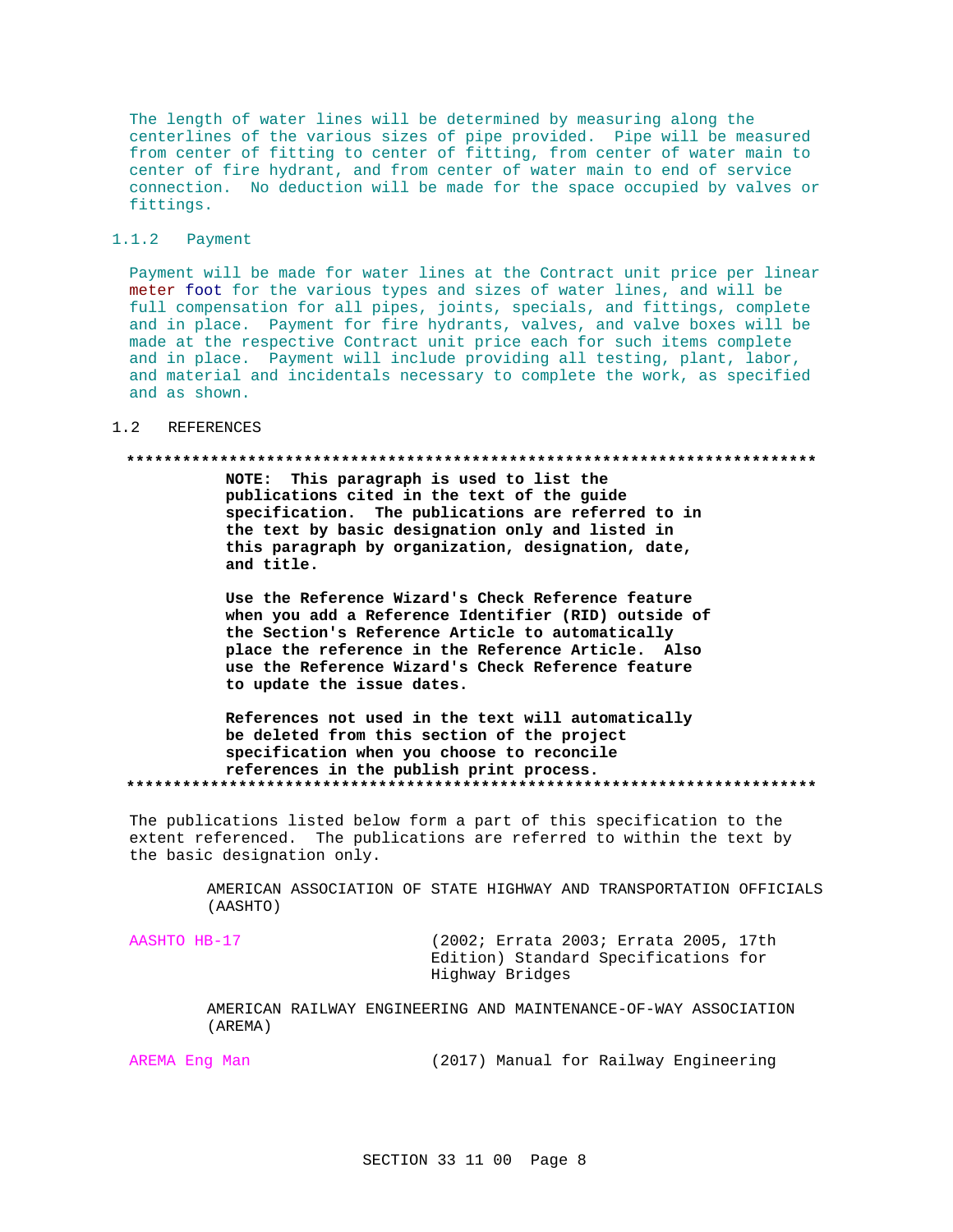### AMERICAN SOCIETY OF MECHANICAL ENGINEERS (ASME)

|           | <b>ASME B1.20.1</b>                     | (2013; R 2018) Pipe Threads, General<br>Purpose (Inch)                                                                       |
|-----------|-----------------------------------------|------------------------------------------------------------------------------------------------------------------------------|
|           | <b>ASME B1.20.3</b>                     | (1976; R 2013) Dryseal Pipe Threads (Inch)                                                                                   |
|           | <b>ASME B16.1</b>                       | (2020) Gray Iron Pipe Flanges and Flanged<br>Fittings Classes 25, 125, and 250                                               |
|           | <b>ASME B16.3</b>                       | (2021) Malleable Iron Threaded Fittings,<br>Classes 150 and 300                                                              |
|           | <b>ASME B16.4</b>                       | (2021) Gray Iron Threaded Fittings;<br>Classes 125 and 250                                                                   |
|           | <b>ASME B16.18</b>                      | (2021) Cast Copper Alloy Solder Joint<br>Pressure Fittings                                                                   |
|           | <b>ASME B16.26</b>                      | (2018) Standard for Cast Copper Alloy<br>Fittings for Flared Copper Tubes                                                    |
|           | <b>ASME B18.2.2</b>                     | (2022) Nuts for General Applications:<br>Machine Screw Nuts, and Hex, Square, Hex<br>Flange, and Coupling Nuts (Inch Series) |
|           | ASME B18.5.2.1M                         | (2006; R 2011) Metric Round Head Short<br>Square Neck Bolts                                                                  |
|           |                                         |                                                                                                                              |
|           | ASME B18.5.2.2M                         | (1982; R 2010) Metric Round Head Square<br>Neck Bolts                                                                        |
|           | AMERICAN WATER WORKS ASSOCIATION (AWWA) |                                                                                                                              |
| AWWA B300 |                                         | (2018) Hypochlorites                                                                                                         |
| AWWA B301 |                                         | (2018) Liquid Chlorine                                                                                                       |
|           | AWWA C104/A21.4                         | (2016) Cement-Mortar Lining for<br>Ductile-Iron Pipe and Fittings for Water                                                  |
|           | AWWA C105/A21.5                         | (2018) Polyethylene Encasement for<br>Ductile-Iron Pipe Systems                                                              |
|           | AWWA C110/A21.10                        | (2012) Ductile-Iron and Gray-Iron Fittings<br>for Water                                                                      |
|           | AWWA C111/A21.11                        | (2017) Rubber-Gasket Joints for<br>Ductile-Iron Pressure Pipe and Fittings                                                   |
|           | AWWA C115/A21.15                        | (2020) Flanged Ductile-Iron Pipe With<br>Ductile-Iron or Gray-Iron Threaded Flanges                                          |
|           | AWWA C151/A21.51                        | (2017) Ductile-Iron Pipe, Centrifugally<br>Cast                                                                              |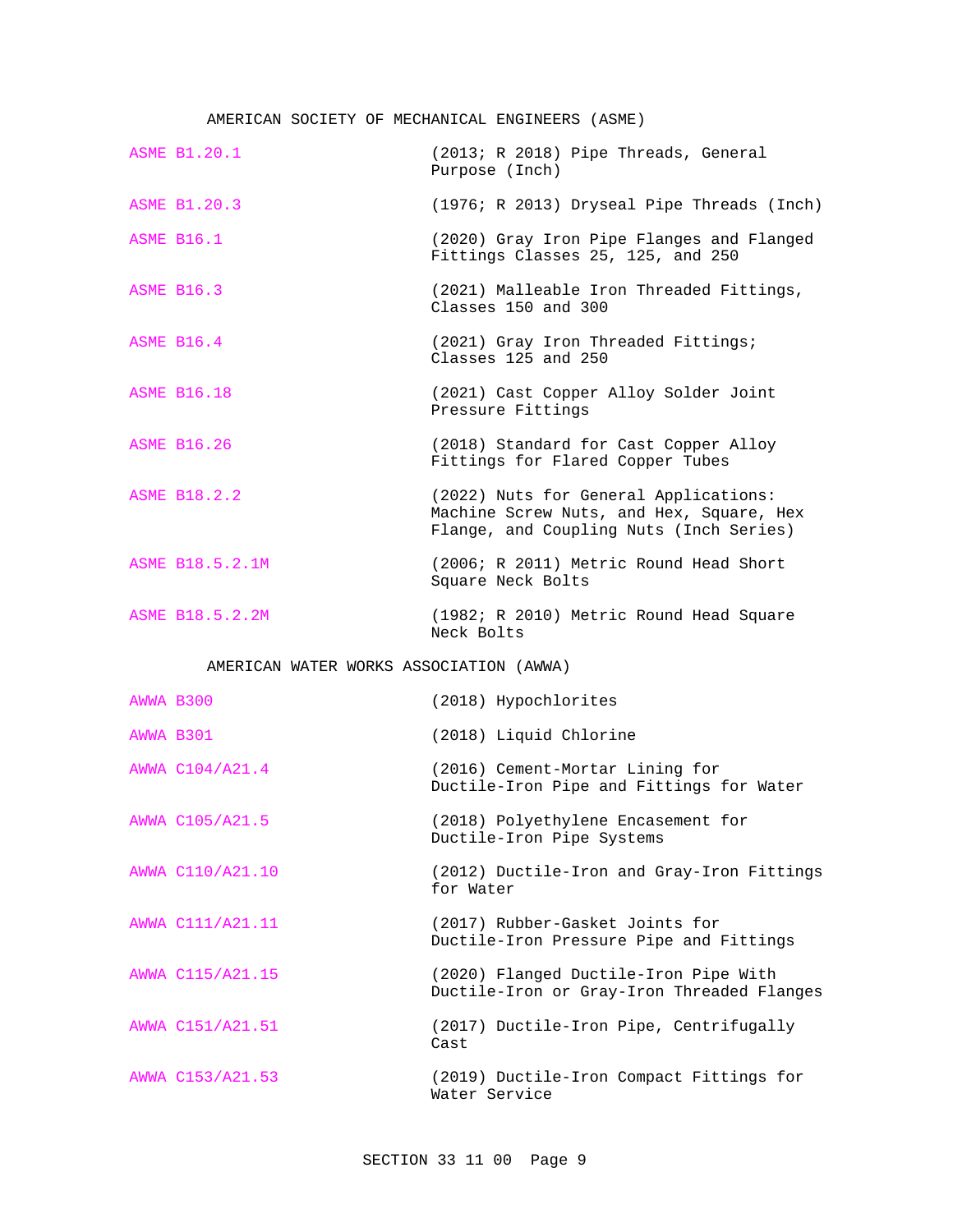| AWWA C200 | (2012) Steel Water Pipe - 6 In. (150 mm)<br>and Larger                                                                          |
|-----------|---------------------------------------------------------------------------------------------------------------------------------|
| AWWA C203 | (2020) Coal-Tar Protective Coatings and<br>Linings for Steel Water Pipelines - Enamel<br>and Tape - Hot-Applied                 |
| AWWA C205 | (2018) Cement-Mortar Protective Lining and<br>Coating for Steel Water Pipe - 4 In. (100<br>mm) and Larger - Shop Applied        |
| AWWA C206 | (2017) Field Welding of Steel Water Pipe                                                                                        |
| AWWA C207 | (2018) Standard for Steel Pipe Flanges for<br>Waterworks Service, Sizes 4 in. through<br>144 in. (100 mm through 3600 mm)       |
| AWWA C208 | (2017) Dimensions for Fabricated Steel<br>Water Pipe Fittings                                                                   |
| AWWA C209 | (2019) Cold-Applied Tape Coatings for the<br>Exterior of Special Sections, Connections<br>and Fitting for Steel Water Pipelines |
| AWWA C210 | (2015) Standard for Liquid Epoxy Coating<br>Systems for the Interior and Exterior of<br>Steel Water Pipelines                   |
| AWWA C213 | (2015) Fusion-Bonded Epoxy Coating for the<br>Interior and Exterior of Steel Water<br>Pipelines                                 |
| AWWA C219 | (2017) Bolted Sleeve-Type Couplings for<br>Plain-End Pipe                                                                       |
| AWWA C300 | (2016) Reinforced Concrete Pressure Pipe,<br>Steel-Cylinder Type                                                                |
| AWWA C301 | (2014; R 2019) Prestressed Concrete<br>Pressure Pipe, Steel-Cylinder Type                                                       |
| AWWA C303 | (2017) Concrete Pressure Pipe,<br>Bar-Wrapped, Steel-Cylinder Type                                                              |
| AWWA C500 | (2019) Metal-Seated Gate Valves for Water<br>Supply Service                                                                     |
| AWWA C502 | (2018) Dry-Barrel Fire Hydrants                                                                                                 |
| AWWA C503 | (2018) Wet-Barrel Fire Hydrants                                                                                                 |
| AWWA C504 | (2015) Standard for Rubber-Seated<br>Butterfly Valves                                                                           |
| AWWA C508 | (2017) Swing-Check Valves for Waterworks<br>Service, 2 In. Through 48-In. (50-mm<br>Through 1,200-mm) NPS                       |
| AWWA C509 | (2015) Resilient-Seated Gate Valves for                                                                                         |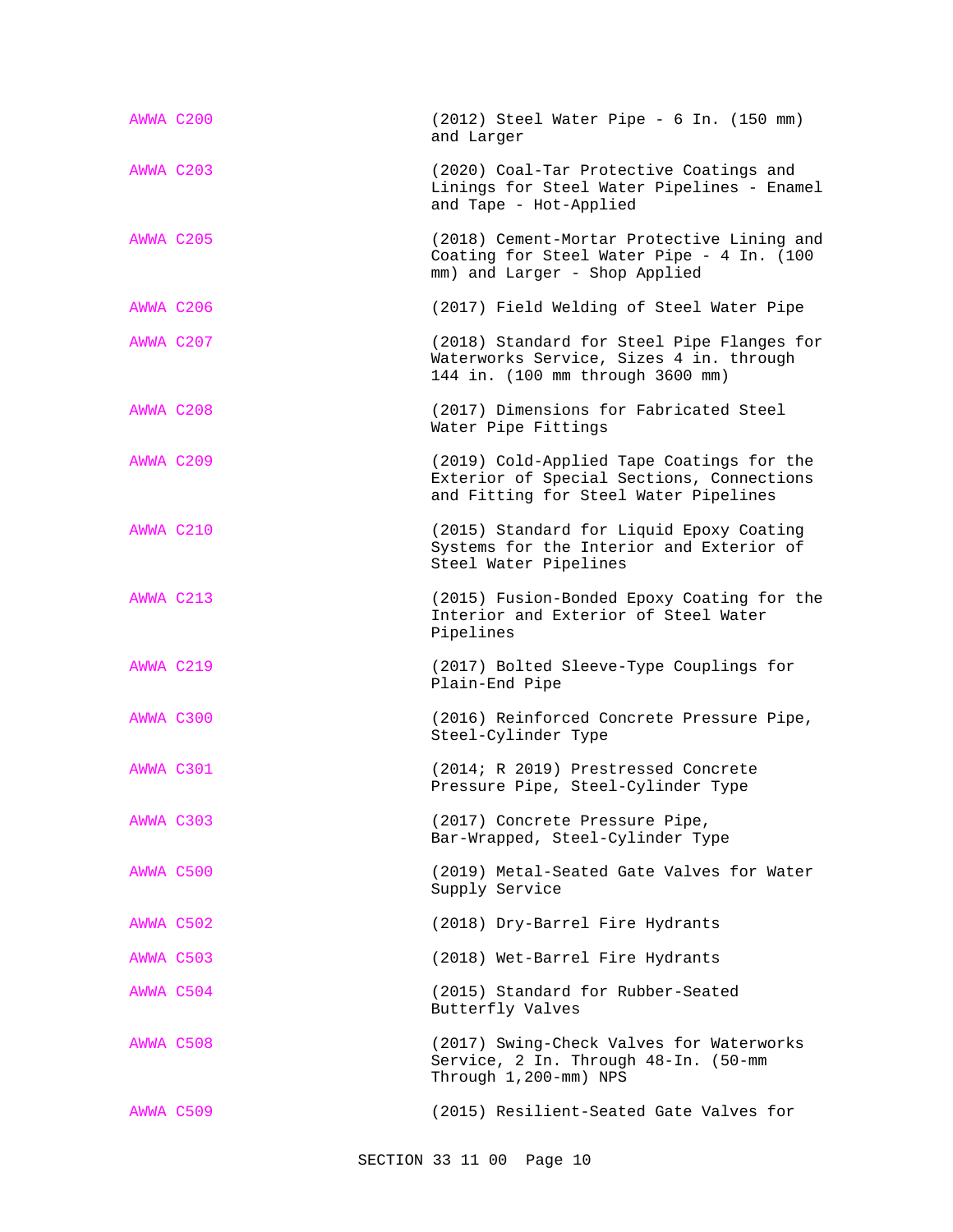|           | Water Supply Service                                                                                                                               |
|-----------|----------------------------------------------------------------------------------------------------------------------------------------------------|
| AWWA C511 | (2017) Reduced-Pressure Principle Backflow<br>Prevention Assembly                                                                                  |
| AWWA C512 | (2015) Air-Release, Air/Vacuum, and<br>Combination Air Valves for Water and<br>Wastewater Service                                                  |
| AWWA C515 | (2020) Reduced-Wall, Resilient-Seated Gate<br>Valves for Water Supply Service                                                                      |
| AWWA C550 | (2017) Protective Interior Coatings for<br>Valves and Hydrants                                                                                     |
| AWWA C600 | (2017) Installation of Ductile-Iron Mains<br>and Their Appurtenances                                                                               |
| AWWA C602 | (2011) Cement-Mortar Lining of Water<br>Pipelines in Place-4 In. (100 mm) and<br>Larger                                                            |
| AWWA C604 | (2011) Installation of Buried Steel Water<br>Pipe-4 In. (100 mm) and Larger                                                                        |
| AWWA C605 | (2021) Underground Installation of<br>Polyvinyl Chloride (PVC) and Molecularly<br>Oriented Polyvinyl Chloride (PVCO)<br>Pressure Pipe and Fittings |
| AWWA C606 | (2015) Grooved and Shouldered Joints                                                                                                               |
| AWWA C651 | (2014) Standard for Disinfecting Water<br>Mains                                                                                                    |
| AWWA C655 | (2009) Field Dechlorination                                                                                                                        |
| AWWA C700 | (2020) Cold-Water Meters - Displacement<br>Type, Metal Alloy Main Case                                                                             |
| AWWA C701 | (2019) Cold-Water Meters - Turbine Type<br>for Customer Service                                                                                    |
| AWWA C702 | (2019) Cold-Water Meters - Compound Type                                                                                                           |
| AWWA C703 | (2019) Cold-Water Meters - Fire Service<br>Type                                                                                                    |
| AWWA C704 | (2019) Propeller-Type Meters for<br>Waterworks Applications                                                                                        |
| AWWA C706 | (2010) Direct-Reading, Remote-Registration<br>Systems for Cold-Water Meters                                                                        |
| AWWA C707 | (2010; R 2016) Encoder-Type<br>Remote-Registration Systems for Cold-Water<br>Meters                                                                |
| AWWA C800 | (2021) Underground Service Line Valves and                                                                                                         |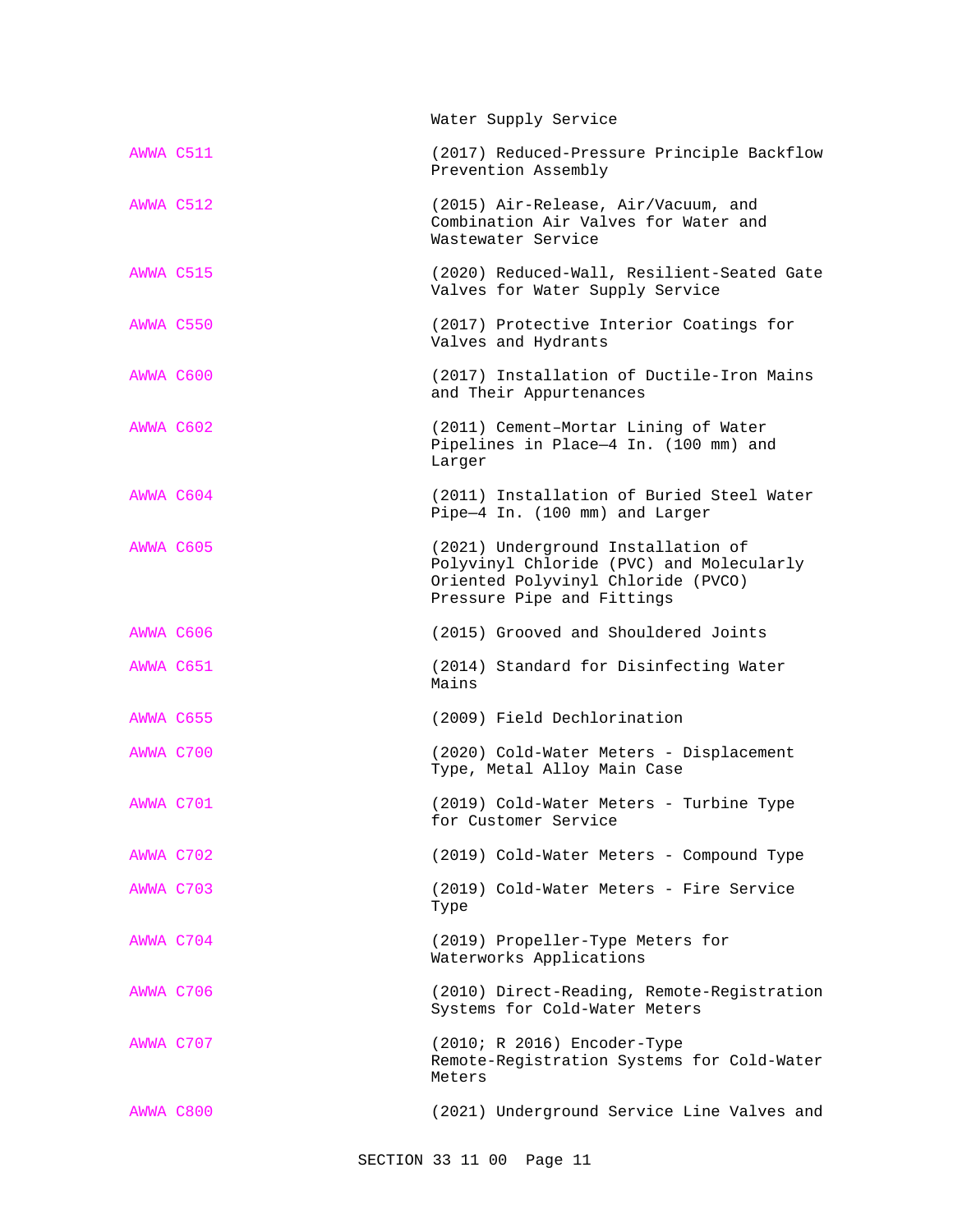Fittings

| AWWA C900 |                           | (2016) Polyvinyl Chloride (PVC) Pressure<br>Pipe, and Fabricated Fittings, 4 In.<br>Through 60 In. (100 mm Through 1,500 mm) |
|-----------|---------------------------|------------------------------------------------------------------------------------------------------------------------------|
| AWWA C901 |                           | (2020) Polyethylene (PE) Pressure Pipe and<br>Tubing, 3/4 In. (19mm) Through 3 In. (76<br>mm), for Water Service             |
| AWWA C906 |                           | (2021) Polyethylene (PE) Pressure Pipe and<br>Fittings, 4 In. through 65 In. (100 mm<br>Through 1,650 mm), for Waterworks    |
| AWWA C909 |                           | (2016) Molecularly Oriented Polyvinyl<br>Chloride (PVCO) Pressure Pipe, 4 In. (100<br>mm) and Larger                         |
| AWWA C950 |                           | (2020) Fiberglass Pressure Pipe                                                                                              |
| AWWA M6   |                           | (2012) Water Meters - Selection,<br>Installation, Testing, and Maintenance                                                   |
| AWWA M9   |                           | (2008; Errata 2013) Manual: Concrete<br>Pressure Pipe                                                                        |
| AWWA M11  |                           | (2016) Steel Pipe: A Guide for Design and<br>Installation                                                                    |
| AWWA M23  |                           | (2020) Manual: PVC Pipe - Design and<br>Installation - Third Edition                                                         |
| AWWA M41  |                           | (2009; 3rd Ed) Ductile-Iron Pipe and<br>Fittings                                                                             |
| AWWA M45  |                           | (2013; 3rd Ed) Fiberglass Pipe Design                                                                                        |
| AWWA M55  |                           | (2020; 2nd Ed) PE Pipe - Design and<br>Installation                                                                          |
|           | ASTM INTERNATIONAL (ASTM) |                                                                                                                              |
|           | ASTM A48/A48M             | (2003; R 2021) Standard Specification for<br>Gray Iron Castings                                                              |
|           | ASTM A53/A53M             | (2020) Standard Specification for Pipe,<br>Steel, Black and Hot-Dipped, Zinc-Coated,<br>Welded and Seamless                  |

ASTM A276/A276M (2017) Standard Specification for Stainless Steel Bars and Shapes

ASTM A307 (2021) Standard Specification for Carbon Steel Bolts, Studs, and Threaded Rod 60 000 PSI Tensile Strength

ASTM A536 (1984; R 2019; E 2019) Standard Specification for Ductile Iron Castings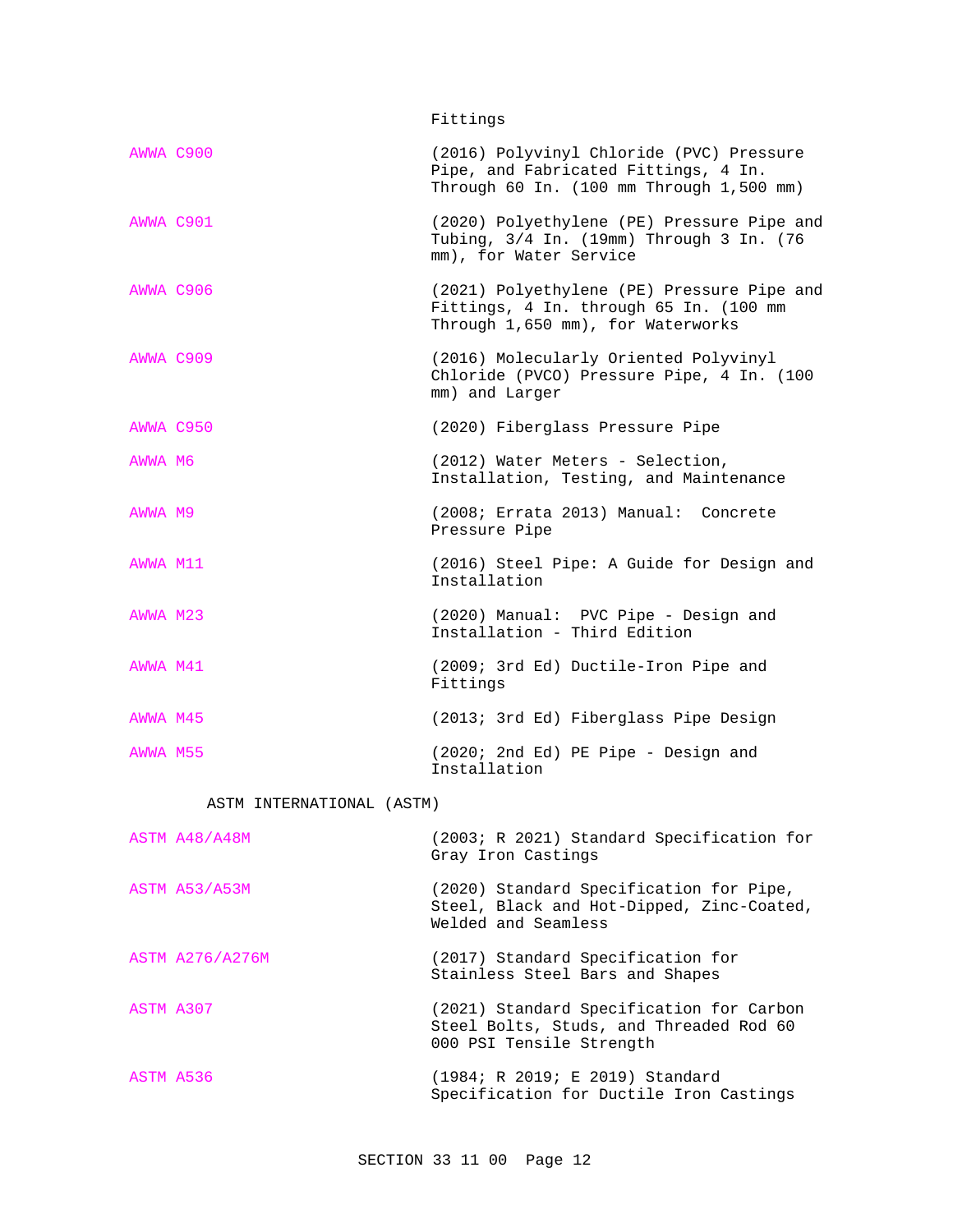| ASTM A563              | (2015) Standard Specification for Carbon<br>and Alloy Steel Nuts                                                                            |
|------------------------|---------------------------------------------------------------------------------------------------------------------------------------------|
| ASTM A563M             | (2007; R 2013) Standard Specification for<br>Carbon and Alloy Steel Nuts (Metric)                                                           |
| ASTM A746              | (2018) Standard Specification for Ductile<br>Iron Gravity Sewer Pipe                                                                        |
| ASTM B32               | (2020) Standard Specification for Solder<br>Metal                                                                                           |
| ASTM B61               | (2015; R 2021) Standard Specification for<br>Steam or Valve Bronze Castings                                                                 |
| ASTM B62               | (2017) Standard Specification for<br>Composition Bronze or Ounce Metal Castings                                                             |
| <b>ASTM B88</b>        | (2020) Standard Specification for Seamless<br>Copper Water Tube                                                                             |
| ASTM B88M              | (2020) Standard Specification for Seamless<br>Copper Water Tube (Metric)                                                                    |
| ASTM B584              | (2014) Standard Specification for Copper<br>Alloy Sand Castings for General<br>Applications                                                 |
| ASTM C94/C94M          | (2021b) Standard Specification for<br>Ready-Mixed Concrete                                                                                  |
| <b>ASTM C150/C150M</b> | (2021) Standard Specification for Portland<br>Cement                                                                                        |
| ASTM C1433             | (2020) Standard Specification for Precast<br>Reinforced Concrete Monolithic Box<br>Sections for Culverts, Storm Drains, and<br>Sewers       |
| ASTM D1599             | (2014; E 2015) Resistance to Short-Time<br>Hydraulic Failure Pressure of Plastic<br>Pipe, Tubing, and Fittings                              |
| ASTM D1784             | (2020) Standard Specification for Rigid<br>Poly(Vinyl Chloride) (PVC) Compounds and<br>Chlorinated Poly(Vinyl Chloride) (CPVC)<br>Compounds |
| ASTM D1785             | (2015; E 2018) Standard Specification for<br>Poly(Vinyl Chloride) (PVC), Plastic Pipe,<br>Schedules 40, 80, and 120                         |
| ASTM D2241             | (2015) Standard Specification for<br>Poly(Vinyl Chloride) (PVC) Pressure-Rated<br>Pipe (SDR Series)                                         |
| ASTM D2466             | (2017) Standard Specification for<br>Poly(Vinyl Chloride) (PVC) Plastic Pipe<br>Fittings, Schedule 40                                       |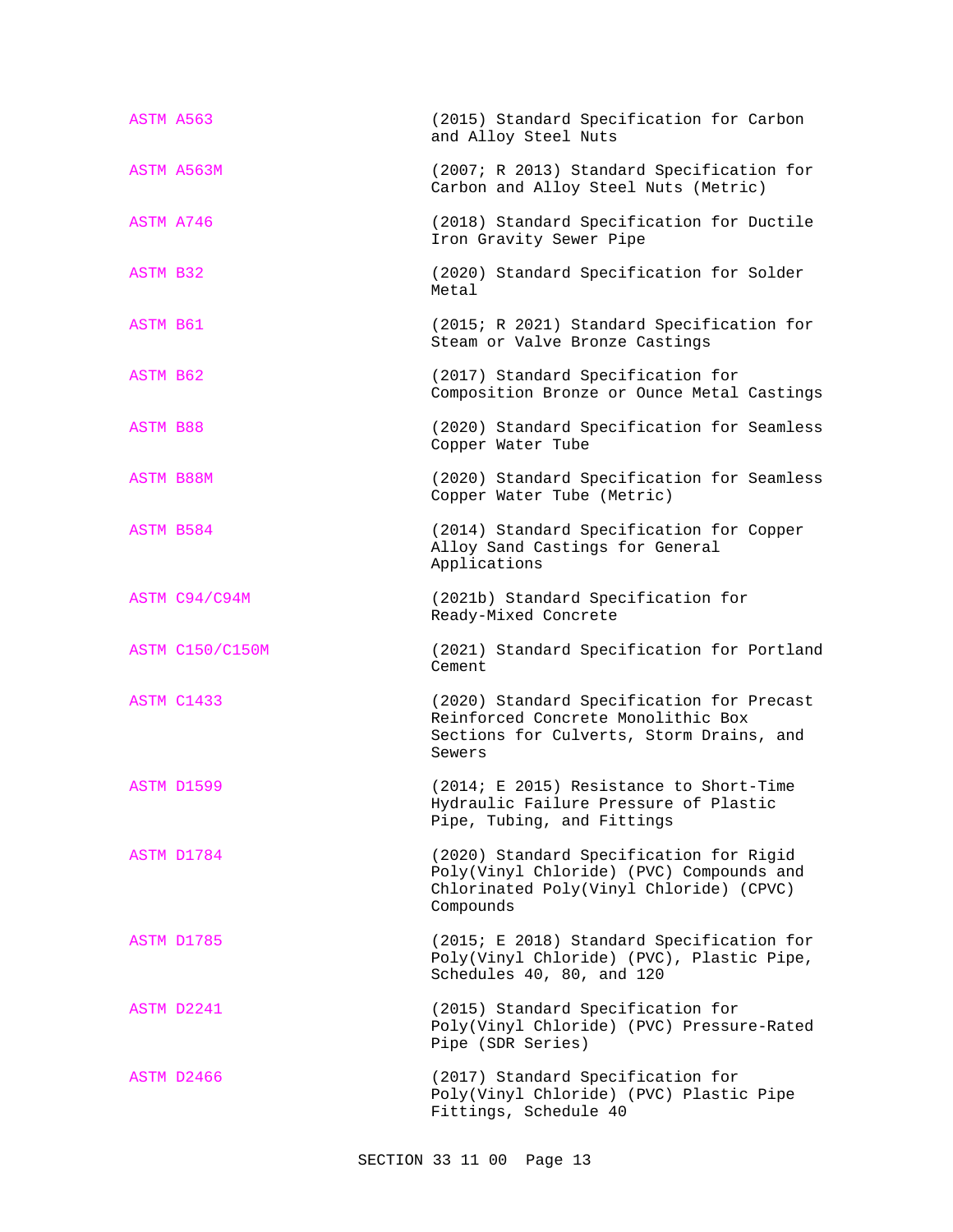| ASTM D2467        | (2015) Standard Specification for<br>Poly(Vinyl Chloride) (PVC) Plastic Pipe<br>Fittings, Schedule 80                                                                                  |
|-------------------|----------------------------------------------------------------------------------------------------------------------------------------------------------------------------------------|
| ASTM D2683        | (2020) Standard Specification for<br>Socket-Type Polyethylene Fittings for<br>Outside Diameter-Controlled Polyethylene<br>Pipe and Tubing                                              |
| ASTM D2774        | (2021) Underground Installation of<br>Thermoplastic Pressure Piping                                                                                                                    |
| ASTM D2855        | (2015) Standard Practice for Making<br>Solvent-Cemented Joints with Poly(Vinyl<br>Chloride) (PVC) Pipe and Fittings                                                                    |
| ASTM D3035        | (2015) Polyethylene (PE) Plastic Pipe<br>(DR-PR) Based on Controlled Outside<br>Diameter                                                                                               |
| ASTM D3139        | (2019) Joints for Plastic Pressure Pipes<br>Using Flexible Elastomeric Seals                                                                                                           |
| ASTM D3261        | (2016) Standard Specification for Butt<br>Heat Fusion Polyethylene (PE) Plastic<br>Fittings for Polyethylene (PE) Plastic<br>Pipe and Tubing                                           |
| ASTM D3350        | (2021) Polyethylene Plastics Pipe and<br>Fittings Materials                                                                                                                            |
| ASTM D3839        | (2014) Standard Guide for Underground<br>Installation of "Fiberglass"<br>(Glass-Fiber-Reinforced<br>Thermosetting-Resin) Pipe                                                          |
| ASTM D4161        | (2014) "Fiberglass"<br>(Glass-Fiber-Reinforced<br>Thermosetting-Resin) Pipe Joints Using<br>Flexible Elastomeric Seals                                                                 |
| ASTM F402         | (2005; R 2012) Safe Handling of Solvent<br>Cements, Primers, and Cleaners Used for<br>Joining Thermoplastic Pipe and Fittings                                                          |
| ASTM F477         | (2014; R 2021) Standard Specification for<br>Elastomeric Seals (Gaskets) for Joining<br>Plastic Pipe                                                                                   |
| ASTM F714         | (2021a) Standard Specification for<br>Polyethylene (PE) Plastic Pipe (DR-PR)<br>Based on Outside Diameter                                                                              |
| <b>ASTM F1055</b> | (2016a) Standard Specification for<br>Electrofusion Type Polyethylene Fittings<br>for Outside Diameter Controlled<br>Polyethylene and Crosslinked Polyethylene<br>(PEX)Pipe and Tubing |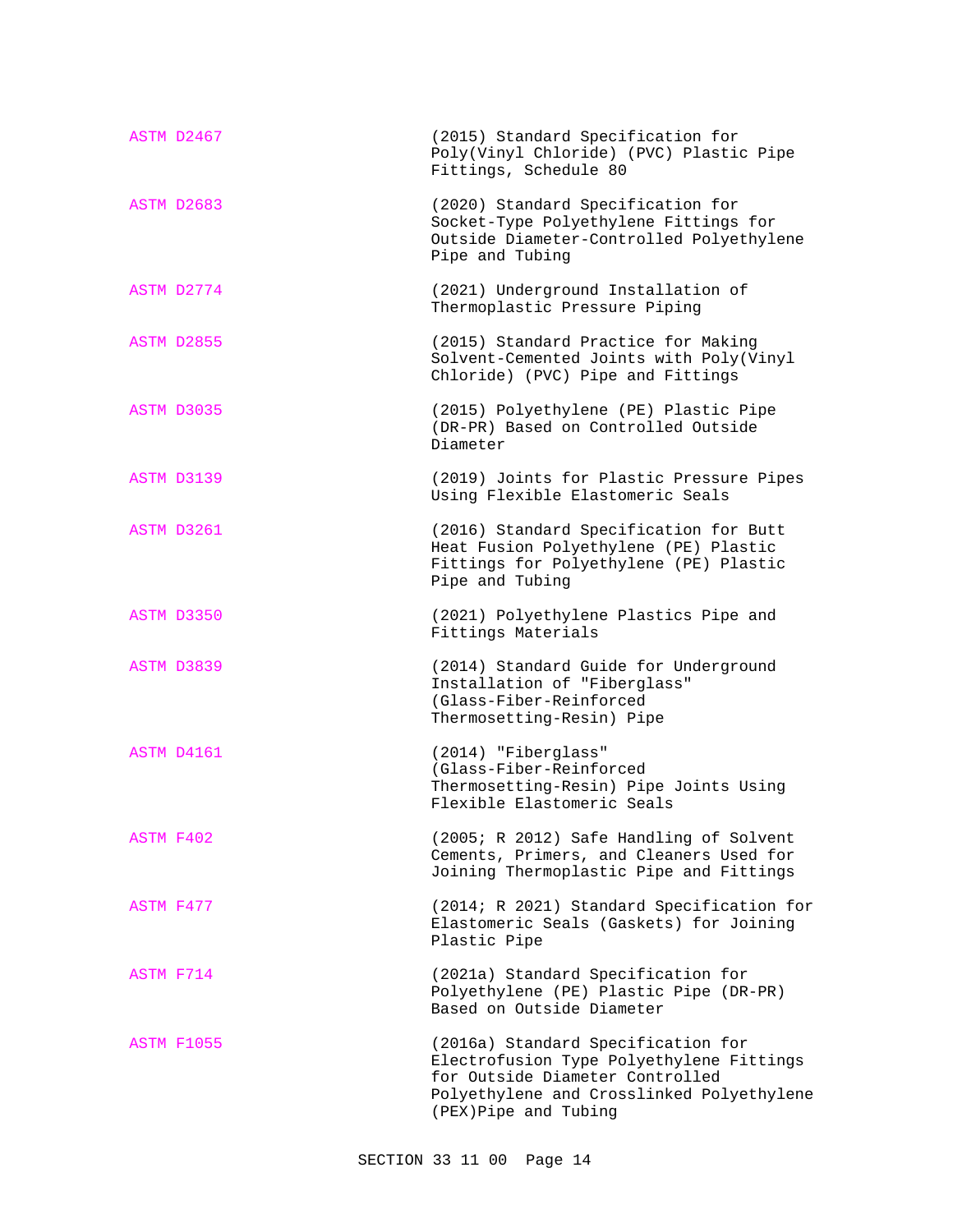| ASTM F1290                                  | (2019) Standard Practice for Electrofusion<br>Joining Polyolefin Pipe and Fittings                                                                                      |
|---------------------------------------------|-------------------------------------------------------------------------------------------------------------------------------------------------------------------------|
| ASTM F1483                                  | (2017) Standard Specification for Oriented<br>Poly(Vinyl Chloride), PVCO, Pressure Pipe                                                                                 |
| ASTM F1674                                  | (2011) Standard Test Method for Joint<br>Restraint Products for Use with PVC Pipe                                                                                       |
| ASTM F1962                                  | (2020) Standard Guide for Use of<br>Maxi-Horizontal Directional Drilling for<br>Placement of Polyethylene Pipe or Conduit<br>Under Obstacles, Including River Crossings |
| ASTM F2164                                  | (2018) Standard Practice for Field Leak<br>Testing of Polyethylene (PE) and<br>Crosslinked Polyethylene (PEX) Pressure<br>Piping Systems Using Hydrostatic Pressure     |
| ASTM F2206                                  | (2019) Standard Specification for<br>Fabricated Fittings of Butt-Fused<br>Polyethylene (PE)                                                                             |
| <b>ASTM F2620</b>                           | (2020a; E 2021) Standard Practice for Heat<br>Fusion Joining of Polyethylene Pipe and<br>Fittings                                                                       |
| ASTM F3190                                  | (2021) Standard Practice for Heat Fusion<br>Equipment (HFE) Operator Qualification on<br>Polyethylene (PE) and Polymide (PA) Pipe<br>and Fittings                       |
| (FCCCHR)                                    | FOUNDATION FOR CROSS-CONNECTION CONTROL AND HYDRAULIC RESEARCH                                                                                                          |
| FCCCHR List                                 | (continuously updated) List of Approved<br>Backflow Prevention Assemblies                                                                                               |
| FCCCHR Manual                               | (10th Edition) Manual of Cross-Connection<br>Control                                                                                                                    |
| INDUSTRY (MSS)                              | MANUFACTURERS STANDARDIZATION SOCIETY OF THE VALVE AND FITTINGS                                                                                                         |
| MSS SP-80                                   | (2019) Bronze Gate, Globe, Angle and Check<br>Valves                                                                                                                    |
| NATIONAL FIRE PROTECTION ASSOCIATION (NFPA) |                                                                                                                                                                         |
| NFPA 24                                     | (2022) Standard for the Installation of<br>Private Fire Service Mains and Their<br>Appurtenances                                                                        |
| <b>NFPA 1961</b>                            | (2013) Standard on Fire Hose                                                                                                                                            |
| NSF INTERNATIONAL (NSF)                     |                                                                                                                                                                         |
| NSF/ANSI 14                                 | (2020) Plastics Piping System Components                                                                                                                                |

SECTION 33 11 00 Page 15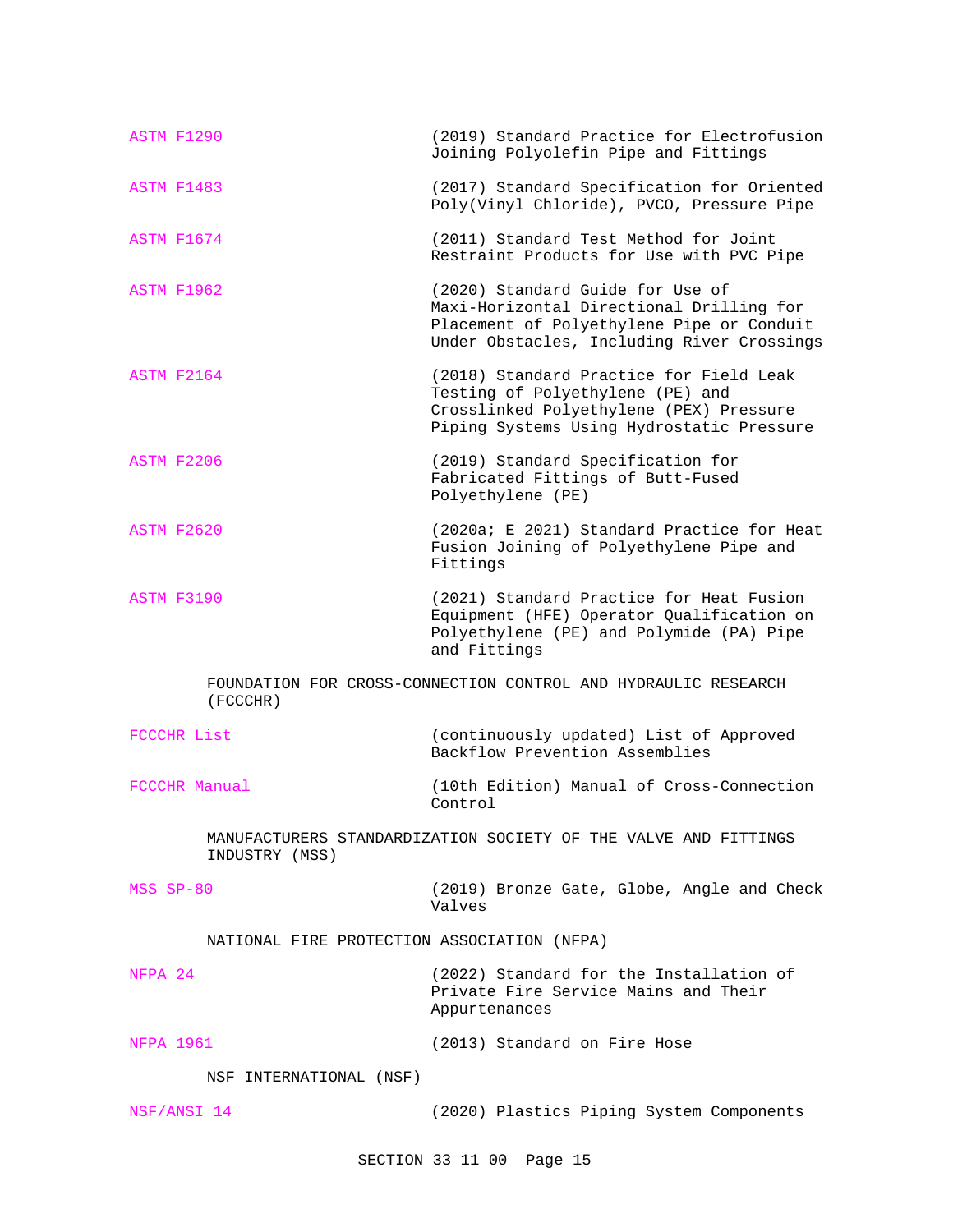and Related Materials

NSF/ANSI 61 (2020) Drinking Water System Components -Health Effects

U.S. DEPARTMENT OF DEFENSE (DOD)

| UFC 3-600-01 | (2016; with Change 6, 2021) Fire      |  |
|--------------|---------------------------------------|--|
|              | Protection Engineering for Facilities |  |

UNDERWRITERS LABORATORIES (UL)

**UL 246** (2011; Reprint Jul 2020) UL Standard for Safety Hydrants for Fire-Protection Service **UL 262** (2004; Reprint Oct 2011) Gate Valves for Fire-Protection Service **UL 312** (2010; Reprint Mar 2018) UL Standard for Safety Check Valves for Fire-Protection Service

UNI-BELL PVC PIPE ASSOCIATION (UBPPA)

UBPPA UNI-PUB-08 (2016) Tapping Guide for PVC Pressure Pipe

### 1.3 DEFINITIONS

1.3.1 Water Transmission Mains

### NOTE: This paragraph is tailored for WATER TRANSMISSION.

Water transmission mains include water piping having diameters greater than 350 mm 14 inch, specific materials, methods of joining and any appurtenances deemed necessary for a satisfactory system.

## 1.3.2 Water Mains

Water mains include water piping having diameters 100 through 350 mm 4 through 14 inch, specific materials, methods of joining and any appurtenances deemed necessary for a satisfactory system.

### 1.3.3 Water Service Lines

### NOTE: This paragraph is tailored for SERVICE LINES.

Water service lines include water piping from a water main to a building service at a point approximately 1.5 m 5 feet from building or the point indicated on the drawings, specific materials, methods of joining and any appurtenances deemed necessary for a satisfactory system.

### $1.3.4$ Additional Definitions

For additional definitions refer to the definitions in the applicable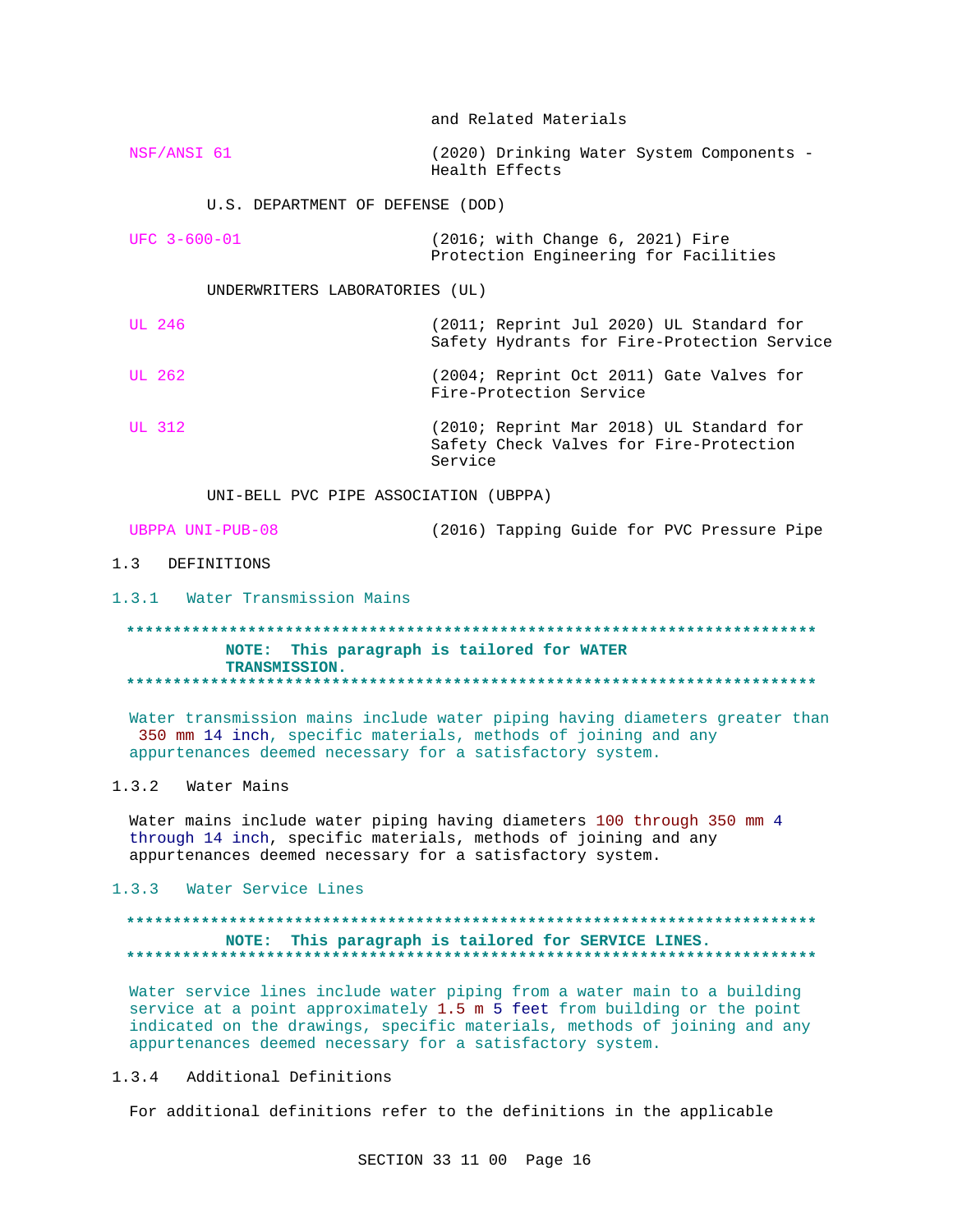referenced standard.

#### $1.4$ SUBMITTALS

NOTE: Review Submittal Description (SD) definitions in Section 01 33 00 SUBMITTAL PROCEDURES and edit the following list, and corresponding submittal items in the text, to reflect only the submittals required for the project. The Guide Specification technical editors have classified those items that require Government approval, due to their complexity or criticality, with a "G." Generally, other submittal items can be reviewed by the Contractor's Quality Control System. Only add a "G" to an item if the submittal is sufficiently important or complex in context of the project.

For Army projects, fill in the empty brackets following the "G" classification, with a code of up to three characters to indicate the approving authority. Codes for Army projects using the Resident Management System (RMS) are: "AE" for Architect-Engineer; "DO" for District Office (Engineering Division or other organization in the District Office); "AO" for Area Office; "RO" for Resident Office; and "PO" for Project Office. Codes following the "G" typically are not used for Navy, Air Force, and NASA projects.

The "S" classification indicates submittals required as proof of compliance for sustainability Guiding Principles Validation or Third Party Certification and as described in Section 01 33 00 SUBMITTAL PROCEDURES.

Choose the first bracketed item for Navy, Air Force, and NASA projects, or choose the second bracketed item for Army projects. 

Government approval is required for submittals with a "G" or "S" classification. Submittals not having a "G" or "S" classification are [for Contractor Quality Control approval.][for information only. When used, a code following the "G" classification identifies the office that will review the submittal for the Government.] Submit the following in accordance with Section 01 33 00 SUBMITTAL PROCEDURES:

SD-01 Preconstruction Submittals

Connections; G[, [\_\_\_\_]]

SD-03 Product Data

Pipe, Fittings, Joints and Couplings; G[, [\_\_\_\_]]

Ball And Socket Joint; G[, [\_\_\_\_]]

Valves; G[, [\_\_\_\_]]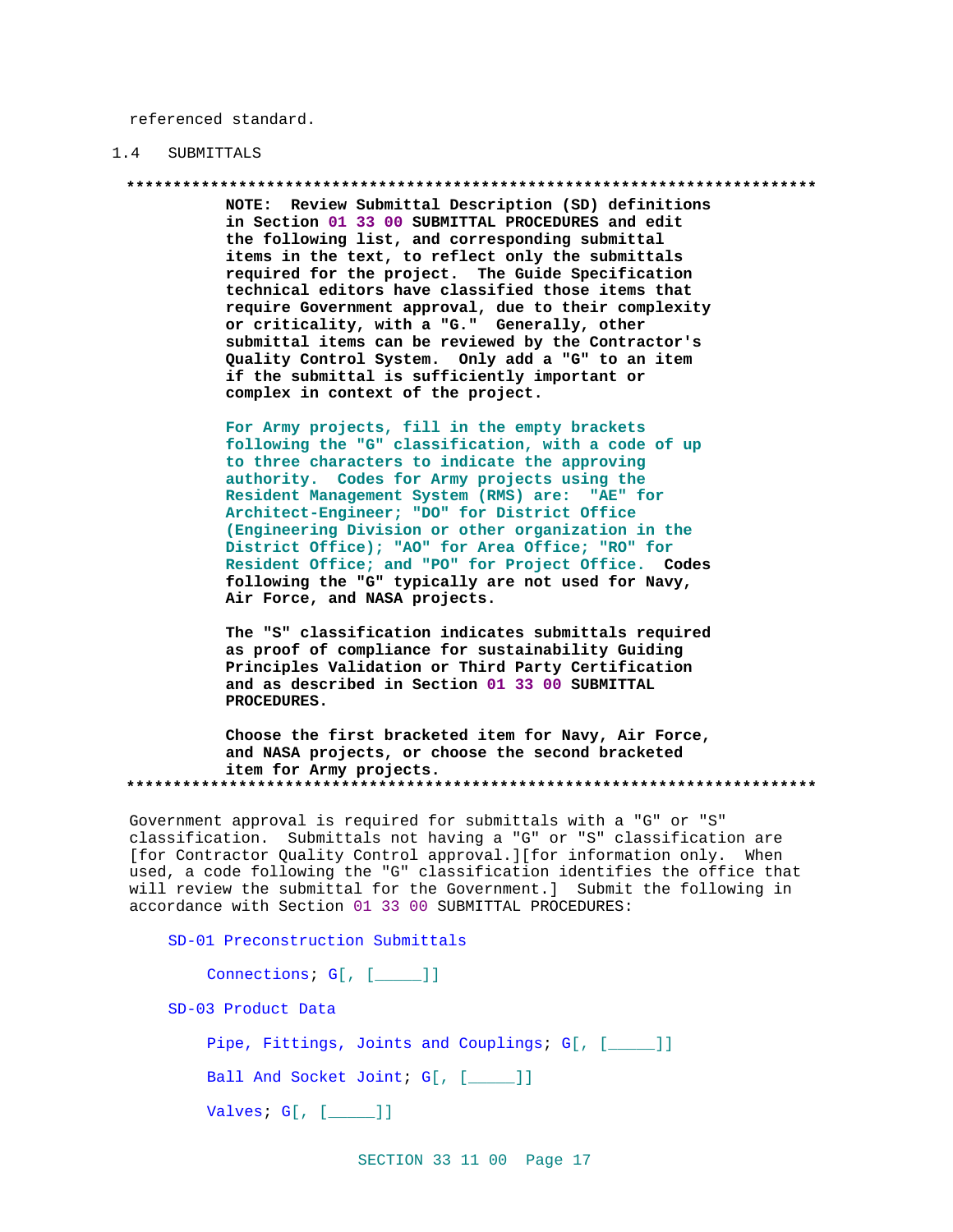|   | Valve Boxes; G[, [ ]]                                                           |
|---|---------------------------------------------------------------------------------|
|   | The following submittal is tailored for<br>NOTE:<br><b>HYDRANTS.</b>            |
|   |                                                                                 |
|   | Fire Hydrants; G[, [____]]                                                      |
|   | Pipe Restraint; G[, [____]]                                                     |
| L | Tapping Sleeves; G[, [____]]                                                    |
|   | The following submittal is tailored for<br>NOTE:<br><b>SERVICE LINES.</b>       |
|   | Corporation Stops; G[, [____]]                                                  |
|   | The following submittal is tailored for<br>NOTE:<br><b>BACKFLOW PREVENTERS.</b> |
|   | Backflow Preventer; G[, [ ]]                                                    |
| [ | Railroad Crossing Casing Pipe; G[, [____]]                                      |
|   | Precast Concrete Thrust Blocks; G[, [ ]]                                        |
|   | Disinfection Procedures; G[, [ ]]                                               |
|   | Fusion Joining                                                                  |
|   | SD-06 Test Reports                                                              |
|   | The following submittal is tailored for<br>NOTE:<br><b>BACKFLOW PREVENTERS.</b> |
|   | Backflow Preventer Tests; G[, [____]]                                           |
|   | Bacteriological Samples; G[, [____]]                                            |
|   | Post-Construction Fusion Report; G[, [____]]                                    |
|   | The following submittal is tailored for NAVY.<br>NOTE:                          |
|   | Hydrostatic Sewer Test                                                          |
|   | Leakage Test                                                                    |
|   | Hydrostatic Test                                                                |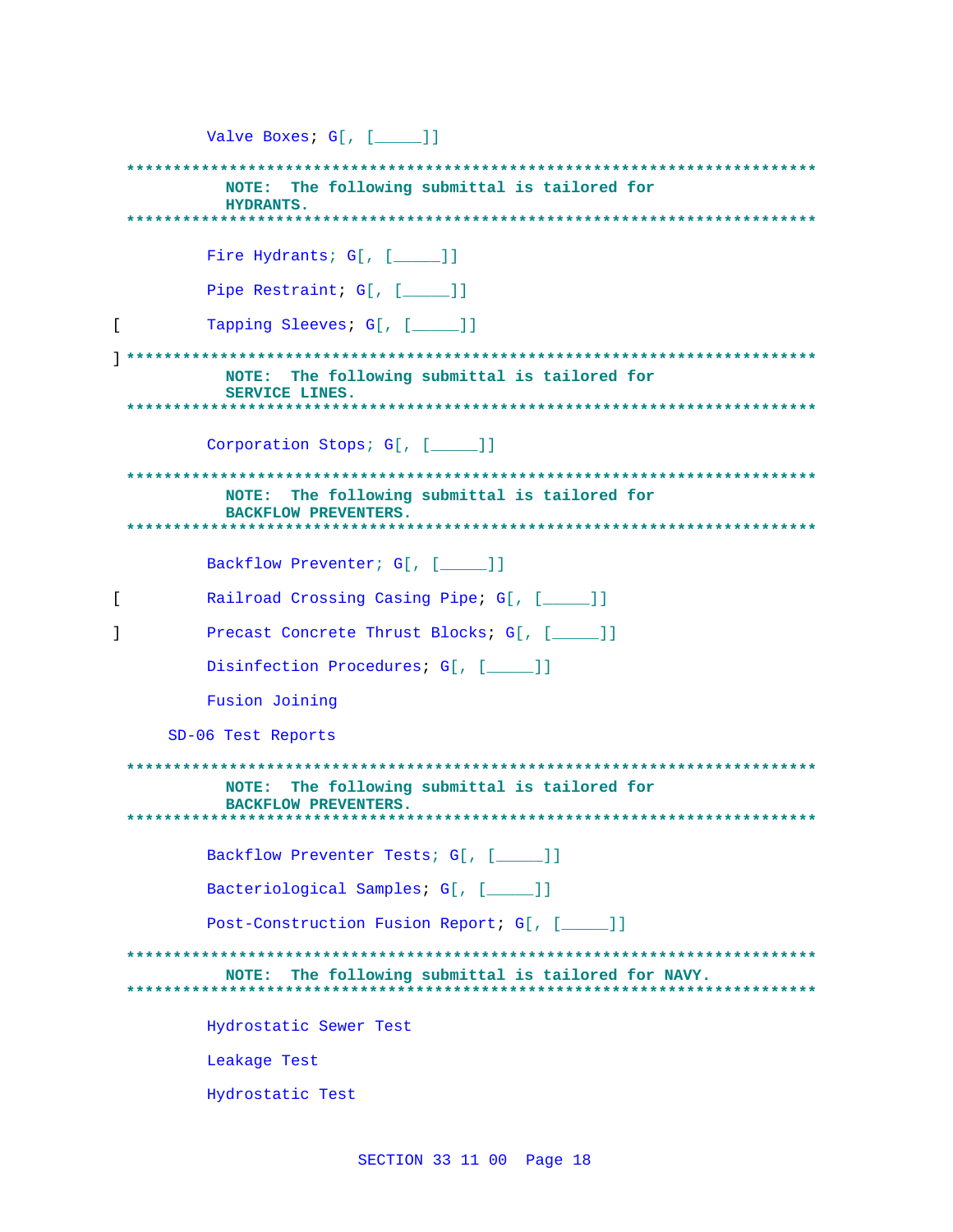SD-07 Certificates Pipe, Fittings, Joints and Couplings NOTE: The following submittal is tailored for AIR FORCE, ARMY, AND NASA. . . . . . . . . . . . . والمتعاطف لمعاطف Shop-Applied Lining [and Coating] NOTE: The following submittal is tailored for DUCTILE IRON PIPING. Lining Lining for Fittings NOTE: The following submittal is tailored for POLYETHYLENE PIPE. Lining for Ductile Iron Fittings Valves NOTE: The following submittal is tailored for **HYDRANTS.** Fire Hydrants NOTE: The following three submittals are tailored for BACKFLOW PREVENTERS. Backflow Prevention Training Certificate ſ. Backflow Tester Certification  $11$ Backflow Certificate  $\mathbf{I}$ Fusion Technician Qualifications; G[, [\_\_\_\_]] NOTE: The following five submittals are tailored for METERS. . . . . . . . . . .  $\mathsf{L}$ Turbine Type Meters  $\Gamma$ Propeller Type Meters  $\mathbf{H}$ Displacement Type Meters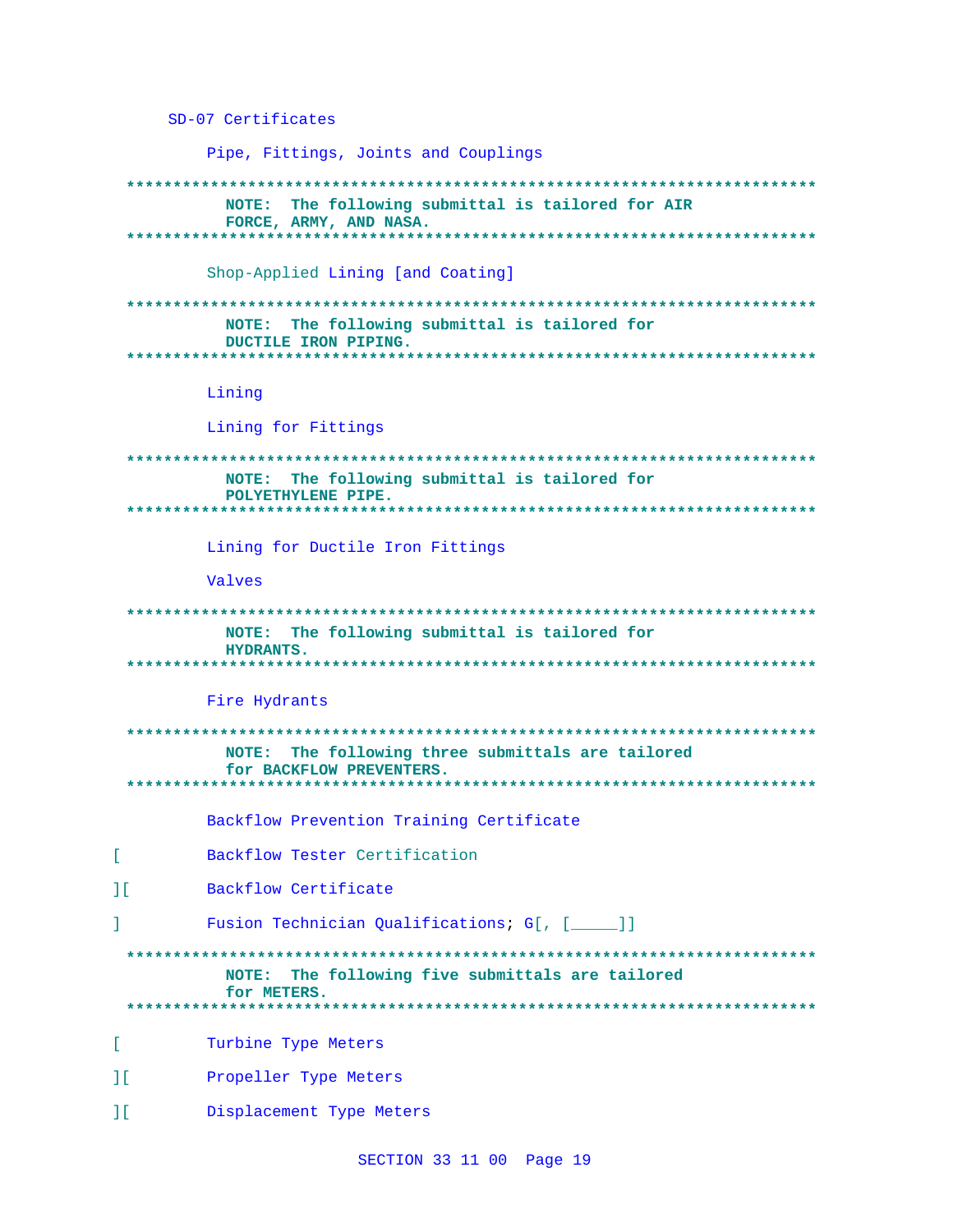```
11Compound Type Meters
```
 $11$ Fire Service Type Meters

I. SD-08 Manufacturer's Instructions

NOTE: The following submittal is tailored for DUCTILE IRON PIPING. . . . . . . . . . . . . . . . Ductile-Iron Piping PVC Piping NOTE: The following submittal is tailored for PVCO PIPING. PVCO Piping NOTE: The following submittal is tailored for POLYETHYLENE PIPE. Polyethylene (PE) Pipe NOTE: The following submittal is tailored for AIR FORCE, ARMY, and NASA. Fiberglass Pipe, Fittings, Joints And Joint Materials NOTE: The following three submittals are tailored for WATER TRANSMISSION.  $\mathbb{R}^{\mathbb{Z}}$ Concrete Pressure Pipe  $1<sup>1</sup>$ Prestressed Concrete Pressure Pipe Reinforced Concrete Cylinder Pipe  $11$ NOTE: The following submittal is tailored for PVC SERVICE PIPING. PVC Piping For Service Lines NOTE: The following submittal is tailored for SERVICE LINES. \*\*\*\*\*\*\*\*\*\*\*\*\*\*\*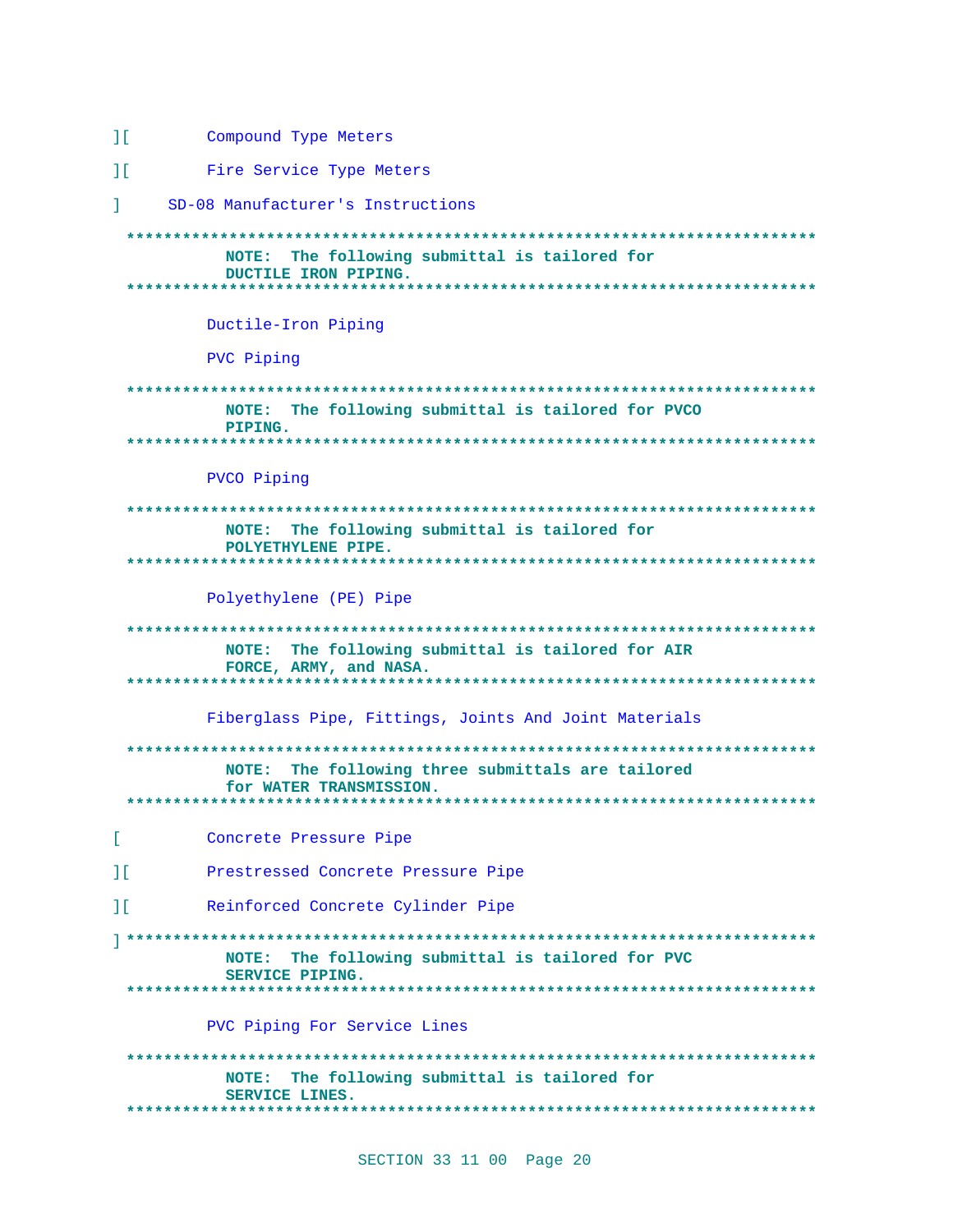Copper Pipe For Service Lines

### NOTE: The following submittal is tailored for

POLYETHYLENE SERVICE PIPE AND TUBING.

\*\*\*\*\*\*\*\*\*\*\*\*\*\*\*\*\*\*\*

Polyethylene (PE) Piping And Tubing For Service Lines

#### $1.5$ QUALITY CONTROL

#### Regulatory Reguirements  $1.5.1$

### 

NOTE: Effective January 2014, the Safe Drinking Water Act (SDWA) requirements for "lead free" were updated. The amended definition of "lead free\*" is 0.20 percent max lead for solder and flux; 0.25 percent max lead for products by weighted average; Multiple component products are calculated to address total wetted exposure based upon wetted surface area of each component and that component's lead content by percentage

NSF/ANSI 61 was revised in 2008 to establish Annex G for requirements when a 0.25 percent lead content requirement needed to be met since some states (California, Vermont, Maryland, and Louisiana) incorporated these requirements prior to the SDWA. In 2010 the lead content evaluation procedures of Annex G were moved to NSF/ANSI 372.

Products that have been certified as being compliant with NSF 61 or NSF 14 and having an NSF 61 or NSF 14 mark comply with the updated Safe Drinking Water Act lead free requirements and have a weighted average lead content less than or equal to 0.25 percent based on the average of their wetted surface areas. No lead is allowed to be added as an intentional ingredient in any product, material, ingredient or system component submitted for evaluation to this standard, with the exception of brass or bronze meeting the definition of "lead free" under the specific provisions of the Safe Drinking Water Act of the United States.

Select the NSF 61 paragraph for projects in the United States and in countries where the NSF 61 Standard has been adopted for potable water.

Select the second paragraph in countries that have not adopted the NSF 61 Standard, the host nation standard may be used when it is determined to be equivalent to the NSF 61 standard.

Use NFPA 24 where water distribution systems provide both potable water and water for fire protection.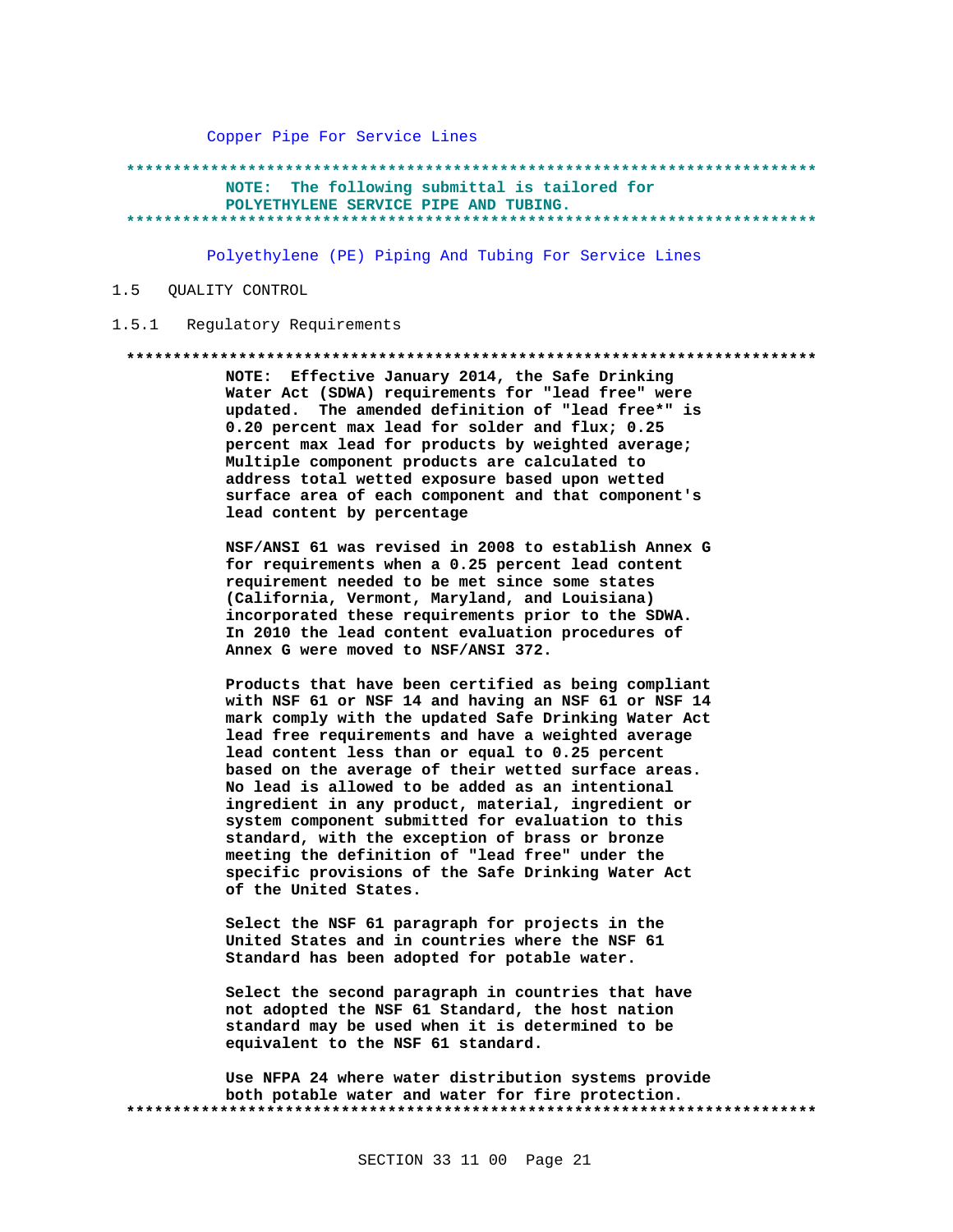For Navy only: The host nation engineer, registered on the country's professional rolls, must certify that the host nation standard is equivalent to the U.S. "lead free" requirement in accordance with the U.S. Safe Drinking Water Act. The certification must be provided on the cover sheet of project drawings and specifications, in dual languages. If the specifications coversheet does not have sufficient space for this certification, provide directly behind the coversheet on a separate page, including the project information from the coversheet. The code compliance certification must be provided as indicated in the following statement, dated, signed and stamped in accordance with the requirements set forth in Chapter 7 of of FC 1-300-09N. "HAVING PARTICIPATED IN THE DESIGN OF PROJECT No. (Identify project number, project title, location), AND HAVING THOROUGHLY REVIEWED THE COMPLETED PROJECT DOCUMENTS, I DECLARE THAT THE HOST NATION STANDARD FOR POTABLE WATER MATERIALS IS EQUIVALENT TO THE U.S. SAFE DRINKING WATER ACT "LEAD FREE" REQUIREMENT. 

- [ Use NSF/ANSI 61 or NSF/ANSI 14 materials for potable water systems to comply with lead free content requirements as defined by the U.S. Safe Drinking Water Act effective January 2014.
- ][Use [\_\_\_\_\_] for potable water materials for potable water systems.
- ][Comply with NFPA 24 for materials, installation, and testing of fire main piping and components.
- 11.5.2 Qualifications
- 1.5.2.1 Backflow Preventers

NOTE: This paragraph and the following subparagraphs are tailored for BACKFLOW PREVENTERS. 

### 1.5.2.1.1 Backflow Preventer Certificate

Certificate of Full Approval from FCCCHR List, University of Southern California, attesting that the design, size and make of each backflow preventer has satisfactorily passed the complete sequence of performance testing and evaluation for the respective level of approval. Certificate of Provisional Approval will not be acceptable.

[1.5.2.1.1.1 Backflow Tester Certificate

NOTE: Keep the bracketed text when a third party backflow tester is required by State or local regulations or desired as a project specific requirement.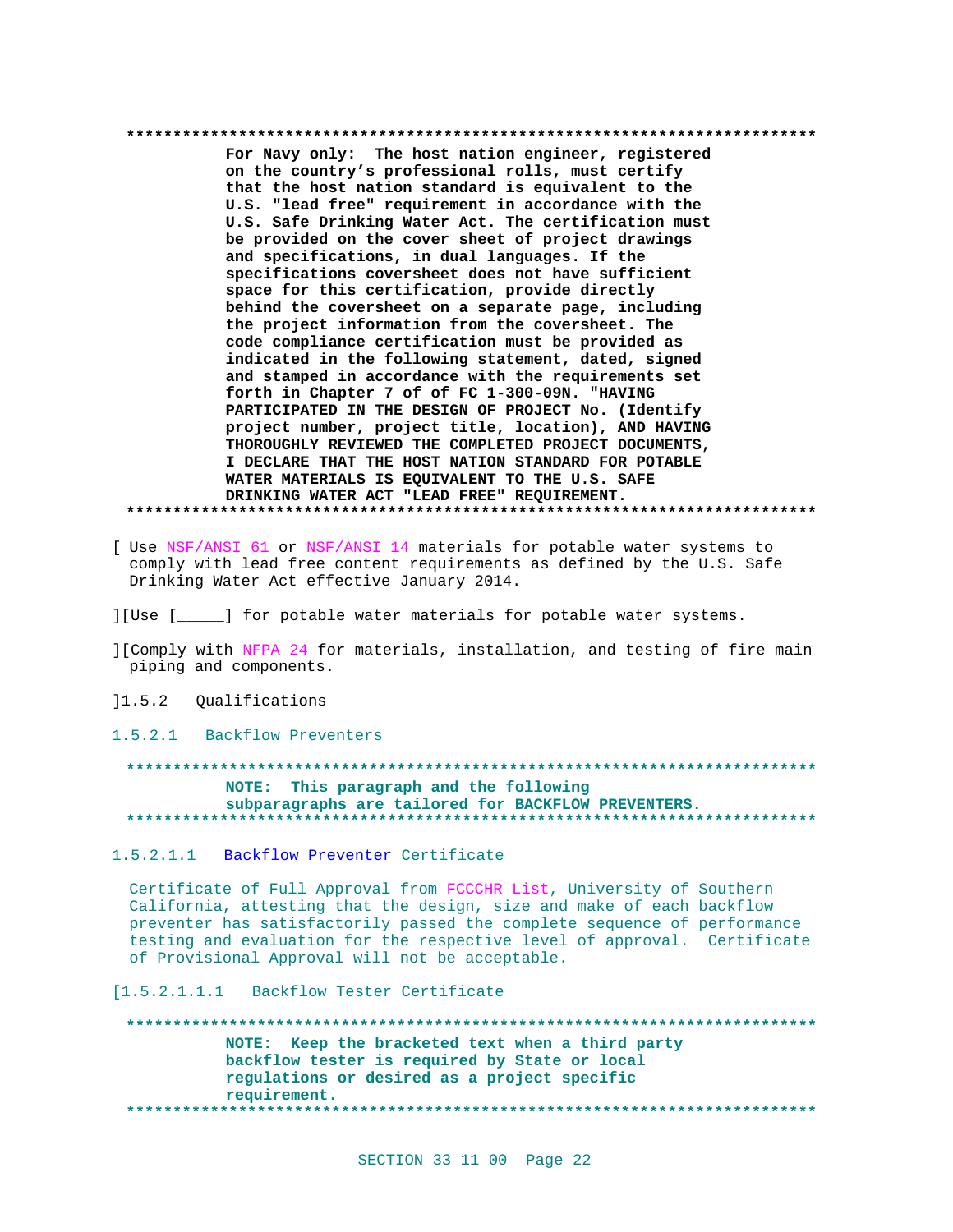Prior to testing, submit to the Contracting Officer certification issued by the State or local regulatory agency attesting that the backflow tester has successfully completed a certification course sponsored by the regulatory agency. [ Tester must not be affiliated with any company participating in any other phase of this Contract.]

11.5.2.1.1.2 Backflow Prevention Training Certificate

Submit a certificate recognized by the State or local authority that states the Contractor has completed at least 10 hours of training in backflow preventer installations. The certificate must be current.

1.5.2.2 Fusion Technician Qualifications

Submit a certificate from the manufacturer of the fusible pipe that shows the fusion technician is fully qualified to install fusible pipe of the types and sizes being used. Qualification must be current as of the actual date of fusion performance on the project.

 $1.5.2.2.1$ Fusion Technician Qualification on Polyethylene (PE) Pipe and Fittings

Provide certification for PE Pipe heat fusion in accordance with ASTM F3190.

 $1.6$ DELIVERY, STORAGE, AND HANDLING

1.6.1 Delivery and Storage

### NOTE: This paragraph contains tailoring for HYDRANTS.

Inspect materials delivered to site for required pipe markings and damage. Unload and store with minimum handling and in accordance with manufacturer's instructions to prevent cuts, scratches and other damage. Store materials on site in enclosures or under protective covering. Store plastic piping, jointing materials and rubber gaskets under cover out of direct sunlight. Do not store materials directly on the ground. Keep inside of pipes, fittings, valves, fire hydrants, and other accessories free of dirt and debris or other contaminates.

1.6.2 Handling

### NOTE: This paragraph contains tailoring for HYDRANTS.

Handle pipe, fittings, valves, fire hydrants, and other accessories in accordance with applicable AWWA standard, manufacturer's instructions and in a manner to ensure delivery to the trench in sound undamaged condition. Avoid injury to coatings and linings on pipe and fittings; make repairs if coatings or linings are damaged. Do not place other material, hooks, or pipe inside a pipe or fitting after the coating has been applied. Inspect the pipe for defects before installation. Carry, do not drag pipe to the trench. Use of pinch bars and tongs for aligning or turning pipe will be permitted only on the bare ends of the pipe.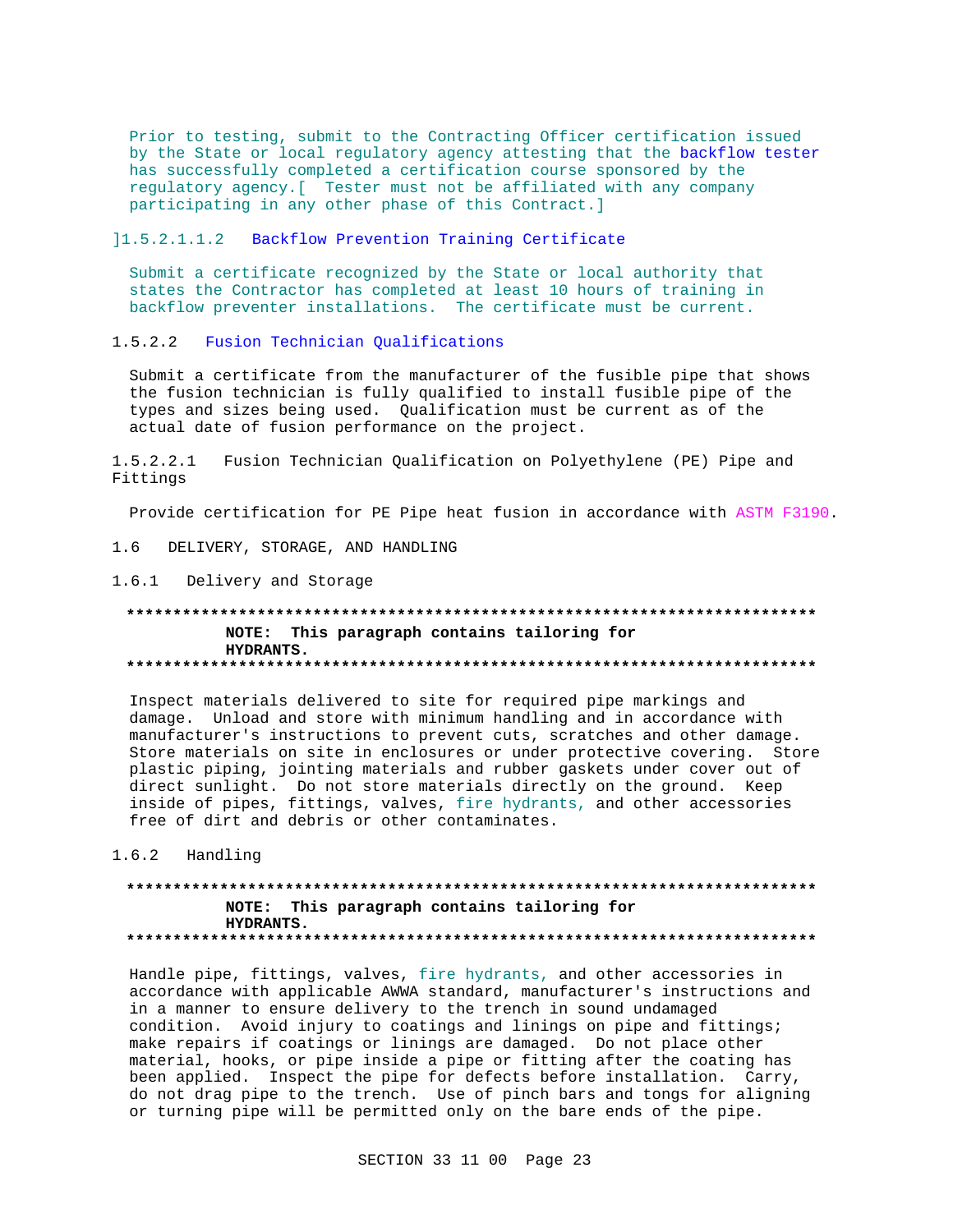Clean the interior of pipe and accessories of foreign matter before being lowered into the trench and keep them clean during laying operations by plugging. Replace defective material without additional expense to the Government. Store rubber gaskets, not immediately installed, under cover or out of direct sunlight.

### NOTE: This paragraph contains tailoring for DUCTILE IRON PIPING, PVCO PIPING, POLYETHYLENE PIPE, POLYETHYLENE SERVICE PIPE AND TUBING and AIR FORCE, ARMY, and NASA.

Handle ductile iron pipe, fittings, and accessories in accordance with AWWA C600 and AWWA M41. Handle PVC and PVCO pipe, fittings, and accessories in accordance with AWWA C605. Handle PE pipe, fittings, and accessories in accordance with AWWA M55. [ Handle fiberglass pipe, fittings, and accessories in accordance with AWWA M45.][ Handle steel pipe, fittings and accessories in accordance with AWWA C604.]

#### PART 2 PRODUCTS

#### $2.1$ MATERIALS

#### \*\*\*\*\*\*\*\*\*\*\*\*\*\*

NOTE: Specify fittings to withstand the hydrostatic test pressure specified in paragraphs TESTING PROCEDURE, and SPECIAL TESTING REQUIREMENTS FOR FIRE SERVICE.

Show the following information on the project drawings:

Location of all new pipelines, diameter of pipe, fittings and appurtenances including but not limited to valves, fire hydrants, yard hydrants, thrust blocks, restrained joints and details where necessary;

Location, size, and type of service of existing connecting, intersecting, and adjacent pipelines and other utilities;

Paved areas and railroads which pass over new pipelines;

Connection of service line to water main, if different from that specified;

Where different materials are required, show the material, class or thickness of pipe and limits where class or thickness must be different for different sections of pipeline;

### Bedding conditions;

Location of flanged joints, joints made with sleeve-type mechanical couplings, grooved and shouldered type joints, and insulating joints;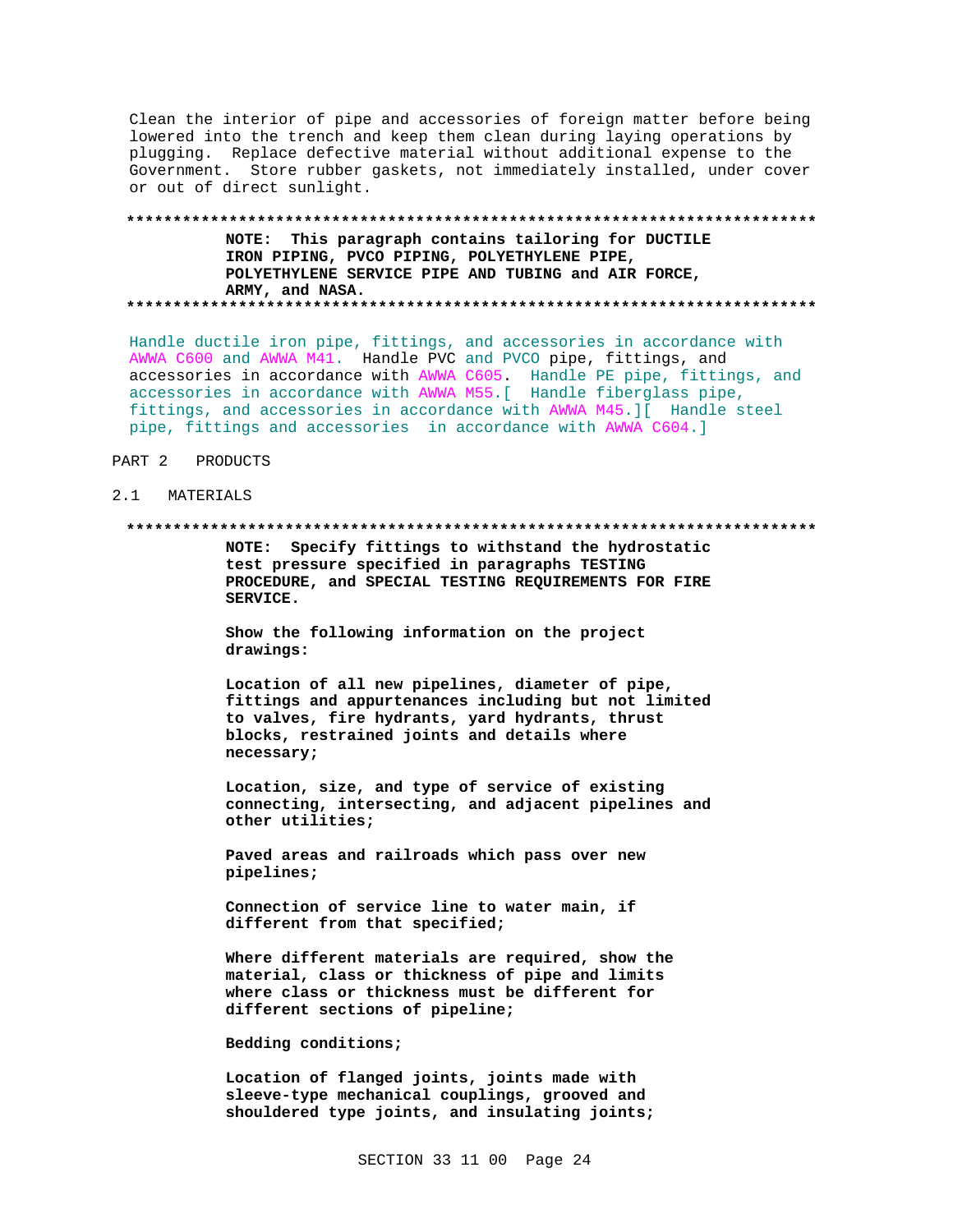Size and shape of fire hydrant operating nut and cap nuts if nonstandard nuts are required; dimensions of threads (major diameter, minor diameter, pitch diameter, thread form, and number of threads per inch) on fire hydrant hose and pumper connections if nonstandard threads are required.

Refer to fire suppression Sections for items such as fire department connections and post indicator valves.

Select the NSF 61 paragraph for projects in the United States and in countries where the NSF 61 Standard has been adopted for potable water.

Select the second paragraph in countries that have not adopted the NSF 61 Standard, the host nation standard may be used when it is determined to be equivalent to the NSF 61 standard. 

All materials are intended for potable water use unless otherwise indicated. [Comply with NSF/ANSI 61 or NSF/ANSI 14 for all potable water pipe, fittings and other applicable materials. Provide pipe, fittings and other applicable materials bearing NSF/ANSI 61 or NSF/ANSI 14 markings for potable water service.] [\_\_\_\_\_]

Provide all materials in accordance with AWWA C800 and as indicated herein. Provide valves and fittings with pressure ratings equivalent to the pressure ratings of the pipe.

#### $2.1.1$ Pipe, Fittings, Joints And Couplings

### NOTE: Contaminated Areas:

AWWA Standards indicate that the selection of materials is critical for water pipe in locations where there is likelihood the pipe will be exposed to significant concentrations of pollutants composed of low-molecular-weight petroleum products or organic solvents or their vapors. Documented research has shown that pipe materials (such as polyethylene, polyvinyl chloride, and asbestos cement) and elastomers used in mechanically joined piping systems (such as those used in jointing gaskets and packing glands) may be subject to permeation by lower molecular weight organic solvents or petroleum products. If a water pipe must pass through such a contaminated area or an area subject to contamination, consult with the manufacturer regarding permeation of pipe walls, jointing materials, and so forth, before selecting materials for use in that area and refer to AWWA standards and AWWA, Water Research Foundation, report Number 91204 Impact of Hydrocarbons on PE/PVC Pipes and Gaskets.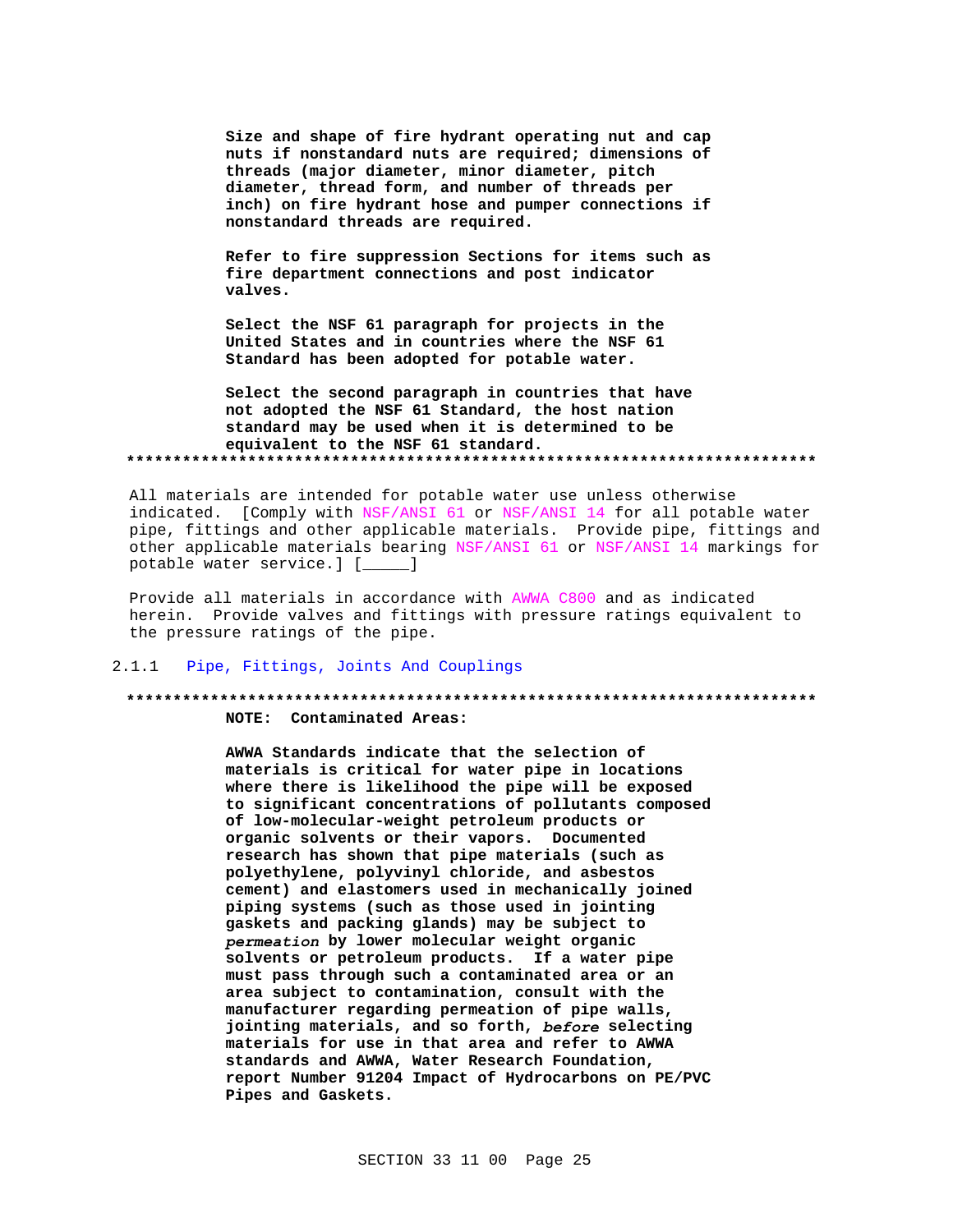Refer to the appropriate Unified Facilities Criteria, AWWA Standards and pipe manufacturer's information when evaluating suitability of materials.

Use tailoring options to select all piping materials for water transmission mains, water mains and water service lines which are suitable for use in the project.

Refer to the appropriate Unified Facilities Criteria, AWWA Standards and pipe manufacturer's information when evaluating suitability.

Pipe materials which are known to be unsuitable for particular local conditions (i.e., corrosion, deterioration, etc.) should not be deleted without consideration of protective coatings, where economically feasible. 

Submit manufacturer's standard drawings or catalog cuts, except submit both drawings and cuts for push-on [and rubber-gasketed bell-and-spigot] joints. Include information concerning gaskets with submittal for joints and couplings.

### 2.1.1.1 Ductile-Iron Piping

\*\*\*\*\*\*\*\*\*\*\*\*\*\*\*\* NOTE: This paragraph and the following subparagraphs are tailored for DUCTILE IRON PIPING. NOTE: AWWA C151/A21.51, AWWA C115/A21.15 and AWWA  $C153/A21.53$  include 80 mm through 1600 mm 3 in through 64 in ductile iron pipe or fittings. AWWA C110/A21.10 include 80 mm through 1200 mm 3 in through 48 in ductile iron fittings. Insert the necessary Pressure Class/Thickness Class to meet project conditions, as determined from AWWA C151/A21.51, Tables for Pressure Class and Thickness Class. Materials rated for a minimum of 1000 kPa 150 psi pipe will typically be specified for water systems. In some cases a higher classification may be required, comply with the minimum requirements in this specification and as required by the authority having jurisdiction. Class 150 pipe is furnished with wall thickness suitable for installation with a standard design depth of cover and compacted backfill without blocks. Cement-mortar linings with twice the standard thickness may be specified for ductile-iron pipe conveying unusually aggressive waters. Consideration will be given to the service life of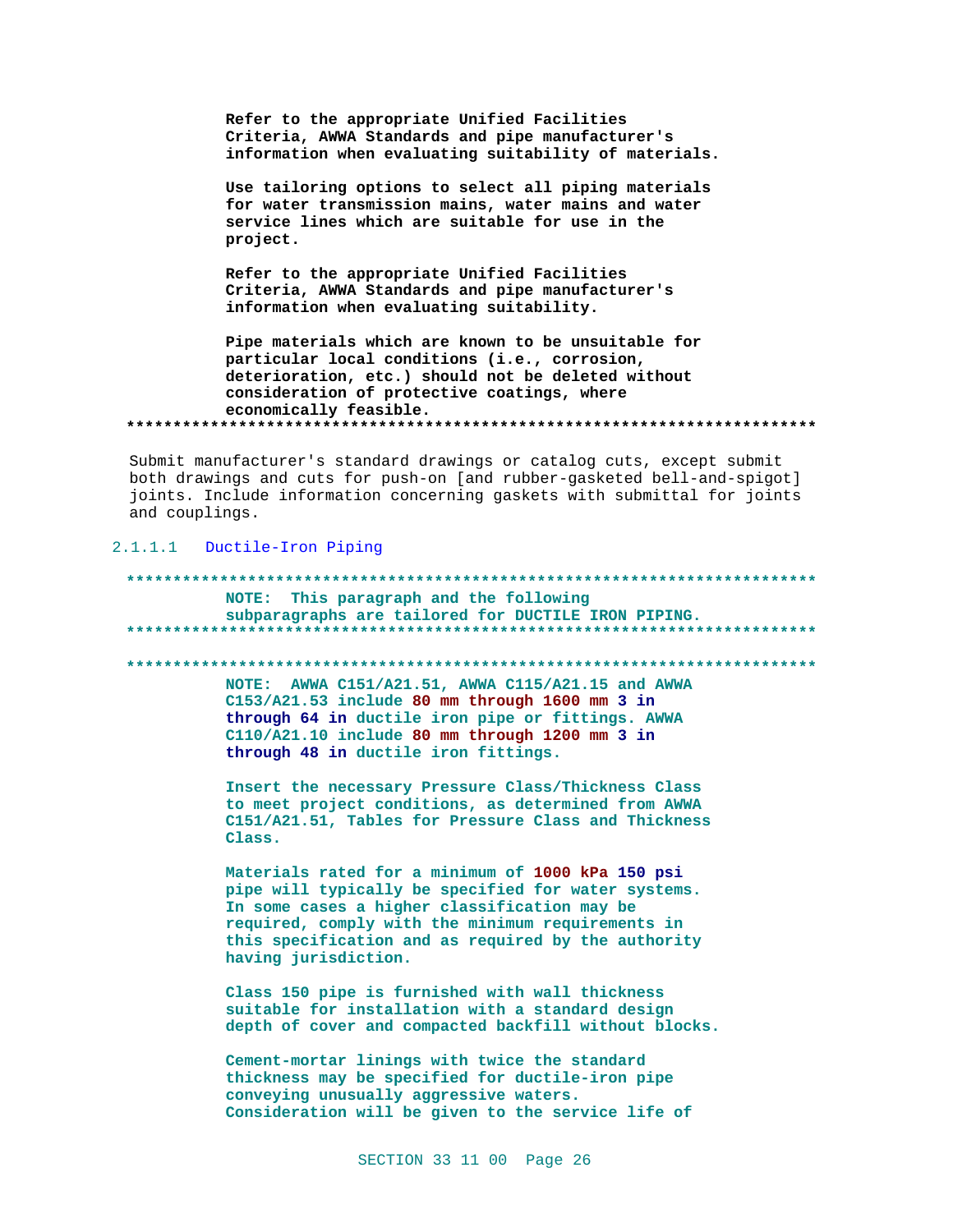| the pipe and the potential for changes in treatment<br>methods.                                                                                                                        |
|----------------------------------------------------------------------------------------------------------------------------------------------------------------------------------------|
| Polyethylene encasement will apply where soil<br>conditions warrant, in accordance with AWWA<br>C105/A21.5.                                                                            |
| When pipe will be installed in contaminated ground<br>conditions, select appropriate gasket material based<br>on type and concentration of contaminants. Refer to<br><b>AWWA C600.</b> |
| For Army and Air Force: Coordinate with the cathodic<br>protection engineer before using polyethylene<br>encasement.                                                                   |

2.1.1.1.1 Pipe and Fittings

### NOTE: Ductile iron piping may be used for transmission.

Pipe, [except flanged pipe,] AWWA C151/A21.51, [Pressure Class [  $\Box$ [Thickness Class [\_\_\_\_\_]].[ Flanged pipe, AWWA C115/A21.15.] Fittings, AWWA C110/A21.10 or AWWA C153/A21.53[; fittings with push-on joint ends are to meet the same requirements as fittings with mechanical-joint ends, except for the factory modified bell design]. Provide fittings with pressure ratings equivalent to that of the pipe. Provide compatible pipe ends and fittings for the specified joints. Provide cement-mortar lining, AWWA C104/A21.4, [twice the] standard thickness on pipe and fittings.

Joints and Jointing Material  $2.1.1.1.2$ 

### 

NOTE: Push-on joint or mechanical joint may be used except when the greater deflection afforded by the mechanical joint (as compared to the push-on joint) is considered necessary for all joints in the water system. See AWWA C600 for allowable deflection on each type of joint.

When mechanical joints, flanged joints, joints using sleeve-type mechanical couplings, grooved or shouldered type joints, and insulating joints are specified as exceptions to the basic jointing method, indicate their location(s) on the project drawings.

Show flanged joints, grooved joints, and shouldered joints on buried pipelines in valve pits or chambers on the drawings.

This subparagraph contains additional tailoring for AIR FORCE, ARMY, and NASA. 

[Provide [push-on joints] or mechanical joints]] for pipe and fittings[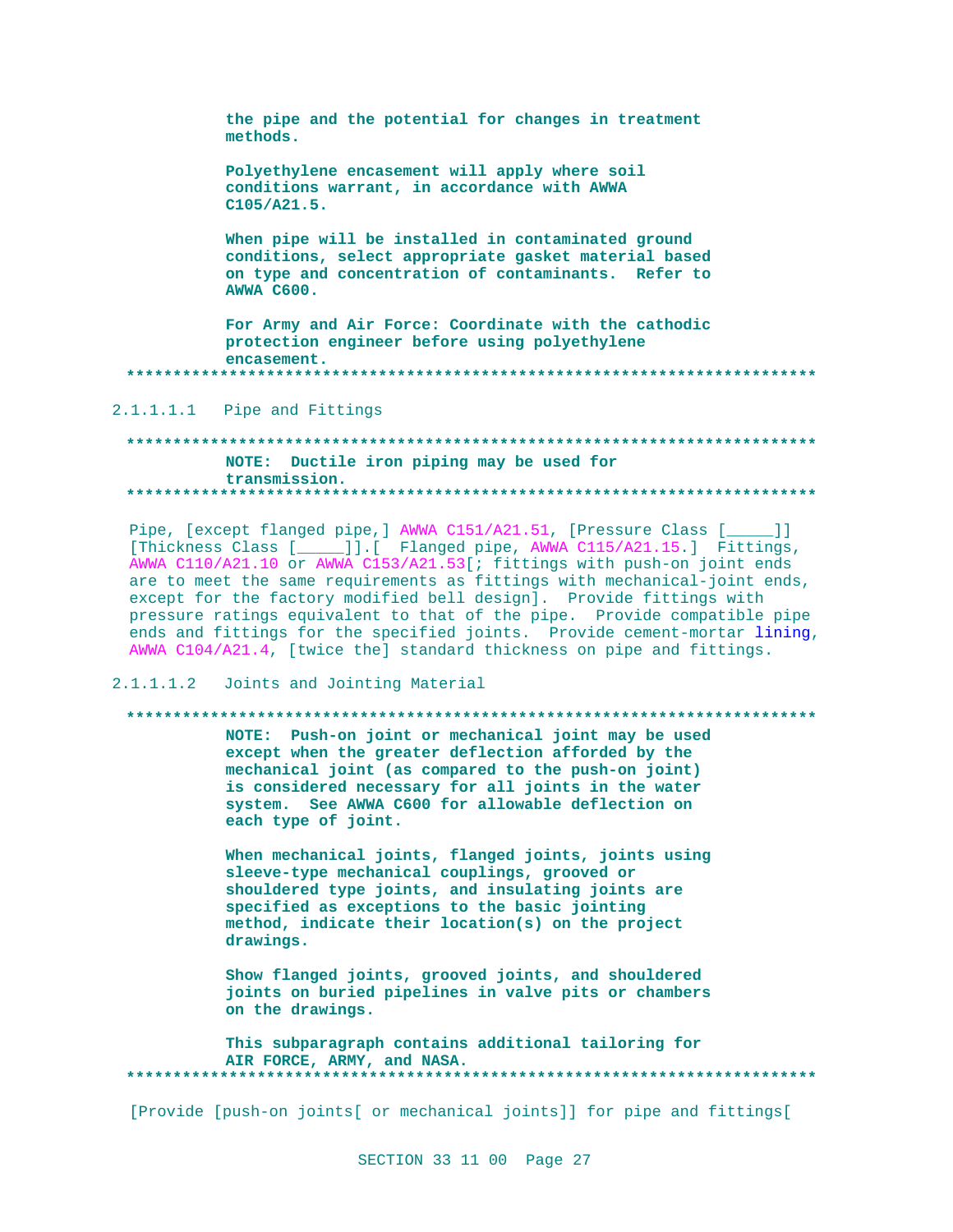unless otherwise indicated]. ][Provide mechanical joints where indicated. ][Provide flanged joints where indicated. ][Provide mechanically coupled type joints using a sleeve-type mechanical coupling where indicated. ][Provide [grooved][ or ][shouldered] type joints where indicated. ][Provide insulating joints where indicated. ][Sleeve-type mechanical couplings in lieu of push-on joints are acceptable, subject to the limitations specified in the paragraph SLEEVE-TYPE MECHANICAL COUPLINGS.][ Utilize [grooved][ or ][shouldered] type joints in lieu of [flanged joint or ]push-on joint, except where joint is buried.]

- a. Push-On Joints: Shape of pipe ends and fitting ends, gaskets, and lubricant for joint assembly as recommended in AWWA C111/A21.11.
- b. Mechanical Joints: Dimensional and material requirements for pipe ends, glands, bolts and nuts, and gaskets as recommended in AWWA C111/A21.11.
- c. Flanged Joints: Bolts, nuts, and gaskets for flanged connections as recommended in Appendix A of AWWA C115/A21.15. Provide AWWA C115/A21.15 ductile iron flanges and conform to ASME B16.1, Class 125. [Provide ASTM A536 epoxy coated steel set screw flanges. Gasket and lubricants for set screw flanges, in accordance with mechanical-joint gaskets specified in AWWA C111/A21.11.]
- d. Insulating Joints: Designed to prevent metal-to-metal contact at the joint between adjacent sections of piping. Provide flanged type joint with insulating gasket, insulating bolt sleeves, and insulating washers. Provide full face dielectric type gaskets, as recommended in the Appendix to AWWA C115/A21.15. Bolts and nuts, as recommended in the Appendix to AWWA C115/A21.15.
- e. Sleeve-Type Mechanical Coupled Joints: As specified in the paragraph SLEEVE-TYPE MECHANICAL COUPLINGS.

**\*\*\*\*\*\*\*\*\*\*\*\*\*\*\*\*\*\*\*\*\*\*\*\*\*\*\*\*\*\*\*\*\*\*\*\*\*\*\*\*\*\*\*\*\*\*\*\*\*\*\*\*\*\*\*\*\*\*\*\*\*\*\*\*\*\*\*\*\*\*\*\*\*\* NOTE: The following list item is tailored for AIR FORCE, ARMY, and NASA. \*\*\*\*\*\*\*\*\*\*\*\*\*\*\*\*\*\*\*\*\*\*\*\*\*\*\*\*\*\*\*\*\*\*\*\*\*\*\*\*\*\*\*\*\*\*\*\*\*\*\*\*\*\*\*\*\*\*\*\*\*\*\*\*\*\*\*\*\*\*\*\*\*\***

[ f. [Grooved] [and] [Shouldered] Type Joints: [Grooved][ and ][shouldered] pipe ends and couplings, AWWA C606. Joint dimension as specified in AWWA C606 for rigid joints[, joint dimensions as specified in AWWA C606 for flexible joints].

]2.1.1.2 Plastic Piping

**\*\*\*\*\*\*\*\*\*\*\*\*\*\*\*\*\*\*\*\*\*\*\*\*\*\*\*\*\*\*\*\*\*\*\*\*\*\*\*\*\*\*\*\*\*\*\*\*\*\*\*\*\*\*\*\*\*\*\*\*\*\*\*\*\*\*\*\*\*\*\*\*\*\* NOTE: Maximum working pressures are reduced for AWWA C900 pipe at temperatures greater than 23 degrees C 73.4 degrees F.**

> **Maximum working pressures are reduced for AWWA C901 and AWWA C096 pipe at temperatures greater than 27 degrees C 80 degrees F.**

**In most locations, buried potable water systems typically operate below 23 degrees C 73.4 degrees F. Do not use plastic pipe when it will be subject to temperatures in excess of 37.8 degrees C 100 degrees**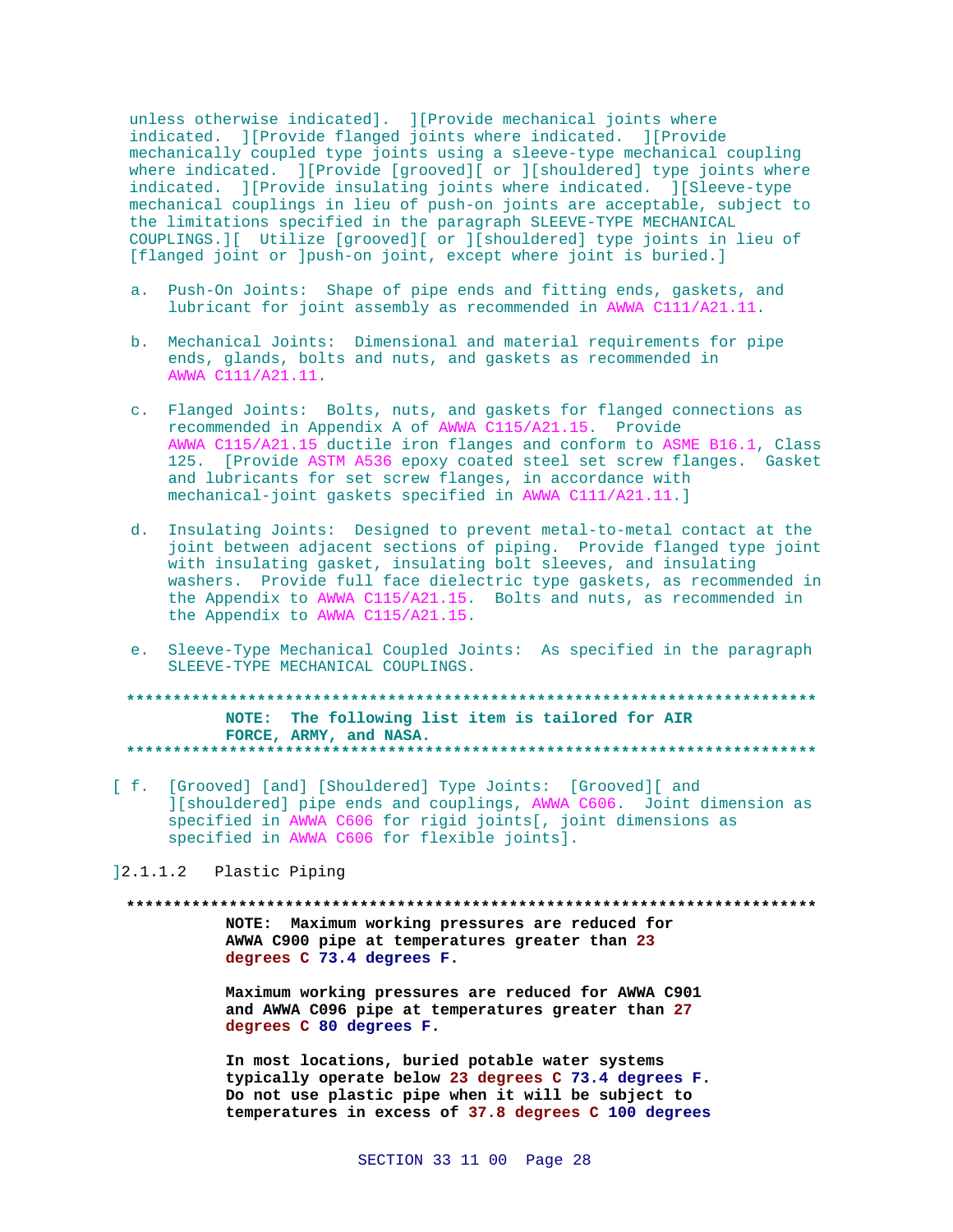F during installed usage or exposed to a source of heat from adjacent lines or equipment.

Do not use plastic piping in areas subject to potential spillage of aromatic hydrocarbons without consulting with the pipe manufacturer and referring to AWWA Standards. Aromatic hydrocarbons such as benzene and toluene will dissolve some types of plastic pipes.

When using plastic pipe in areas with contaminated soil or groundwater, consult with the manufacturer regarding permeation of pipe walls. When pipe is installed in contaminated soil or groundwater consult with the manufacturer regarding selection of appropriate gasket material based on type and concentration of contaminants and refer to AWWA material standard. 

2.1.1.2.1 PVC and PVCO Piping

### 2.1.1.2.1.1 PVC Piping

### 

NOTE: AWWA C900 includes 100 mm through 1500 mm 4 in through 60 in PVC pipe and fabricated fittings. Use a minimum Pressure Class 150 (DR 27.55). See AWWA C900 Appendix A for surge information. Do not include PVC water main pipe when pipe of greater strength than Pressure Class 305 is required.

AWWA C905 has been withdrawn. AWWA C900 includes PVC pressure pipe up to a diameter of 1500 mm 60 in.

Ductile iron pipe size = cast iron pipe size; abbreviation DIOD=DIPS=CIOD=CIPS. 

AWWA C900 plain end or gasket bell end pipe meeting or exceeding ASTM D1784 cell class 12454, with a minimum Pressure Class [150 (DR27.5)], [165 (DR25)], [200 (DR21)], [235 (DR 18)], [250 (DR17)] [305 (DR 14)] with ductile iron outside diameter (DIOD).

2.1.1.2.1.2 PVCO Piping

### NOTE: This paragraph is tailored for PVCO PIPING. NOTE: AWWA C909 includes 100 mm through 600 mm 4 in through 24 in PVCO pipe. Use a minimum Pressure Class 165. Do not include PVCO water main pipe when pipe of greater pressure class 305 is required. . . . . . . . . . . . . . . . . . . . \*\*\*\*\*\*\*\*\*\*\*\*\*\*\*\*\*\*\*\*\*\*\*\*\*\*\*\*\*\*\*\*\*\*\*\*\*

AWWA C909, ASTM F1483 plain end or gasket bell end pipe meeting or exceeding ASTM D1784 cell class 12454, Pressure Class [165] [\_\_\_\_\_] PVCO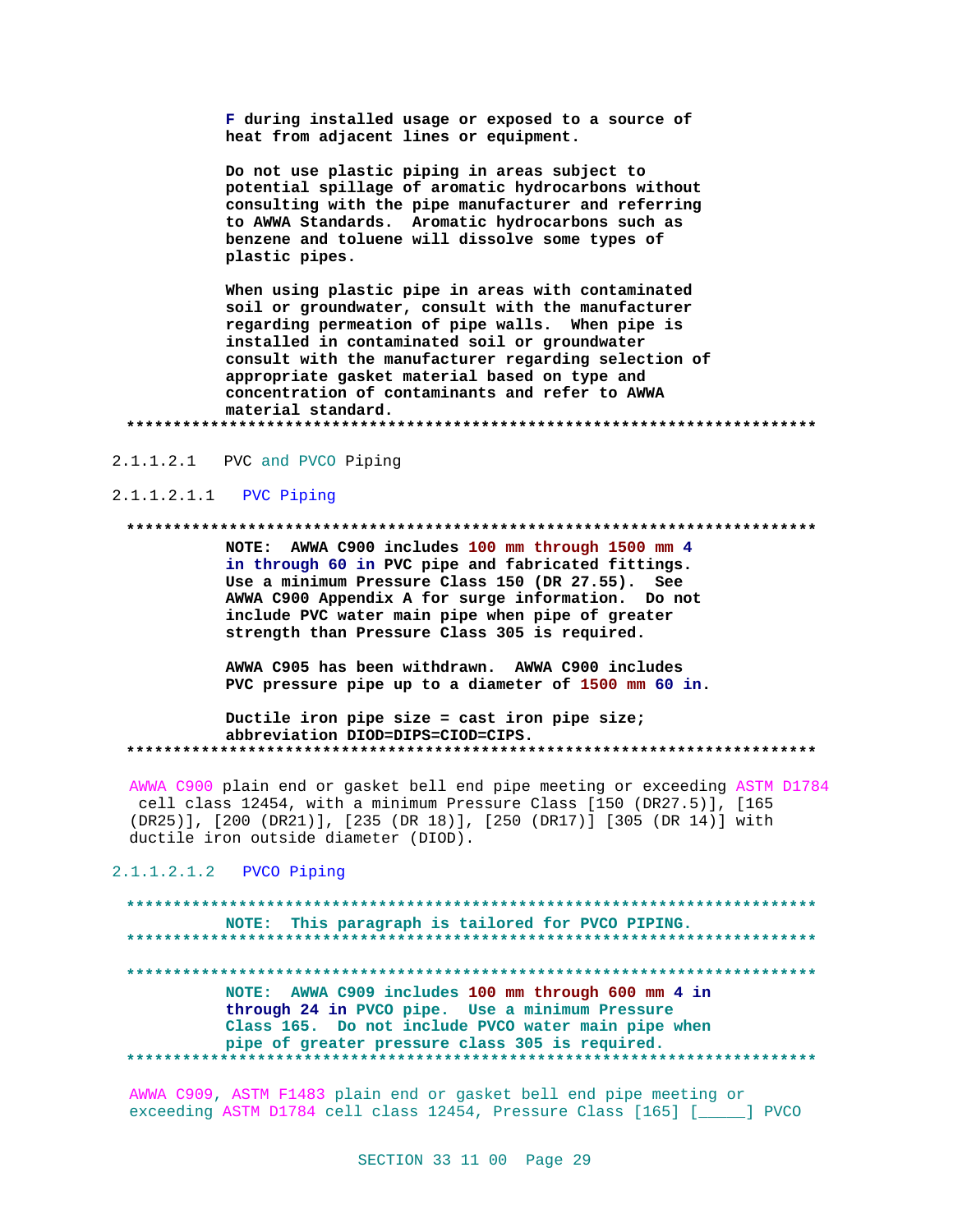pressure pipe, with ductile iron outside diameter (DIOD).

2.1.1.2.1.3 Fittings for PVC and PVCO Pipe

Ductile iron fittings, AWWA Cl10/A21.10 or compact fittings in accordance with AWWA C153/A21.53, with cement-mortar lining for fittings, AWWA C104/A21.4, standard thickness. Fittings with push-on joint ends are to conform to the same requirements as fittings with mechanical-joint ends, except for the factory modified bell design compatible for use with PVC pipe as specified.

### NOTE: Delete this option when using ductile iron fittings.

[ Fittings from material that meets or exceeds ASTM D1784 cell class 12454 and is the same material as the pipe with elastomeric gaskets, in conformance with AWWA C605 and AWWA C900.

12.1.1.2.1.4 Joints and Jointing Material for PVC and PVCO Piping

- a. Push-on joints: Use jointing material in accordance with ASTM D3139 and AWWA C111/A21.11 between pipes, pipes and metal fittings, valves, and other accessories or compression-type joints/mechanical joints. Provide each joint connection with an elastomeric gasket compatible for the bell or coupling used. Gaskets for push-on joints for pipe, ASTM F477. Gaskets for push-on joints and compression-type joints/mechanical joints for joint connections between pipe and metal fittings, valves, and other accessories, AWWA C111/A21.11, respectively, for push-on joints and mechanical joints.
- b. Mechanical Joint: Use mechanically coupled joints having a sleeve-type mechanical coupling, as specified in the paragraph SLEEVE-TYPE MECHANICAL COUPLINGS, as an optional jointing method for plain-end PVC pipe, subject to the limitations specified for mechanically coupled joints using a sleeve-type mechanical coupling as specified for compression-type joints in ASTM D3139. Provide jointing material in accordance with AWWA C111/A21.11 between pipe and sleeve-type mechanical couplings.

### 2.1.1.2.2 PVC Piping for Service Lines

NOTE: This paragraph and the following subparagraphs are tailored for PVC SERVICE PIPING. NOTE: Delete bracketed wording where piping will be installed at or exposed to temperatures below 4.5 degrees C 40 degrees F. 

2.1.1.2.2.1 Pipe and Fittings

Provide ASTM D1784 cell class 12454 pipe and fittings of the same PVC material.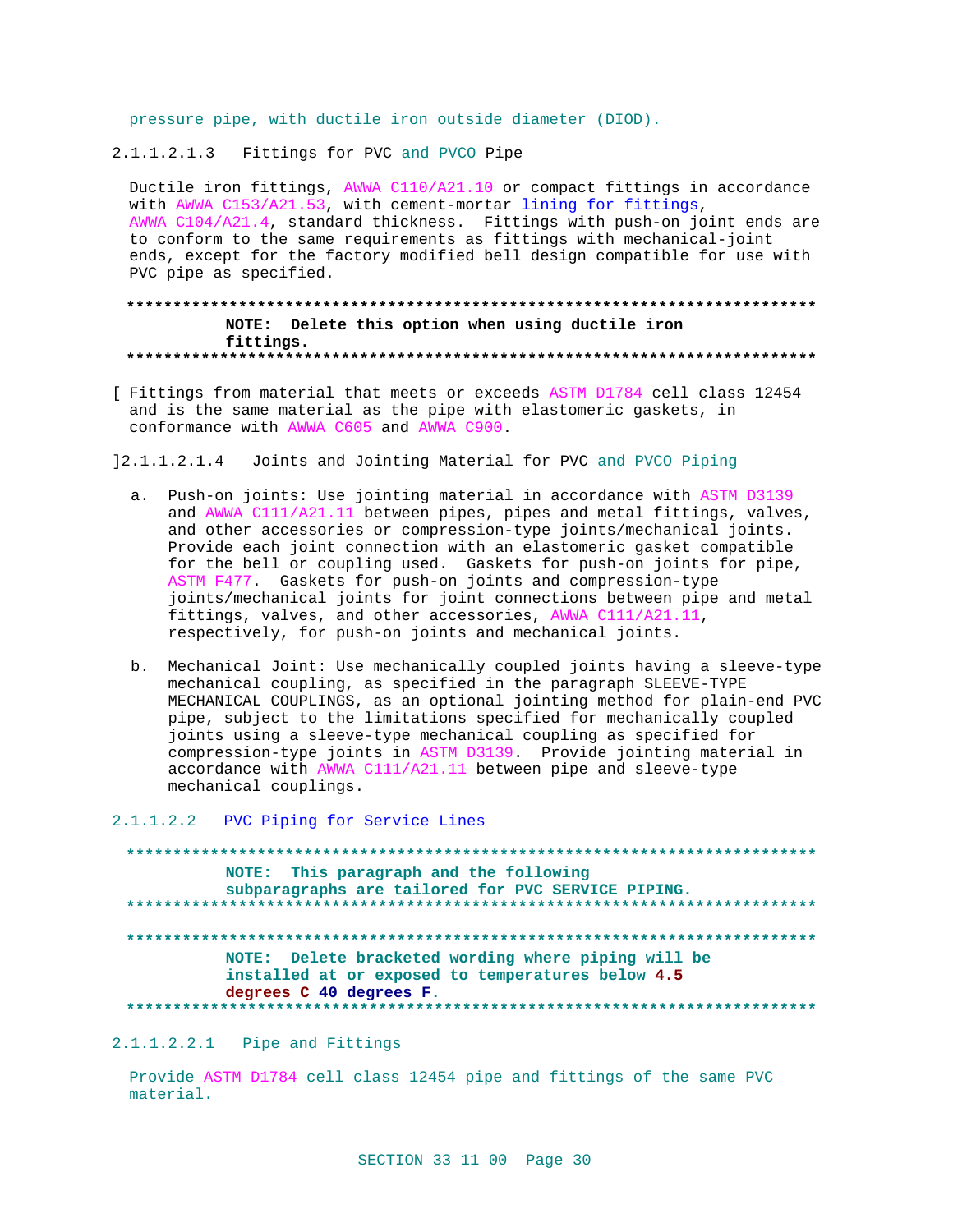- a. ASTM D1785, Schedule 40 with ASTM D2466 Schedule 40 or ASTM D2467 Schedule 80 fittings.
- b. ASTM D2241 pipe and fittings with SDR as necessary to provide 1000 kPa 150 psi minimum pressure rating with ASTM D2466 Schedule 40 or ASTM D2467 Schedule 80 fittings.

 $2.1.1.2.2.2$ Joints and Connections

Fittings may be joined by the solvent-cement method or threading.

2.1.1.2.2.3 Solvent Joining

Provide solvent joints in accordance with ASTM D2855.

2.1.1.2.3 Polyethylene (PE) Pipe

NOTE: This paragraph and the following subparagraphs are tailored for POLYETHYLENE PIPE. 

NOTE: Polyethylene (PE) pipe is subject to oxidative degradation by many variables including pH, the concentration and type of disinfectant, water temperature, installation procedure and conditions. Disinfectants like chlorine, chloramines, chlorine dioxide, ozone and others may create an Oxidation Reduction Potential (ORP) in PE Pipe. Review PPI Technical Note, LONG TERM RESISTANCE OF AWWA C906 POLYETHYLENE (PE) PIPE TO POTABLE WATER DISINFECTANTS, TN-44/2015, and compute service life for potable water systems based on project conditions. Refer to PPI and HDPE Municipal Advisory Board (MAB) Position Paper on HDPE (PE 4710) Distribution Potable Water Pipe Sizes and Pressure Classes dated 18 May 2018 at https://plasticpipe.org/pdf/ppi-position-paper-hdpepotable-water-pc-pipe-size.pdf

For potable water piping systems with chlorine and chloramine residual disinfectant, use PE4710 with min. cell class PE 445574C. CC3 provides the highest resistance to these disinfectants; refer to PPI TN44 for calculations. CC3 is not required for non-potable systems.

AWWA C906 includes 100 mm through 1650 mm 4 in through 65 in PE pipe and fittings. Use PE4710, with a minimum Pressure Class 160 (DR 13.5) for water at 80 degrees F and lower temperatures. . . . . . . . . . . . . . . . . .

AWWA C906, ASTM F714, PE4710, minimum cell class PE 445574C, oxidative resistance classification CC3 with a minimum Pressure Class [160 (DR13.5)] [200 (DR11)] [250 (DR 9)] and ductile iron outside diameter (DIOD).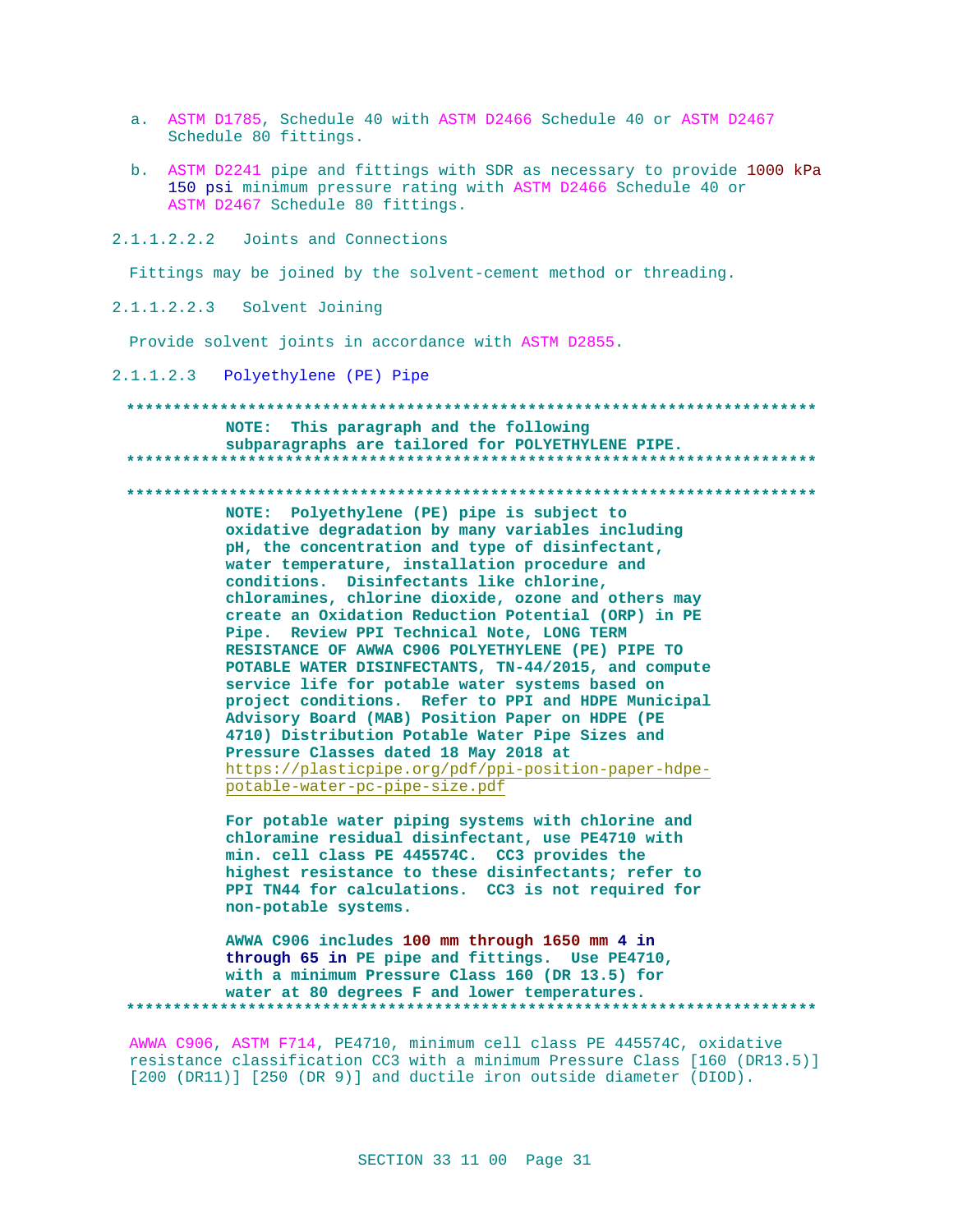### 2.1.1.2.3.1 Fittings For PE Pipe

Ductile iron fittings, AWWA C110/A21.10 or compact ductile iron fittings in accordance with AWWA C153/A21.53, with cement-mortar lining for ductile iron fittings, AWWA C104/A21.4, standard thickness. Fittings with push-on joint ends are to conform to the same requirements as fittings with mechanical-joint ends.

### NOTE: Delete this option when using ductile iron fittings.

### ASTM F2206 is the standard for fabricated fittings.

- [ AWWA C906, PE4710, ASTM D3035 minimum cell class PE 445574C, oxidative resistance classification CC3 with minimum Pressure Class [250] [335], molded ASTM D2683 [or fabricated ASTM F2206 ]meeting or exceeding the requirements in AWWA C906 for caps, reducers, couplings, elbows, and tees.
- 12.1.1.2.3.2 Joints and Jointing Materials

Mechanical Joint: AWWA C111/A21.11 DIOD Mechanical joint adapter and gaskets for mechanical joints for joint connections between pipe and metal fittings, valves, and other accessories.

 $2.1.1.2.4$ Polyethylene (PE) Piping and Tubing for Service Lines

### NOTE: This paragraph and the following subparagraphs are tailored for POLYETHYLENE SERVICE PIPE AND TUBING.

2.1.1.2.4.1 PE Service Line Pipe And Tubing

### 

NOTE: For potable water piping systems with chlorine and chloramine residual disinfectant, use PE4710 with min. cell class PE 445574C. CC3 provides the highest resistance to these disinfectants; refer to PPI TN49 for calculations. For non-potable HDPE systems, CC3 is not required for non-potable systems.

AWWA C901 includes 19 mm through 76 mm 3/4 in through 3 in PE pipe, tubing and fittings. Use PE4710, with a minimum Pressure Class 250 (SDR 9) for water at 80 degrees F and lower temperatures.

Iron pipe sizes (IPS) include 19 mm through 76 mm 3/4 in through 3 in outside diameter.

Copper tube size (CTS) include 19 mm through 51 mm 3/4 in through 2 in outside diameter. \*\*\*\*\*\*\*\*\*\*\* 

AWWA C901, PE4710, ASTM D3035, ASTM D3350 minimum cell class PE 445574C, oxidative resistance classification CC3 with a minimum Pressure Class [250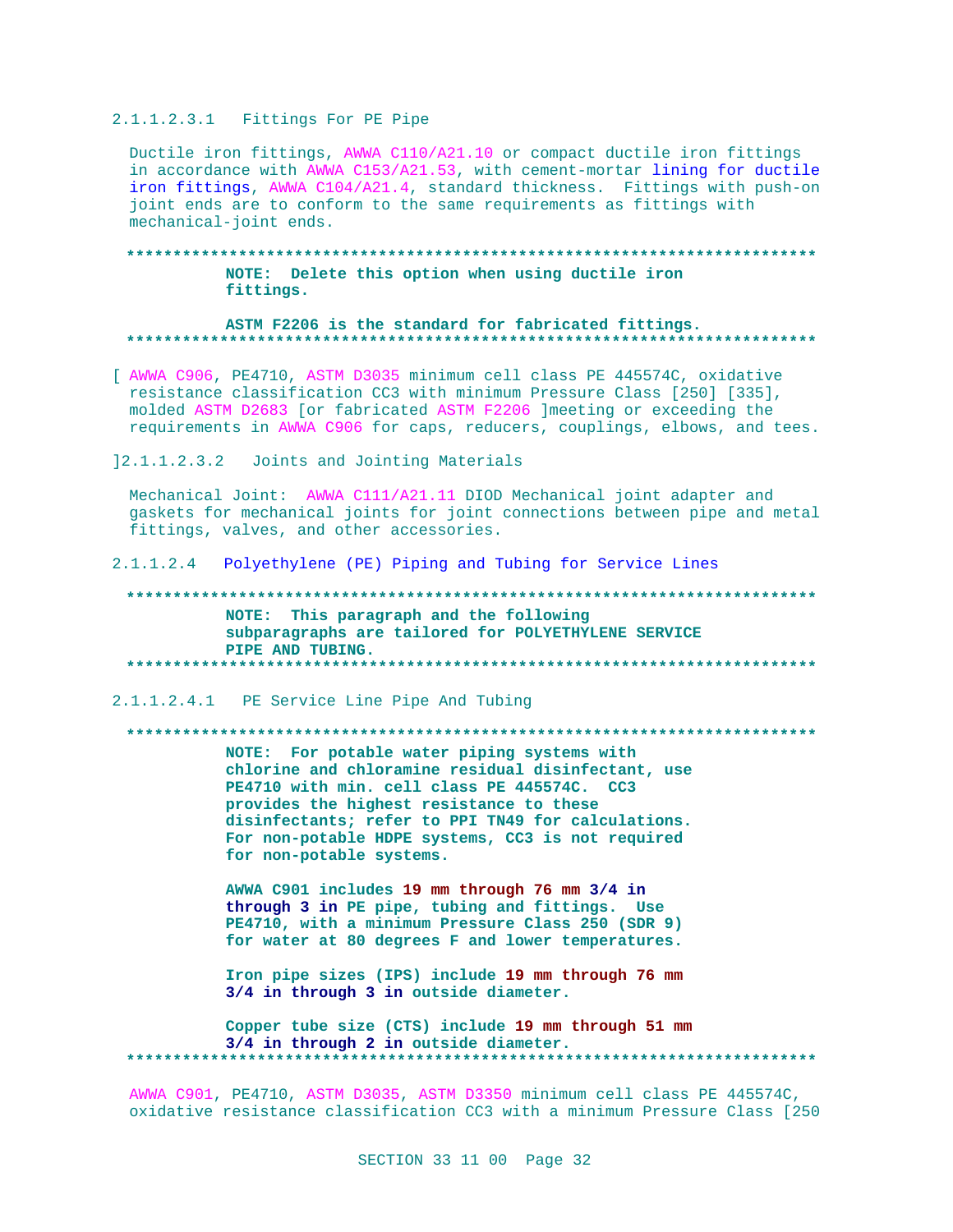(SDR 9)] [outside diameter iron pipe size] [outside diameter copper tube size].

2.1.1.2.4.2 PE Service Line Fittings

AWWA C901, PE4710, ASTM D3350 minimum cell class PE 445574C, oxidative resistance classification CC3 with a minimum Pressure Class 250, molded ASTM D2683 caps, reducers, couplings, elbows, and tees or compatible fittings in accordance with this specification.

2.1.1.3 Fiberglass Pipe, Fittings, Joints and Joint Materials

### **\*\*\*\*\*\*\*\*\*\*\*\*\*\*\*\*\*\*\*\*\*\*\*\*\*\*\*\*\*\*\*\*\*\*\*\*\*\*\*\*\*\*\*\*\*\*\*\*\*\*\*\*\*\*\*\*\*\*\*\*\*\*\*\*\*\*\*\*\*\*\*\*\*\* NOTE: This paragraph is tailored for AIR FORCE, ARMY, and NASA. \*\*\*\*\*\*\*\*\*\*\*\*\*\*\*\*\*\*\*\*\*\*\*\*\*\*\*\*\*\*\*\*\*\*\*\*\*\*\*\*\*\*\*\*\*\*\*\*\*\*\*\*\*\*\*\*\*\*\*\*\*\*\*\*\*\*\*\*\*\*\*\*\*\***

**\*\*\*\*\*\*\*\*\*\*\*\*\*\*\*\*\*\*\*\*\*\*\*\*\*\*\*\*\*\*\*\*\*\*\*\*\*\*\*\*\*\*\*\*\*\*\*\*\*\*\*\*\*\*\*\*\*\*\*\*\*\*\*\*\*\*\*\*\*\*\*\*\*\***

**NOTE: AWWA C950 includes 25 mm through 4000 mm 1 in through 156 in fiberglass pipe. Both glass-fiber-reinforced thermosetting-resin pipe (RTRP; Grades 1 and 2) and glass-fiber-reinforced polymer-mortar pipe (RPMP; Grades 3 and 4) are included in this specification.**

**Fiberglass pipe can be used for potable water systems. Some advantages of fiberglass include durability, corrosion resistance, and eliminating the need for interior or exterior lining or coatings. However, special attention should be made to bedding and pipe support requirements. Pipe leaks are difficult to locate due to the manufacturing process. Refer to AWWA M45 for design considerations.**

**Types refer to the method of manufacturing. Type I is filament bound. Type II is centrifugally cast. Grade is determined by construction (glass-fiber-reinforced or glass-fiber-reinforced mortar) and bonding materials (epoxy or polyester). Grade 1 is glass-fiber reinforced epoxy (RTRP epoxy). Grade 2 is glass-fiber-reinforced polyester (RTRP polyester). Grade 3 is glass-fiber reinforced epoxy mortar (RPMP epoxy). Grade 4 is glass-fiber reinforced polyester mortar (RPMP polyester). Liner classification is determined by whether or not a liner is used and, if used, what type. Liner A is no liner. Liner B is a thermoplastic liner. Liner C is a reinforced thermoset polyester liner. Liner D is a nonreinforced thermoset polyester liner. Liner E is a reinforced thermoset epoxy liner. Liner F is a nonreinforced thermoset epoxy liner. \*\*\*\*\*\*\*\*\*\*\*\*\*\*\*\*\*\*\*\*\*\*\*\*\*\*\*\*\*\*\*\*\*\*\*\*\*\*\*\*\*\*\*\*\*\*\*\*\*\*\*\*\*\*\*\*\*\*\*\*\*\*\*\*\*\*\*\*\*\*\*\*\*\***

AWWA C950, Type [I] [II], Pressure Class 150 with a minimum pipe stiffness of 248 kPa 36 psi, Grade [1] [2] [3] [4], Liner [A] [B] [C] [D] [E] [F].

a. Provide pipe with a quick-burst strength greater than or equal to four times the normal working pressure of the pipe. The quick-burst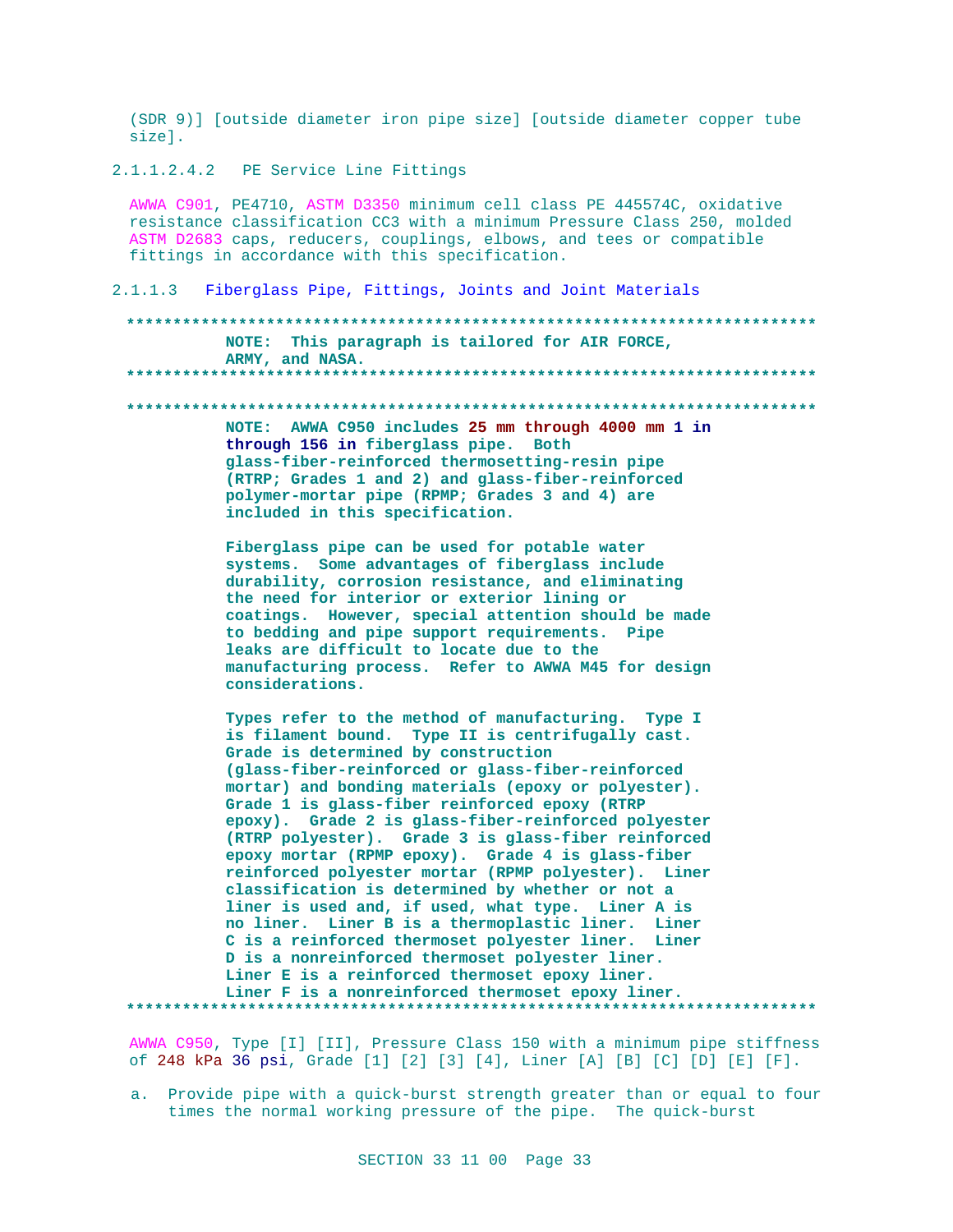strength test is to meet the requirements of ASTM D1599.

- b. Provide fittings and specials compatible with the pipe supplied. Filament wound or molded fittings up to 150 mm 6 inches are to conform to AWWA C950. Provide cement-mortar lined iron fittings in accordance with AWWA C104/A21.4 and conforming to AWWA C110/A21.10 and AWWA C111/A21.11.[ Provide fittings and specials required for closures, curves, bends, branches and connections to valves, pipe, or structures consistent with the details furnished by the manufacturer and to AWWA C300, AWWA C301, or AWWA C303.] Provide fittings that will withstand working and testing pressures specified for the pipe.
- c. Provide bell and spigot joints with elastomeric gaskets in accordance with ASTM D4161. Provide mechanically coupled joints with elastomeric gasket, flanged, threaded and bonded coupling, or bell and spigot with compatible adhesive, provided they are compatible with the pipe and convey water at the pressure and temperature of the pipe.

2.1.1.4 [Concrete Pressure Pipe] [Prestressed Concrete Pressure Pipe (PCCP)] [and] [Reinforced Concrete Cylinder Pipe (RCCP)]

## NOTE: This paragraph and the following subparagraphs are tailored for WATER TRANSMISSION. NOTE: AWWA C300 includes Reinforced Concrete Cylinder Pipe (RCCP), steel-cylinder type, in sizes 760 mm to 3660 mm 30 in to 144 in. AWWA C301 includes prestressed concrete pressure pipe (PCCP) manufactured with a steel cylinder and wire reinforcement in sizes 410 mm to 3660 mm 16 in to  $144$  in. AWWA C303 includes concrete pressure pipe, reinforced with a steel cylinder that is helically wrapped with mild steel bar reinforcement, in sizes 250 mm to 1830 mm 10 in to 72 in. Verify pipe sizes required. In the Pacific Coast, Rocky Mountain, and Southwest States, concrete pipe is available in 250 mm 10 inch diameter and larger, pretensioned type only in sizes less than 400 mm 16 inches. In other parts of the country, concrete pipe may not be available in sizes below 400 mm 16 inch diameter. For projects in the Pacific Coast, Rocky Mountain,

and Southwest states where only piping of less than 400 mm 16 inch size is involved, delete requirements which are referenced to AWWA C300 and AWWA C301.

Use 1000 kPa 150 psi except when a higher pressure rating, up to 1380 kPa 200 psi is necessary.

AWWA recommends a minimum of 1.8 m 6 feet of earth cover above raw water transmission mains for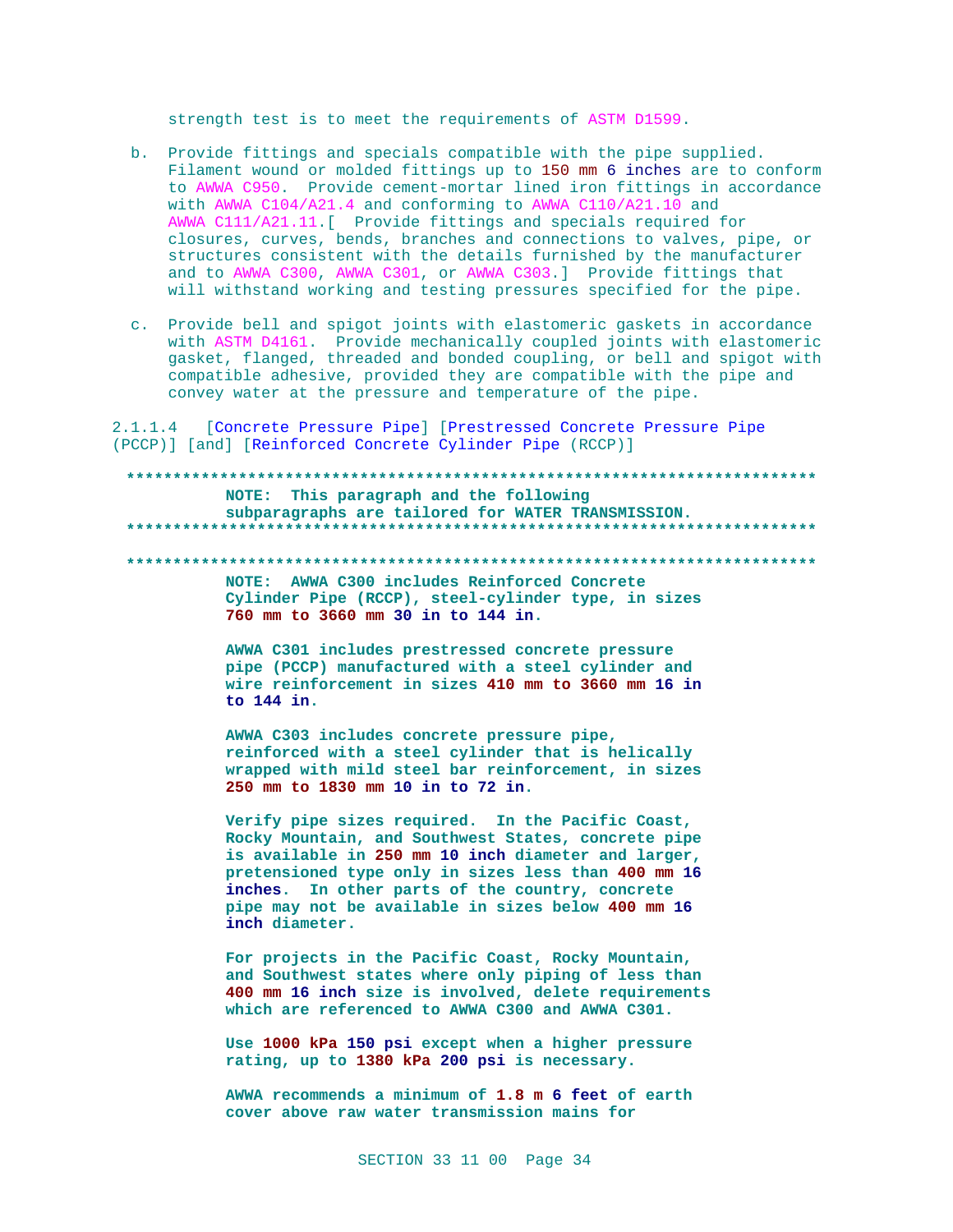### ordinary conditions. Delete this information when depth is indicated on the drawings. \*\*\*\*\*\*\*\*\*\*\*\*\*\*\*\*\*\*\*\*\*\*

2.1.1.4.1 Piping, Fittings, Joints and Jointing Material

[Prestressed concrete pressure pipe (PCCP), AWWA C301.][Reinforced Concrete Cylinder Pipe (RCCP), steel-cylinder type AWWA C300. ] [Concrete pressure pipe, reinforced with a steel cylinder that is helically wrapped with mild steel bar reinforcement AWWA C303.]

### NOTE: AWWA C301 pipe must be designed in accordance with ANSI/AWWA C304. AWWA C300 and AWWA 303 pipe must be designed in accordance with AWWA M9. \*\*\*\*\*\*\*\*\*\*\*\*\*\*\*\*\*

[ Pipe has been designed for the following minimum conditions:

- a. Pressure rating [\_\_\_\_] kPa psi
- b. Earth cover  $[$   $]$  m feet
- c. Water hammer [\_\_\_\_\_] percent of pressure rating
- d. Live load [AASHTO H 20 truck loading] [\_\_\_\_]

NOTE: In those parts of the United States where concrete pipe will be carrying sulfate-bearing waters or where concrete pipe will be buried in soils containing sulfates specify concrete pipe manufactured using sulfate-resisting cement. Specify Type II (moderate sulfate resisting) cement when water-soluble sulfates (as SO4) in the soil are in the range of 0.1 and 0.2 percent and, for water, are in the range of 150 to 1000 parts per million. Specify Type V (sulfate resisting) cement when soils contain in excess of 0.2 percent water-soluble sulfate and water samples contain in excess of 1000 parts per million sulfate. The availability of pipe made using Type V cement should be verified. In areas where reactive aggregates are known to occur, specify low alkali cement. 

Provide fittings that match the same specification as that used for the pipe and are designed as specified for the pipe. [Utilize [Type II] [Type V] [low alkali cement] pipe and fittings that match the requirements of ASTM C150/C150M.] Include factory inscribed pressure rating identification markings for pipe and fittings.

Jointing Material: Provide rubber-gasket joints compatible with the type using a bell and spigot joint design of steel.

2.1.1.5 Steel Piping

 $\mathbb{L}$ 

NOTE: This paragraph and the following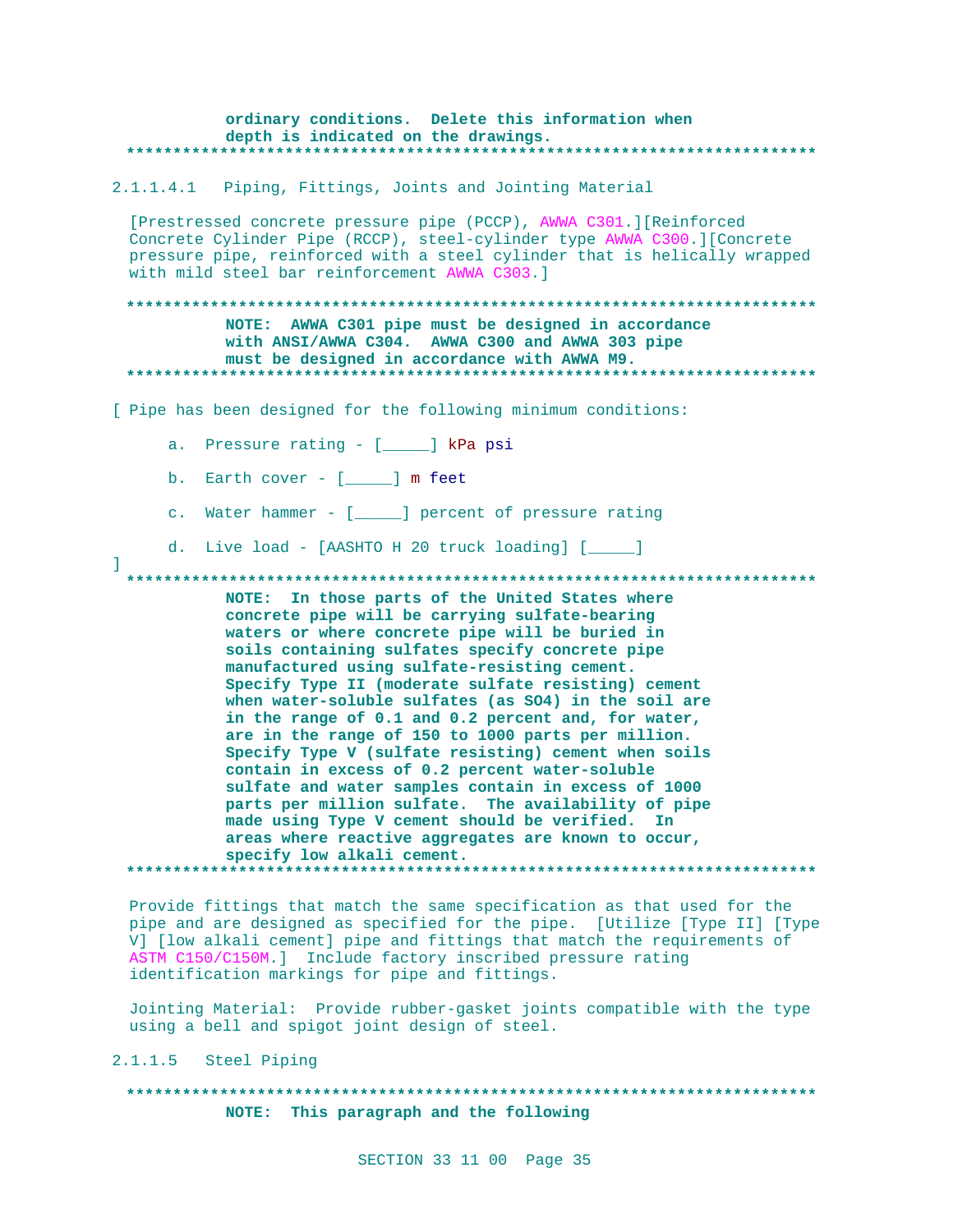subparagraphs are tailored for AIR FORCE, ARMY, and NASA. 

### 

NOTE: AWWA C200 includes steel water pipe, 150 mm 6 inch in nominal diameter and larger.

Verify availability of pipe sizes required. In the Pacific Coast, Rocky Mountain, and Southwest States, steel pipe is available in 125 mm 5 inch diameter and larger. In other parts of the country, steel pipe may not be available in sizes less than 600 mm 24 inch diameter since the major producer in those areas has discontinued production of steel water pipe.

Delete coatings not allowed for the project. AWWA M11 in the chapter on protective coatings contains information on the relative merits of cement-mortar and coal-tar enamel coatings. See Foreword to AWWA C210 for information on coal-tar epoxy coating.

Delete requirements for lining of aboveground piping when aboveground piping is not included in project. When included, pipe and fittings for aboveground lines will be furnished with lining only. Exterior protection for aboveground piping should be specified in Section 09 90 00 PAINTS AND COATINGS.

Use of steel pipe is restricted to water supply lines only where future tapping is not anticipated. Use for sizes 80 mm 3 inches in diameter and larger. \*\*\*\*\*\*\*\*\*\*\*\*\*

### 2.1.1.5.1 Pipe and Fittings

Pipe, AWWA C200. Fittings, AWWA C208 and AWWA C200, with reference to the requirements specified therein for "Special Sections." Provide cement-mortar lining and [cement-mortar] [coal-tar enamel] [coal-tar epoxy] coating on pipe and fittings [for underground lines] in accordance with applicable AWNA standard. Provide cement-mortar lining on [pipe and fittings for aboveground lines.] Utilize pipe ends and fittings compatible for the joints and jointing materials used.

- a. Utilize welded or seamless pipe with plain, or shouldered and grooved ends in accordance with AWWA C606 for use with mechanical couplings or bell-and-spigot ends with rubber gaskets. Provide bell-and-spigot ends for sizes less than 150 mm 6 inches diameter in accordance with **AWWA C200.**
- b. Provide fittings and specials made of the same material as the pipe. Use specials and fittings made of standard steel tube turns or segmentally welded sections, with ends to accommodate the type of couplings or joints specified for the pipe. Match the thickness rating of pipe fittings and specials to the thickness specified and the pressure rating calculated for the pipe with which they are used. Provide identical protective materials for fittings and specials as specified for the pipe. Hand wrap, line, or coat specials and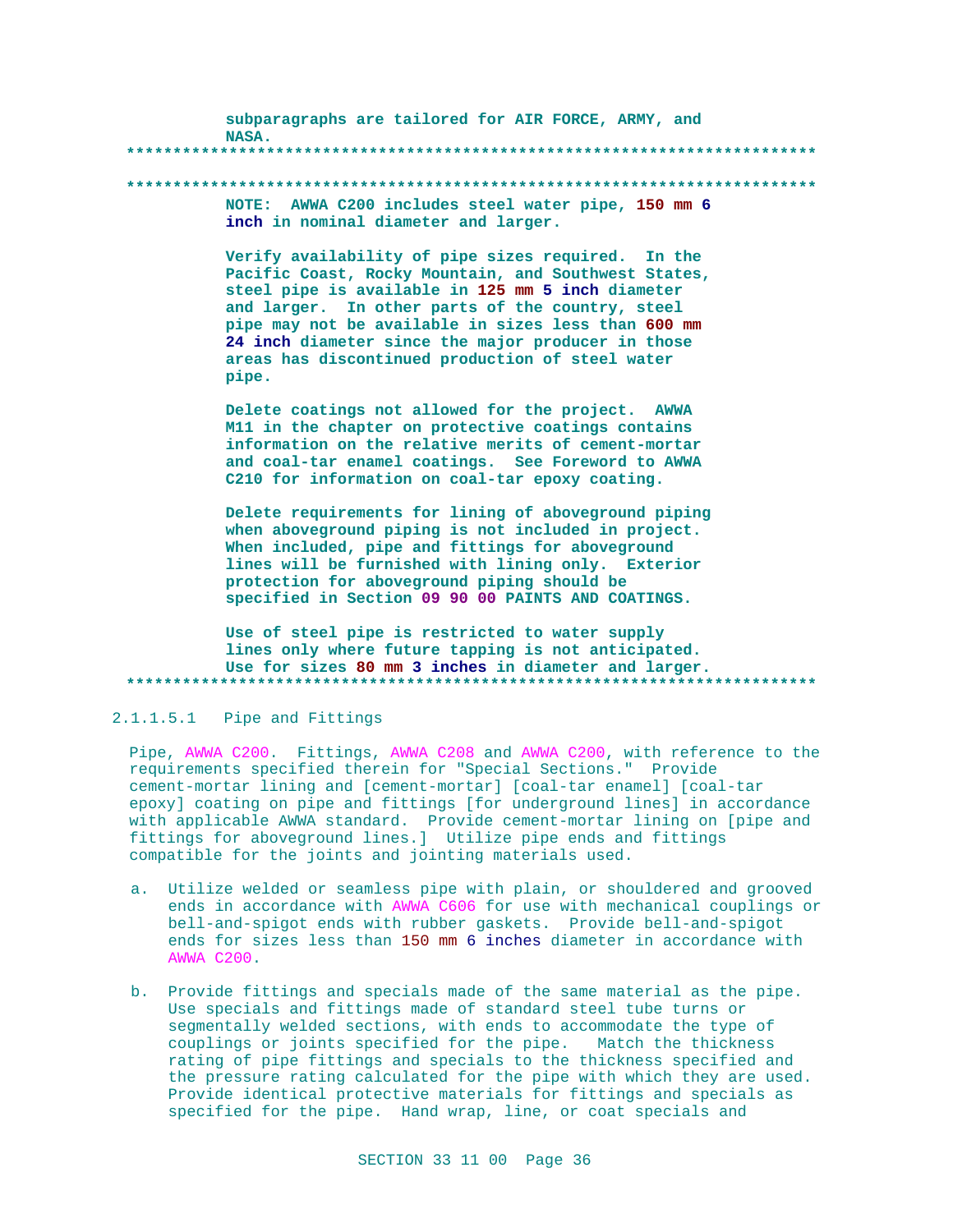fittings that cannot be mechanically wrapped, lined, or coated using the same material used for the pipe with the same number of applications of each material, smoothly applied.

NOTE: Use 1000 kPa 150 psi except when a higher pressure rating, up to 1400 kPa 200 psi is necessary.

A minimum earth cover of 1.5 m 5 feet is recommended for ordinary conditions. Delete this information when depth is indicated on the drawings. \*\*\*\*\*\*\*\*\*\*\*\*\*

## 2.1.1.5.2 Wall Thickness for Pipe and Fittings

## NOTE: Insert minimum acceptable thickness and yield strength in the blanks.

The minimum metal thickness for steel pipe wall is [ \_\_\_\_ ] mm inches, based on steel having a yield strength of [\_\_\_\_] kPa psi. Pipe has been designed for the following minimum conditions:

| Pressure rating      | kPa psi                            |
|----------------------|------------------------------------|
| [Earth cover]        | m feetl<br>FF 3                    |
| Water hammer         | 40 percent of pressure rating      |
| Live load            | AASHTO H 20 truck loading          |
| Allowable deflection | 2 percent of nominal pipe diameter |

#### \*\*\*\*\*\*\*\*\*\*\*\*\*\*\*\*\*\*\*\*\*\*\*\*\*\*\*\*\*\*\*\*\*\*\*\*

NOTE: In the calculation of wall thickness for steel water main pipe, base the value of E' (modulus of soil reaction) on realistic expectations of sidefill compaction rather than theoretical ones.

Calculate pipe wall thickness on the basis of an allowable fiber stress in the steel equal to 50 percent of the minimum yield strength of the steel used in the manufacture of the pipe. Design procedure in accordance with the methods given in AWWA M11, Chapter 4, "Determination of Pipe Wall Thickness, " Chapter 5, "Water Hammer and Pressure Surge," and Chapter 6, "External Loads." 

Ensure that the wall thickness of fittings is equal to or greater than that required for the pipe. Reinforce fittings in accordance with methods given in AWWA M11, Chapter 13, "Supplementary Design Data and Details" when necessary to meet the pressure test requirements.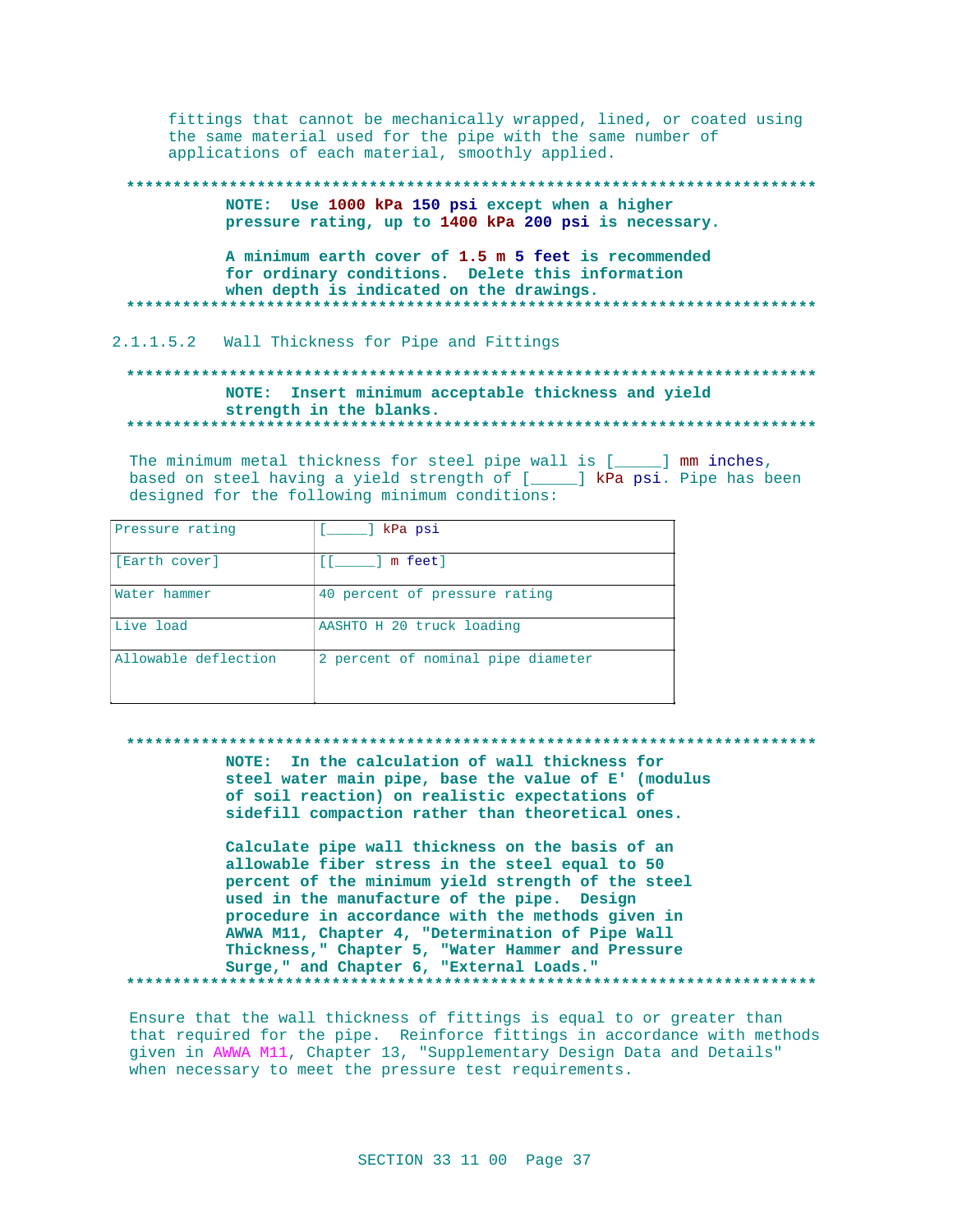#### 2.1.1.5.3 Joints and Jointing Material

#### 

NOTE: AWWA M11, Chapter 8, "Pipe Joints," contains detailed information on the various field jointing methods for steel piping.

Delete requirements for and references to welded joints when not allowed for the project. Welded joints should not be allowed for piping less than 600 mm 24 inches in diameter, except when pipeline is cement-mortar lined in place after installation. 

Provide rubber-gasketed pipe and fitting bell-and-spigot joints[, welded joints, ] or the mechanically coupled type using a sleeve-type mechanical coupling[, unless otherwise specified].[ Provide flanged joints where indicated. I Provide mechanically coupled type joints using a sleeve type mechanical coupling where indicated. I Provide [grooved] [ or ][shouldered] type where indicated.][ Provide insulating joints where indicated. I It is acceptable to use [grooved][ or ][shouldered] type joints in lieu of flanged joints.]

a. Rubber-Gasketed Bell-and-Spigot Joints: Provide joints and pipe ends in accordance with the pipe manufacturer's standard for this type of joint, except that the joint is to also meet the requirements specified for rubber-gasketed joints and rubber gaskets in AWWA C200.

\*\*\*\*\*\*\*\*\*\*\* NOTE: Delete requirements for and references to welded joints when not allowed for the project. Welded joints should not be allowed for piping less than 600 mm 24 inches in diameter, except when pipeline is cement mortar lined in place after installation. 

- b. Welded Joints: Provide electrodes of the quality specified in **AWWA C206.**
- c. Sleeve-Type Mechanical Coupled Joints: As specified in paragraph SLEEVE-TYPE MECHANICAL COUPLINGS.
- d. [Grooved] [and] [Shouldered] Type Joints: [Provide pipe ends grooved by roll grooving or with welded-on adapters and cut grooves. Provide grooves made by roll grooving with dimensions as recommended by the coupling manufacturer. Match dimensions for cut grooves in adapters to AWWA C606. Couplings [and shouldered pipe ends], AWWA C606. Match the joint dimensions as specified in AWWA C606 for rigid joint[ , joint dimensions as specified in AWWA C606 for flexible joints].

NOTE: Use Class D flanges when maximum working pressure is 1200 kPa 175 psi or less in lines 300 mm 12 inches in diameter and smaller, or 1000 kPa 150 psi or less in lines larger than 300 mm 12 inches in diameter. For higher working pressures, use Class E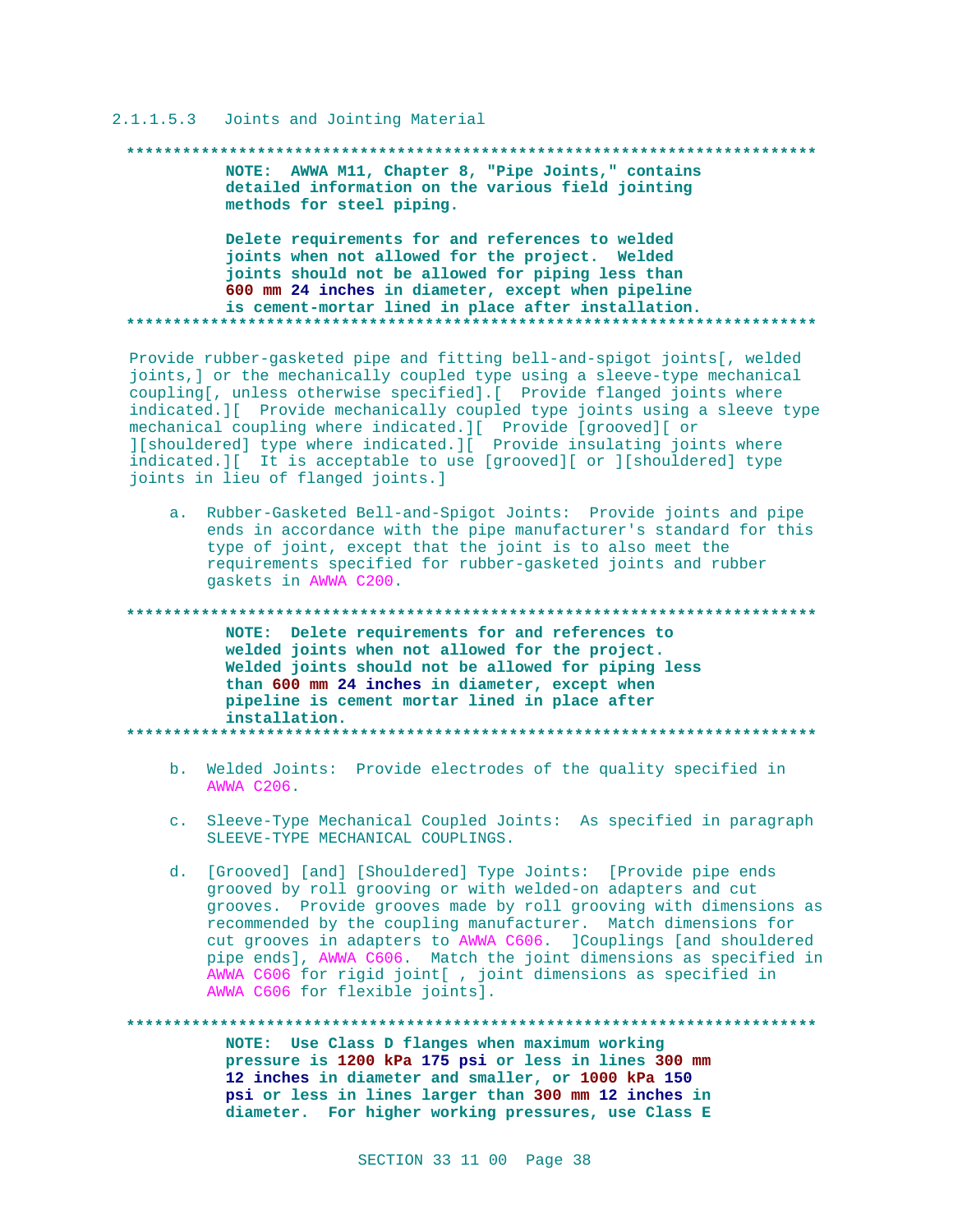#### flanges.

- e. Flanged Joints: Provide pipe ends with steel flanges, AWWA C207; [Class D] [Class E]. Bolts and nuts for flanged connections, AWWA C207. Rubber gaskets, AWWA C207; asbestos gaskets are not allowed.
- f. Insulating Joints: Designed to prevent metal-to-metal contact at the joint between adjacent sections of piping. Provide flange type joints with insulating gasket, insulating bolt sleeves, and insulating washers. Provide dielectric type gaskets, full face, and in other respects as recommended in the Appendix to AWWA C115/A21.15. Bolts and nuts as recommended in the Appendix to AWWA C115/A21.15.

2.1.1.5.4 Lining [and Coating]

## 

NOTE: Under ordinary conditions, steel water pipe and fittings in the sizes included in water systems covered by this specification are furnished with factory applied cement-mortar lining. In-place cement-mortar lining for new construction is required only under unusual conditions.

## Delete bracketed text when lining is factory applied.

- a. Cement-Mortar Lining: AWWA C205, shop-applied. Materials for cement mortar lining in place as specified in AWWA C602.
- b. Cement-Mortar Coating: AWWA C205, shop-applied.

## NOTE: Use coal-tar enamel coating with double felt wraps instead of single layer of felt wrap where trench soil is classified as Group IV, Unusually Corrosive (as defined in AWWA M11, Chapter 10, "Principles of Corrosion and Corrosion Control"); or where electrical resistivity of soil has been measured at less than 2,000 ohms/cc.

- c. Coal-Tar Enamel Coating: Except as otherwise specified, prepare, prime, and coat piping with hot-applied coal-tar enamel and a bonded [single layer of felt wrap in accordance with AWWA C203] [double felt wraps in accordance with AWWA C203]. Provide shop applied coating of fibrous-glass mat felt material as specified in Section 10 of AWWA C203. Do not use asbestos felt.
- d. Coal-Tar Epoxy Coating: Clean, prime, and topcoat piping with coal-tar epoxy coating system in accordance with AWWA C210. Shop-apply coating.

[2.1.1.5.5 Steel Piping for Service Lines

Pipe, ASTM A53/A53M, Standard Weight, zinc-coated. Fittings, ASME B16.4, Class 125, zinc coated; or ASME B16.3, Class 150, zinc coated, threaded.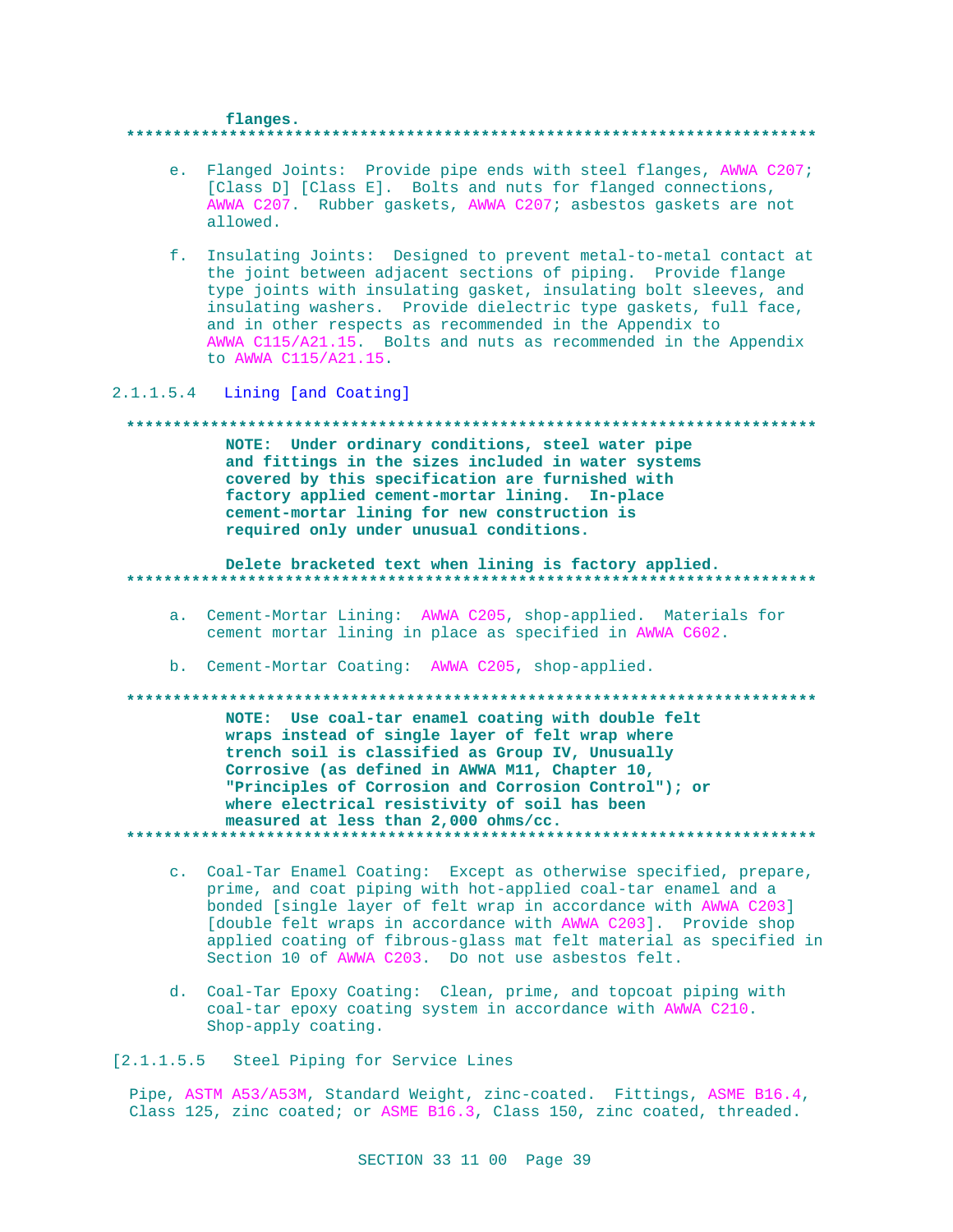# NOTE: Protective materials for galvanized pipe less than 80 mm 3 inches in diameter will be required only where the pipe is within the zone of influence of adjacent buried cathodic protection systems.

Mechanically apply, in a factory or plant especially equipped for the purpose, the protective materials for steel pipe. Unless otherwise indicated, the materials consist of [one of the following] [the following] for the indicated pipe material and size:

Clean pipe and fittings less than 80 mm 3 inches in diameter of foreign material by wire brushing and solvent cleaning, and apply one coat of coal-tar primer and two coats of coal-tar enamel matching the requirements of AWWA C203; protect threaded ends of pipe and fittings prior to coating.

 $112.1.1.6$ Copper Pipe For Service Lines

## NOTE: This paragraph is tailored for SERVICE LINES.

2.1.1.6.1 Copper Tubing and Associated Fittings

Provide ASTM B88M ASTM B88, Type K copper tubing. Provide AWWA C800 fittings. AWWA C800 includes ASME B1.20.3, ASME B1.20.1, ASME B16.18 solder-type joint fittings.

#### $[2.1.1.7]$ Trenchless Piping

#### 

NOTE: Evaluate site specific conditions along with material properties, material availability, installation procedures, cost and a variety of other factors to determine if trenchless piping is suitable for a particular job and choose the best procedure for a particular job.

Where only one piping option is available to the contractor a justification and approval must be approved prior to project advertisement in accordance with FAR 6.3 Other Than Full and Open Competition.

When butt fusion is used as a jointing method, require properly qualified fusion technicians. 

## 2.1.1.7.1 PVC Pipe

#### 

NOTE: Butt fused pipe is subject to rapid crack propagation (RCP) by many variables including pipe damage during construction and air in the water line. When RCP occurs in bell & spigot (B&S) pipe, the length of the failure is limited to the length of the pipe. Once pipes are fused together RCP can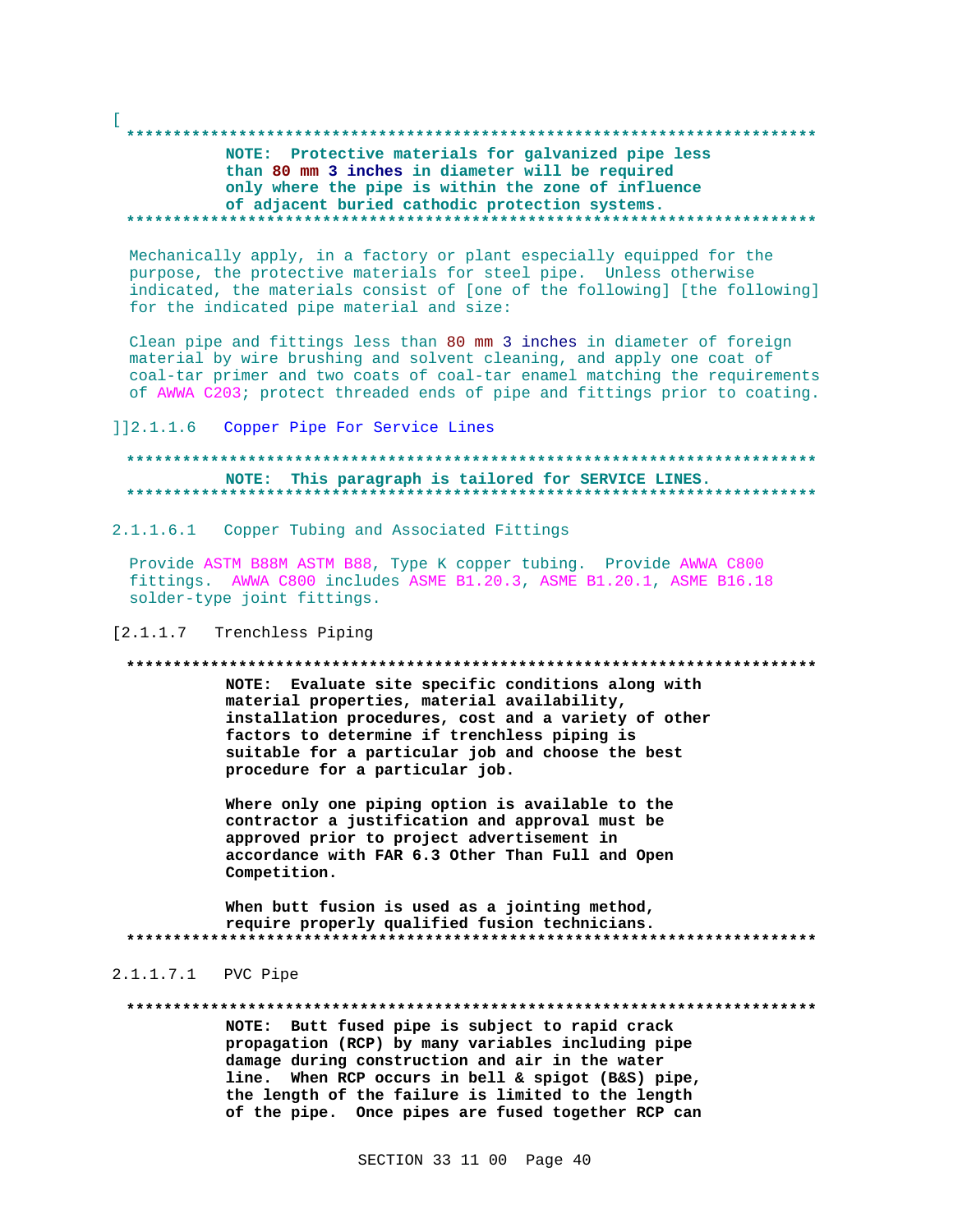pass through the fused joints and may result in lengthy pipe failures. Ensuring air release valves are used where air may be trapped and pipe is adequately protected from damage during construction are two ways to help avoid RCP. 

AWWA C900 plain end meeting or exceeding ASTM D1784 cell class 12454, plastic formulated for fusing with a minimum Pressure Class [235 (DR18)] [305 (DR 14)] with ductile iron outside diameter (DIOD).

## 2.1.1.7.1.1 Butt Fusion

Use butt fusion jointing method for plain-end PVC pipe. Comply with AWWA C900 and AWWA C605 for butt fusion joints. No offset in alignment between adjacent pipe joints of fittings is permitted. The fusion technician must be qualified by the fusion equipment manufacturer to thermally butt-fuse the size of pipe used at the time of fusion performance. Each joint must be datalogged, recorded and submitted for review and meet the requirements of ASTM F1674.

### 2.1.1.7.2 PE Pipe and Tubing

#### 

#### NOTE: This paragraph and the following subparagraphs are tailored for POLYETHYLENE TRENCHLESS PIPING.

Provide PE pipe in accordance with paragraphs POLYETHYLENE(PE) PIPE or POLYETHYLENE (PE) PIPING AND TUBING FOR SERVICE LINES in this specification. Submit fusion joining information including recommended fusion parameters, recommended product and environmental conditions for joining and documentation that these parameters and conditions have been validated by appropriate testing.

## 2.1.1.7.2.1 Butt and Socket Fusion Fittings

## NOTE: Select pressure class meeting or exceeding the pipe pressure class.

Use Provide PE pipe fittings in accordance with paragraphs FITTINGS FOR PE PIPE Or PE SERVICE LINE FITTINGS in this specification. Use ASTM D3261, socket fusion caps, reducers, couplings, elbows, and tees.

## 2.1.1.7.2.2 Butt and Socket Fusion

Use ASTM F2620 butt or socket fusion jointing method for plain-end PE pipe. Comply with AWWA C906, ASTM F3190, and ASTM F2620 for Butt Fusion joints. No offset in alignment between adjacent pipe joints of fittings is permitted. The fusion technician must be qualified by the fusion equipment manufacturer to thermally butt-fuse the size of pipe used at the time of fusion performance. Each joint must be datalogged, recorded and submitted for review.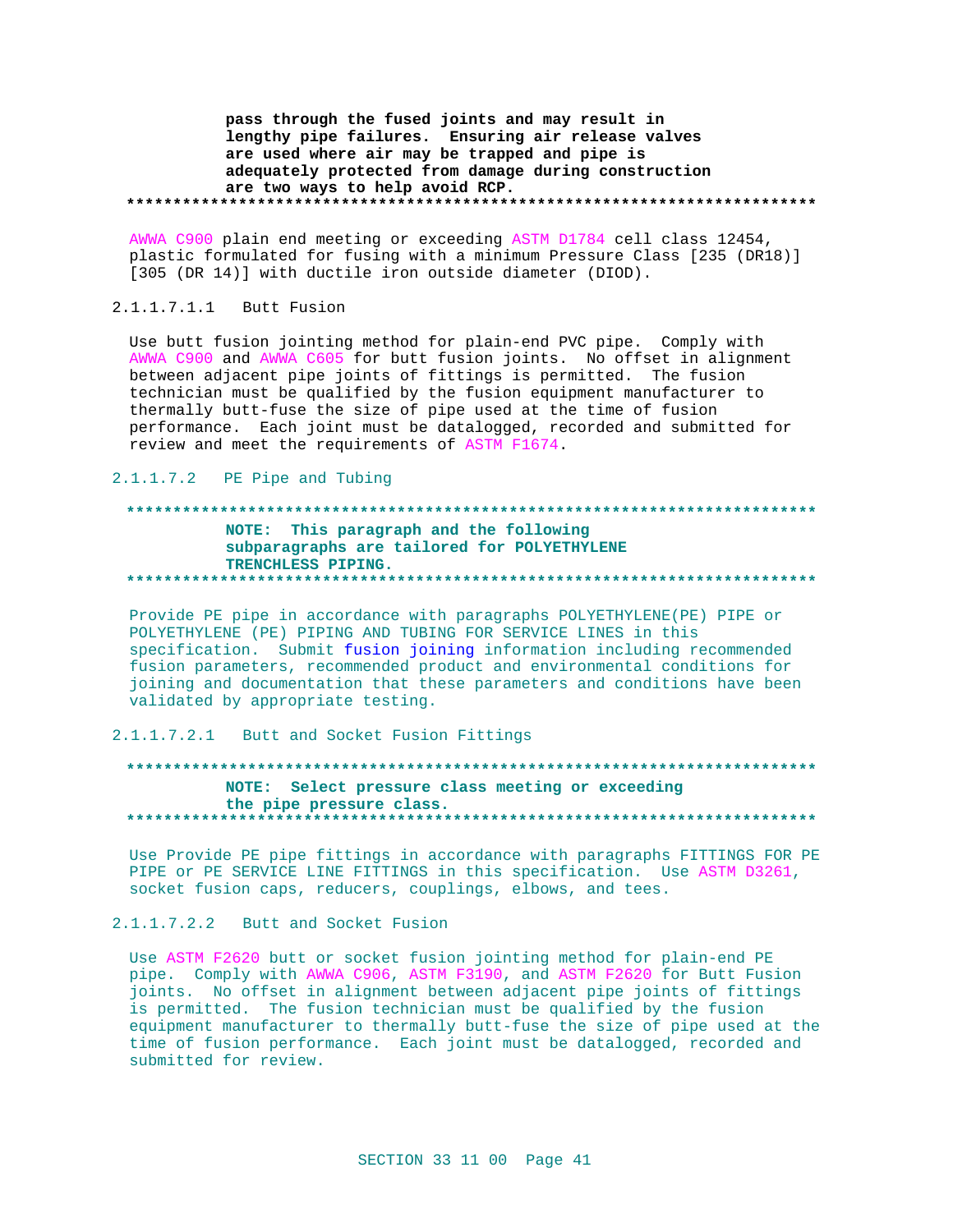#### 2.1.1.7.2.3 Electrofusion Fittings

Provide PE pipe fittings in accordance with paragraphs FITTINGS FOR PE PIPE or PE SERVICE LINE FITTINGS in this specification. Use ASTM F1055, socket fusion caps, reducers, couplings, elbows, and tees.

2.1.1.7.2.4 Electrofusion

Use AWWA M55 and ASTM F1290 electrofusion jointing method for PE pipe. No offset in alignment between adjacent pipe joints of fittings is permitted. The fusion technician must be qualified by the fusion equipment manufacturer to thermally butt-fuse the size of pipe used at the time of fusion performance. Each joint must be datalogged, recorded and submitted for review.

2.1.1.7.3 Ductile Iron Ball and Socket Joint

Use centrifugally cast ductile iron pipe meeting the applicable requirements of AWWA C151/A21.51 [Pressure Class [\_\_\_\_\_]] [Thickness Class [\_\_\_\_\_]] and in accordance with pipe manufacturer's instructions. The separately cast Ductile-Iron ball, bell and retainer ring conforms with the requirements of ASTM A536, Grade 70-50-05. Critical surfaces of the ball, bell socket and retainer ring are machined.

2.1.1.7.3.1 Fittings

Ductile iron bell, ball and retainer ring meeting the applicable requirements of AWWA C110/A21.10and in accordance with pipe manufacturer's instructions for ball and socket joint pipe.

][2.1.1.8 Piping Beneath Railroad Right-of-Way

Piping passing under the right-of-way of a commercial railroad is to conform to the specifications for pipelines conveying nonflammable substances in AREMA Eng Man. Provide ductile-iron pipe in lieu of cast-iron pipe. Ductile-iron railroad crossing casing pipe is to conform to and have strength computed in accordance with ASTM A746.

]2.1.2 Valves

**\*\*\*\*\*\*\*\*\*\*\*\*\*\*\*\*\*\*\*\*\*\*\*\*\*\*\*\*\*\*\*\*\*\*\*\*\*\*\*\*\*\*\*\*\*\*\*\*\*\*\*\*\*\*\*\*\*\*\*\*\*\*\*\*\*\*\*\*\*\*\*\*\*\***

**NOTE: Select the following requirement when a protective interior coating is considered necessary for corrosion protection. A protective interior coating is required on all valves whose interiors are exposed to sea water or salt water, or where there is a serious corrosion problem other than galvanic corrosion for water having a pH range from 4 to 9. \*\*\*\*\*\*\*\*\*\*\*\*\*\*\*\*\*\*\*\*\*\*\*\*\*\*\*\*\*\*\*\*\*\*\*\*\*\*\*\*\*\*\*\*\*\*\*\*\*\*\*\*\*\*\*\*\*\*\*\*\*\*\*\*\*\*\*\*\*\*\*\*\*\***

[ Provide a protective interior coating in accordance with AWWA C550.

]2.1.2.1 Gate Valves 80 mm 3 Inch Size and Larger [on Buried Piping]

**\*\*\*\*\*\*\*\*\*\*\*\*\*\*\*\*\*\*\*\*\*\*\*\*\*\*\*\*\*\*\*\*\*\*\*\*\*\*\*\*\*\*\*\*\*\*\*\*\*\*\*\*\*\*\*\*\*\*\*\*\*\*\*\*\*\*\*\*\*\*\*\*\*\* NOTE: AWWA C500 includes nonrising-stem (NRS) gate valves, 80 mm through 1200 mm 3 in through 48 in, and outside screw and yoke (OS&Y) rising-stem gate**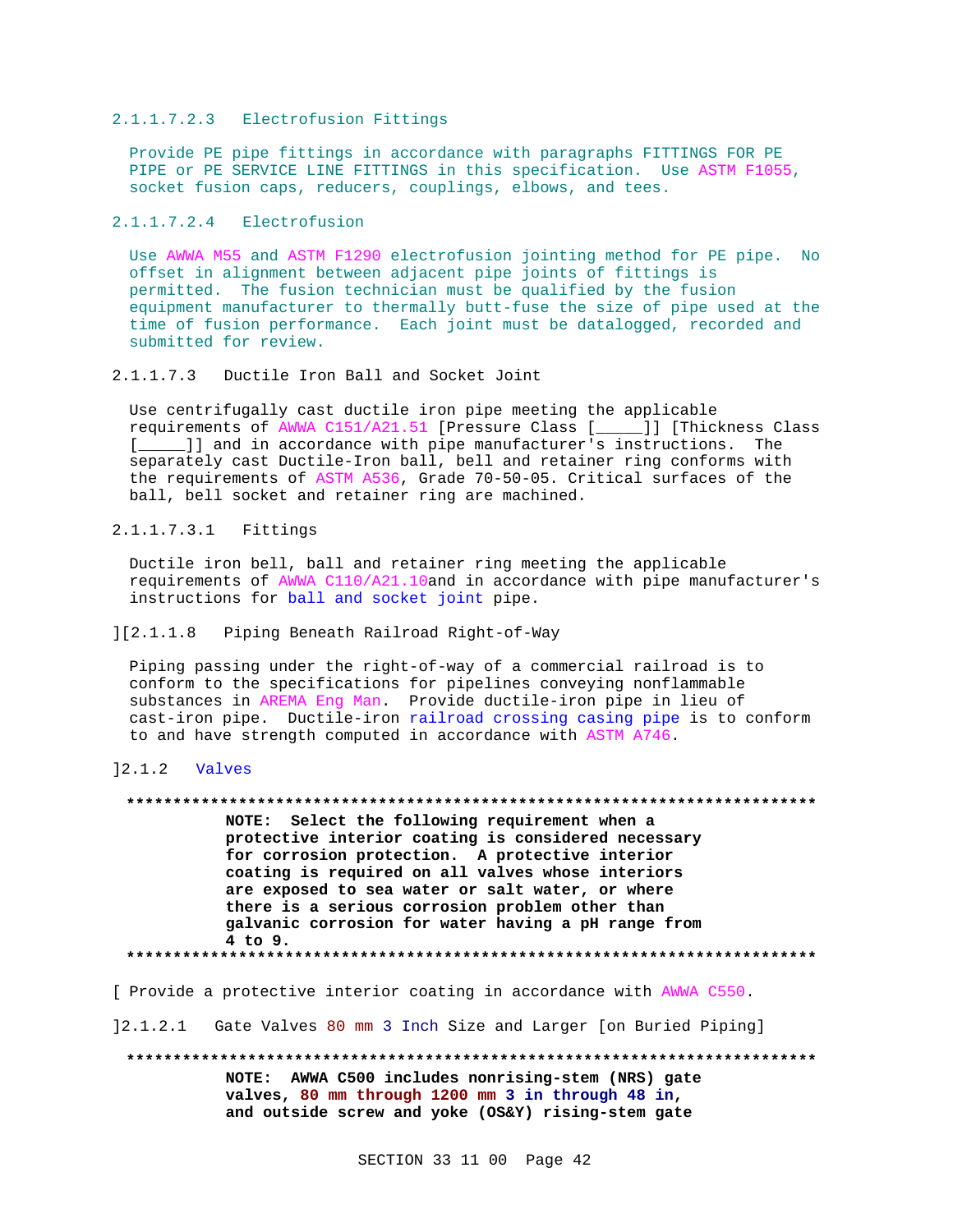valves, 80 mm through 600 mm 3 in through 24 in. AWWA C509 includes sizes 75 mm through 900 mm 3 in through 36 in. AWWA C515 includes NRS gate valves, 75 mm through 1350 mm 3 in through 54 in, and OS&Y gate valves, 75 mm through 400 mm 3 in through 16 in.

For UL 262 gate valves in systems on which pipe is pressure rated at 1000 kPa 150 psi, use a working pressure of 1200 kPa 175 psi for valve sizes 300 mm 12 inches and smaller, and 1000 kPa 150 psi for valves larger than 300 mm 12 inches.

Indicator should be required for geared gate valves where valve is in location where gate position cannot readily be seen. 

AWWA C500, AWWA C509, AWWA C515, or UL 262 and:

- a. AWWA C500: nonrising stem type with double-disc gate and mechanical-joint ends or push-on joint ends compatible for the adjoining pipe
- b. AWWA C509 or AWWA C515: nonrising stem type with mechanical-joint ends[ or resilient-seated gate valves 80 to 300 mm 3 to 12 inches in sizel
- c. UL 262: inside-screw type with operating nut, double-disc or split-wedge type gate, designed for a hydraulic working pressure of 1200[\_\_\_\_\_] kPa 175[\_\_\_\_\_] psi, and have mechanical-joint ends or push-on joint ends as appropriate for the pipe to which it is joined.

## NOTE: The following paragraph contains tailoring for WATER TRANSMISSION and SERVICE LINES.

Match materials for UL 262 gate valves to the reference standards specified in AWWA C500. Gate valves open by counterclockwise rotation of the valve stem. Stuffing boxes have 0-ring stem seals[, except for those valves for which gearing is specified, in which case use conventional packing in place of 0-ring seal]. Stuffing boxes are bolted and constructed so as to permit easy removal of parts for repair.[ Use gate valves with special ends for connection to[ cement piping or] sleeve-type mechanical coupling in lieu of mechanical-joint ends and push-on joint ends.] Provide valve ends and gaskets for connection to[ cement piping or to] sleeve-type mechanical couplings that conform to the requirements specified [respectively ] for the [joint or ] coupling. [Provide AWWA C500 [ \_\_\_\_ ] mm inch gate valves with gearing[ and indicator]. ][Where an indicator post are shown, provide an indicator post flange for AWWA C500, AWWA C509, or AWWA C515 gate valves conforming to the requirements of UL 262. ] [Provide AWWA C500 [\_\_\_\_] mm inch gate valves with bypasses.] [Provide gate valves [on [\_\_\_\_] mm inch service lines] with threaded ends. ][Gate valves[ on [\_\_\_\_] mm inch service lines] have ends compatible with joining to the pipe used; [ push-on joint ends or mechanical-joint ends for joining to ductile-iron pipe][ or ][ push-on joint ends or mechanical-joint ends for joining to PVC water main pipe]; with AWWA Cll1/A21.11 gaskets and pipe ends.] Provide all valves from one manufacturer.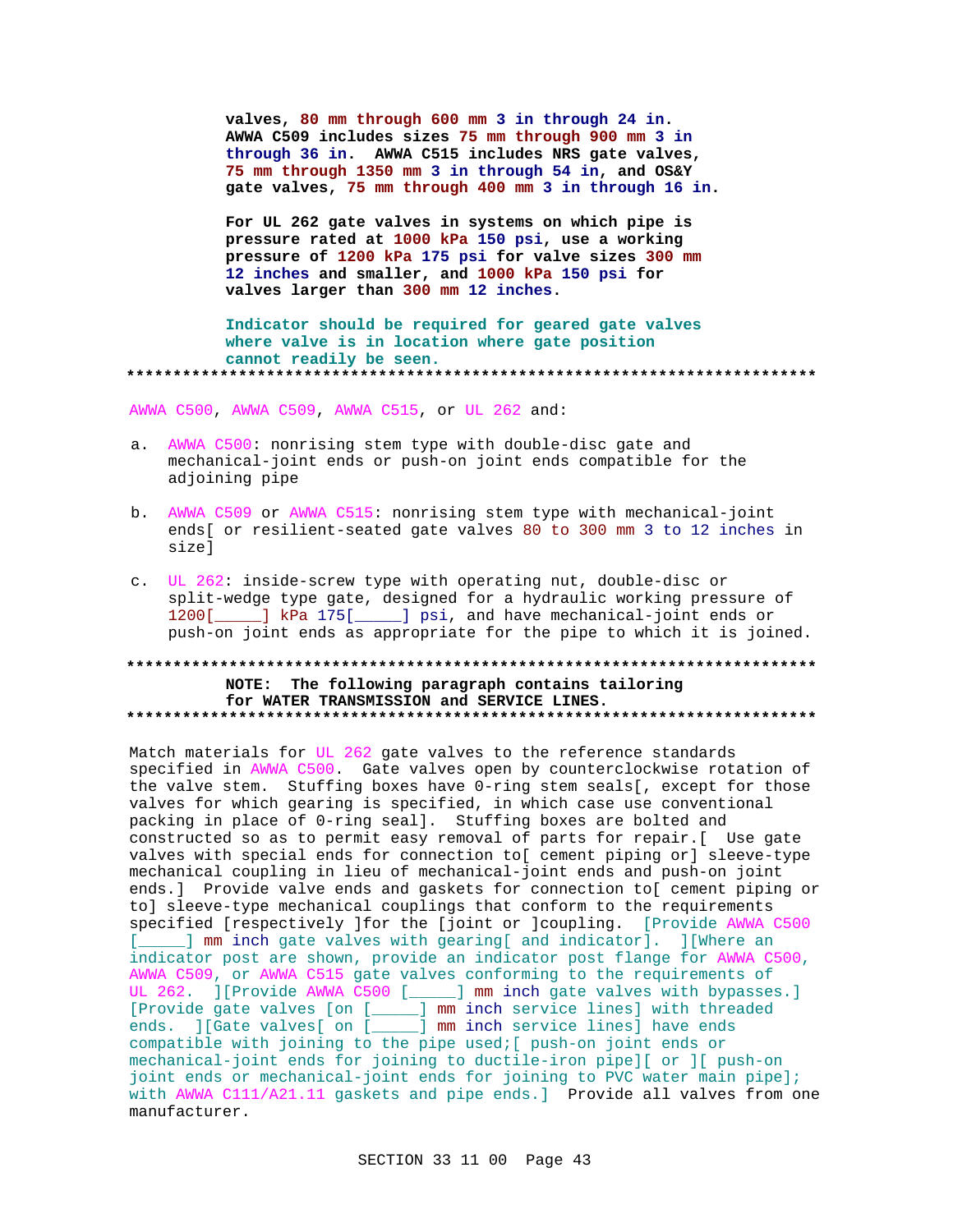2.1.2.2 Gate Valves 75 mm 3 Inch Size and Larger [in Valve Pit(s)] [and] [Aboveground Locations]

**\*\*\*\*\*\*\*\*\*\*\*\*\*\*\*\*\*\*\*\*\*\*\*\*\*\*\*\*\*\*\*\*\*\*\*\*\*\*\*\*\*\*\*\*\*\*\*\*\*\*\*\*\*\*\*\*\*\*\*\*\*\*\*\*\*\*\*\*\*\*\*\*\*\***

**NOTE: For ordinary conditions, outside-screw-and-yoke rising-stem type is preferred to nonrising stem/inside-screw type.**

**For ordinary conditions, the double-disc or split-wedge type gate is preferred to the solid-wedge/solid or one-piece gate.**

**For UL 262 gate valves in system on which pipe is pressure rated at 1000 kPa 150 psi, use a working pressure of 1200 kPa 175 psi for valve sizes 300 mm 12 inches and smaller, and 1000 kPa 150 psi for gate valves larger than 300 mm 12 inches.**

**Indicator is required for geared valves where valve is in location where gate position cannot readily be seen. \*\*\*\*\*\*\*\*\*\*\*\*\*\*\*\*\*\*\*\*\*\*\*\*\*\*\*\*\*\*\*\*\*\*\*\*\*\*\*\*\*\*\*\*\*\*\*\*\*\*\*\*\*\*\*\*\*\*\*\*\*\*\*\*\*\*\*\*\*\*\*\*\*\***

AWWA C500, AWWA C509, AWWA C515, or UL 262 and:

- a. AWWA C500: [outside-screw-and-yoke rising-stem][nonrising stem] type with [double-disc][solid-wedge] gates and flanged ends
- b. AWWA C509 or AWWA C515: [outside-screw-and-yoke rising-stem][nonrising stem] type with flanged ends
- c. UL 262: [outside-screw-and-yoke][inside-screw] type, with [double-disc or split-wedge][solid or one-piece] type gate and flanged ends, and designed for a hydraulic working pressure of 1200[\_\_\_\_\_] kPa 175[\_\_\_\_\_] psi

# **\*\*\*\*\*\*\*\*\*\*\*\*\*\*\*\*\*\*\*\*\*\*\*\*\*\*\*\*\*\*\*\*\*\*\*\*\*\*\*\*\*\*\*\*\*\*\*\*\*\*\*\*\*\*\*\*\*\*\*\*\*\*\*\*\*\*\*\*\*\*\*\*\*\* NOTE: The following paragraph contains tailoring for AIR FORCE, ARMY, and NASA and WATER TRANSMISSION. \*\*\*\*\*\*\*\*\*\*\*\*\*\*\*\*\*\*\*\*\*\*\*\*\*\*\*\*\*\*\*\*\*\*\*\*\*\*\*\*\*\*\*\*\*\*\*\*\*\*\*\*\*\*\*\*\*\*\*\*\*\*\*\*\*\*\*\*\*\*\*\*\*\***

Match materials for UL 262 gate valves to the reference standards specified in AWWA C500. [[[\_\_\_\_\_] mm inch ]Gate valves are nonrising stem type or inside-screw type [where indicated]. ] [[[\_\_\_\_\_] mm inch size ]Gate valves are solid-wedge gates or solid or one-piece type gates[ where indicated]. ]Provide gate valves with handwheels that open by counterclockwise rotation of the valve stem. Bolt and construct stuffing boxes so as to permit easy removal of parts for repair. In lieu of flanged ends, provide valves with [grooved][ or ][shouldered] ends compatible with [grooved][ or ][shouldered] type joints, as specified in the paragraph DUCTILE-IRON PIPING.[ Provide valves [\_\_\_\_\_] mm inch size with gearing[ and indicator], AWWA C500 or AWWA C509.][ Provide [\_\_\_\_] mm inch size valve with bypasses, AWWA C500.] Provide all valves from one manufacturer.

2.1.2.3 Check Valves

**\*\*\*\*\*\*\*\*\*\*\*\*\*\*\*\*\*\*\*\*\*\*\*\*\*\*\*\*\*\*\*\*\*\*\*\*\*\*\*\*\*\*\*\*\*\*\*\*\*\*\*\*\*\*\*\*\*\*\*\*\*\*\*\*\*\*\*\*\*\*\*\*\*\***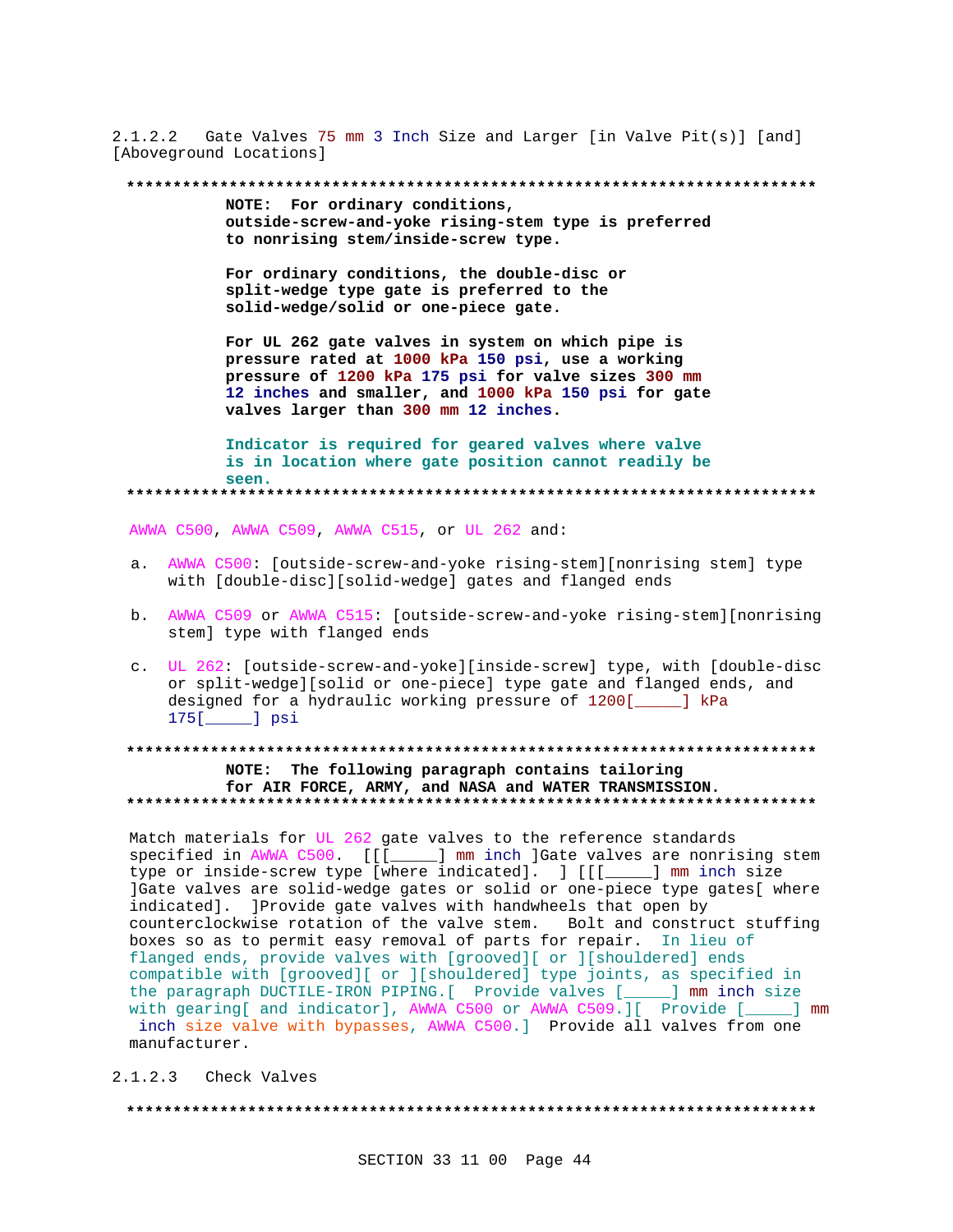NOTE: Select the following requirement when a protective interior coating is considered necessary for corrosion protection. A protective interior coating is required on all valves whose interiors are exposed to sea water or salt water, or where there is a serious corrosion problem other than galvanic corrosion for water having a pH range from  $4$  to  $9$ .

[Provide a protective interior coating in accordance with AWWA C550. ]Swing-check type, AWWA C508 or UL 312 and:

- a. AWWA C508: Iron or steel body and cover and flanged ends
- b. UL 312: Cast iron or steel body and cover, flanged ends, and designed for a minimum working pressure of [1000][\_\_\_\_\_] kPa [150] [\_\_\_\_\_] psi.

# NOTE: The following paragraph contains tailoring for AIR FORCE, ARMY, and NASA.

Materials for UL 312 check valves are to match the reference standards specified in AWWA C508. Provide check valves with a clear port opening. Provide [spring-loaded][weight-loaded] check valves[ where indicated].][ Class 125 flanges are to match ASME B16.1.] Provide [grooved][ or ][shouldered] ends [grooved][ or ][shouldered] type joints, as specified in the paragraph DUCTILE-IRON PIPING in lieu of flanged ends. Provide all check valves from one manufacturer.

## 2.1.2.4 Rubber-Seated Butterfly Valves

# NOTE: Although butterfly valves are acceptable for use in 75 mm through 1,800 mm 3 in through 72 in sizes, they are typically used in sizes greater than 300 mm 12 inches.

Provide rubber-seated butterfly valves and wafer type valves that match the performance requirements of AWWA C504. Wafer type valves not meeting laying length requirements are acceptable if supplied and installed with a spacer, providing the specified laying length. Meet all tests required by AWWA C504. Flanged-end valves are required in a pit. Provide a union or sleeve-type coupling in the pit to permit removal. Direct-bury mechanical-end valves 80 through 250 mm 3 through 10 inches in diameter. Provide a valve box, means for manual operation, and an adjacent pipe joint to facilitate valve removal. Provide valve operators that restrict closing to a rate requiring approximately 60 seconds, from fully open to fully closed.

# 2.1.2.5 Pressure Reducing Valves

Maintain a constant downstream pressure regardless of fluctuations in demand. Using pressure reducing valves capable of providing [\_\_\_\_] kPa psi operating pressure on the inlet side, with outlet pressure set for [\_\_\_\_] kPa psi. Provide hydraulically-operated, pilot controlled, globe or angle type valves that are capable of being actuated either by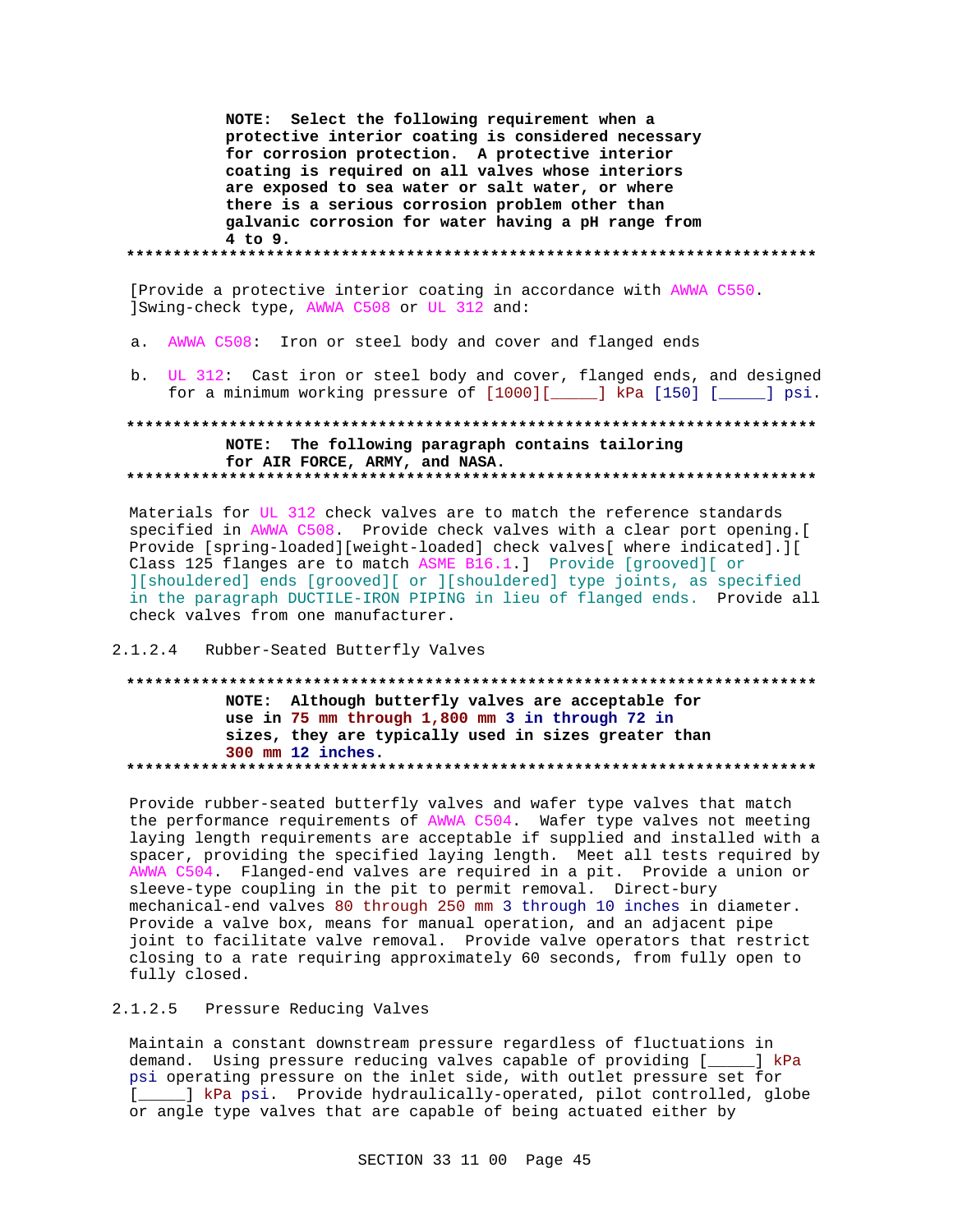diaphragm or piston. Provide diaphragm-operated, adjustable, spring-loaded type pilot controls made of lead-free bronze with stainless steel working parts, designed to permit flow when controlling pressure exceeds the spring setting. Construct the bodies of bronze, cast iron or cast steel with lead-free bronze trim; the valve stem of stainless steel; the seat of lead-free bronze; and the valve discs and diaphragms of synthetic rubber. Provide [threaded][flanged] ends.

## 2.1.2.6 Air Release, Air/Vacuum, and Combination Air Valves

Provide AWWA C512 air release [, air vacuum] and combination air valves that release air and prevent the formation of a vacuum. Provide valves with an iron body, lead-free bronze trim and stainless steel float that automatically releases air when the lines are being filled with water and admits air into the line when water is being withdrawn in excess of the inflow.

#### 2.1.2.7 Water Service Valves

# **\*\*\*\*\*\*\*\*\*\*\*\*\*\*\*\*\*\*\*\*\*\*\*\*\*\*\*\*\*\*\*\*\*\*\*\*\*\*\*\*\*\*\*\*\*\*\*\*\*\*\*\*\*\*\*\*\*\*\*\*\*\*\*\*\*\*\*\*\*\*\*\*\*\* NOTE: This paragraph and the following subparagraphs are tailored for SERVICE LINES. \*\*\*\*\*\*\*\*\*\*\*\*\*\*\*\*\*\*\*\*\*\*\*\*\*\*\*\*\*\*\*\*\*\*\*\*\*\*\*\*\*\*\*\*\*\*\*\*\*\*\*\*\*\*\*\*\*\*\*\*\*\*\*\*\*\*\*\*\*\*\*\*\*\***

2.1.2.7.1 Gate Valves Smaller than 75 mm 3 Inch in Size [on Buried Piping]

Gate valves smaller than 75 mm 3 inch size [on Buried Piping] MSS SP-80, Class 150, solid wedge, nonrising stem, with flanged or threaded end connections, a union on one side of the valve, and a handwheel operator.

## 2.1.2.7.2 Gate Valves Smaller Than 75 mm 3 Inch Size in Valve Pits

MSS SP-80, Class 150, solid wedge, inside screw, rising stem. Provide valves with flanged or threaded end connections, a union on one side of the valve, and a handwheel operator.

2.1.2.7.3 Check Valves Smaller than 50 mm 2 Inch in Size

Provide check valves with a minimum working pressure of 1000 kPa 150 psi or as indicated with a clear waterway equal to the full nominal diameter of the valve. Valves open to permit flow when inlet pressure is greater than the discharge pressure, and close tightly to prevent return flow when discharge pressure exceeds inlet pressure. Cast the size of the valve, working pressure, manufacturer's name, initials, or trademark on the body of each valve.

Provide valves for screwed fittings, made of lead-free bronze and in conformance with MSS SP-80, Class 150, Types 3 and 4 compatible for the application.

## 2.1.2.8 Valve Boxes

## **\*\*\*\*\*\*\*\*\*\*\*\*\*\*\*\*\*\*\*\*\*\*\*\*\*\*\*\*\*\*\*\*\*\*\*\*\*\*\*\*\*\*\*\*\*\*\*\*\*\*\*\*\*\*\*\*\*\*\*\*\*\*\*\*\*\*\*\*\*\*\*\*\*\* NOTE: This paragraph contains tailoring for ARMY. \*\*\*\*\*\*\*\*\*\*\*\*\*\*\*\*\*\*\*\*\*\*\*\*\*\*\*\*\*\*\*\*\*\*\*\*\*\*\*\*\*\*\*\*\*\*\*\*\*\*\*\*\*\*\*\*\*\*\*\*\*\*\*\*\*\*\*\*\*\*\*\*\*\***

Provide a valve box for each gate valve[ on buried piping][, except where indicator post is shown]. Construct adjustable valve boxes manufactured from [cast iron][ or ][precast concrete] of a size compatible for the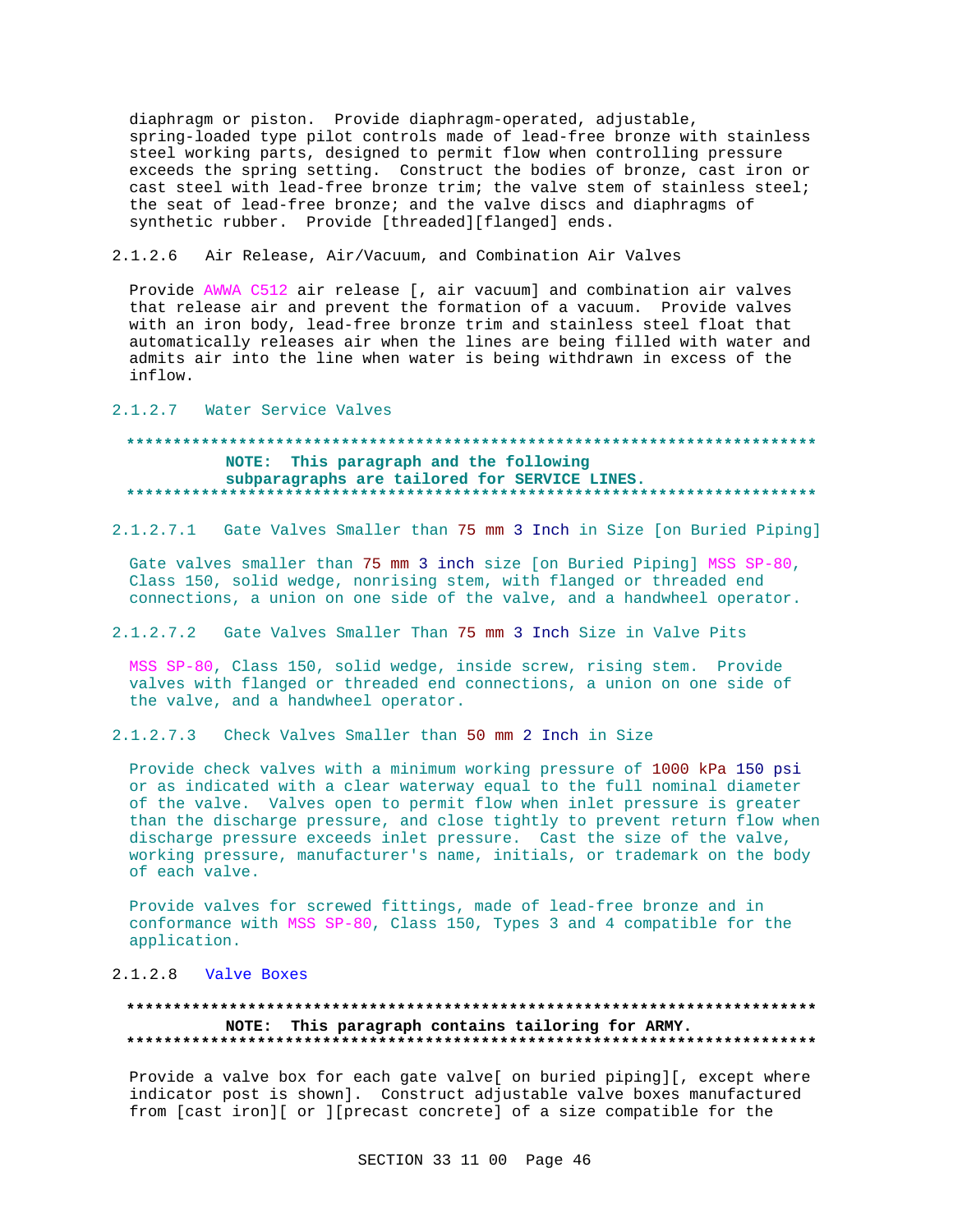valve on which it is used.[ Provide cast iron valve boxes with a minimum cover and wall thickness of 5 mm 3/16 inch and conforming to ASTM A48/A48M, Class 35B. Coat the cast-iron box with a heavy coat of bituminous paint.][ Provide a round head.] Cast the word "WATER" on the lid. The minimum diameter of the shaft of the box is [135 mm5 1/4 inches][as indicated]. Provide [ASTM C1433] precast concrete valve box.[ Provide precast concrete boxes installed in locations subjected to vehicular traffic[ to withstand AASHTO load designation as outlined in AASHTO HB-17 ][\_\_\_\_\_].] [Manufacture precast concrete boxes in accordance with Section 03 42 13.00 10 PLANT-PRECAST CONCRETE PRODUCTS FOR BELOW GRADE CONSTRUCTION.]

## 2.1.2.9 Valve Pits

Construct the valve pits at locations indicated or as required above and in accordance with the details shown.

#### 2.1.3 Blowoff Valve Assemblies

## **\*\*\*\*\*\*\*\*\*\*\*\*\*\*\*\*\*\*\*\*\*\*\*\*\*\*\*\*\*\*\*\*\*\*\*\*\*\*\*\*\*\*\*\*\*\*\*\*\*\*\*\*\*\*\*\*\*\*\*\*\*\*\*\*\*\*\*\*\*\*\*\*\*\* NOTE: Show locations of blowoff valve assemblies on drawings and details. \*\*\*\*\*\*\*\*\*\*\*\*\*\*\*\*\*\*\*\*\*\*\*\*\*\*\*\*\*\*\*\*\*\*\*\*\*\*\*\*\*\*\*\*\*\*\*\*\*\*\*\*\*\*\*\*\*\*\*\*\*\*\*\*\*\*\*\*\*\*\*\*\*\***

Provide blowoff valve assemblies complete with all pipe, fittings, valve, valve box, riser box and lid, riser extension, discharge fitting and other materials required to connect to the water main. Provide blow off valve assemblies 100 mm 4 inches or larger with AWWA C110/A21.10 or AWWA C153/A21.53 fittings.[ Provide a blowoff valve assembly with a removable riser.]

#### 2.1.4 Fire Hydrants and Hose Houses

#### 2.1.4.1 Fire Hydrants

#### **\*\*\*\*\*\*\*\*\*\*\*\*\*\*\*\*\*\*\*\*\*\*\*\*\*\*\*\*\*\*\*\*\*\*\*\*\*\*\*\*\*\*\*\*\*\*\*\*\*\*\*\*\*\*\*\*\*\*\*\*\*\*\*\*\*\*\*\*\*\*\*\*\*\***

#### **NOTE: This paragraph and the following subparagraphs are tailored for FIRE HYDRANTS. \*\*\*\*\*\*\*\*\*\*\*\*\*\*\*\*\*\*\*\*\*\*\*\*\*\*\*\*\*\*\*\*\*\*\*\*\*\*\*\*\*\*\*\*\*\*\*\*\*\*\*\*\*\*\*\*\*\*\*\*\*\*\*\*\*\*\*\*\*\*\*\*\*\***

**\*\*\*\*\*\*\*\*\*\*\*\*\*\*\*\*\*\*\*\*\*\*\*\*\*\*\*\*\*\*\*\*\*\*\*\*\*\*\*\*\*\*\*\*\*\*\*\*\*\*\*\*\*\*\*\*\*\*\*\*\*\*\*\*\*\*\*\*\*\*\*\*\*\***

**NOTE: For projects in all parts of the United States except California and Hawaii, delete requirements for and references to wet-barrel type fire hydrants. For projects in areas not subject to freezing temperatures ascertain from the local fire department serving the base or station (1) whether wet-barrel type fire hydrants are desired exclusively, (2) whether dry-barrel type fire hydrants are necessary (in areas having freezing temperatures), or (3) whether either type fire hydrant is acceptable. Only dry-barrel type fire hydrants have fire hydrant stem. For hose gate valves in dry-barrel fire hydrants, use UL 246 as the standard reference. \*\*\*\*\*\*\*\*\*\*\*\*\*\*\*\*\*\*\*\*\*\*\*\*\*\*\*\*\*\*\*\*\*\*\*\*\*\*\*\*\*\*\*\*\*\*\*\*\*\*\*\*\*\*\*\*\*\*\*\*\*\*\*\*\*\*\*\*\*\*\*\*\*\***

Provide fire hydrants where indicated. Paint fire hydrants with at least one coat of primer and two coats of enamel paint. Paint barrel and bonnet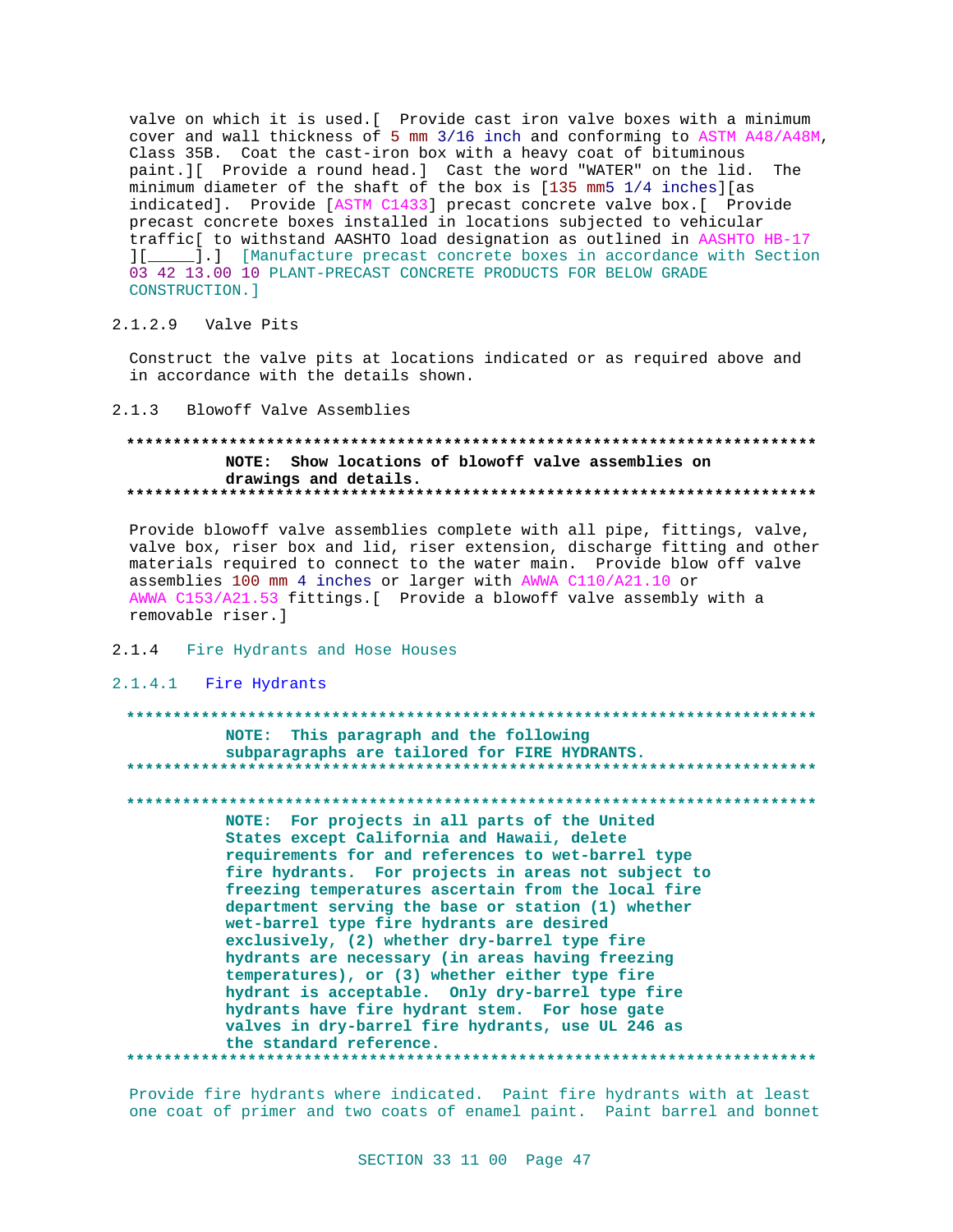colors in accordance with UFC 3-600-01. Stencil fire hydrant number and main size on the fire hydrant barrel using black stencil paint.

NOTE: When a protective interior coating is considered necessary for corrosion protection include the bracketed option below. 

[ Provide a protective epoxy interior coating conforming to AWWA C550 on those portions of the fire hydrant continuously in contact with sea water or salt water.

NOTE: Use "as specified" wording under the following circumstances: (1) project at existing station where fire hydrants with standard threads and nuts are in use; (2) project at existing station where conversion to fire hydrants with standard threads and nuts is in progress; (3) project at new location where local fire department connects to fire hydrants with standard threads and nuts.

Indicate appropriate standard under the following circumstances: (1) project at existing station where fire hydrants with nonstandard threads and nuts are in use; (2) project at new location where local fire department connects to fire hydrants with nonstandard threads and nuts.

2.1.4.1.1 [Dry-Barrel Type] [and] [Wet-Barrel Type] Fire Hydrants

Provide [Dry-barrel type fire hydrants, AWWA C502 or UL 246, "Base Valve" with 150 mm 6 inch inlet, 135 mm 5 1/4 inch valve opening, one [115]  $[$   $\text{mm}$   $[4 \ 1/2]$   $[\text{mm}$   $]$  inch pumper connection, and two 65 mm 2 1/2 inch hose connections.] Provide [Wet-barrel type fire hydrants, AWWA C503 or UL 246, "Wet Barrel" with 150 mm 6 inch inlet, one [115][ \_\_\_\_\_ ] mm [4 1/2] [\_\_\_\_] inch pumper connection, and two 65 mm 2 1/2 inch hose connections. Individually valve pumper connection and hose connections with independent nozzle gate valves.]

Provide [mechanical-joint or push-on joint end] [mechanical-joint end only] inlet [, except where flanged end is indicated]; with end matching requirements [as specified in [AWWA C502] [or] [AWWA C503] or UL 246] [\_\_\_\_] for size and shape of operating nut, cap nuts, and threads on hose and pumper connections. Provide fire hydrants with [frangible sections as mentioned in AWWA C502] [breakable features as mentioned in AWWA C503]. Provide fire hydrant with special couplings joining [upper and lower sections of fire hydrant barrel] [and upper and lower sections of fire hydrant stem] that break from a force imposed by a moving vehicle.

2.1.4.1.2 Flush-Type Fire Hydrants

 $\mathbf{1}$ 

NOTE: Use "as specified" wording under the following circumstances: (1) project at existing station where fire hydrants with standard threads and nuts are in use; (2) project at existing station where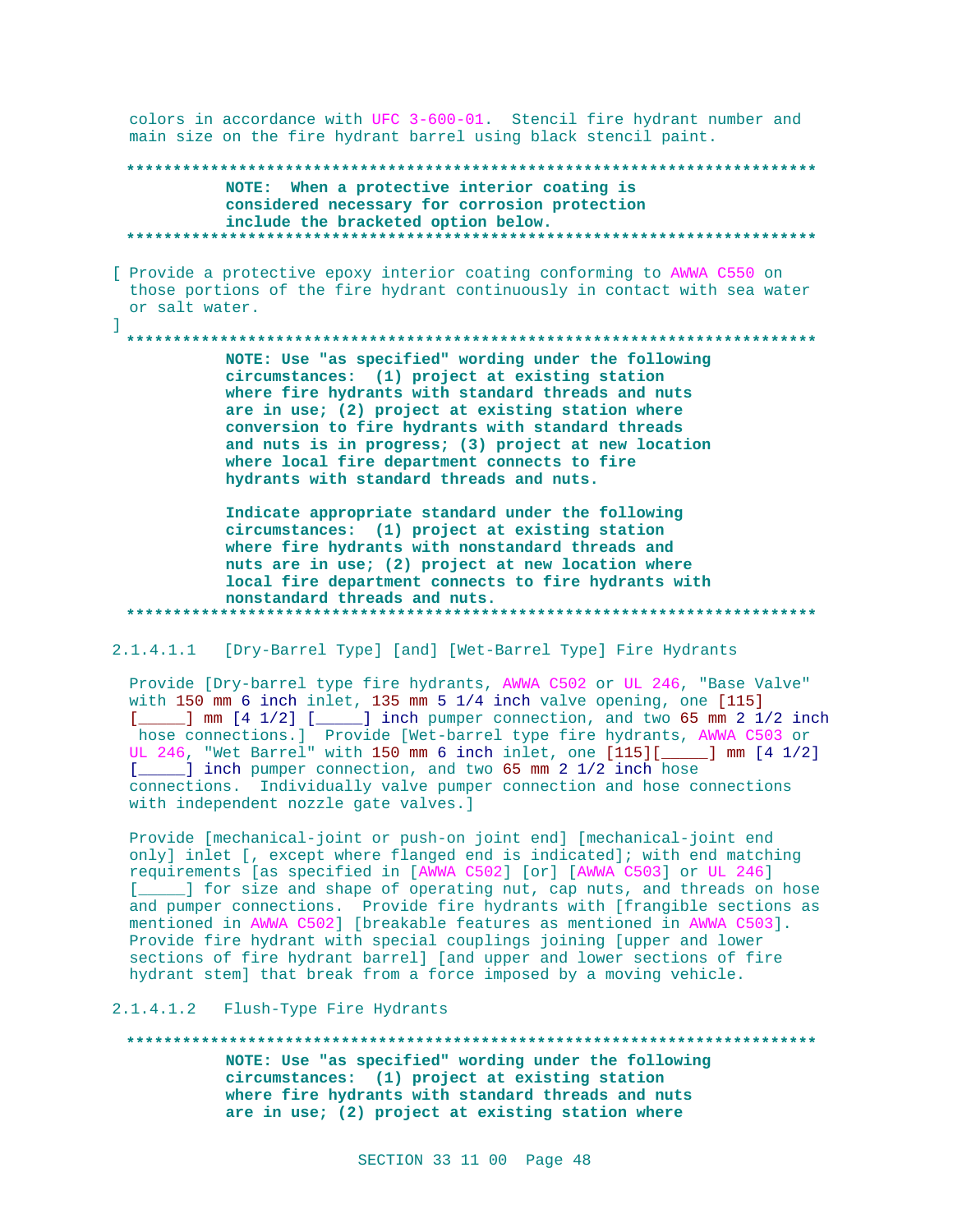conversion to fire hydrants with standard threads and nuts is in progress; (3) project at new location where local fire department connects to fire hydrants with standard threads and nuts.

Indicate appropriate standard under the following circumstances: (1) project at existing station where fire hydrants with nonstandard threads and nuts are in use; (2) project at new location where local fire department connects to fire hydrants with nonstandard threads and nuts. \*\*\*\*\*\*\*\*\*\*\*\*

Provide flush-type fire hydrants that conform to the applicable requirements of AWWA C502, except that they are designed to permit placement of fire hydrant below surface of pavement. Provide 150 mm 6 inch inlet, 108 mm 4 1/4 inch minimum valve opening, one [115] [  $\Box$  mm  $[4]$  $1/2$ ] [\_\_\_\_] inch pumper connection, and one 65 mm 2 1/2 inch hose connection that have readily accessible hose and pumper connections and operating nuts enclosed in a cast iron box with a cast-iron cover set flush with the pavement. Provide flush lifting cover handle. Inlet has either mechanical-joint or push-on joint end [, except where flanged end is indicated]. Size and shape of operating nut and cap nuts and threads on hose and pumper connections as [specified in AWWA C502] [indicated].

2.1.4.2 Fire Hydrant Hose Houses

NOTE: This paragraph and the following subparagraphs are tailored for HOSE HOUSES. NOTE: The fire hydrant hose house equipment listed is standard for areas such as family housing where mobile fire department response within approximately 15 minutes is unlikely. In other types of installations where lack of prompt fire department response necessitates fully equipped fire hydrant hose houses for use by station personnel, the type and amount of equipment needed for individual hose houses will be adjusted depending on the needs of the immediate area. Do not specify metal-hose houses, in salt water areas or other locations where there is a corrosive atmosphere. 

Provide hose houses matching the requirements of NFPA 24 at each fire hydrant indicated on the drawings to have a fire hydrant hose house.

## 2.1.4.2.1 Additional Equipment

Provide the following equipment, in addition to that listed in NFPA 24, Hose Houses and Equipment, with each hose house:

a. 60 m 200 feet of 65 mm 2-1/2 inch woven jacketed, rubber lined hose matching the requirements of NFPA 1961 with a minimum service test pressure of 2.06 MPa 300 psi; 30 m 100 feet of 40 mm 1-1/2 inch woven jacketed, rubber lined hose matching the requirements of NFPA 1961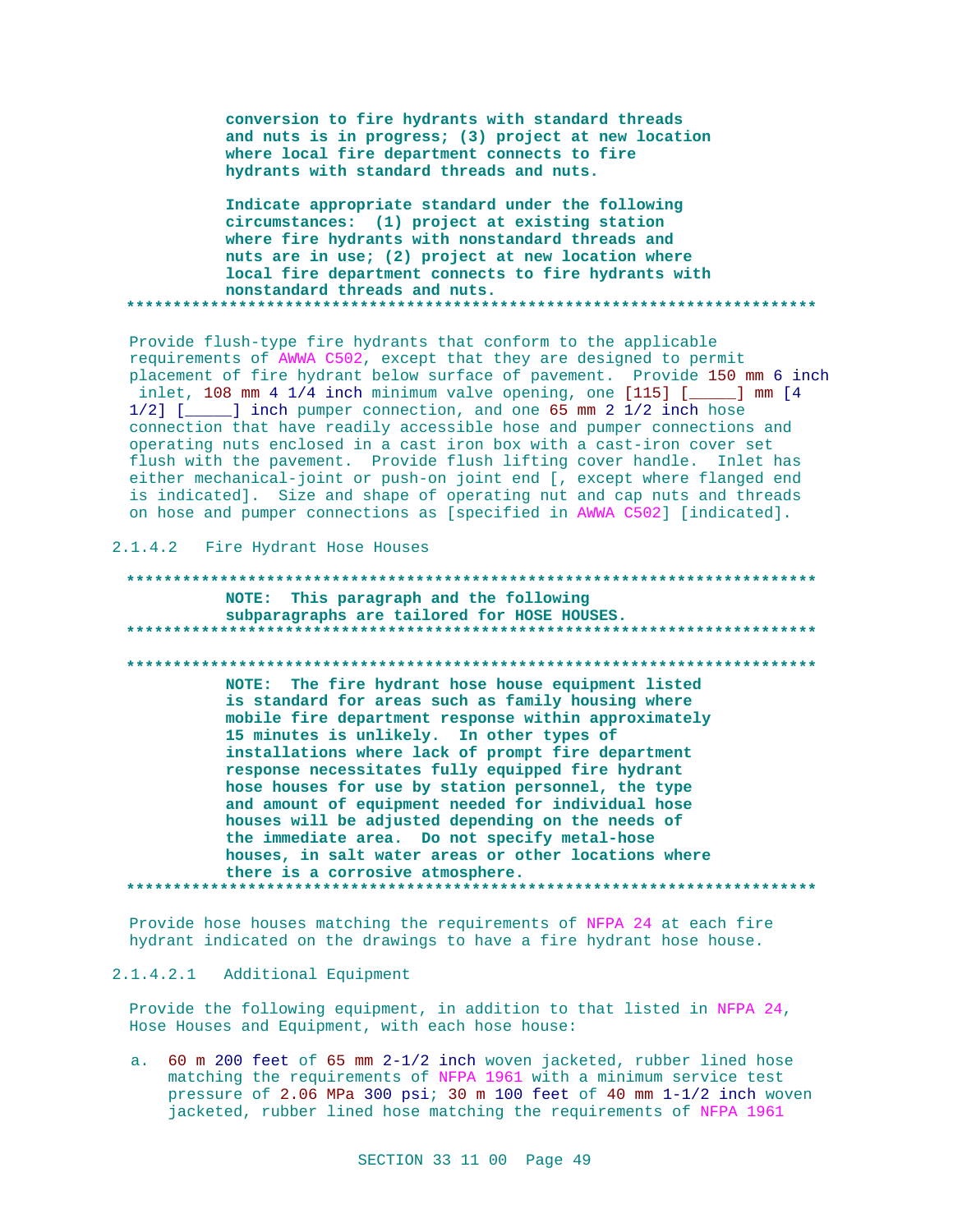with a minimum service test pressure of 2.06 MPa 300 psi;

- b. One gated 65 by 40 by 40 mm  $2-1/2$  by  $1-1/2$  by  $1-1/2$  inch wye;
- c. One playpipe for 65 mm 2-1/2 inch hose with 25 mm 1 inch shutoff nozzle tip;
- d. One playpipe for 40 mm 1-1/2 inch hose with 13 mm 1/2 inch shutoff nozzle or combination nozzle;
- e. Two adapter fittings, 65 to 40 mm  $2-1/2$  to  $1-1/2$  inch;
- f. Two spanners for 40 mm  $1-1/2$  inch hose.
- 2.1.5 Meters

#### 

#### NOTE: This paragraph and the following subparagraphs are tailored for METERS.

#### 

NOTE: Water meters are required to be installed for most facilities. Refer to UFC 1-200-02 High Performance and Sustainable Building Requirements for criteria and guidance. In some situations, sub-metering may be required.

This specification is primarily written for outside meter settings used for measuring water consumption from potable water systems delivered to facilities such as those meters for buildings, structures, piers, and ships.

This specification is for meters with working pressures of 150 psi or less.

This specification is for cold water meters. Refer to the appropriate AWWA Standard for water temperature limitations.

This specification is not intended to cover other types of dedicated operational meters such as those used in booster pump stations or production sources.

Select meters according to AWWA M6.

Size meters according to AWWA M22. It is common that the needed meter size is smaller than the service line pipe size, to avoid over sizing.

Coordinate with the Installation's Public Works Department to determine Installation specific meter requirements. In some cases the Government may provide a water meter to be installed by the Contractor.

Meters used for residential fire sprinkler applications meeting the requirements of NFPA 13D,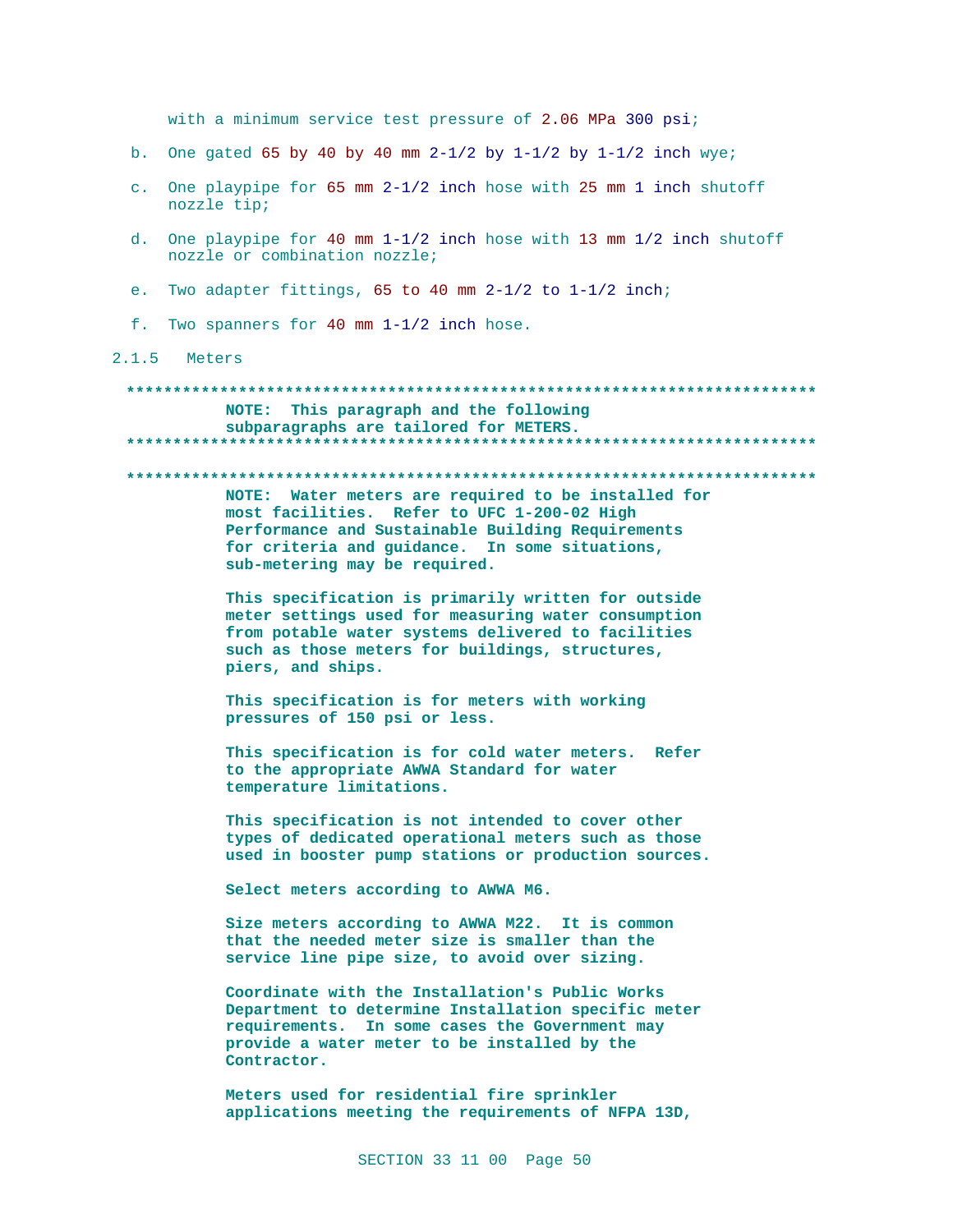sizes 3/4 in. (20 mm) through 2 in. (50 mm), are found in AWWA C714.

Many utility operators or regions use different terms. Review the available features, options and compatibility and consult with manufacturers to ensure the registers will work as intended. 

Submit certificates certifying all required and recommended tests set forth in the referenced standard and AWWA M6 have been performed and comply with all applicable requirements of the referenced standard and AWWA M6 within the past three years. Include certification that each meter has been tested for accuracy of registration and that each meter complies with the accuracy and capacity requirements of the referenced standard when tested in accordance with AWWA M6.

Include a register with all meters whether they are or are not connected to a remote reading system.

[2.1.5.1 Turbine Type Meters

#### 

NOTE: AWWA C701 covers cold water turbine meters sizes 20 mm 3/4 inch to 500 mm 20 inch for Customer Service.

Class I meters are those meters previously covered by AWWA C701-70, 1970. Class II meters are in-line high velocity with lower head loss, greater flow sensitivity, tighter accuracy tolerances over a wider range of flow.

If large capacity is of primary importance, flows are usually above 10 percent of maximum rating, and low.flow accuracy is secondary, the turbine meter should be used. 

Provide AWWA C701 [Class I] [Class II] [Advanced Metering Infrastructure (AMI) and Direct Digital Communication (DDC) compatible] meter with a strainer screen. Main casing constructed of [copper alloy containing not less than 75 percent copper] [[cast iron] [fabricated steel] with protective coating in accordance with AWWA C213 or AWWA C550].

][2.1.5.2 Propeller Type Meters

# NOTE: AWWA C704 covers various types and classes of propeller meters sizes 50 mm 2 inches to 1,800 mm 72 inches for waterworks applications.

Provide AWWA C704 [Advanced Metering Infrastructure (AMI) and Direct Digital Communication (DDC) compatible] meter. Flow tubes or main cases constructed of [cast iron] [fabricated steel] [with protective coating in accordance with AWWA C153/A21.53, AWWA C210 or AWWA C213].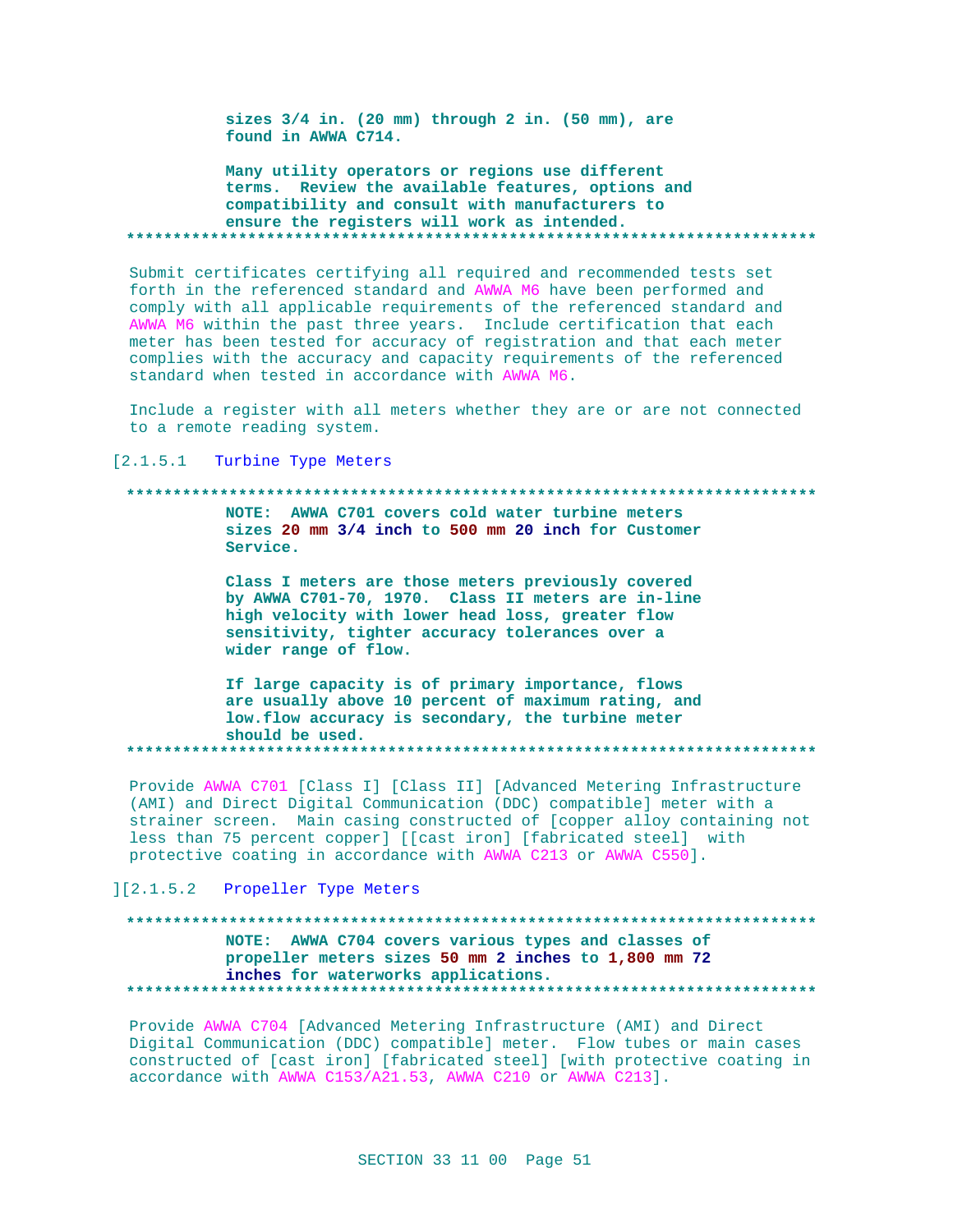## ][2.1.5.3 Displacement Type Meters

#### 

NOTE: Displacement meters 2 inch (50 mm) and smaller. There are two variations of displacement meters, the nutating piston (disc) and the oscillating piston. Both are essentially equal in performance. These meters have a combination of accuracy, long life, simple design, moderate cost, and easy maintenance.

The meters described in AWWA C700 are not designed to be used in water service piping intended for extinguish fire.

Where highly aggressive water is encountered, the manufacturers should be consulted for recommendations concerning the use of materials that are more resistant to corrosive attack.

Refer to AWWA C700 for information on breakable and non-breakable covers. 

Provide AWWA C700[ Advanced Metering Infrastructure (AMI) and Direct Digital Communication (DDC) compatible] meter with [nutating disk][oscillating piston]. Pressure casings constructed of copper alloy containing not less than 75 percent copper. [ Provide registers with [breakable][non-breakable] covers and straight-reading [permanently sealed][replaceable change gear] registers.][ Provide non-breakable covers of copper alloy containing not less than 75 percent copper] copper alloy conforming to ASTM B584. For meter sizes 13mm 1/2 inch through 25 mm 1 inch provide [split-case] [frost-protection-type design].

#### ][2.1.5.4 Compound Type Meters

# NOTE: AWWA C702 covers various types and classes of cold-water compound type meters in sizes 2 in. (50 mm) through 8 in. (200 mm).

Provide AWWA C702 [Advanced Metering Infrastructure (AMI) and Direct Digital Communication (DDC) compatible] meter [with strainers]. Main casing constructed of [copper alloy containing not less than 75 percent copper] [[cast iron] [fabricated steel] [with protective coating in accordance with AWWA C213 or AWWA C550]]. Equip with tapped bosses near the outlet for field testing purposes.

## ][2.1.5.5 Fire Service Type Meters

#### 

NOTE: AWWA C703 covers various types and classes of cold-water fire service-type meters in sizes 75 mm through 250 mm 3 inches through 10 inches.

NSF/ANSI 61 is not required for non potable uses.

Strainers should be part of the meter assembly and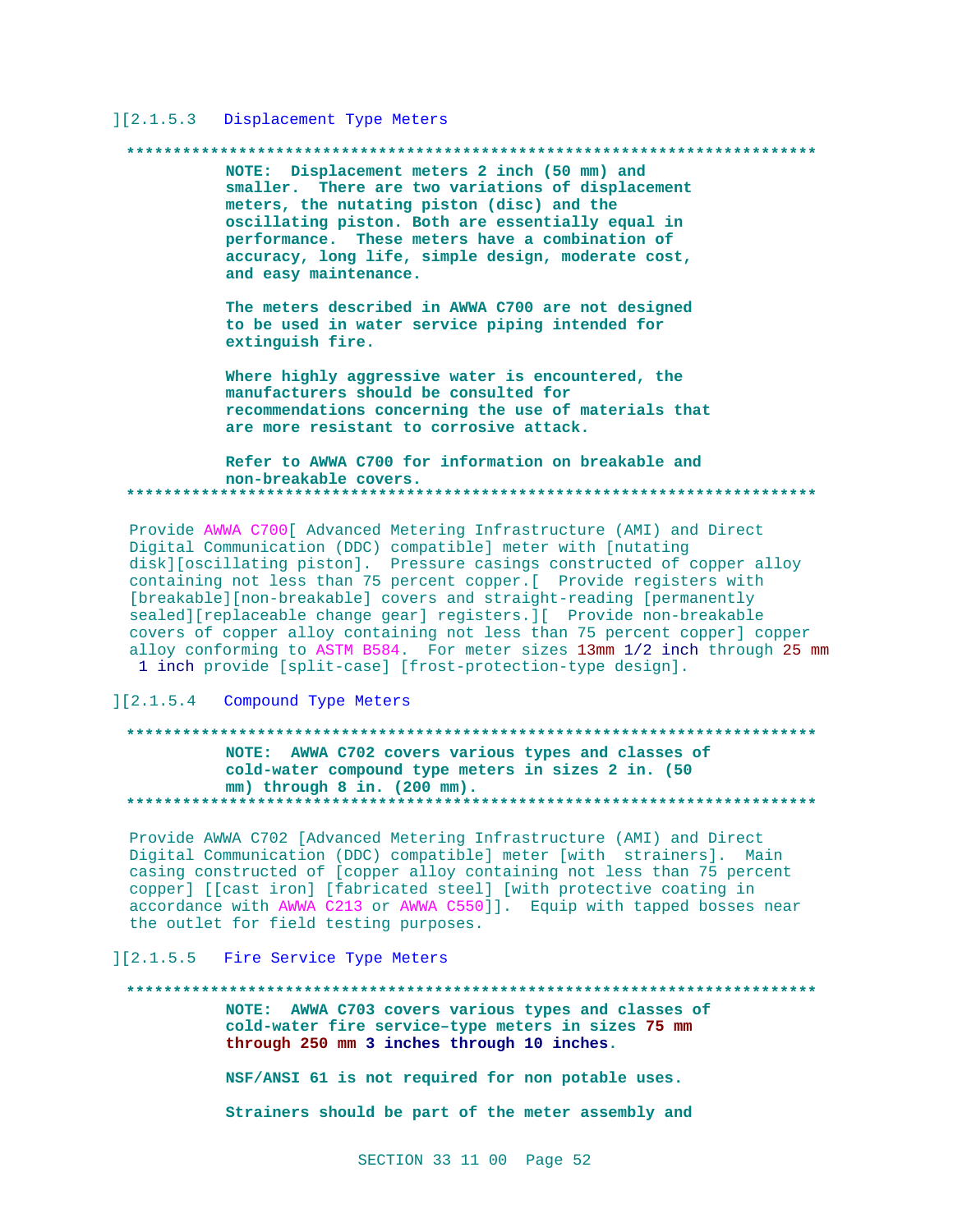#### **not be interchangeable with other strainers that may be offered by the meter manufacturer. \*\*\*\*\*\*\*\*\*\*\*\*\*\*\*\*\*\*\*\*\*\*\*\*\*\*\*\*\*\*\*\*\*\*\*\*\*\*\*\*\*\*\*\*\*\*\*\*\*\*\*\*\*\*\*\*\*\*\*\*\*\*\*\*\*\*\*\*\*\*\*\*\*\***

Provide AWWA C703[ Advanced Metering Infrastructure (AMI) and Direct Digital Communication (DDC) compatible][ turbine type] meter[ with strainers]. Main casing constructed of[ copper alloy containing not less than 75 percent copper][ cast iron with protective coating in accordance with AWWA C550]. Equip with a[ mechanical display-type][ electronic display-type] straight-reading register.

## ]2.1.5.6 Register

## **\*\*\*\*\*\*\*\*\*\*\*\*\*\*\*\*\*\*\*\*\*\*\*\*\*\*\*\*\*\*\*\*\*\*\*\*\*\*\*\*\*\*\*\*\*\*\*\*\*\*\*\*\*\*\*\*\*\*\*\*\*\*\*\*\*\*\*\*\*\*\*\*\*\* NOTE: Meter registers installed below grade, regardless of optional mechanical pumping features, must be suitable for submerged/pit environments. Such registers generally have a negligible increase in the metering cost. Also use a submergible type where exposure to wet environments is possible. The most common water meter register is a 6-wheel type mechanical display. \*\*\*\*\*\*\*\*\*\*\*\*\*\*\*\*\*\*\*\*\*\*\*\*\*\*\*\*\*\*\*\*\*\*\*\*\*\*\*\*\*\*\*\*\*\*\*\*\*\*\*\*\*\*\*\*\*\*\*\*\*\*\*\*\*\*\*\*\*\*\*\*\*\***

Provide [AWWA C700] [AWWA C701] [AWWA C702] [AWWA C703] [open] [sealed] [permanently sealed] straight-reading register [for use in a submerged environment] supplied by the meter manufacturer. Equip register with cubic meters [U.S. gallons][cubic feet] readings.[ Use [a direct reading remote register designed in accordance with AWWA C706][an encoder type remote register designed in accordance with AWWA C707]].

## [2.1.5.7 Strainers

Provide [AWWA C701][AWWA C702][AWWA C703] strainer recommended and supplied by the meter manufacturer. Provide strainer of the same material as the meter body (i.e., bronze, ductile, or stainless).

]2.1.5.8 Meter Connections

#### **\*\*\*\*\*\*\*\*\*\*\*\*\*\*\*\*\*\*\*\*\*\*\*\*\*\*\*\*\*\*\*\*\*\*\*\*\*\*\*\*\*\*\*\*\*\*\*\*\*\*\*\*\*\*\*\*\*\*\*\*\*\*\*\*\*\*\*\*\*\*\*\*\*\***

**NOTE: This paragraph is written for meters located outside of the building. Inside meter settings as well as those used outside above ground or in hot-boxes, would follow the same principles. \*\*\*\*\*\*\*\*\*\*\*\*\*\*\*\*\*\*\*\*\*\*\*\*\*\*\*\*\*\*\*\*\*\*\*\*\*\*\*\*\*\*\*\*\*\*\*\*\*\*\*\*\*\*\*\*\*\*\*\*\*\*\*\*\*\*\*\*\*\*\*\*\*\***

[Provide [flanged] [female screw threads] [\_\_\_\_\_] main case connection fittings.][Provide connections compatible with the type of pipe and conditions encountered.]

## [2.1.5.9 Advanced Metering Infrastructure

**\*\*\*\*\*\*\*\*\*\*\*\*\*\*\*\*\*\*\*\*\*\*\*\*\*\*\*\*\*\*\*\*\*\*\*\*\*\*\*\*\*\*\*\*\*\*\*\*\*\*\*\*\*\*\*\*\*\*\*\*\*\*\*\*\*\*\*\*\*\*\*\*\*\* NOTE: Advanced Metering Infrastructure (AMI) Water Meters are required per the Utility Meter Policy Memo dated 16 April 2013 from the Office of Under Secretary of Defense. Coordinate advance metering with the Installation AMI manager. \*\*\*\*\*\*\*\*\*\*\*\*\*\*\*\*\*\*\*\*\*\*\*\*\*\*\*\*\*\*\*\*\*\*\*\*\*\*\*\*\*\*\*\*\*\*\*\*\*\*\*\*\*\*\*\*\*\*\*\*\*\*\*\*\*\*\*\*\*\*\*\*\*\***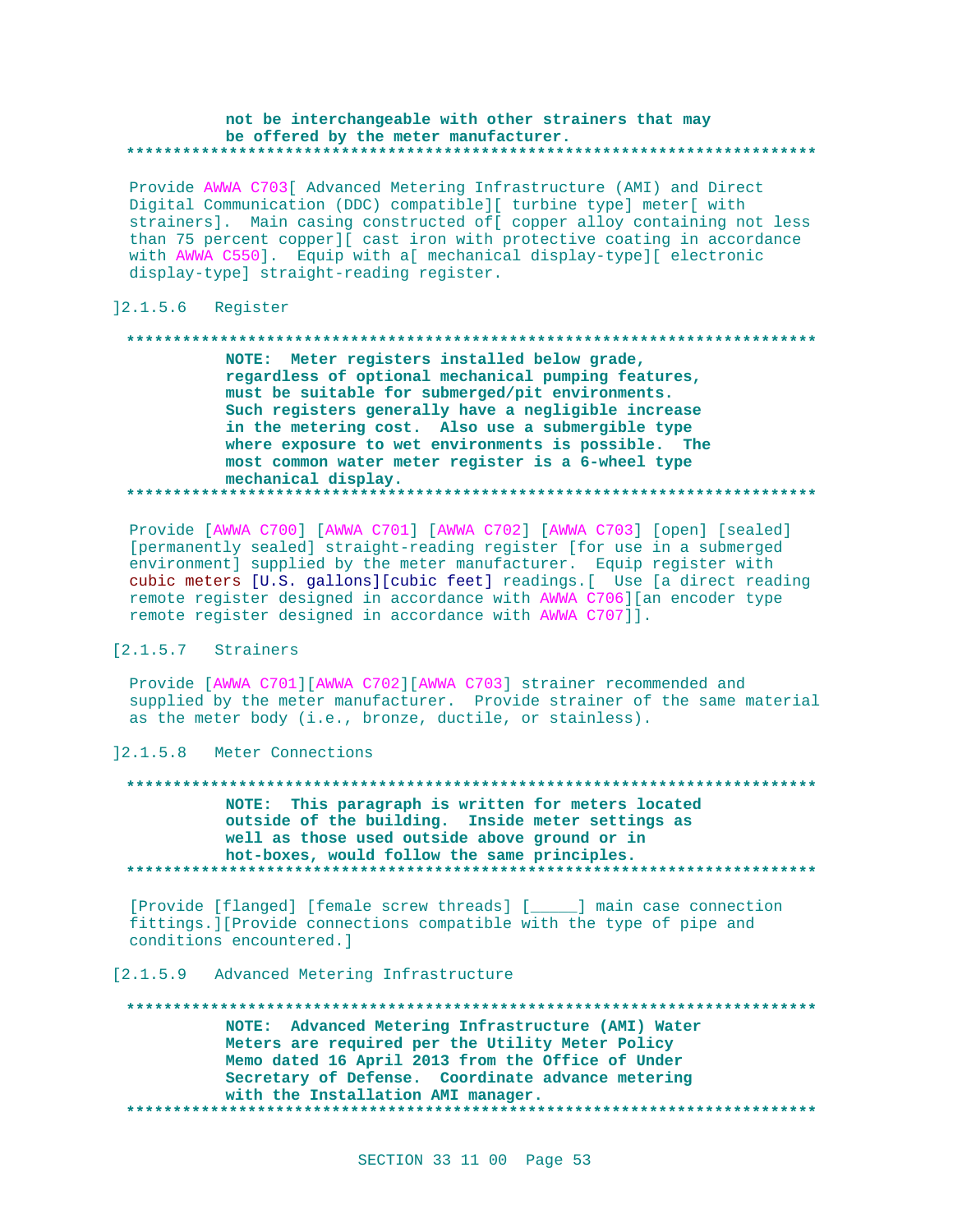[The Government will supply][Provide] an Advanced Metering Infrastructure (AMI) compatible water meter(s) [for the Contractor to install] and connect to the existing AMI Data Acquisition System (DAS). Use the existing Government laptop computers to configure the meter using existing software loaded on the computer. Modifications to existing software on the computer or the addition of software to the computer is not allowed. The Contractor must ensure that the meter(s) transmit the metered data to the DAS. The current meters being used by [\_\_\_\_] are: [\_\_\_\_]. [The Government will configure the meter(s), which must be compatible with the existing system, using existing software. Contractor is to ensure that the meter(s) transmit the specified data to the DAS. The current meters being used by  $[$   $]$  are:  $[$   $]$ .]

 $] [2.1.5.10]$ Direct Digital Control System Interface

Provide all meters with the capability of providing pulse output to the DDC system provided in Section 23 09 00 INSTRUMENTATION AND CONTROL FOR HVAC.

][2.1.5.11 Meter Setter

 $\mathbb{L}$ 

## 

NOTE: Meter setters are intended to allow the meter to be placed or removed in a meter box or vault. Meter setters may bought or assembled of separate components. Assembled meter setters usually increase construction costs and decrease uniformity among meter settings.

Three basic styles of setters include yokes, copper setters, and yoke meter boxes. Variations could also include the meter setter being pre-assembled and piped into a plastic meter box. . . . . . . . . . . . . . . \*\*\*\*\*\*\*\*\*\*\*\*\*\*\*\*\*\*\*\*\*\*\*\*\*\*\*\*\*\*

[ Provide AWWA C800 [manufactured] meter setter with [a bypass, ]inlet and outlet valves.

NOTE: By-passes should be provided for any meter greater than 2-inch to allow for meter testing and maintenance. In many instances, the size of the by-pass can be less than the size of the service line or meter. 

\_\_\_] inch by-pass assembly[ as shown on drawings] [ Provide a [ \_\_\_\_ ] mm [ \_\_ with the valve located[ inside][ outside] the vault.[ Provide valve box for valve located outside of vault.]

]]2.1.5.12 Meter [Boxes] [Vaults]

NOTE: Indicate traffic rated and non traffic rated meter boxes on the drawings.

> Use cast iron and concrete meter boxes in traffic areas.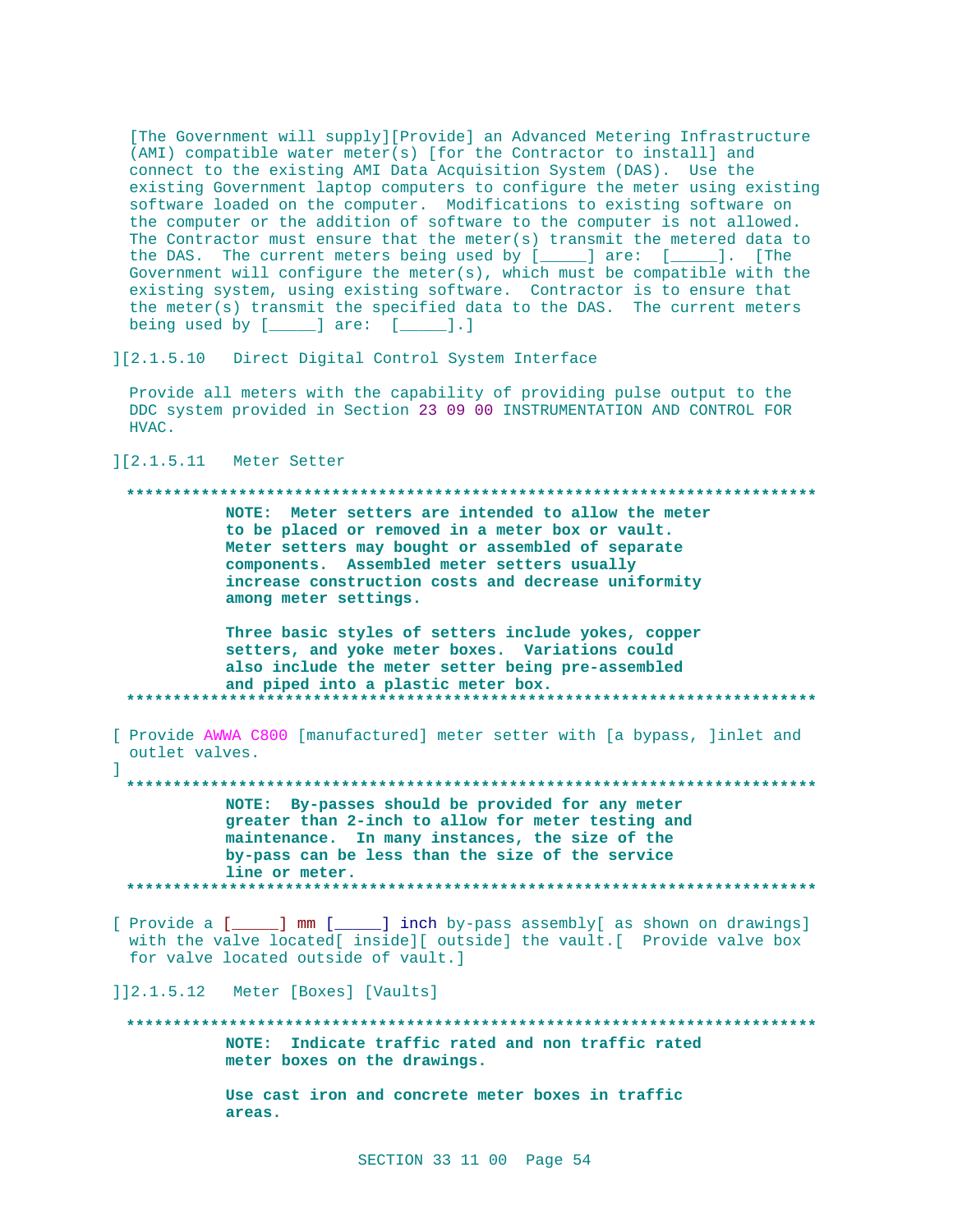Meter Vaults are intended for large meters (i.e., 75 mm 3 inch and above). Meter boxes are intended for less than 75 mm 3 inch diameter pipes.

When meter vaults are used provide construction details of meter setting on the drawings.

Ensure meter boxes and vaults provide adequate clearance for meter removal, access for valve operation or maintenance.

Use rounds lids when possible. Round lids provide an advantage over other shapes since they do not fall down into the meter pit damaging the metering equipment below. When used in areas with foot traffic, a round lid can also reduce the risk for someone falling into the pit and causing an injury. The oval or rectangular meter box can sometimes provide an advantage since they can be used in a more narrow space while providing the needed length. 

Provide meter [boxes] [vaults] of sufficient size to completely enclose the meter and shutoff valve or service stop and in accordance with the details shown on the drawings. Provide a meter boxes or vaults with a height equal to the distance from invert of the service line to finished grade at the meter location.

## 2.1.5.12.1 Cast Iron

Provide ASTM A48/A48M, Class 25 cast iron meter box and lid. Provide a [round] lid [with precast holes for remote electronic meter reading modules] having the word "WATER" cast on the top surface.

[2.1.5.12.2 Precast Concrete Meter [Boxes] [Vaults]

# NOTE: This paragraph contains additional tailoring for ARMY.

Provide [ASTM C1433] [precast concrete meter boxes in accordance with Section 03 42 13.00 10 PLANT-PRECAST CONCRETE PRODUCTS FOR BELOW GRADE CONSTRUCTION. ] precast concrete meter [boxes] [vaults] with ASTM A48/A48M, Class 25 cast iron lid. Provide a ASTM A48/A48M, Class 25 cast iron [with precast holes for remote electronic meter reading modules] [round] lid having the word "WATER" cast on it. Provide meter [boxes] [vaults] of sufficient size to completely enclose the meter and shutoff valve or service stop and in accordance with the details shown on the drawings.

[2.1.5.12.2.1 Vault Access Door

Provide a [single-leaf][ double-leaf] cast-in [aluminum][painted steel] diamond-plate access door with the following dimensions:

Width: [\_\_\_\_\_] mm feet

Length: [*\_\_\_\_*] mm feet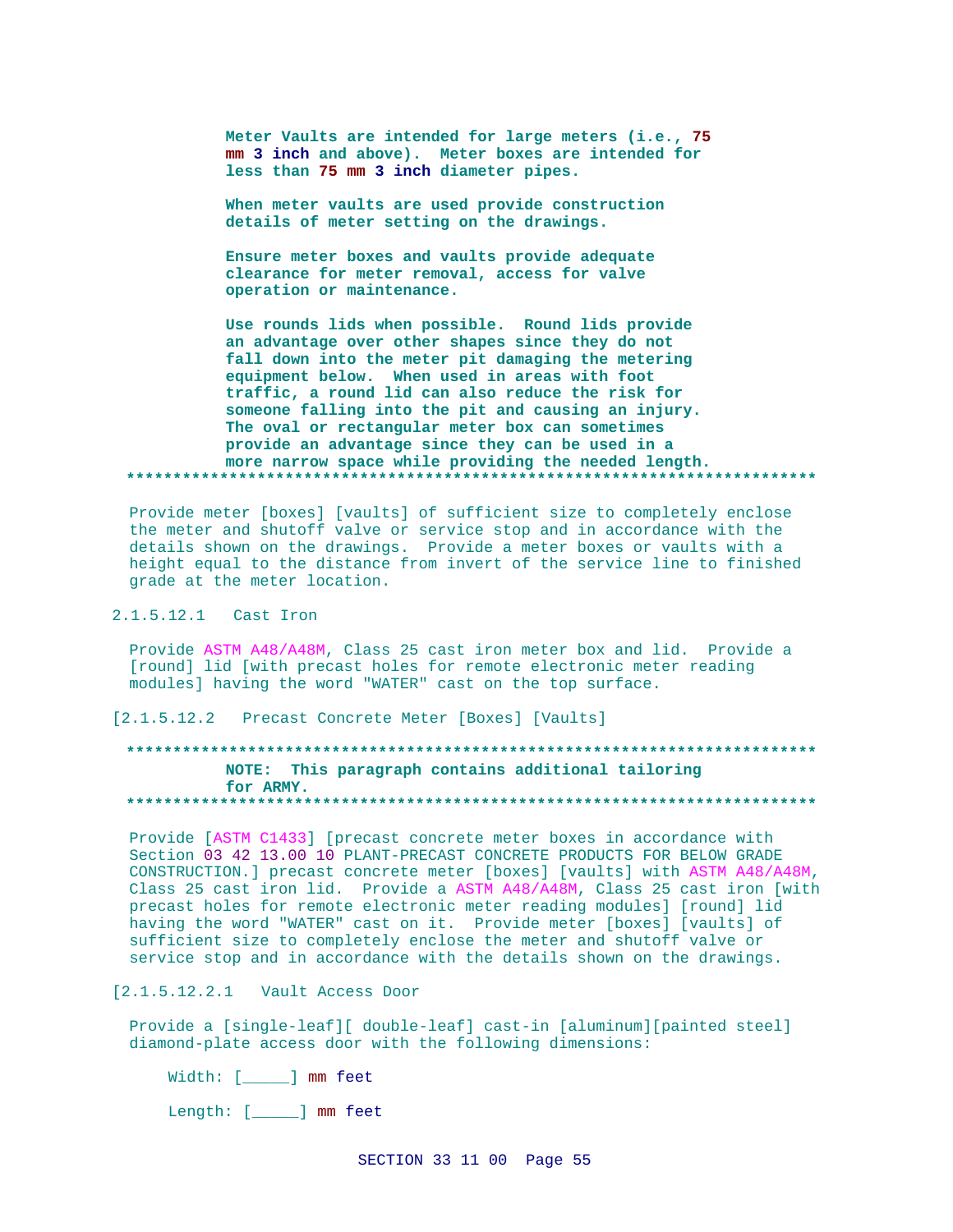Include [stainless steel spring] [pneumatic] lift assist, type 316 stainless steel slam locking latch, automatic hold-open arm with a red release handle, and flush mounted retractable lifting handle. Door must have a minimum load rating for [AASHTO HS-20] [6,800 kg 15,000 lbs ]load. [ Center door [ over meter assembly] [ over ladder and aligned with interior wall].] 12.1.5.12.2.2 Fittings Provide flanged fittings for pipe 75 mm 3 inches and larger. 2.1.5.12.2.3 Vault Valves

NOTE: Use indicating type valves inside the vault (i.e., OS&Y, ball, butterfly) so that the valve's position can be observed without entering the confined space. 

Provide [ball] [outside screw and yoke (OS&Y)] [butterfly] valves in meter vault.

][2.1.5.12.3 Plastic Meter Boxes

NOTE: Plastic boxes and lids are acceptable for use in unpaved areas or grass areas not subject to vehicular traffic.

Medium duty ratings include occasional vehicle traffic such as a stray vehicle or tractor use for mowing. Do not use medium duty ratings in areas where vehicle traffic is expected. 

Provide manufactured plastic boxes [and lids] meeting the following requirements:

a. One-piece molded construction

b. Vertical load rating for medium duty use of [6,800 kg15,000 lbs][  $\Box$ 

c. Ultraviolet (UV) exterior surface protection

d. White interior surface

[ Provide a ASTM A48/A48M, Class 25 cast iron ring and [round] lid.

]]2.1.6 Backflow Preventers

NOTE: This paragraph and the following subparagraphs are tailored for BACKFLOW PREVENTERS. . . . . . . . . . . . . . . NOTE: This specification covers backflow preventers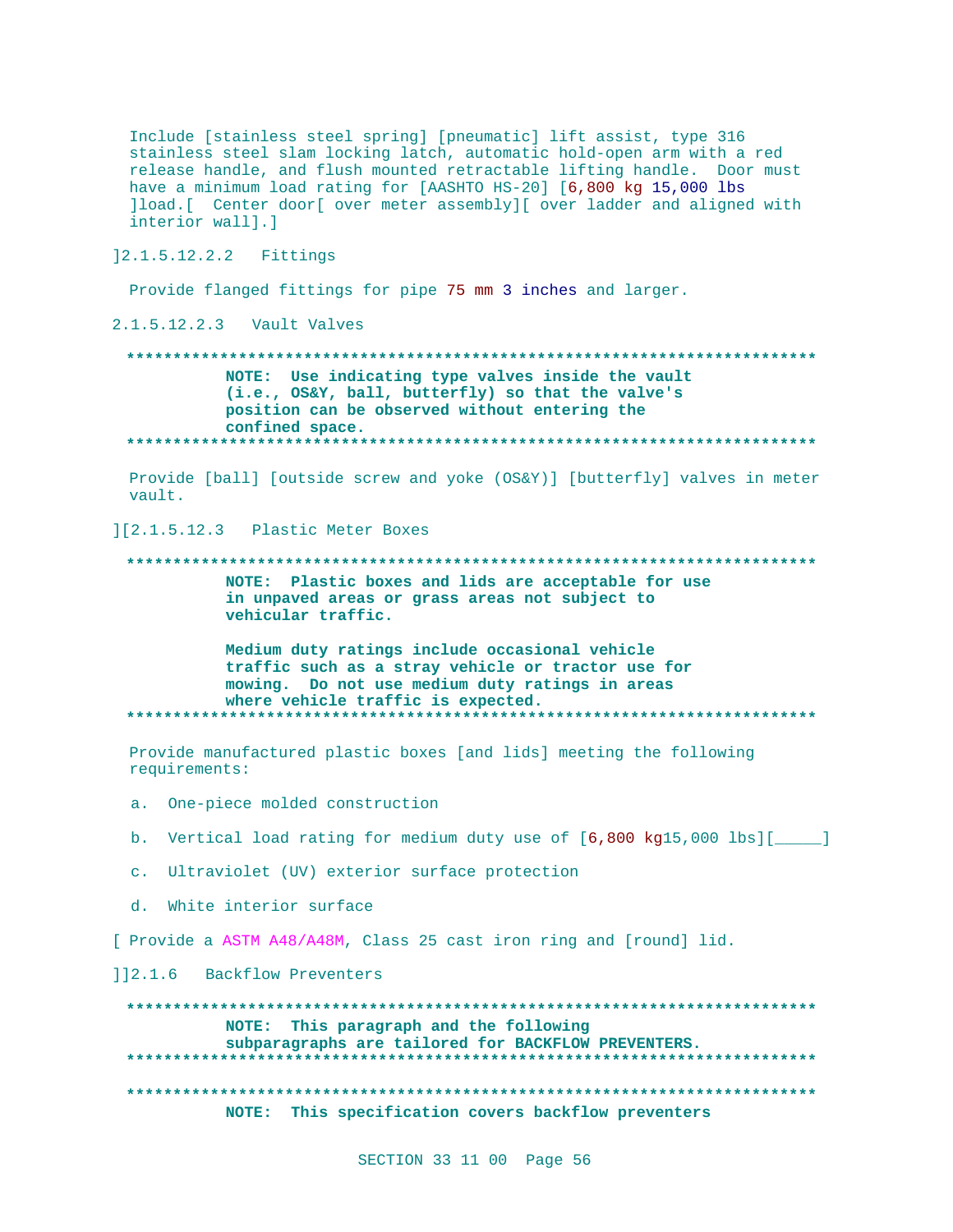**used to protect the potable water system in outside applications.**

**AWWA C511 requires a minimum working pressure of 1000 kPa 150 psi.**

**Backflow preventers (i.e., the double check valve assembly (DC) and the reduced pressure principle assembly (RP)) must be installed above ground to prevent cross contamination.**

**Locate backflow preventers assemblies in areas with adequate drainage. Double check valves may get the surrounding area wet when testing is being performed. RPs can discharge large quantities of water. A 25 mm 1 inch RP may discharge up to 125 gallons per minute of water, so having adequate drainage is crucial. \*\*\*\*\*\*\*\*\*\*\*\*\*\*\*\*\*\*\*\*\*\*\*\*\*\*\*\*\*\*\*\*\*\*\*\*\*\*\*\*\*\*\*\*\*\*\*\*\*\*\*\*\*\*\*\*\*\*\*\*\*\*\*\*\*\*\*\*\*\*\*\*\*\***

Provide a [bronze] [cast iron] [ductile iron] AWWA C511 reduced pressure principle type backflow preventer meeting the following requirements:

a. Size: [\_\_\_\_\_]

- [ b. Maximum Rated Flow: [\_\_\_\_\_]
- ][c. Allowable Pressure Loss: [\_\_\_\_\_]
- ] d. Flanged [cast iron], [bronze] [brass] mounted gate valve
- [ e. Strainer of the same material as the backflow preventer
- ][f. Stainless steel alloys in accordance with ASTM A276/A276M, Type [304]  $[$   $]$
- ] [The particular make, model, and size of backflow preventers to be installed must be included in the latest edition of the List of Approved Backflow Prevention Assemblies issued by the FCCCHR List and be accompanied by a backflow certificate of full approval from FCCCHR List. ]Select materials for piping, strainers, and valves used in assembly installation that are galvanically compatible. Materials joined, connected, or otherwise in contact are to have no greater than 0.25 V difference on the Anodic Index, unless separated by a dielectric type union or fitting.
- 2.1.6.1 Backflow Preventer Enclosure

# **\*\*\*\*\*\*\*\*\*\*\*\*\*\*\*\*\*\*\*\*\*\*\*\*\*\*\*\*\*\*\*\*\*\*\*\*\*\*\*\*\*\*\*\*\*\*\*\*\*\*\*\*\*\*\*\*\*\*\*\*\*\*\*\*\*\*\*\*\*\*\*\*\*\* NOTE: Where freezing temperatures are possible include requirements for an enclosure to prevent freezing. \*\*\*\*\*\*\*\*\*\*\*\*\*\*\*\*\*\*\*\*\*\*\*\*\*\*\*\*\*\*\*\*\*\*\*\*\*\*\*\*\*\*\*\*\*\*\*\*\*\*\*\*\*\*\*\*\*\*\*\*\*\*\*\*\*\*\*\*\*\*\*\*\*\***

Provide an [insulated] enclosure[ with heat].

2.1.7 Disinfection

Chlorinating materials are to conform to: Chlorine, Liquid: AWWA B301;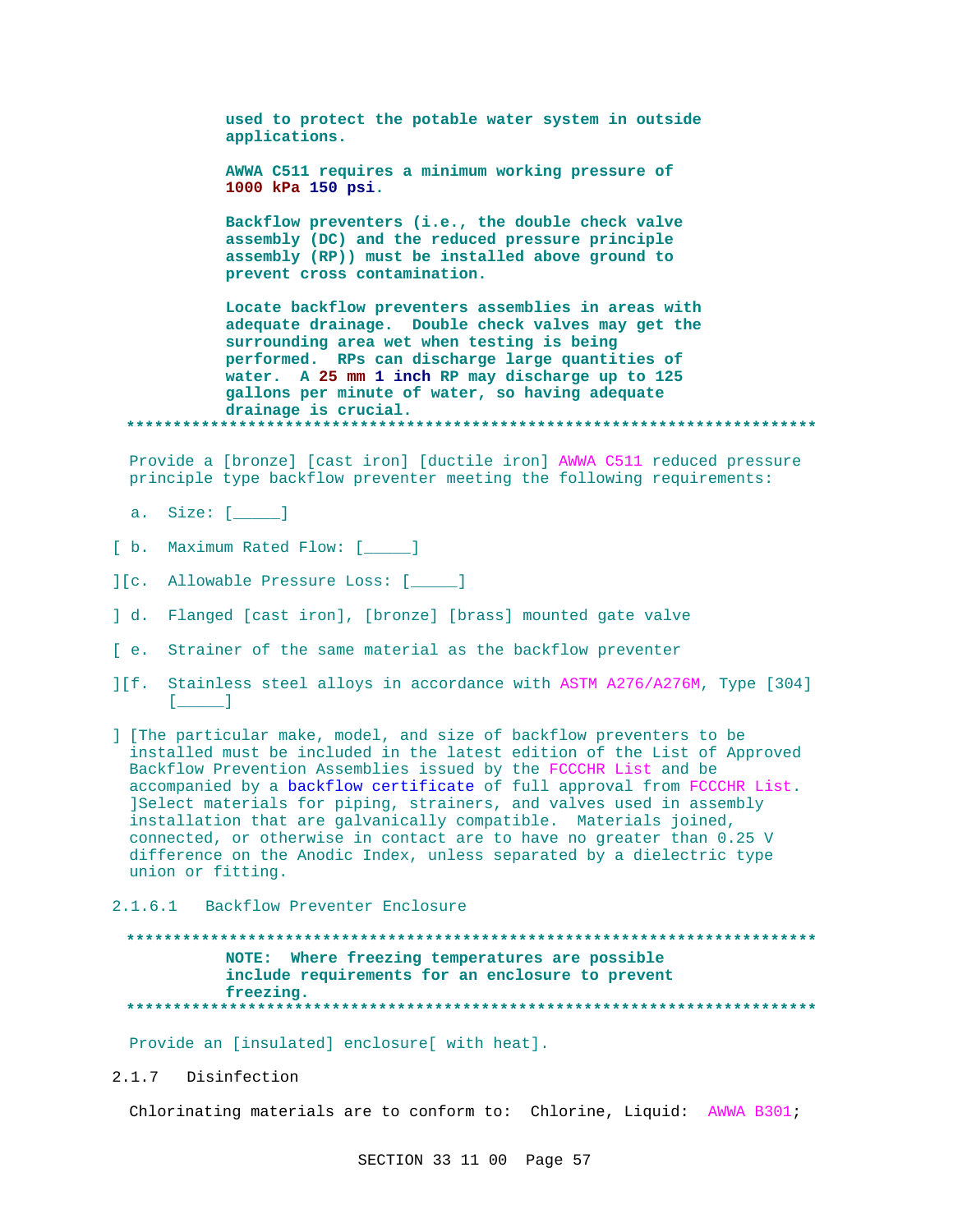Hypochlorite, Calcium and Sodium: AWWA B300.

#### 2.2 ACCESSORIES

#### 2.2.1 Pipe Restraint

#### 

NOTE: Design pipe anchorage for a minimum working pressure of 2.4 MPa 350 psi and in accordance with AWWA C600, AWWA C605, AWWA M9, AWWA M11 Chapter 13, "Supplementary Design Data and Details", NFPA 24, Chapter 10 and ASTM F1674.

Use thrust blocks, joint restraint or a combination of thrust blocks and joint restraint as indicated by design analysis. 

[2.2.1.1 Thrust Blocks

Use ASTM C94/C94M concrete having a minimum compressive strength of [15 MPa 2,500 psi] [\_\_\_\_] at 28 days[ or use concrete of a mix not leaner than one part cement, two and one half parts sand, and five parts gravel, having the same minimum compressive strength].

][2.2.1.2 Precast Thrust Blocks

Provide precast concrete thrust blocks.

#### ][2.2.1.3 Joint Restraint

## NOTE: Provide restrained joints in accordance with and in accordance with ASTM F1674

Provide restrained joints in accordance with NFPA 24, Chapter 10[ and in accordance with ASTM F1674].

Provide [mechanical joint restraint] [restraint devices with gripper wedges incorporated into a follower gland and specifically designed for the pipe material[ and meeting the requirements of AWWA C110/A21.10 ]] [or metal harness fabricated by the pipe manufacturer].

#### 12.2.2 Protective Enclosures

Provide Freeze-Protection Enclosures that are insulated and designed to protect aboveground water piping, equipment, or specialties from freezing and damage, with heat source to maintain minimum internal temperature of [\_\_\_\_\_] degrees C F when external temperatures reach as low as [\_\_\_\_\_] degree C F.

NOTE: Consider the enclosure materials and ensure that the material is compatible with the environment. Aluminum enclosures are acceptable in most environments and are recommended for harsh environments and areas subject to vandalism.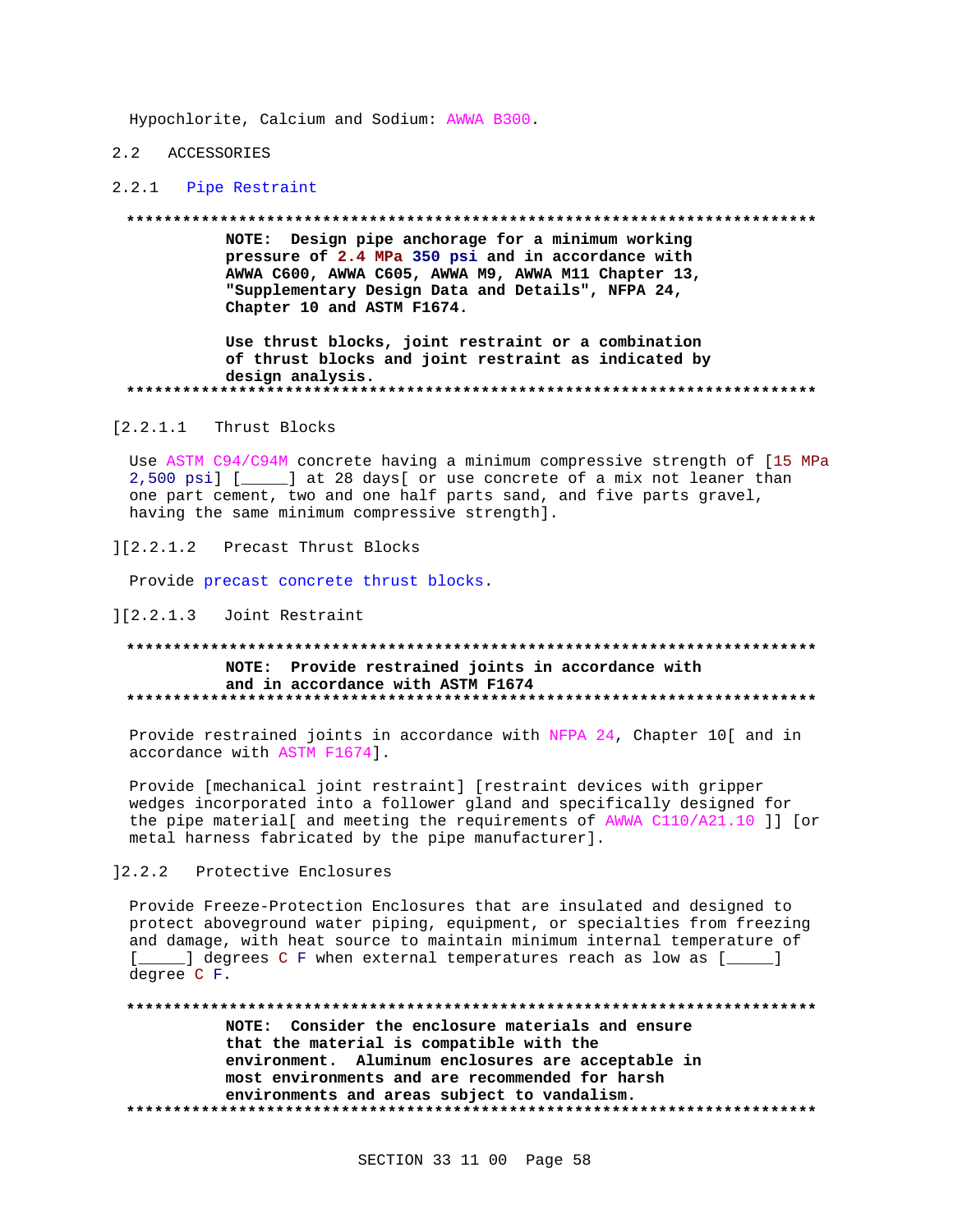#### $2.2.2.1$ Housing

Reinforced and insulated [aluminum] [or] [fiberglass] construction; with anchoring devices for attaching housing to concrete base, access doors with locking devices, sized to allow access and service of the protected unit, drain openings, and an electric heating cable or heater with self-limiting temperature control.

## [2.2.3 Tapping Sleeves

#### 

NOTE: Tapping sleeves are not allowed in many locations. Coordinate with the Installations utility department to see if this paragraph should be deleted.

#### Show size of tapping sleeve on drawings.

Provide cast gray, ductile, malleable iron or stainless steel, split-sleeve type tapping sleeves of the sizes indicated for connection to existing main with flanged or grooved outlet, and with bolts, follower rings and gaskets on each end of the sleeve. Utilize similar metals for bolts, nuts, and washers to minimize the possibility of galvanic corrosion. Provide dielectric gaskets where dissimilar metals adjoin. Provide a tapping sleeve assembly with a maximum working pressure of [1000] [\_\_\_\_\_] kPa [150] [\_\_\_\_\_] psi. Provide bolts with square heads and hexagonal nuts. Longitudinal gaskets and mechanical joints with gaskets as recommended by the manufacturer of the sleeve. When using grooved mechanical tee, utilize an upper housing with full locating collar for rigid positioning which engages a machine-cut hole in pipe, encasing an elastomeric gasket which conforms to the pipe outside diameter around the hole and a lower housing with positioning lugs, secured together during assembly by nuts and bolts as specified, pre-torqued to 67.8 Newton meters 50 foot-pound.

#### 12.2.4 Sleeve-Type Mechanical Couplings

#### 

NOTE: Delete "or steel" when middle ring of cast iron only is considered necessary due to anticipated corrosion problems.

Minimum numbers of bolts for each pipe size should be as follows:  $80 \text{ mm } 3 \text{ inch}$ ,  $3; 100 \text{ mm } 4 \text{ inch}$ ,  $4;$ 150 mm 6 inch, 5; 200 mm 8 inch, 6; 250 mm 10 inch, 7; 300 mm 12 inch and 350 mm 14 inch, 8; 400 mm 16 inch, 9; 450 mm 18 inch, 10; 500 mm 20 inch, 12; 550 mm 22 inch, 13; 600 mm 24 inch, 14. 

Use AWWA C219 couplings to join plain-end piping by compression of a ring gasket at each end of the adjoining pipe sections. The coupling consists of one middle ring flared or beveled at each end to provide a gasket seat; two follower rings; two resilient tapered rubber gaskets; and bolts and nuts to draw the follower rings toward each other to compress the gaskets. Provide true circular middle ring and the follower rings sections free from irregularities, flat spots, and surface defects;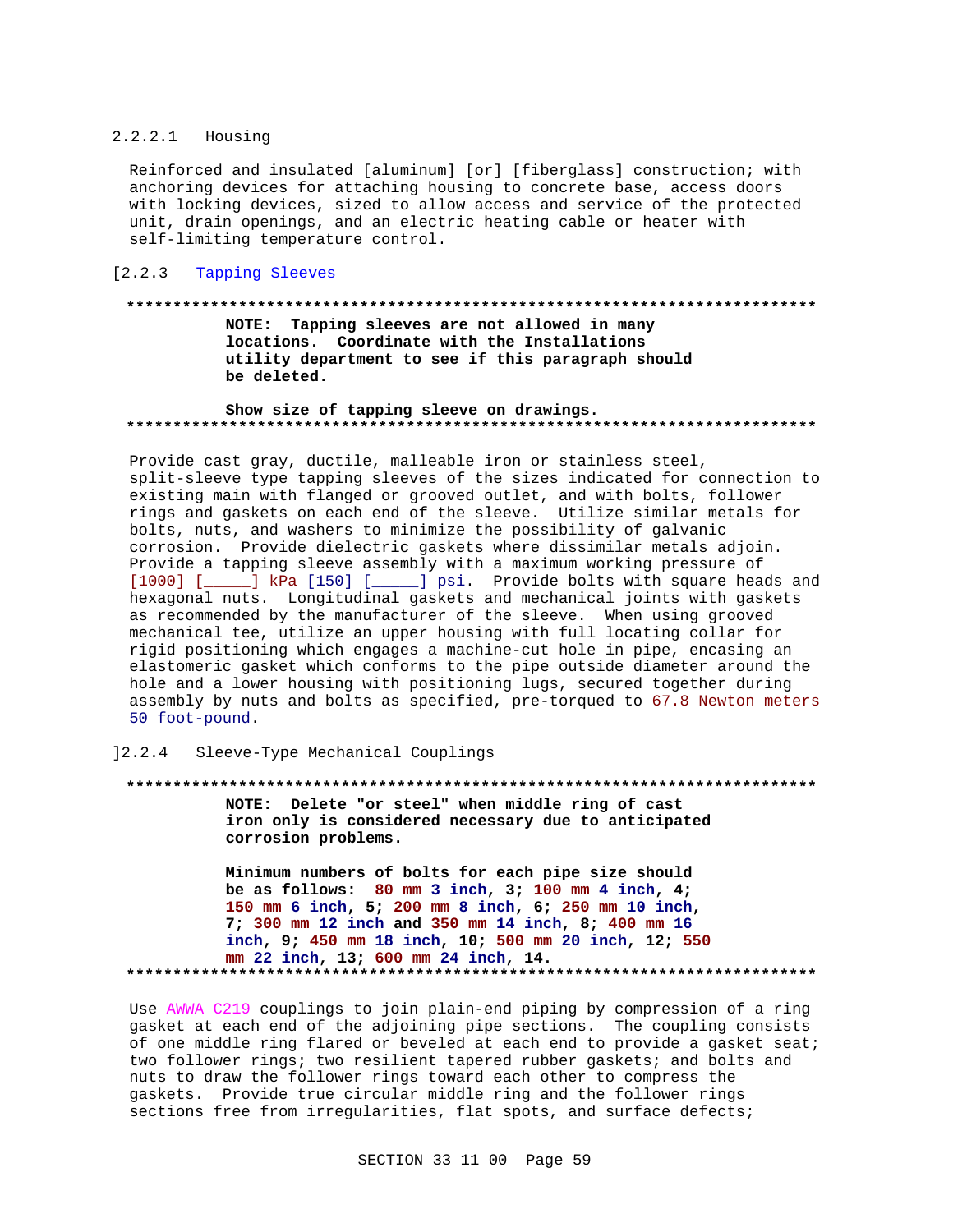provide for confinement and compression of the gaskets.[ For [ductile iron][ and ][PVC] pipe, use ASTM A536 ductile iron.][ For steel piping, the middle ring is steel and the follower rings are steel.][ Steel is to have a strength not less than that of the pipe.] Use gaskets for resistance to set after installation and to meet the requirements specified for gaskets for mechanical joint in AWWA C111/A21.11. Provide track-head type bolts ASTM A307, Grade A, with ASTM A563M ASTM A563, Grade A nuts or round-head square-neck type ASME B18.5.2.2M or ASME B18.5.2.1M bolts with ASME B18.2.2 hex nuts. Provide 16 mm 5/8 inch diameter bolts.[ Minimum number of bolts for each coupling is [\_\_\_\_\_] [for [\_\_\_\_\_] mm inch pipe], [\_\_\_\_\_] [for [\_\_\_\_\_] mm inch pipe,][ and ][\_\_\_\_\_] [for [\_\_\_\_\_] mm inch pipe].] Shape bolt holes in follower rings to hold fast to the necks of the bolts used. Do not use mechanically coupled joints using a sleeve-type mechanical coupling as an optional method of jointing except where pipeline is adequately anchored to resist tension pull across the joint. Provide a tight flexible joint with mechanical couplings under reasonable conditions, such as pipe movements caused by expansion, contraction, slight settling or shifting in the ground, minor variations in trench gradients, and traffic vibrations. Match coupling strength to that of the adjoining pipeline.

## 2.2.5 Insulating Joints

Provide a rubber-gasketed insulating joint or dielectric coupling between pipe of dissimilar metals which will effectively prevent metal-to-metal contact between adjacent sections of piping.

#### [2.2.6 Bonded Joints

#### **\*\*\*\*\*\*\*\*\*\*\*\*\*\*\*\*\*\*\*\*\*\*\*\*\*\*\*\*\*\*\*\*\*\*\*\*\*\*\*\*\*\*\*\*\*\*\*\*\*\*\*\*\*\*\*\*\*\*\*\*\*\*\*\*\*\*\*\*\*\*\*\*\*\***

**NOTE: Use bonded joints to maintain electrical continuity in metallic pipeline where cathodic protection is provided during construction or where it is anticipated that cathodic protection will be provided in the future.**

#### **Coordinate bonded joints with nearby existing cathodic protection systems. \*\*\*\*\*\*\*\*\*\*\*\*\*\*\*\*\*\*\*\*\*\*\*\*\*\*\*\*\*\*\*\*\*\*\*\*\*\*\*\*\*\*\*\*\*\*\*\*\*\*\*\*\*\*\*\*\*\*\*\*\*\*\*\*\*\*\*\*\*\*\*\*\*\***

[Where indicated][For all ferrous pipe], provide a metallic bond at each joint, including joints made with flexible couplings, caulking, or rubber gaskets, of ferrous metallic piping to effect continuous conductivity. Provide Size 1/0 copper conductor thermal weld type bond wire designed for direct burial and shaped to stand clear of the joint.

## ]2.2.7 Dielectric Fittings

Install dielectric fittings between threaded ferrous and nonferrous metallic pipe, fittings and valves, except where corporation stops join mains to prevent metal-to-metal contact of dissimilar metallic piping elements and compatible with the indicated working pressure.

## 2.2.8 Tracer Wire for Nonmetallic Piping

# **\*\*\*\*\*\*\*\*\*\*\*\*\*\*\*\*\*\*\*\*\*\*\*\*\*\*\*\*\*\*\*\*\*\*\*\*\*\*\*\*\*\*\*\*\*\*\*\*\*\*\*\*\*\*\*\*\*\*\*\*\*\*\*\*\*\*\*\*\*\*\*\*\*\* NOTE: As an option, warning tape as specified in**

**Section 31 23 00.00 20 EXCAVATION AND FILL may be used. Specify non-metallic color coded 'warning**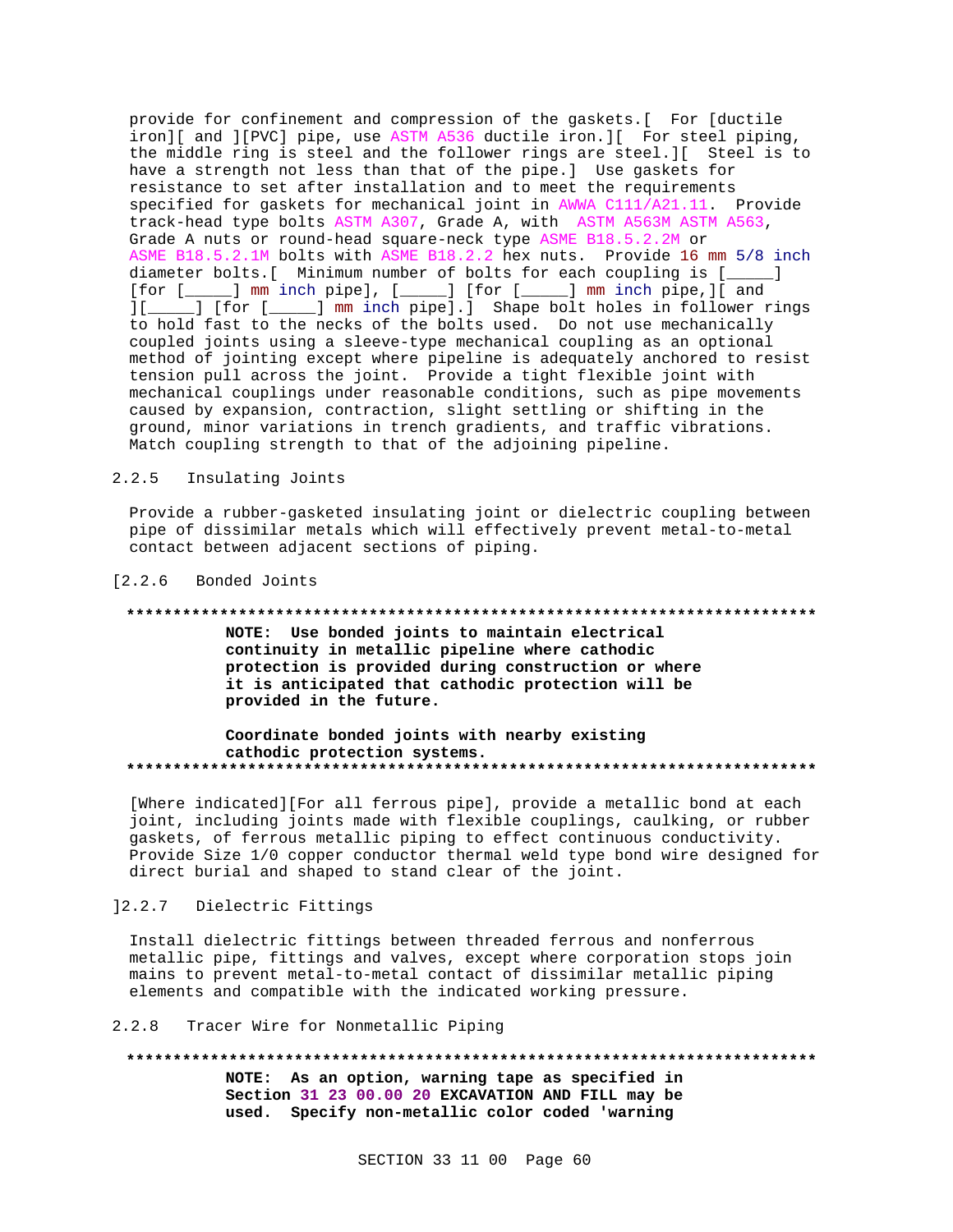#### tape' when used in conjunction with tracer wire.

Provide a continuous bare copper or aluminum wire not less than 2.5 mm 0.10 inch in diameter in sufficient length over each separate run of nonmetallic pipe.

#### 2.2.9 Water Service Line Appurtenances

#### NOTE: This paragraph and the following subparagraphs are tailored for SERVICE LINES. \*\*\*\*\*\*\*\*\*\*\*\*\*\*\*\*\*\*\*

#### 2.2.9.1 Corporation Stops

## NOTE: Delete the paragraph when there is no water service piping of 50 mm 2 inch diameter or less included in the project.

Ground key type; lead-free bronze, ASTM B61 or ASTM B62; compatible with the working pressure of the system and solder-joint, or flared tube compression type joint. Threaded ends for inlet and outlet of corporation stops, AWWA C800; coupling nut for connection to flared copper tubing, ASME B16.26.

## 2.2.9.2 Curb or Service Stops

#### NOTE: Delete this paragraph when there is no water service piping of 40 mm 1 1/2 inch diameter or less included in the project. \*\*\*\*\*\*\*\*\*\*\*\*\*\*\*\*\*\*\*\*\*\*\*\*\*\*\*\*\*\*\*

Ground key, round way, inverted key type; made of lead-free bronze, ASTM B61or ASTM B62; and compatible with the working pressure of the system. Provide compatible ends for connection to the service piping. Cast an arrow into body of the curb or service stop indicating direction of flow.

## [2.2.9.3 Service Clamps

Provide single or double flattened strap type service clamps used for repairing damaged cast-iron, steel or PVC pipe with a pressure rating not less than that of the pipe being repaired. Provide clamps with a galvanized malleable-iron body with cadmium plated straps and nuts and a rubber gasket cemented to the body.

## 12.2.9.4 Goosenecks

Manufacture goosenecks from Type K copper tubing; provide joint ends for goosenecks compatible with connecting to corporation stop and service line. [Where multiple gooseneck connections are required for an individual service, connect goosenecks to the service line through a compatible lead-free brass or bronze branch connection; the total clear area of the branches to be at least equal to the clear area of the service line.]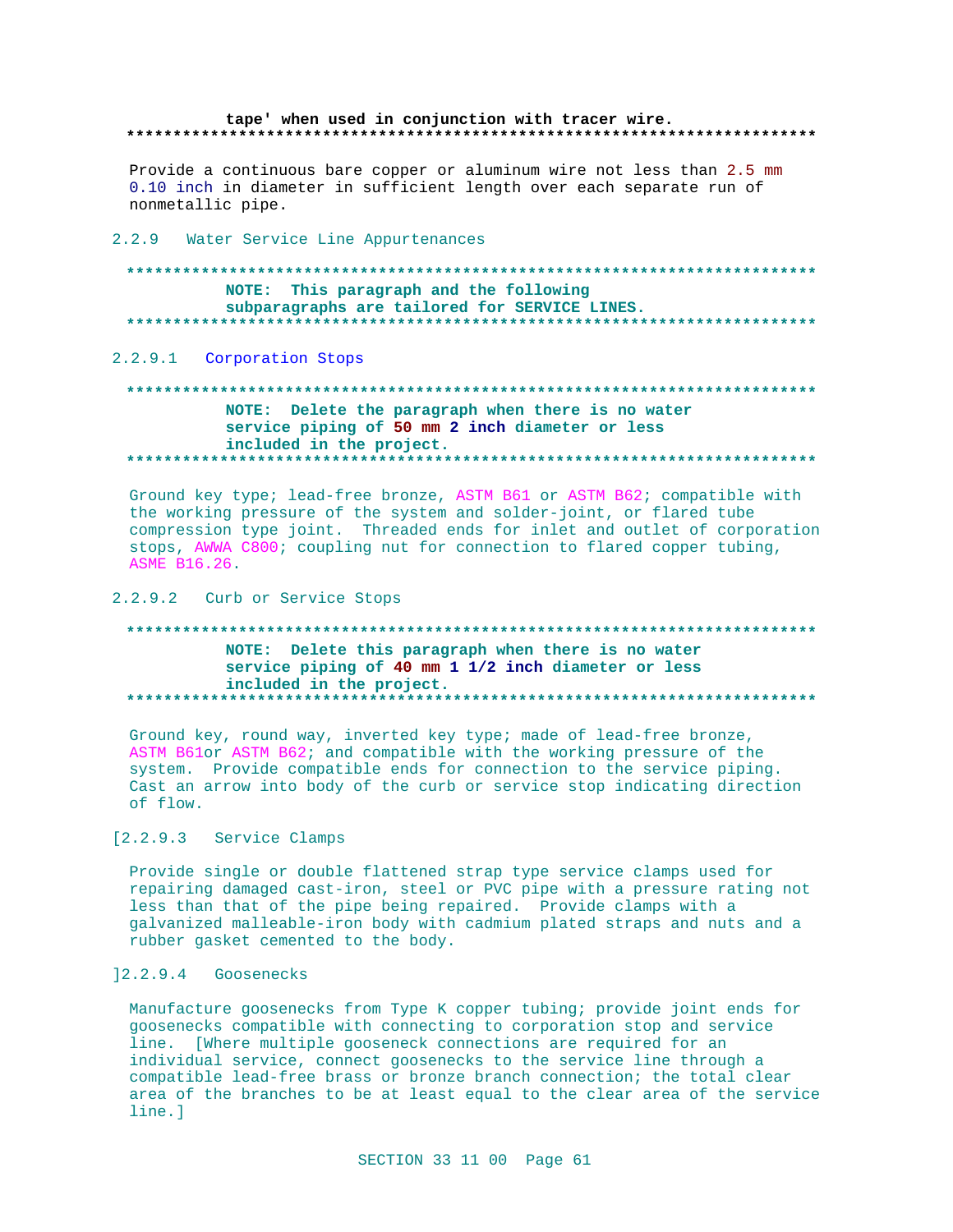#### 2.2.9.5 Curb Boxes

Provide a curb box for each curb or service stop manufactured from cast iron, size capable of containing the stop where it is used. Provide a round head. Cast the word "WATER" on the lid. Factory coat the box with a heavy coat of bituminous paint.

#### PART 3 EXECUTION

#### 3.1 PREPARATION

 $3.1.1$ Connections to Existing System

Perform all connections to the existing water system in the presence of the Contracting Officer.

 $3.1.2$ Operation of Existing Valves

Do not operate valves within or directly connected to the existing water system unless expressly directed to do so by the Contracting Officer.

#### $3.1.3$ Earthwork

#### 

The following paragraph contains tailoring for AIR FORCE, ARMY, and NASA and NAVY.

NOTE: Earthwork requirements for pipe trenches, including bedding, are covered in Section 31 00 00 EARTHWORK. The applicable requirements for exterior water system which are set forth in Section 31 00 00 EARTHWORK must be incorporated into the project specification. The specifier should verify the current appropriate specification and revise as necessary if different. NOTE: For Navy only, earthwork requirements for pipe trenches, including bedding, are covered in

Section 31 23 00.00 20 EXCAVATION AND FILL. The applicable requirements for exterior water system which are set forth in Section 31 23 00.00 20 EXCAVATION AND FILL must be incorporated into the project specification. The specifier should verify the current appropriate specification and revise as necessary if different. 

Perform earthwork operations in accordance with Section 31 00 00 EARTHWORK 31 23 00.00 20 EXCAVATION AND FILL.

#### $3.2$ INSTALLATION

Install all materials in accordance with the applicable reference standard, manufacturers instructions and as indicated herein.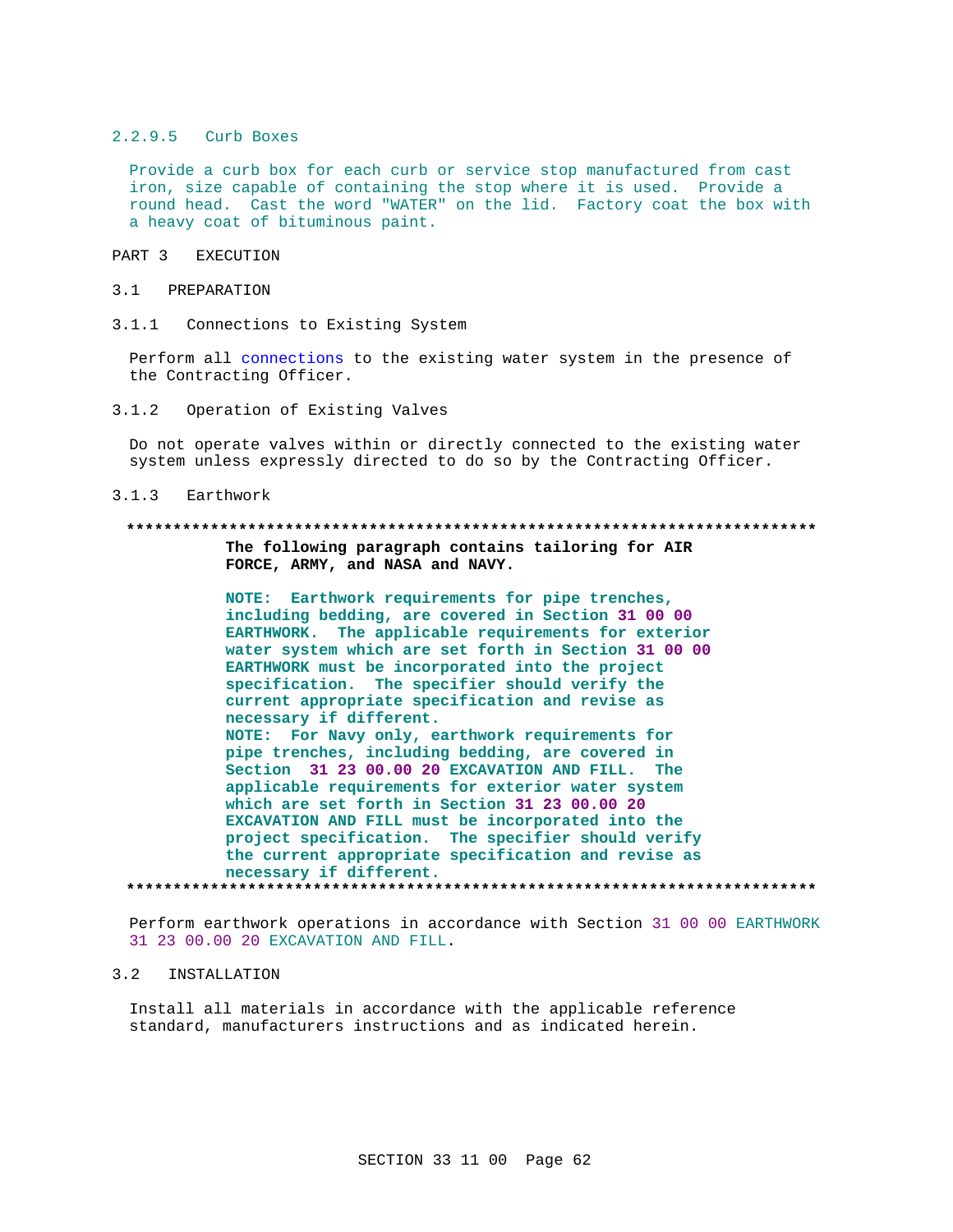## 3.2.1 Piping

## 3.2.1.1 General Requirements

Install pipe, fittings, joints and couplings in accordance with the applicable referenced standard, the manufacturer's instructions and as specified herein.

# 3.2.1.1.1 Termination of Water Lines

Terminate the work covered by this section at a point approximately 1.5 m 5 feet from the building, unless otherwise indicated.

## **\*\*\*\*\*\*\*\*\*\*\*\*\*\*\*\*\*\*\*\*\*\*\*\*\*\*\*\*\*\*\*\*\*\*\*\*\*\*\*\*\*\*\*\*\*\*\*\*\*\*\*\*\*\*\*\*\*\*\*\*\*\*\*\*\*\*\*\*\*\*\*\*\*\* NOTE: The following paragraph contains tailoring for COPPER. \*\*\*\*\*\*\*\*\*\*\*\*\*\*\*\*\*\*\*\*\*\*\*\*\*\*\*\*\*\*\*\*\*\*\*\*\*\*\*\*\*\*\*\*\*\*\*\*\*\*\*\*\*\*\*\*\*\*\*\*\*\*\*\*\*\*\*\*\*\*\*\*\*\***

Do not lay water lines in the same trench with gas lines, fuel lines, electric wiring, or any other utility. Do not install copper tubing in the same trench with ferrous piping materials. Where nonferrous metallic pipe (i.e., copper tubing) crosses any ferrous piping, provide a minimum vertical separation of 300 mm 12 inches between pipes.

## 3.2.1.1.2 Pipe Laying and Jointing

Remove fins and burrs from pipe and fittings. Before placing in position, clean pipe, fittings, valves, and accessories, and maintain in a clean condition. Provide proper facilities for lowering sections of pipe into trenches. Under no circumstances is it permissible to drop or dump pipe, fittings, valves, or other water line material into trenches. Cut pipe cleanly, squarely, and accurately to the length established at the site and work into place without springing or forcing. Replace a pipe or fitting that does not allow sufficient space for installation of jointing material. Blocking or wedging between bells and spigots is not permitted. Lay bell-and-spigot pipe with the bell end pointing in the direction of laying. Grade the pipeline in straight lines; avoid the formation of dips and low points. Support pipe at the design elevation and grade. Secure firm, uniform support. Wood support blocking is not permitted. Lay pipe so that the full length of each section of pipe and each fitting rests solidly on the pipe bedding; excavate recesses to accommodate bells, joints, and couplings. Provide anchors and supports for fastening work into place. Make provision for expansion and contraction of pipelines. Keep trenches free of water until joints have been assembled. At the end of each work day, close open ends of pipe temporarily with wood blocks or bulkheads. Do not lay pipe when conditions of trench or weather prevent installation.[ Provide a minimum of 760 mm 2 1/2 feet depth of cover over top of pipe.]

## 3.2.1.1.3 Tracer Wire

Install a continuous length of tracer wire for the full length of each run of nonmetallic pipe. Attach wire to top of pipe in such manner that it will not be displaced during construction operations.

#### 3.2.1.1.4 Connections to Existing Water Lines

# **\*\*\*\*\*\*\*\*\*\*\*\*\*\*\*\*\*\*\*\*\*\*\*\*\*\*\*\*\*\*\*\*\*\*\*\*\*\*\*\*\*\*\*\*\*\*\*\*\*\*\*\*\*\*\*\*\*\*\*\*\*\*\*\*\*\*\*\*\*\*\*\*\*\* NOTE: The following paragraph contains tailoring**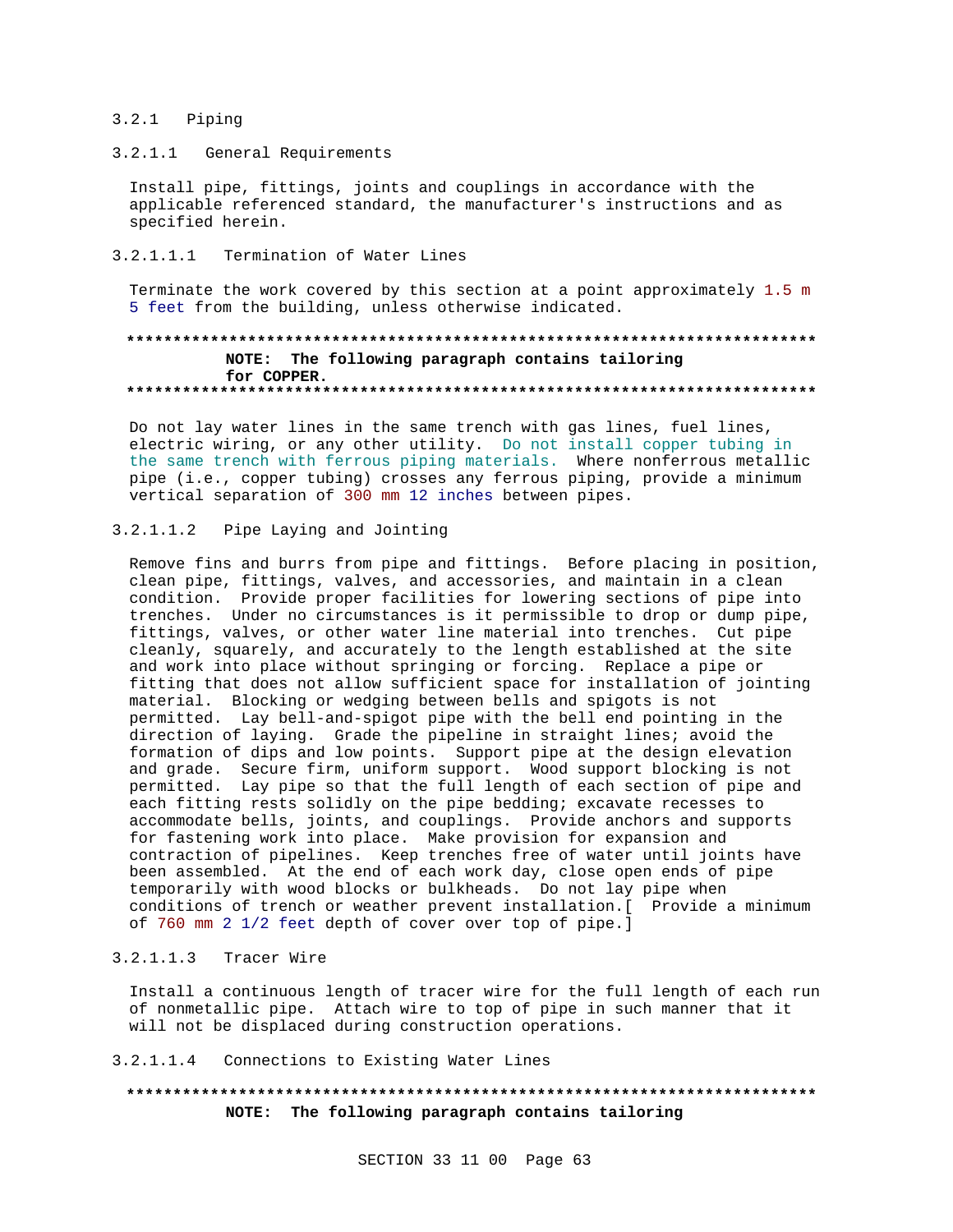#### for WATER TRANSMISSION.

Make connections to existing water lines after coordination with the facility and with a minimum interruption of service on the existing line. Make connections to existing lines under pressure in accordance with the recommended procedures of the manufacturer of the pipe being tapped and as indicated, except as otherwise specified, tap concrete pipe in accordance with AWWA M9 for tapping concrete pressure pipe.

## NOTE: This paragraph is tailored for NAVFAC HAWAII. Use the following paragraph for PWC PEARL'S projects.

All connections to NAVFAC Hawaii's potable water lines 300 mm 12 inches in diameter and smaller using corporation stops or tapping sleeves and tapping valves are only to be made by NAVFAC Hawaii's forces. Coordinate this work, via the Contracting Officer, with NAVFAC Hawaii's and provide NAVFAC Hawaii, Utilities Department, PW65, telephone 473-2557, 14 calendar days advance notification of the date of connection. The Government will furnish, install and operate the tapping machine. Equipment necessary for the installation and operation of the tapping machine as well as necessary cutting blades will be provided by the Government. Disinfection of the tapping machine will be done by the Government. Provide [corporation stops, ] [tapping sleeves and tapping valves, ] and all other material, labor, and equipment necessary for the connection. Perform all earthwork and disinfection work at the connection prior to installation of the tapping machine by the Government. Perform the disinfection work in the presence of the PWC PEARL Utilities Department personnel. Provide all other connections, including wet tapping mains larger than 300 mm 12 inches in diameter and installation of new pipe fittings in existing mains. Make connections to existing water lines in the presence of the NAVFAC Hawaii Utilities Department personnel. Provide NAVFAC Hawaii, Utilities Department, PW65, telephone 473-2557, 14 calendar days advance

3.2.1.1.5 Sewer Manholes

No water piping is to pass through or come in contact with any part of a sewer manhole.

Water Piping Parallel With Sewer Piping  $3.2.1.1.6$ 

notification of the date of connection.

## NOTE: The first paragraph is tailored for AIR FORCE, ARMY, and NASA. The listed items are tailored for NAVY.

[ Where the location of the water line is not clearly defined by dimensions on the drawings, do not lay water line closer than 3.0 m 10 feet, horizontally, from any sewer line.

a. Normal Conditions: Lay water piping at least 3.0 m 10 feet horizontally from sewer or sewer manhole whenever possible. Measure the distance from outside edge to outside edge of pipe or outside edge of manhole. When local conditions prevent horizontal separation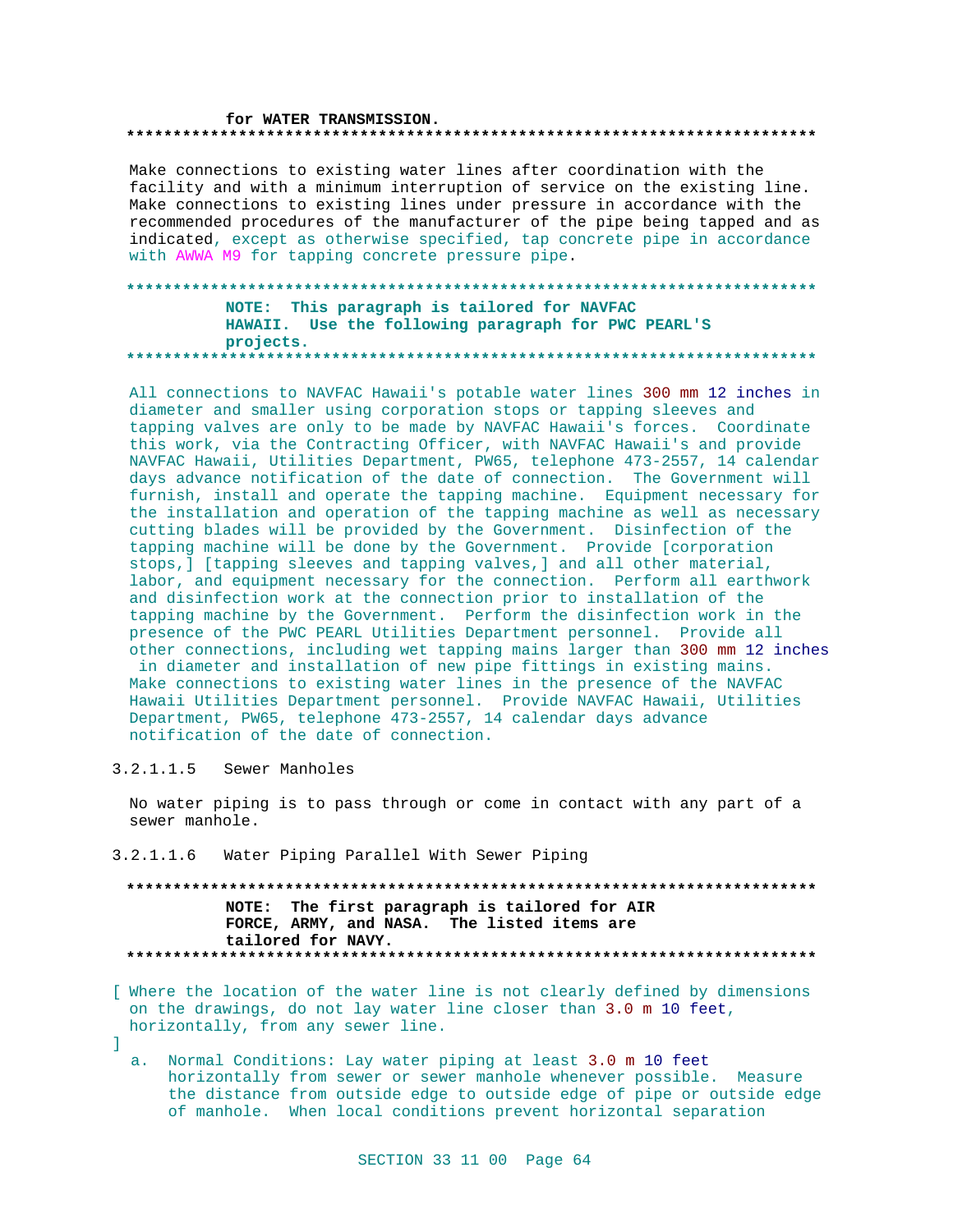install water piping in a separate trench with the bottom of the water piping at least 450 mm 18 inches above the top of the sewer piping.

- b. Unusual Conditions: When local conditions prevent vertical separation, construct sewer piping of AWWA compliant ductile iron water piping and perform hydrostatic sewer test, without leakage, prior to backfilling. When local conditions prevent vertical separation, test the sewer manhole in place to ensure watertight construction.
- $3.2.1.1.7$ Water Piping Crossing Sewer Piping

NOTE: The first paragraph is tailored for AIR FORCE, ARMY, and NASA. The listed items are tailored for NAVY. 

NOTE: Choose one of the following options. 

[Provide at least 450 mm 18 inches above the top (crown) of the sewer piping and the bottom (invert) of the water piping whenever possible. Measure the distance edge-to-edge. Where water lines cross under gravity sewer lines, construct sewer line of AWWA compliant ductile iron water piping with rubber-gasketed joints and no joint located within 3 m 10 feet, horizontally, of the crossing. I Lay water lines which cross sewer force mains and inverted siphons at least 600 mm 2 feet above these sewer lines; when joints in the sewer line are closer than 900 mm 3 feet horizontally from the water line relay the sewer line to ensure no joint closer than 900 mm 3 feet. 1

- a. Normal Conditions: Provide a separation of at least 450 mm 18 inches between the bottom of the water piping and the top of the sewer piping in cases where water piping crosses above sewer piping.
- b. Unusual Conditions: When local conditions prevent a vertical separation described above, construct sewer piping passing over or under water piping of AWWA compliant ductile iron water piping and perform hydrostatic sewer test, without leakage, prior to backfilling. Construct sewer crossing with a minimum 6.1 m 20 feet length of the AWWA compliant ductile iron water piping, centered at the point of the crossing so that joints are equidistant and as far as possible from the water piping. Protect water piping passing under sewer piping by providing a vertical separation of at least 450 mm 18 inches between the bottom of the sewer piping and the top of the water piping; adequate structural support for the sewer piping to prevent excessive deflection of the joints and the settling on or damage to the water piping.

# 3.2.1.1.8 Penetrations

Provide ductile-iron or Schedule 40 steel wall sleeves for pipe passing through walls of valve pits and structures. Fill annular space between walls and sleeves with rich cement mortar. Fill annular space between pipe and sleeves with mastic.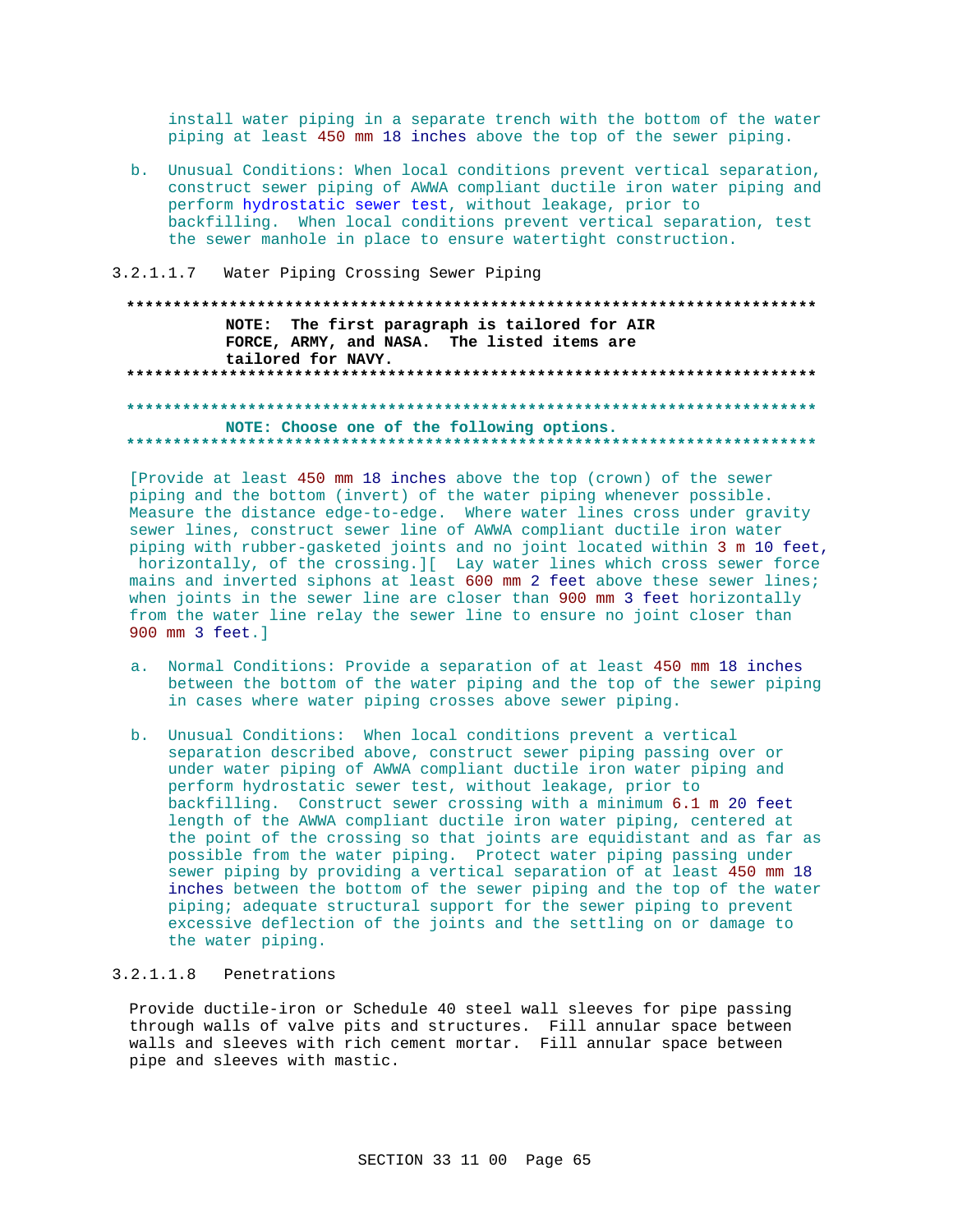$3.2.1.1.9$  Flanged Pipe

#### NOTE: The following paragraph is tailored for DUCTILE IRON PIPING.

Only install flanged pipe aboveground or with the flanges in valve pits.

3.2.1.2 Ductile-Iron Piping

## NOTE: The following paragraph is tailored for DUCTILE IRON PIPING.

Unless otherwise specified, install pipe and fittings in accordance with the paragraph GENERAL REQUIREMENTS and with the requirements of AWWA C600 for pipe installation, joint assembly, valve-and-fitting installation, and thrust restraint.

## NOTE: The following list item contains additional tailoring for AIR FORCE, ARMY, and NASA.

a. Jointing: [Make push-on joints with the gaskets and lubricant specified for this type joint; assemble in accordance with the applicable requirements of AWWA C600 and AWWA M41 for joint assembly.] [Make mechanical joints with the gaskets, glands, bolts, and nuts specified for this type joint; assemble in accordance with the applicable requirements of AWWA C600 and AWWA M41 for joint assembly and the recommendations of Appendix A to AWWA C111/A21.11.] [Make flanged joints with the gaskets, bolts, and nuts specified for this type joint. Make flanged joints up tight; avoid undue strain on flanges, fittings, valves, and other[ equipment and] accessories. Align bolt holes for each flanged joint. Use full size bolts for the bolt holes; use of undersized bolts will not be permitted. Do not allow adjoining flange faces to be out of parallel to such degree that the flanged joint cannot be made watertight without overstraining the flange. When flanged pipe or fitting has dimensions that do not allow the making of a flanged joint as specified, replace it. [ Use set screw flanges to make flanged joints where conditions prevent the use of full-length flanged pipe and assemble in accordance with the recommendations of the set screw flange manufacturer. During installation of set screw gasket provide for confinement and compression of gasket when joint to adjoining flange is made. ] ] [ Assemble joints made with sleeve-type mechanical couplings in accordance with the recommendations of the coupling manufacturer.] Make [grooved][ and ][shouldered] type joints with the couplings previously specified for this type joint connecting pipe with the [grooved][ or ][shouldered] ends specified for this type joint; assemble in accordance with the recommendations of the coupling manufacturer. [ Groove pipe in the field only with groove cutting equipment designed especially for the purpose and produced by a manufacturer of grooved joint couplings; secure approval for field-cut grooves before assembling the joint. ] [ Make insulating joints with the gaskets, sleeves, washers, bolts, and nuts previously specified for this type joint. Assemble insulating joints as specified for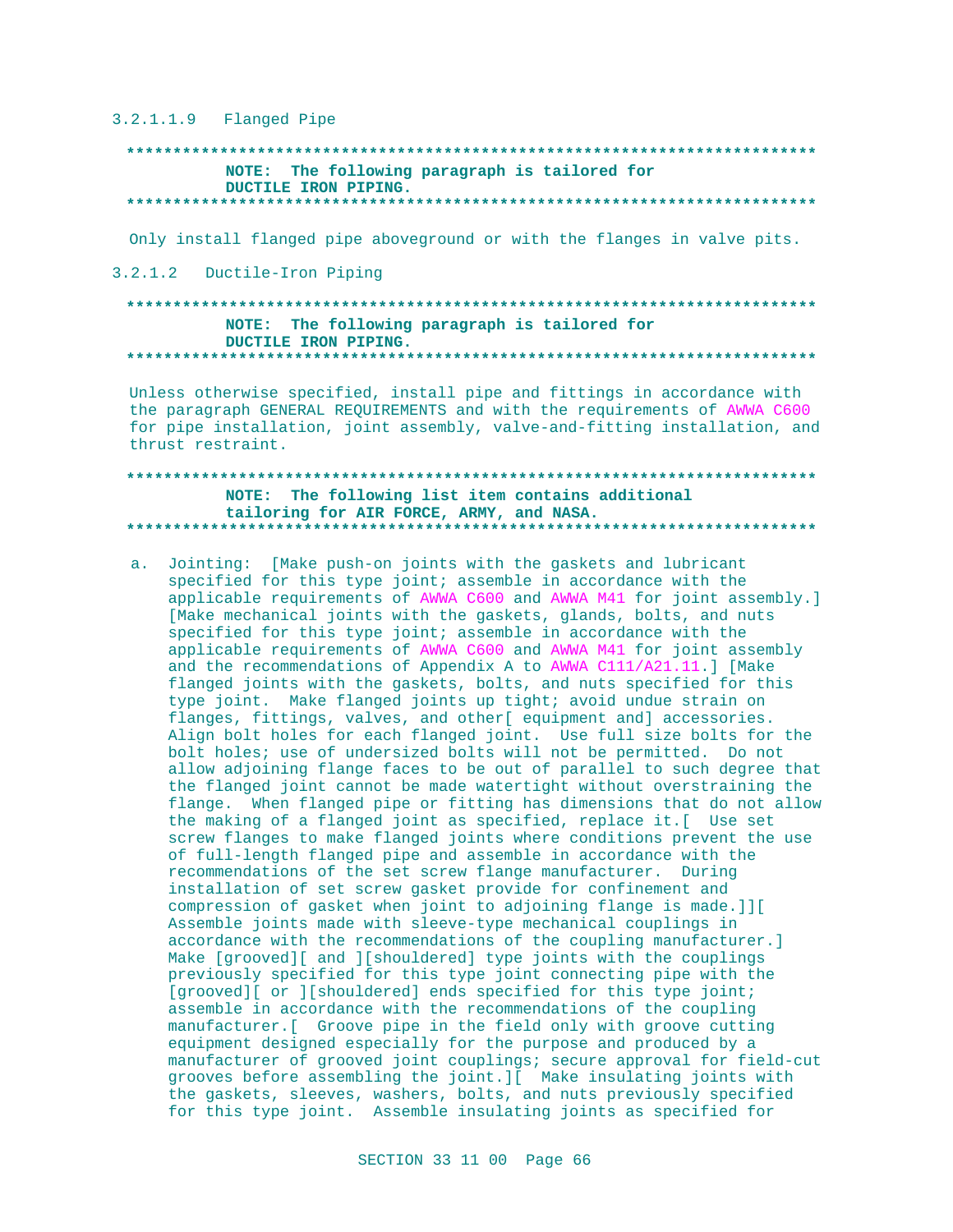flanged joints, except that bolts with insulating sleeves are to be full size for the bolt holes. Ensure that there is no metal-to-metal contact between dissimilar metals after the joint has been assembled.]

b. Allowable Deflection: Follow AWWA C600 and AWWA M41 for the maximum allowable deflection. If the alignment requires deflection in excess of the above limitations, provide special bends or a sufficient number of shorter lengths of pipe to achieve angular deflections within the limit set forth.

NOTE: Delete the following paragraph except when required. See the AWWA M41 for ductile iron pipe and fittings for guidance.

> Method A and B require polyethylene tubing and should be used as the default selection. Method C requires polyethylene sheeting.

[ c. Exterior Protection: Completely encase buried ductile iron pipelines using [Method A or B] [Method C], with polyethylene film, in accordance with AWWA C105/A21.5.

3.2.1.3 PVC and PVCO Water Main Pipe

1

## NOTE: The following paragraph contains tailoring for FIRE HYDRANTS.

Unless otherwise specified, install pipe and fittings in accordance with the paragraph GENERAL REQUIREMENTS and with the requirements of AWWA C605 for laying of pipe, joining PVC pipe to fittings and accessories, setting of fire hydrants, valves, and fittings; and with the recommendations for pipe joint assembly and appurtenance installation in AWWA M23, Chapter 7, "Installation."

Jointing: Make push-on joints with the elastomeric gaskets specified  $a<sub>1</sub>$ for this type joint, using either elastomeric-gasket bell-end pipe or elastomeric-gasket couplings. For pipe-to-pipe push-on joint connections, use only pipe with push-on joint ends having factory-made bevel; for push-on joint connections to metal fittings, valves, and other accessories, cut spigot end of pipe off square and re-bevel pipe end to a bevel approximately the same as that on ductile-iron pipe used for the same type of joint. Use a lubricant recommended by the pipe manufacturer for push-on joints. Assemble push-on joints for pipe-to-pipe joint connections in accordance with the requirements of AWWA C605 for laying the pipe and the recommendations in AWWA M23, Chapter 7, "Installation," for pipe joint assembly. Assemble push-on joints for connection to fittings, valves, and other accessories in accordance with the requirements of AWWA C605 for joining PVC pipe to fittings and accessories and with the requirements of AWWA C600 for joint assembly. Make compression-type joints/mechanical joints with the gaskets, glands, bolts, nuts, and internal stiffeners previously specified for this type joint; assemble in accordance with the requirements of AWWA C605 for joining PVC pipe to fittings and accessories, with the requirements of AWWA C600 for joint assembly,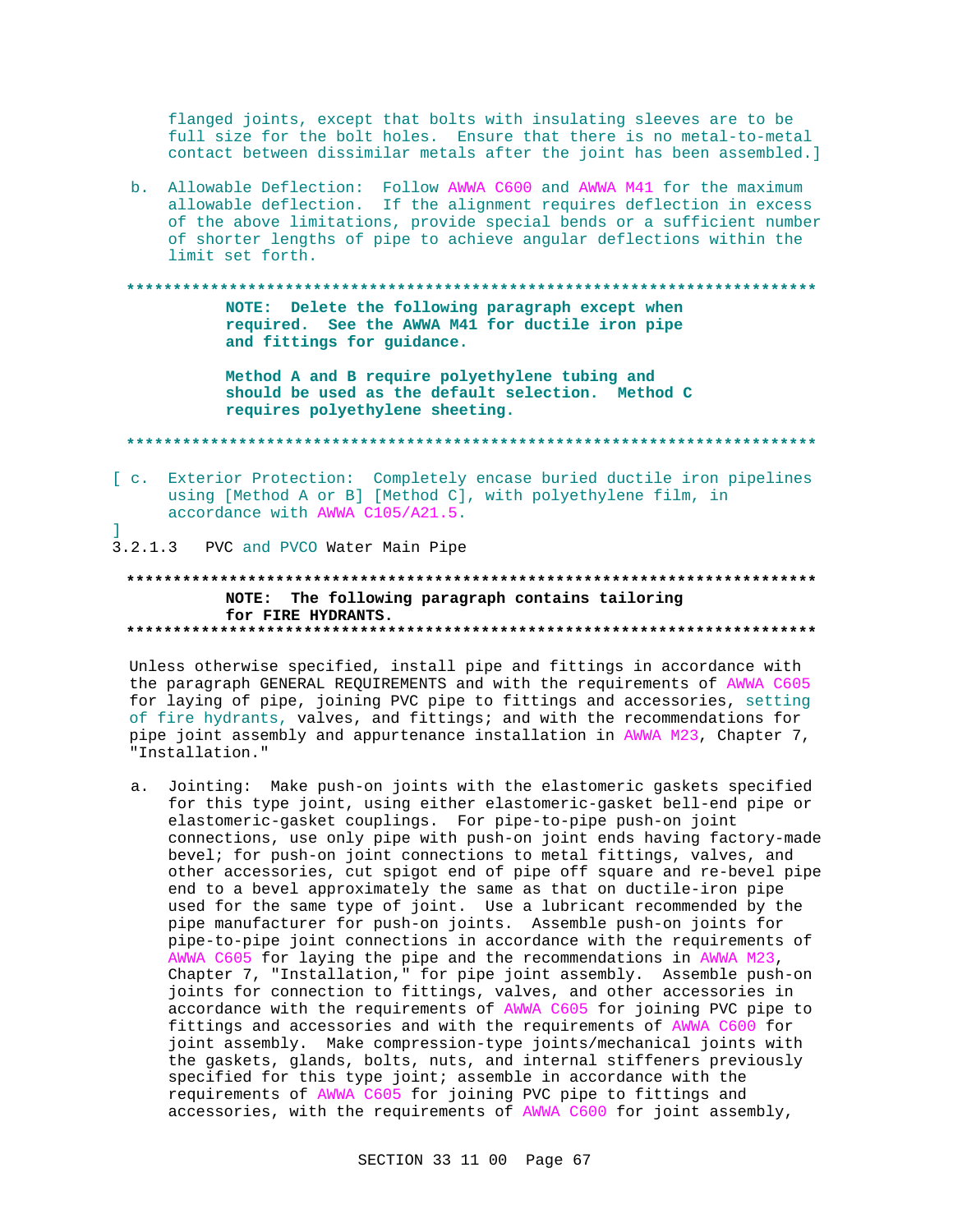and with the recommendations of Appendix A to AWWA C111/A21.11. Cut off spigot end of pipe for compression-type joint/mechanical-joint connections and do not re-bevel. Assemble joints made with sleeve-type mechanical couplings in accordance with the recommendations of the coupling manufacturer using internal stiffeners as previously specified for compression-type joints.

- b. Joint Offset: Construct joint offset in accordance AWWA C605. Do not exceed the minimum longitudinal bending as indicated by AWWA C605.
- c. Fittings: Install in accordance with AWWA C605.
- 3.2.1.4 Polyethylene (PE) Piping

# NOTE: This paragraph is tailored for POLYETHYLENE PIPE, POLYETHYLENE SERVICE PIPE AND TUBING, and POLYETHYLENE TRENCHLESS PIPING.

Install PE pipes in accordance with AWWA M55, ASTM D2774 and the manufacturer's installation instructions.

## 3.2.1.5 Fiberglass Piping

## NOTE: This paragraph is tailored for AIR FORCE, ARMY, and NASA.

Install fiberglass piping in accordance with AWWA M45, ASTM D3839 and the manufacturer's installation instructions.

## 3.2.1.5.1 RTRP I Jointing

Assemble the pipe in conformance with the manufacturer's written instruction and installation procedures. Prepare field bonding and curing of joints as specified by the pipe manufacturer (several pipe joints having interference-fit type couplings may be bonded and cured simultaneously. The pipe is not to be moved and additional joints are not to be made until the previously bonded joints are completely cured. Joints not having interference-fit type coupling are to be fitted with a clamp that will hold the joint rigidly in place until the joint cement has completely cured.

Provide a protective material on the inner surface of the clamp to prevent damage to the plastic pipe when the clamp is tightened in place. Provide a manufacturer recommended device or method to determine when the joint is pulled against the pipe stop. Provide a gauge from the pipe manufacturer to measure the diameter of the spigot ends to ensure the diameter conforms to the tolerances specified by the manufacturer. Gauge all pipe ends. At any ambient temperatures, cure field bonded epoxy-cemented joints with a self-regulating, thermostatically temperature controlled, electrical heating blanket for the time and temperature recommended by the manufacturer for the size and type of joint, or by an alternate heating method recommended by the manufacturer. Do not move the joint sections during heating, or until the joint has cooled to ambient temperature.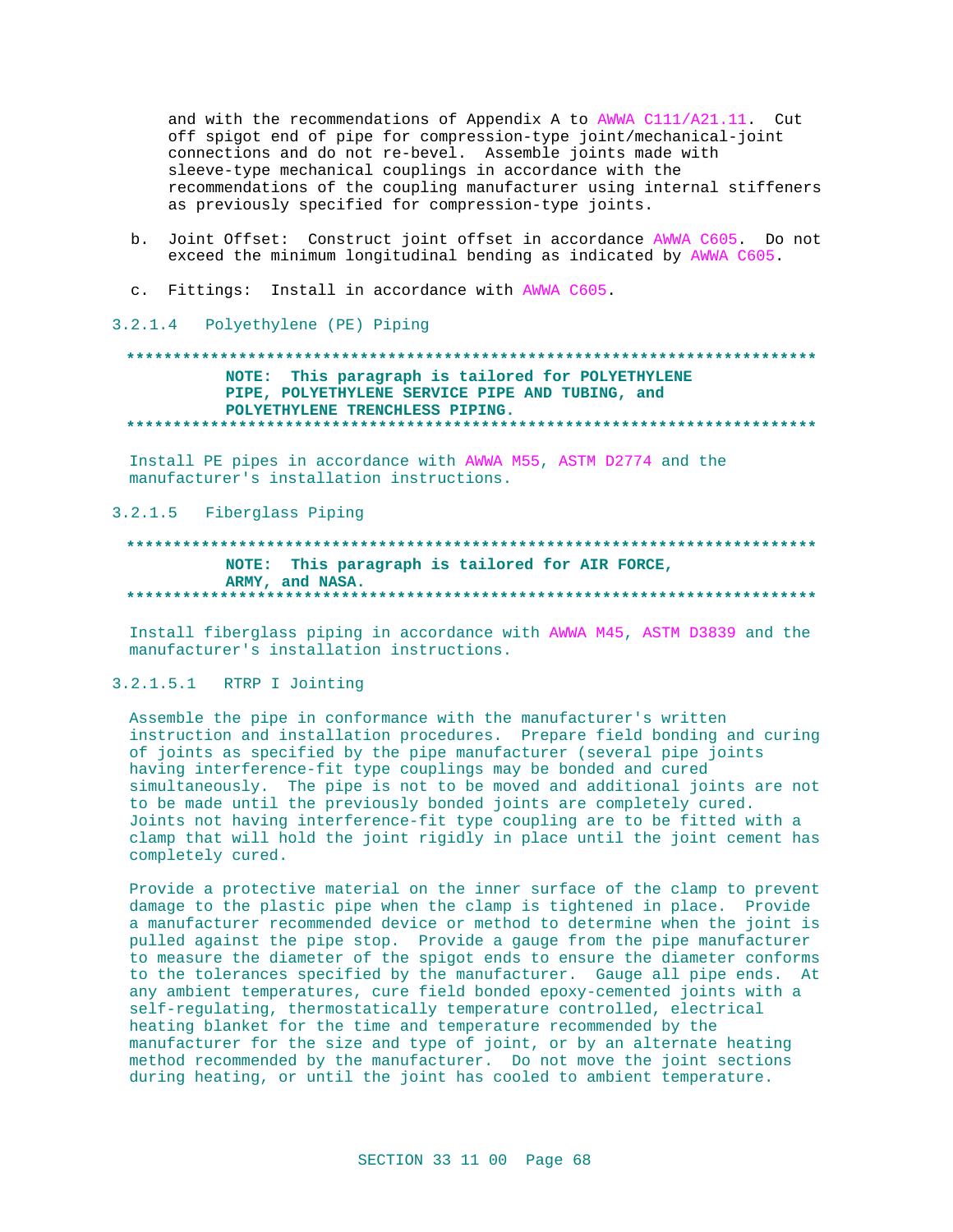## 3.2.1.5.2 RTRP II Jointing

Utilize a reinforced overlay joint to join sections together through a placement of layers of reinforcement fiberglass roving, mat, tape or fabric saturated with compatible catalyzed resin.

### 3.2.1.5.3 RPMP Jointing

Utilize bell and spigot gasket-sealing couplings to connect pipes. Lubricate the spigot prior to push-together assembly.

### 3.2.1.5.4 Fittings and Specials for RTRP and RPMP Pipe

Assemble metal to RTRP and RPMP pipe connections by bolting steel flanges to RTRP and RPMP pipe flanges. Utilize cast-iron fittings with gasket bell or mechanical joint with RTRP if pipe has cast iron outside diameter. Steel flanges are to be flat-faced type. Use spacer rings to provide a flat-face seat for RTRP and RPMP pipe flanges where raised-face steel flanges are used. Provide a full-face Buna "N" gasket 3 mm 1/8 inch thick with a shore hardness of 50-60 between all flanged connections. The RTRP and RPMP pipe flange are to have raised sealing rings. Use flat washers under all nuts and bolts on RTRP and RPMP pipe flanges. Torque non-corrosive bolts and nuts to not more than 135 Newton meters 100 foot pounds. Do not direct bury flanges. Provide a concrete pit for all flanged connections.

# 3.2.1.5.5 Allowable Offsets

- a. RTRP: Comply with manufacturer's recommendations for the maximum offset in alignment between adjacent pipe joints but do not exceed 5 degrees.
- b. RPMP: Comply with manufacturer's recommendations for pipe with bell and spigot rubber gasket joints. Maximum allowable deflections from a straight line or grade is 4 degrees and determined by the diameter, unless a lesser amount is recommended by the manufacturer. Form short-radius curves and closures with short lengths of pipe or fabricated specials specified.

3.2.1.6 [Concrete Pressure Pipe] [PCCP] [RCCP] Piping

## **\*\*\*\*\*\*\*\*\*\*\*\*\*\*\*\*\*\*\*\*\*\*\*\*\*\*\*\*\*\*\*\*\*\*\*\*\*\*\*\*\*\*\*\*\*\*\*\*\*\*\*\*\*\*\*\*\*\*\*\*\*\*\*\*\*\*\*\*\*\*\*\*\*\* NOTE: This paragraph is tailored for WATER TRANSMISSION. \*\*\*\*\*\*\*\*\*\*\*\*\*\*\*\*\*\*\*\*\*\*\*\*\*\*\*\*\*\*\*\*\*\*\*\*\*\*\*\*\*\*\*\*\*\*\*\*\*\*\*\*\*\*\*\*\*\*\*\*\*\*\*\*\*\*\*\*\*\*\*\*\*\***

Except as otherwise specified in the following subparagraphs, install pipe and fittings in accordance with the paragraph GENERAL REQUIREMENTS, the laying and joining requirements specified in AWWA M9; and with the recommendations given in AWWA M9 "Design of Thrust Restraints for Buried Pipe".

## **\*\*\*\*\*\*\*\*\*\*\*\*\*\*\*\*\*\*\*\*\*\*\*\*\*\*\*\*\*\*\*\*\*\*\*\*\*\*\*\*\*\*\*\*\*\*\*\*\*\*\*\*\*\*\*\*\*\*\*\*\*\*\*\*\*\*\*\*\*\*\*\*\*\* NOTE: Some pipe joints eliminate the need for additional pipe anchorage, such as full exterior joint welds, skip welds, clamp type harness, bell bolt harness and snap ring harnesses. \*\*\*\*\*\*\*\*\*\*\*\*\*\*\*\*\*\*\*\*\*\*\*\*\*\*\*\*\*\*\*\*\*\*\*\*\*\*\*\*\*\*\*\*\*\*\*\*\*\*\*\*\*\*\*\*\*\*\*\*\*\*\*\*\*\*\*\*\*\*\*\*\*\***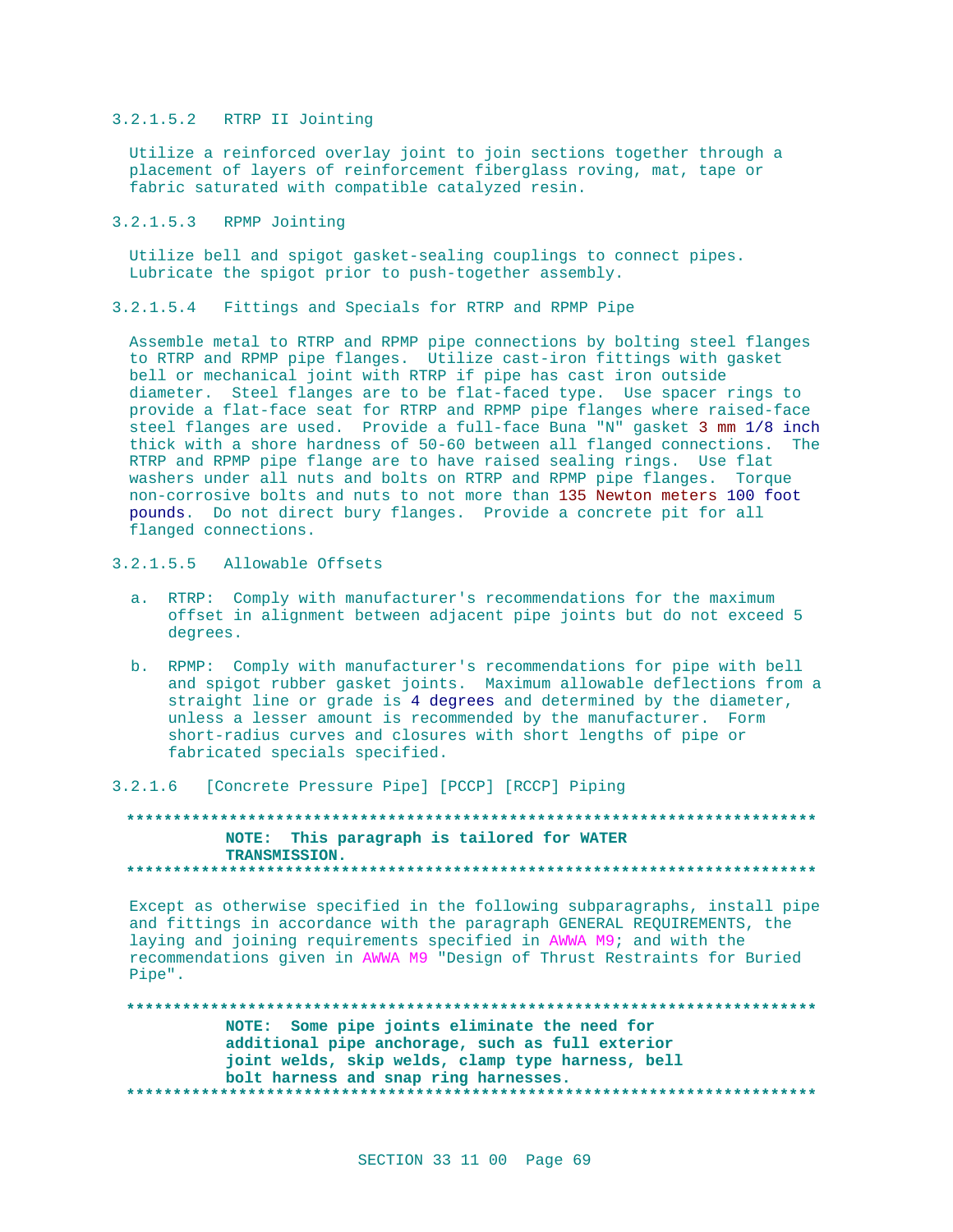- a. Jointing: Make joints with the gaskets specified for concrete pipe joints, using a lubricant recommended by the manufacturer. Assemble joints in accordance with the joining requirements specified in AWWA M9 and with the recommendations given for laying the pipe in AWWA M9, chapter entitled "Installation by Trenching or Tunneling--Methods and Equipment." Acceptable joint types are bell and spigot, structural welded, skip welded, clamp type harness, bell bolt harness and snap ring harnesses. Prior to backfilling, wrap joints with a joint wrapper and fill with grout as recommended by the manufacturer. For pipe large enough to accommodate a worker, point the interior joint space with a stiff mixture of portland cement and smooth finish with a hand trowel.
- b. Allowable Offsets: To the extent possible, follow the manufacturer's laying schedule, which will indicate the use and location of joint gaps, spacers, beveled joints, short pipe lengths, fabricated specials and beveled adapters. Unless a lesser amount is recommended by the manufacturer, the maximum allowable offset in a joint is 5 degrees.

#### 3.2.1.7 Steel Piping

## NOTE: This paragraph is tailored for AIR FORCE, ARMY, and NASA.

Unless otherwise specified, install pipe and fittings in accordance with AWWA C604 and AWWA M11, Chapter 12, "Transportation, Installation, and Testing." [Apply protective coating for aboveground piping as specified in Section  $[\underline{\hspace{1cm}}]$ .]

a. Jointing: Make rubber-gasketed bell-and-spigot joints with the gaskets previously specified for this type joint, using a lubricant recommended by the pipe manufacturer; assemble in accordance with the recommendations of the pipe manufacturer. [ Make welded joints in accordance with AWWA C206 and with the recommendations given for installation of pipe in AWWA M11, Chapter 12, "Transportation, Installation, and Testing."] Assemble joints made with sleeve-type mechanical couplings in accordance with the recommendations of the coupling manufacturer. [ Make flanged joints with the gaskets, bolts, and nuts specified for this type joint. Make flanged joints up tight; avoid undue strain on flanges, fittings, valves, and other [equipment and] accessories. Align bolt holes for each flanged joint. Use full-size bolts for the bolt holes; use of undersized bolts is not permitted. Do not allow adjoining flange faces to be out of parallel to such degree that the flanged joint cannot be made watertight without straining the flange. Replace flanged pipe or fittings with dimensions that do not allow the making of a flanged joint as specified. III Make grooved type joints with the couplings specified for this type joint connecting pipe with roll-grooved ends or pipe with welded-on cut-grooved adapters, each with dimensions as previously specified for this type joint. Groove pipe ends in the field only with manufacturer recommended groove rolling equipment and manufacturer recommended groove adapters in the field only with manufacturer recommended groove cutting equipment; use groove rolling and groove cutting equipment especially for the purpose and produced by a manufacturer of grooved joint couplings. Obtain approval for field-cut grooves before assembling the joint. ][ Make shouldered type joints with the couplings specified for this type joint connecting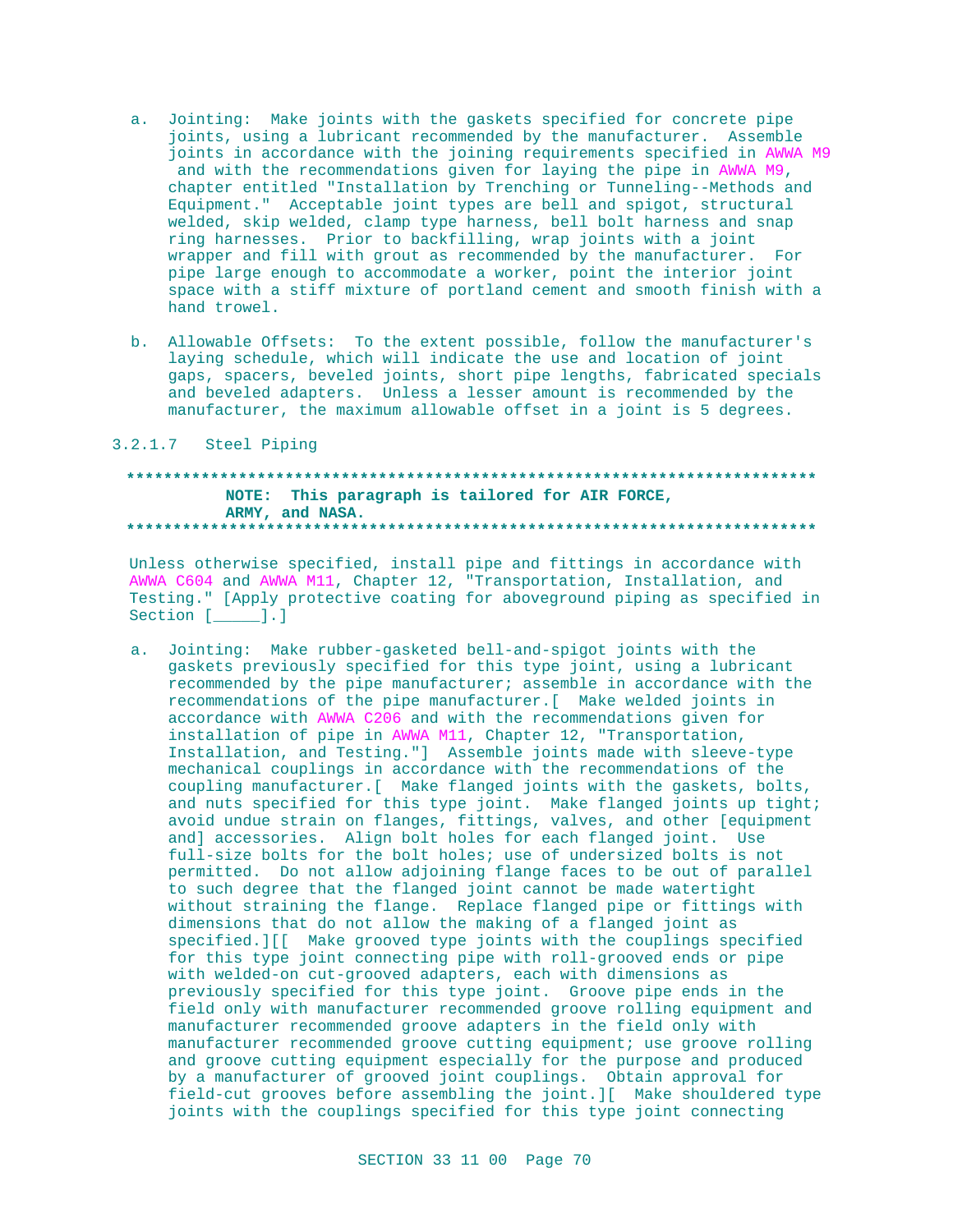pipe with the shouldered ends specified for this type joint.] Assemble [grooved] [and] [shouldered] type joints in accordance with the recommendations of the coupling manufacturer.][ Make insulating joints with the gaskets, sleeves, washers, bolts, and nuts specified for this type joint. Assemble insulating joints as specified for flanged joints, except that bolts with insulating sleeves are to be full size for the bolt holes. Ensure that there is no metal-to-metal contact between dissimilar metals after the joint has been assembled.] Finish joints on piping with cement-mortar lining[ and on piping with cement-mortar coating] as specified in Appendix on Field Joints in AWWA C205.[ Finish joints on piping with [coal-tar enamel] [or] [coal-tar epoxy] coating by cleaning, priming, coating, and wrapping with a cold-applied tape coating matching the requirements of, and applied in accordance with AWWA C209.]

b. Allowable Offsets: For pipe with bell-and-spigot rubber-gasket joints, maximum allowable deflections from a straight line or grade, as required by vertical curves, horizontal curves, or offsets is 5 degrees unless a lesser amount is recommended by the manufacturer. Form short-radius curves and closures with short lengths of pipe or fabricated specials specified.

**\*\*\*\*\*\*\*\*\*\*\*\*\*\*\*\*\*\*\*\*\*\*\*\*\*\*\*\*\*\*\*\*\*\*\*\*\*\*\*\*\*\*\*\*\*\*\*\*\*\*\*\*\*\*\*\*\*\*\*\*\*\*\*\*\*\*\*\*\*\*\*\*\*\* NOTE: Under ordinary conditions, steel water pipe and fittings in the sizes included in water systems covered by this specification are furnished with factory-applied cement-mortar lining. Under unusual circumstances add cement mortar lining after installation. Add the following note:**

**"Provide cement mortar lining after installation in accordance with AWWA C602". \*\*\*\*\*\*\*\*\*\*\*\*\*\*\*\*\*\*\*\*\*\*\*\*\*\*\*\*\*\*\*\*\*\*\*\*\*\*\*\*\*\*\*\*\*\*\*\*\*\*\*\*\*\*\*\*\*\*\*\*\*\*\*\*\*\*\*\*\*\*\*\*\*\***

- c. Cement Mortar Lining: AWWA C205, shop applied.
- 3.2.1.8 Metallic Piping for Service Lines

Install pipe and fittings in accordance with the paragraph GENERAL REQUIREMENTS and with the applicable requirements of AWWA C600 for pipe installation, unless otherwise specified.

### 3.2.1.8.1 Screwed Joints

Make screwed joints up tight with a stiff mixture of graphite and oil, inert filler and oil, or graphite compound; apply to male threads only or with PTFE Tape, for use with threaded pipe. Threads are to be full cut; do not leave more than three threads on the pipe exposed after assembling the joint.

#### 3.2.1.8.2 Joints for Copper Tubing

# **\*\*\*\*\*\*\*\*\*\*\*\*\*\*\*\*\*\*\*\*\*\*\*\*\*\*\*\*\*\*\*\*\*\*\*\*\*\*\*\*\*\*\*\*\*\*\*\*\*\*\*\*\*\*\*\*\*\*\*\*\*\*\*\*\*\*\*\*\*\*\*\*\*\* NOTE: This paragraph is tailored for COPPER. \*\*\*\*\*\*\*\*\*\*\*\*\*\*\*\*\*\*\*\*\*\*\*\*\*\*\*\*\*\*\*\*\*\*\*\*\*\*\*\*\*\*\*\*\*\*\*\*\*\*\*\*\*\*\*\*\*\*\*\*\*\*\*\*\*\*\*\*\*\*\*\*\*\***

Cut copper tubing with square ends; remove fins and burrs. Replace dented, gouged, or otherwise damaged tubing with undamaged tubing. Make solder joints using ASTM B32, 95-5 tin-antimony or Grade Sn96 solder. Use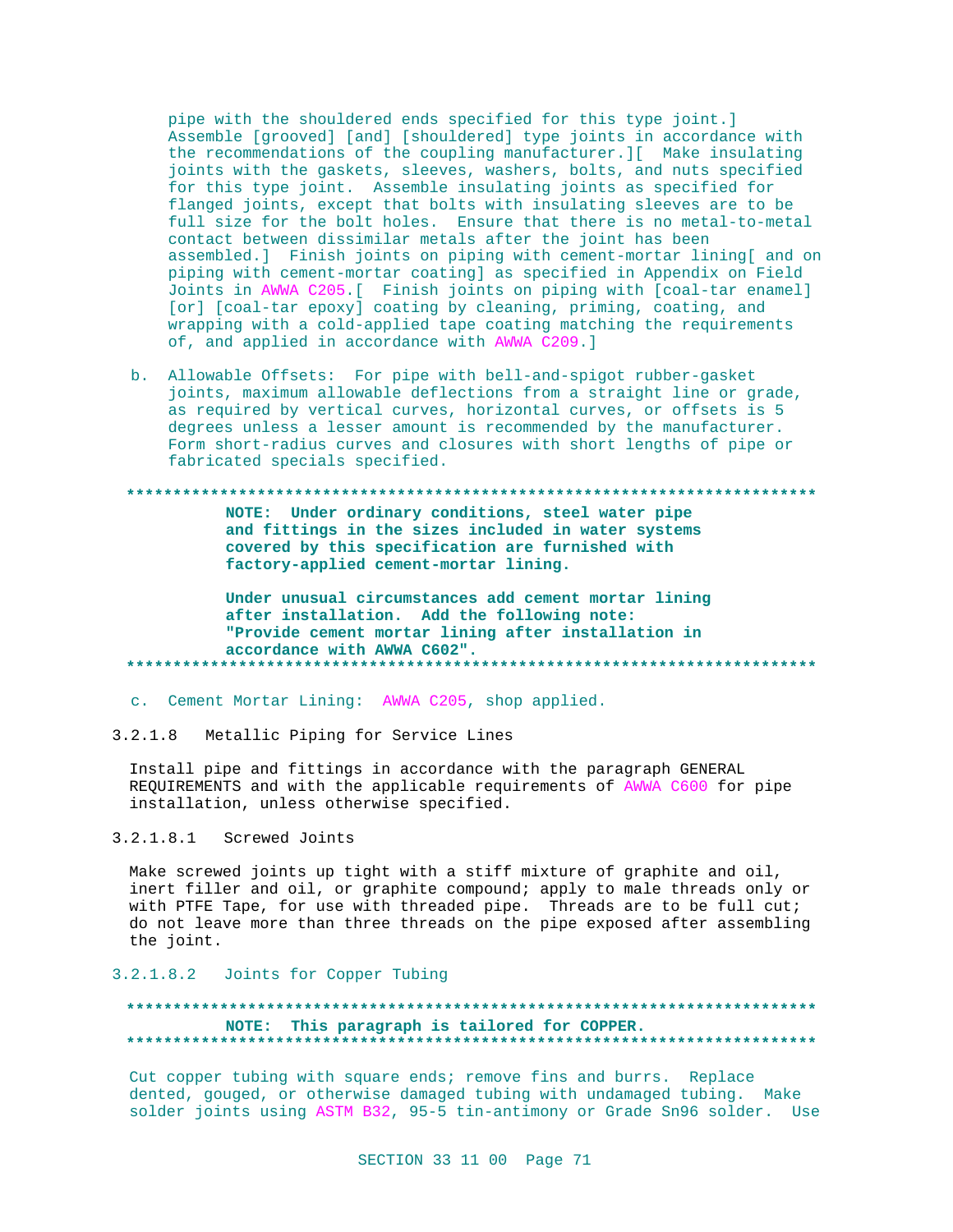solder and flux containing less than 0.2 percent lead. Before making joint, clean ends of tubing and inside of fitting or coupling with wire brush or abrasive. Apply a rosin flux to the tubing end and on recess inside of fitting or coupling. Insert tubing end into fitting or coupling for the full depth of the recess and solder. For compression joints on flared tubing, insert tubing through the coupling nut and flare tubing.

### 3.2.1.8.3 Flanged Joints

Make flanged joints up tight, avoid undue strain on flanges, valves, fittings, and accessories.

#### 3.2.1.8.4 Protection of Buried Steel Service Line Piping

\*\*\*\*\*\*\*\*\*\*\*\*\*\*\*\*\*\*\* NOTE: This paragraph is tailored for AIR FORCE, ARMY, and NASA. NOTE: Use coal-tar enamel coating with double felt wraps instead of single layer of felt wrap where soil is classified as Group IV, Unusually Corrosive (as defined in AWWA M11, Chapter 10, "Principles of Corrosion and Corrosion Control"); or where electrical resistivity of soil has been measured at less than  $2,000$  ohms/cc. 

[Unless otherwise specified, ] prepare, prime, and coat exterior surface of zinc-coated steel pipe and associated fittings to be buried with hot-applied coal-tar enamel with a bonded[ single layer of felt wrap in accordance with AWWA C203][ double felt wraps in accordance with AWWA C203 ]. For the felt wrap material, use fibrous-glass mat as specified in AWWA C203; use of asbestos felt will not be permitted. Use solvent wash only to remove oil, grease, and other extraneous matter from zinc-coated pipe and fittings.

## 3.2.1.9 Plastic Service Piping

# NOTE: This paragraph and the following subparagraphs are tailored for PVC SERVICE PIPING.

Install pipe and fittings in accordance with the paragraph GENERAL REQUIREMENTS and with the applicable requirements of ASTM D2774 [and ASTM D2855], unless otherwise specified. Handle solvent cements used to join plastic piping in accordance with ASTM F402.

## 3.2.1.9.1 Jointing

[Make solvent-cemented joints for PVC piping using the solvent cement previously specified for this material; assemble joints in accordance with ASTM D2855.] Make plastic pipe joints to other pipe materials in accordance with the recommendations of the plastic pipe manufacturer.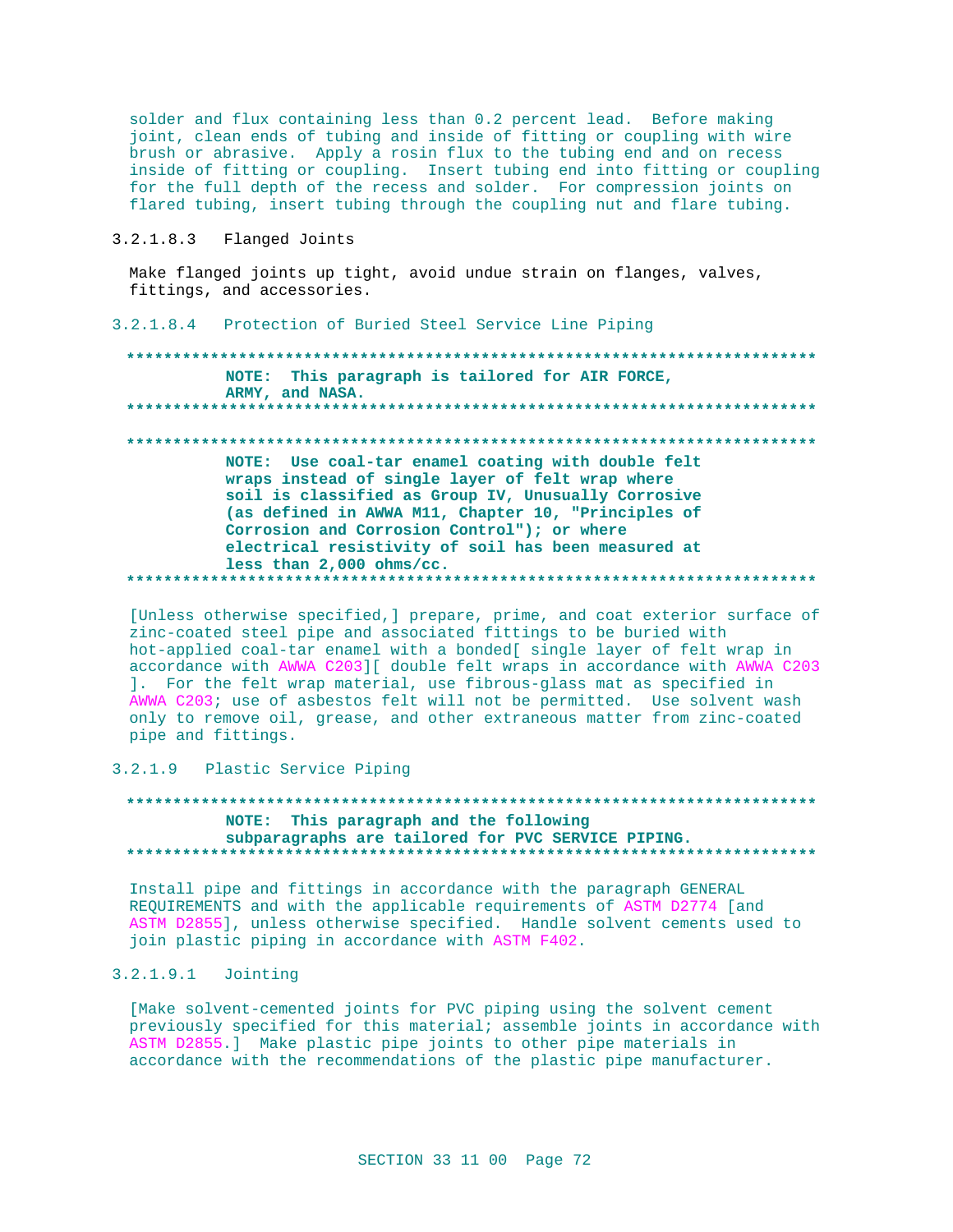3.2.1.9.2 Plastic Pipe Connections to Appurtenances

Connect plastic service lines to corporation stops and gate valves in accordance with the recommendations of the plastic pipe manufacturer.

 $3.2.1.10$ Trenchless Piping

3.2.1.10.1 Butt Fusion

# NOTE: This paragraph contains tailoring for POLYETHYLENE TRENCHLESS PIPING.

Fusible pipe will be fused by qualified fusion technicians, as required by manufacturer of the fusion equipment. Record and log each fusion joint by an electronic monitoring device (data logger) connected to the fusion machine. Log fusion data and create Post-Construction Fusion Report with software specifically developed for the pipe material being fused. Software must record the parameters required by the fusion equipment manufacturer and these specifications. Manual log data not logged by the data logger and be included in the Post-Construction Fusion Report. Assemble fusible PVC and PE pipe lengths in the field with butt-fused joints. Follow the manufacturer's fusion equipment procedures.

3.2.1.10.1.1 PVC Pipe

For butt fused PVC Pipe, provide joints meeting the requirements of **ASTM F1674.** 

3.2.1.10.1.2 Polyethylene Pipe

NOTE: This paragraph is tailored for POLYETHYLENE TRENCHLESS PIPING. \*\*\*\*\*\*\*\*\*\*\*\*\*\*\*\*\*\*\*\*\*\*\*\*\* 

Install butt fused PE Pipe in accordance with AWWA M55 and ASTM F1962.

3.2.1.10.2 Post-Construction Fusion Report

Include the following data for each fusible connection in the report:

- a. Pipe Size and Thickness
- b. Machine Size
- c. Fusion Technician Identification
- d. Job Identification
- e. Fusion Joint Number
- f. Fusion, Heating, and Drag Pressure Settings
- g. Heat Plate Temperature

h. Time Stamp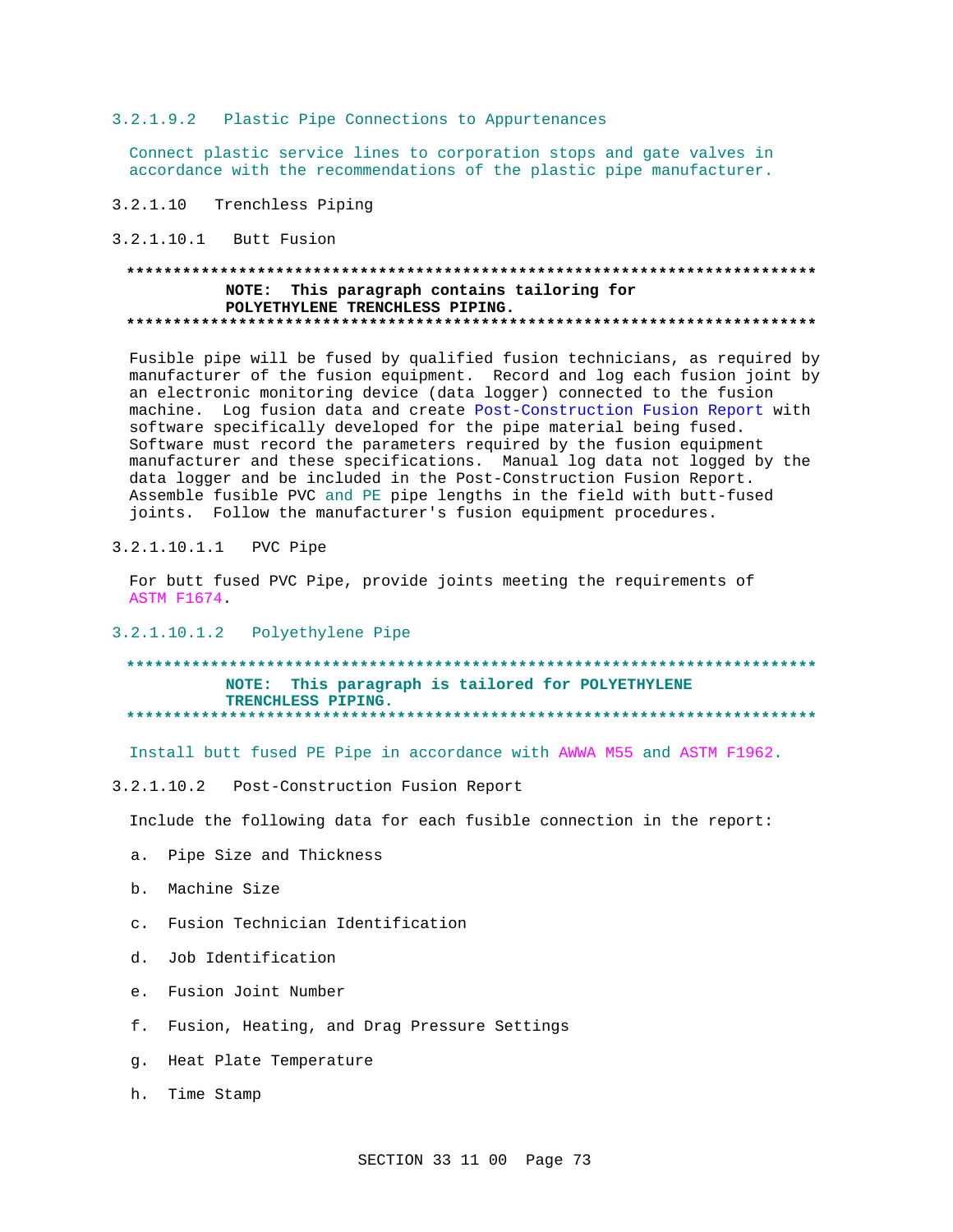- i. Heating and Cool Down Time of Fusion
- j. Ambient Temperature
- 3.2.1.10.3 Installation Ductile Iron Ball and Socket Joint

Install pipe and fittings in accordance with AWWA C600 and AWWA M41 for pipe installation, joint assembly, and thrust restraint.

a. Allowable Deflection: Meet the applicable requirements of AWWA C600, AWWA M41 and in accordance with pipe manufacturer's instructions for the maximum allowable deflection.

# NOTE: Delete the following paragraph except when required. See the AWWA M41 for ductile iron pipe and fittings for guidance.

- [ b. Exterior Protection: Completely encase buried ductile iron pipelines using Method A or B, with polyethylene film, in accordance with AWWA C105/A21.5
- 13.2.1.11 Fire Protection Service Lines for Sprinkler Supplies

Connect water service lines used to supply building sprinkler systems for fire protection to the water main in accordance with NFPA 24.

### 3.2.1.12 Water Service Piping

# NOTE: This paragraph and the following subparagraphs are tailored for SERVICE LINES.

3.2.1.12.1 Location

Connect water service piping to the building service where the building service has been installed. Where building service has not been installed, terminate water service lines approximately 1.5 m 5 feet from the building line at the points indicated; close such water service lines with plugs or caps.

3.2.1.12.2 Water Service Line Connections to Water Mains

### 

NOTE: Use first optional sentence for service line piping less than 80 mm 3 inches in diameter. Use third optional sentence for service line piping 80 mm 3 inches in diameter or larger. Delete references to size except when more than one size range is present.

The following paragraph contains additional tailoring for AIR FORCE, ARMY, and NASA. 

[Connect [[\_\_\_\_\_] mm inch] water service lines to the main [by a corporation stop and gooseneck and install a service stop below the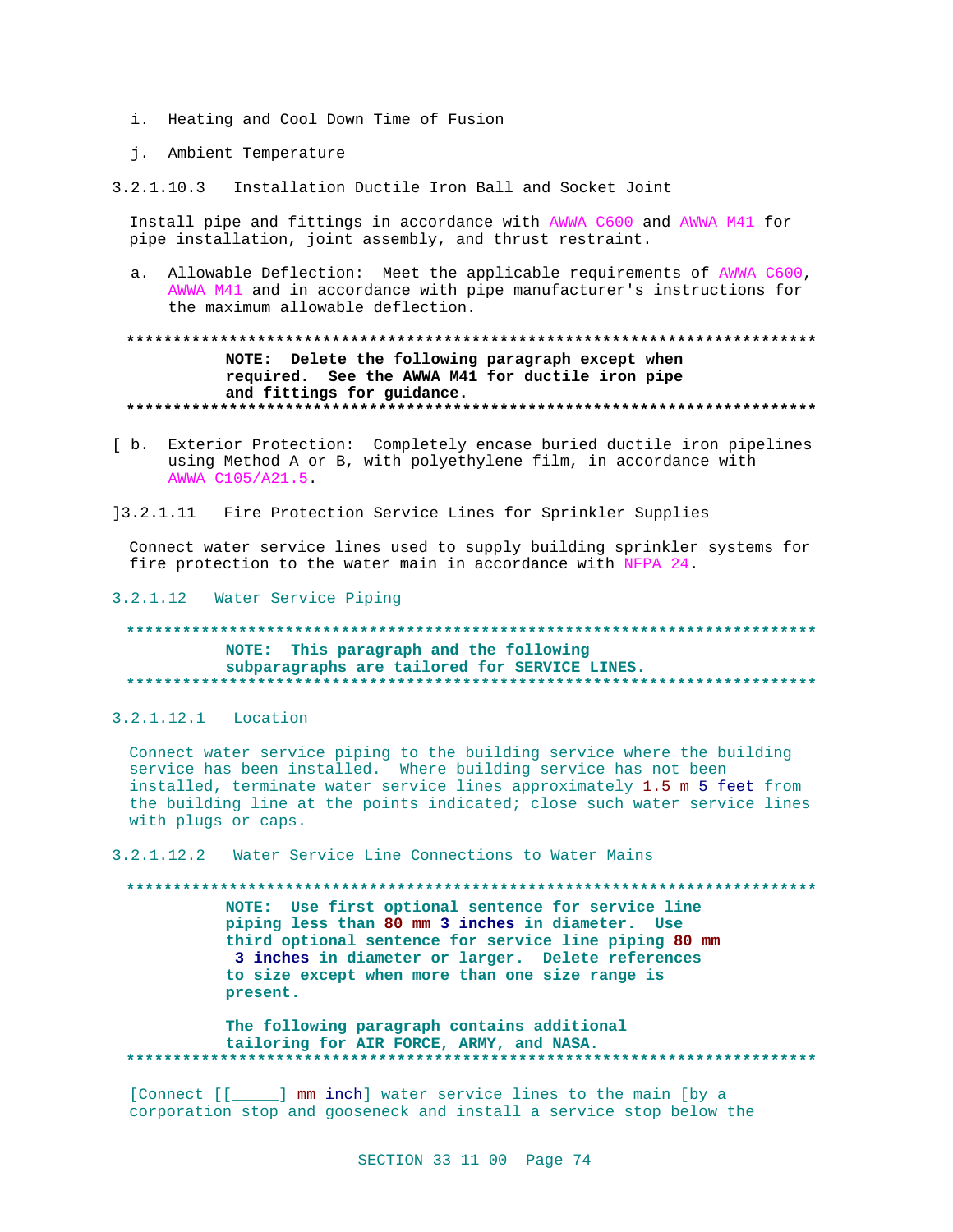frostline] [as indicated]. ][Connect water service lines 50 mm 2 inch size to the main [with a rigid connection or a corporation stop and gooseneck and install a gate valve on service line below the frostline] [as indicated]. ][Connect [[\_\_\_\_] mm inch] water service lines to the main [with a rigid connection and install a gate valve on service line below the frostline] [as indicated]. ][Connect water service lines to ductile-iron water mains in accordance with AWWA C600 for service taps. ][Connect water service lines to PVC water mains in accordance with UBPPA UNI-PUB-08 and the recommendations of AWWA M23, Chapter 9, "Service Connections." ][Connect water service lines to concrete water mains in accordance with the recommendations of AWWA M9, "Tapping Concrete Pressure Pipe." ]Connect water service lines to steel water mains in accordance with the recommendations of the steel water main pipe manufacturer and with the recommendations for special and valve connections and other appurtenances in AWWA M11, Chapter 13, "Supplementary Design Data and Details."

### [3.2.2 Railroad Right-of-Way

Install piping passing under the right-of-way of a commercial railroad in accordance with the specifications for pipelines conveying nonflammable substances in Chapter 1, Part 5, of the AREMA Eng Man. [ For PVC water main pipe, also install in accordance with the recommendations of AWWA M23 for installation of casings.]

## $13.2.3$  Meters

## NOTE: This paragraph is tailored for METERS.

Install meters and meter [boxes] [vaults] at the locations shown on the drawings. Center meters in the [boxes] [vaults] to allow for reading and ease of removal or maintenance. Set top of box or vault at finished grade.

## 3.2.4 Backflow Preventers

# NOTE: This paragraph and the following subparagraphs are tailored for BACKFLOW PREVENTERS.

Install backflow preventers of type, size, and capacity indicated a minimum of 300 mm 12 inch and a maximum of 900 mm 36 inch above concrete base. Include valves and test cocks. Install according to the manufacturers requirements and the requirements of plumbing and health department and authorities having jurisdiction. Support NPS 63 mm 2 1/2 inch and larger backflow preventers, valves, and piping near floor with 300 mm 12 inch minimum air gap, and on concrete piers or steel pipe supports. Do not install backflow preventers that have a relief drain in vault or in other spaces subject to flooding. Do not install by-pass piping around backflow preventers.

# 3.2.4.1 Backflow Preventer Enclosure

Install a level concrete base with top of concrete surface approximately [50 mm] [\_\_\_\_\_] mm [2 inches] [\_\_\_\_\_] inches above grade. Install protective enclosure over valve and equipment. Anchor protective enclosure to concrete base.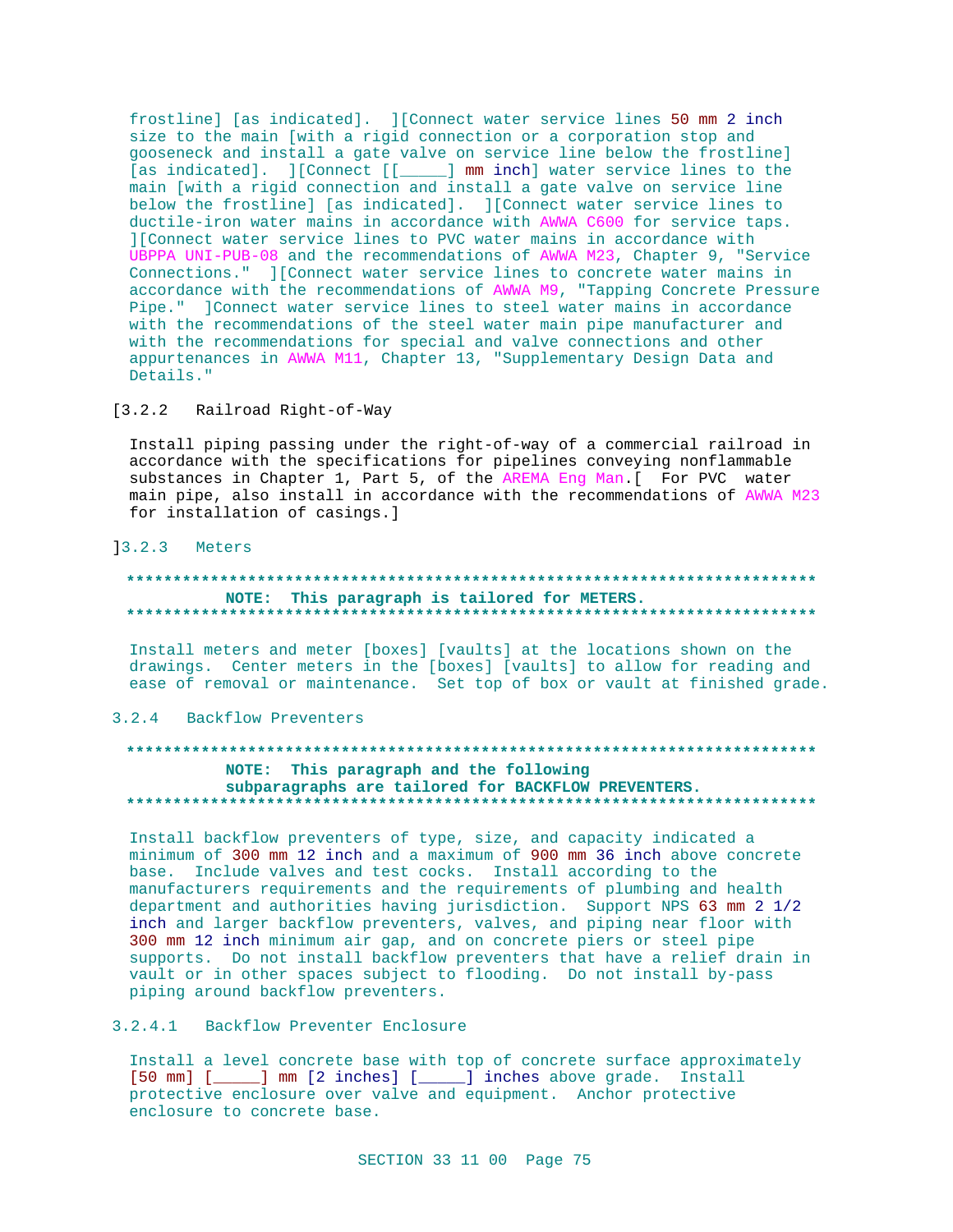### 3.2.5 Disinfection

[ Disinfection of systems supplying non-potable water is not required.

# NOTE: The continuous-feed method of chlorination is recommended for disinfecting new water systems. Other methods may be selected in accordance with AWWA C651. Keep the bracketed text when using the continuous-feed method of chlorination.

Prior to disinfection, provide disinfection procedures, proposed neutralization and disposal methods of waste water from disinfection as part of the disinfection submittal. Disinfect new water piping and existing water piping affected by Contractor's operations in accordance with AWWA C651. Disinfect new water piping using the AWWA C651 [continuous-feed method of chlorination] [\_\_\_\_].[ Ensure a free chlorine residual of not less than 10 mg/L 10 parts per million after 24 hour holding period and prior to performing bacteriological tests.]

#### $3.2.6$ Flushing

Perform bacteriological tests prior to flushing. Flush solution from the systems with domestic water until maximum residual chlorine content is within the range of 0.2 to 0.5 mg/L 0.2 to 0.5 parts per million, the residual chlorine content of the distribution system, or acceptable for domestic use. Use AWWA C655 neutralizing chemicals.

- 3.2.7 Pipe Restraint
- 3.2.7.1 Concrete Thrust Blocks

Install concrete thrust blocks where indicated.

3.2.7.2 Restrained Joints

Install restrained joints in accordance with [the manufacturer's instructions] [NFPA 24] [\_\_\_\_\_] where indicated. [ For metal harness use tie rods and clamps as shown in NFPA 24. [ Provide structural welded, skip welded, clamp type harness, bell bolt harness, snap ring harness for pipe anchorage. I Provide metal harness fabricated by the pipe manufacturer and furnished with the pipe.]

 $3.2.8$  Valves

# 3.2.8.1 Gate Valves

# NOTE: This paragraph contains tailoring for PVCO PIPING.

Install gate valves, AWWA C500 and UL 262, in accordance with the requirements of AWWA C600 for valve-and-fitting installation and with the recommendations of the Appendix ("Installation, Operation, and Maintenance of Gate Valves") to AWWA C500. Install gate valves, AWWA C509 or AWWA C515, in accordance with the requirements of AWWA C600 for valve-and-fitting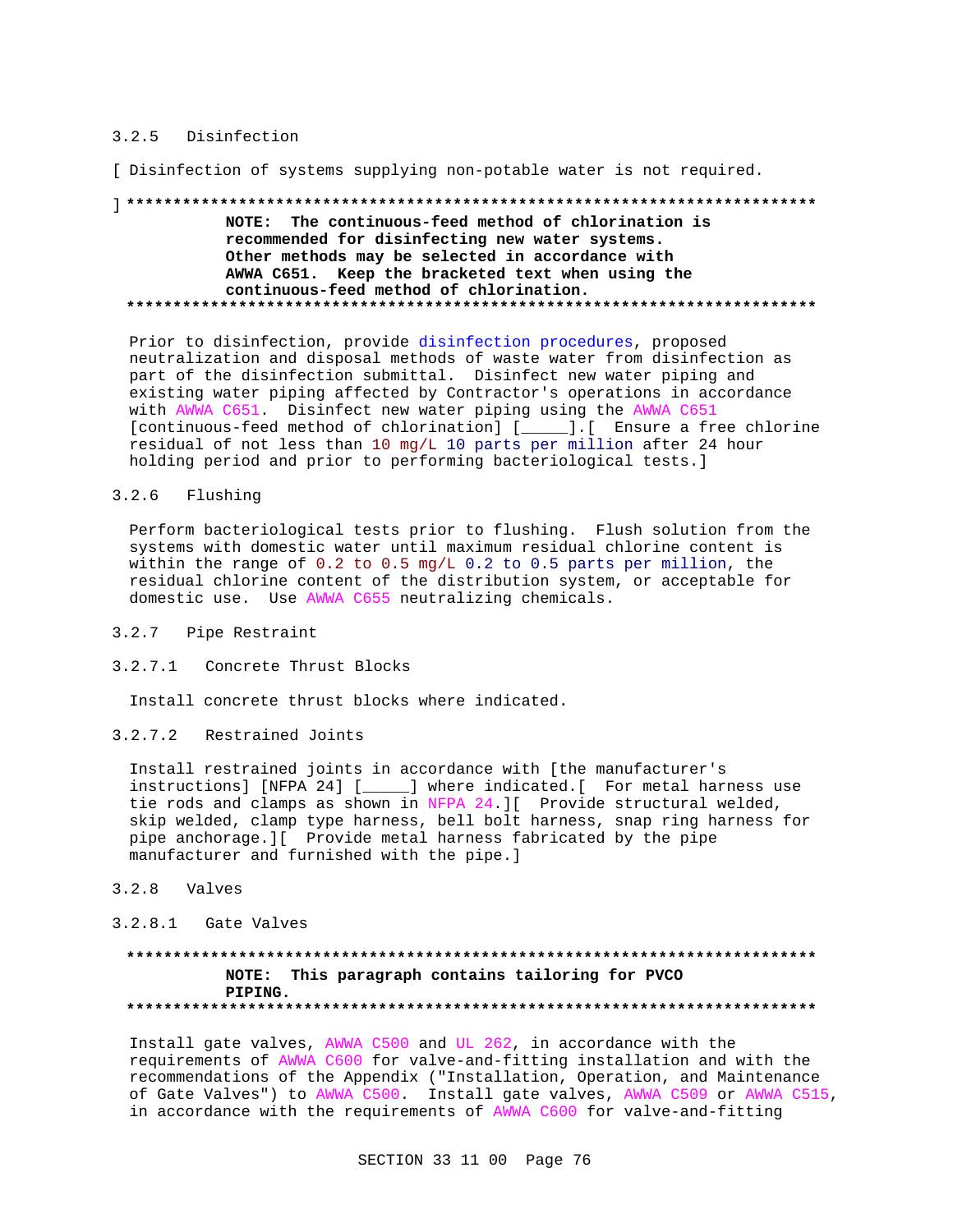installation and with the recommendations of the Appendix ("Installation, Operation, and Maintenance of Gate Valves") to AWWA C509 or AWWA C515. Install gate valves on PVC and PVCO water mains in accordance with the recommendations for appurtenance installation in AWWA M23, Chapter 7, "Installation." Make and assemble joints to gate valves as specified for making and assembling the same type joints between pipe and fittings.

### 3.2.8.2 Check Valves

Install check valves in accordance with the applicable requirements of AWWA C600 for valve-and-fitting installation[, except as otherwise indicated]. Make and assemble joints to check valves as specified for making and assembling the same type joints between pipe and fittings.

#### Air Release, Air/Vacuum, and Combination Air Valves  $3.2.8.3$

Install pressure vacuum assemblies of type, size, and capacity indicated. Include valves and test cocks. Install according to the requirements of plumbing and health department and authorities having jurisdiction. Do not install pressure vacuum breaker assemblies in vault or other space subject to flooding.

#### $3.2.9$ Blowoff Valve Assemblies

Install blowoff valve assemblies as indicated on the drawings or in accordance with the manufactures recommendations. Install discharge fitting on the end of riser pipe to direct the flow of water so as to minimize damage to surrounding areas.

### 3.2.10 Fire Hydrants

# NOTE: This paragraph is tailored for FIRE HYDRANTS.

Install fire hydrants[, except for metal harness,] in accordance with AWWA C600 for fire hydrant installation and as indicated. Make and assemble joints as specified for making and assembling the same type joints between pipe and fittings. [ Provide metal harness as specified under pipe anchorage requirements for the respective pipeline material to which fire hydrant is attached.] Install fire hydrants with the 115 mm 4 1/2 inch connections facing the adjacent paved surface. If there are two paved adjacent surfaces, install fire hydrants with the 115 mm 4 1/2 inch connection facing the paved surface where the connecting main is located.

#### FIELD QUALITY CONTROL  $3<sup>3</sup>$

#### $3.3.1$ Tests

Notify the Contracting Officer a minimum of five days in advance of hydrostatic testing. Coordinate the proposed method for disposal of waste water from hydrostatic testing. Perform field tests, and provide labor, equipment, and incidentals required for testing[, except that water needed for field tests will be furnished as set forth in paragraph AVAILABILITY AND USE OF UTILITY SERVICES in Section 01 50 00 TEMPORARY CONSTRUCTION FACILITIES AND CONTROLS]. Provide documentation that all items of work have been constructed in accordance with the Contract documents.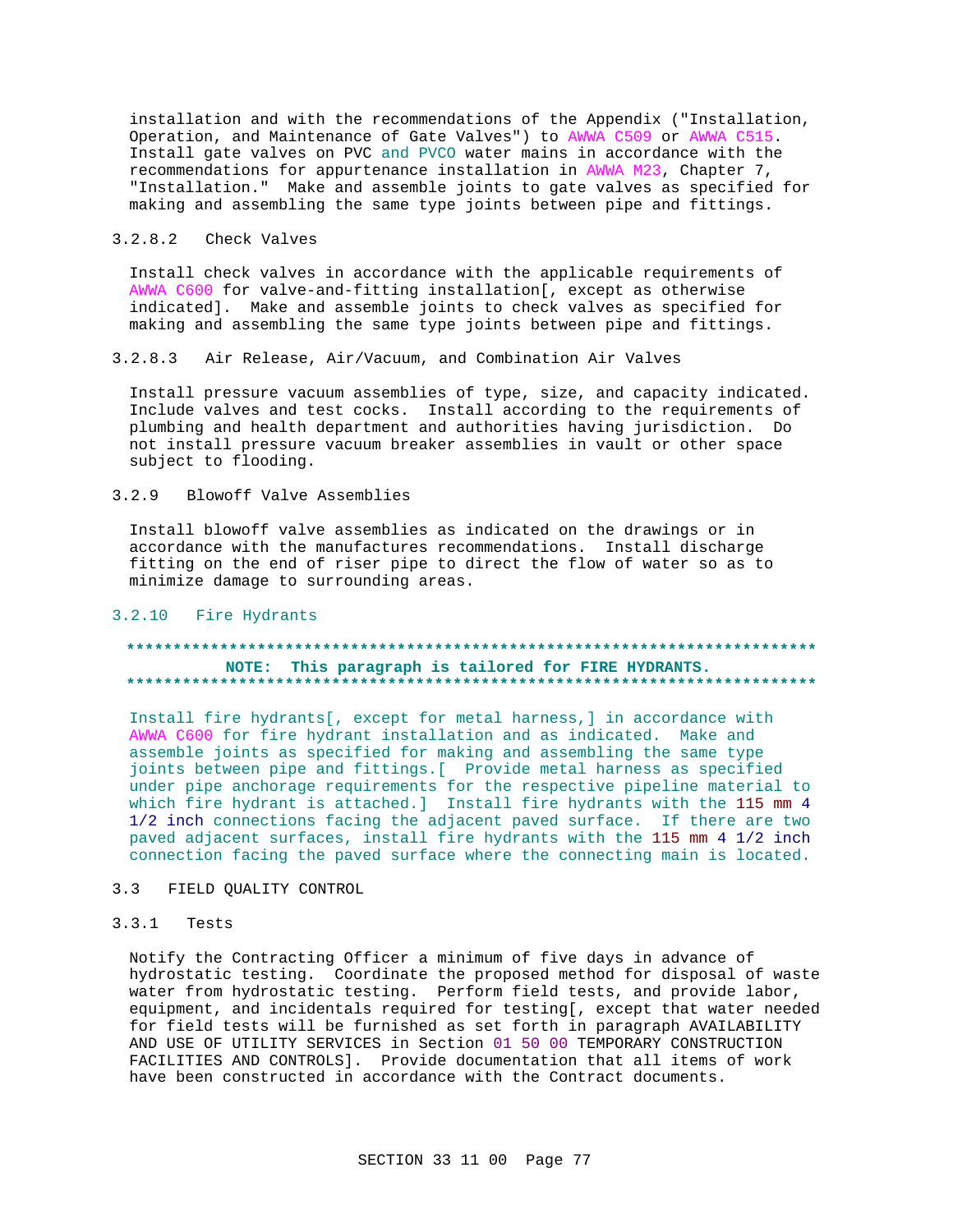# 3.3.1.1 Hydrostatic Test

#### 

NOTE: NFPA 24 requires a minimum test pressure of 1,400 kPa 200 psi or 375 kPa 50 psi in excess of the system working pressure. Several of the AWWA standards do not meet the requirements of NFPA 24. Where water mains or water service lines provide fire service or water and fire service, they must be tested in accordance with NFPA 24.

If water mains or water service lines do not provide fire service delete the first bracketed option below.

This paragraph contains tailoring for DUCTILE IRON PIPING, PVC SERVICE PIPING, PVCO PIPING, POLYETHYLENE PIPE, POLYETHYLENE SERVICE PIPE AND TUBING, POLYETHYLENE TRENCHLESS PIPING, WATER TRANSMISSION, AIR FORCE, ARMY, and NASA, SERVICE LINES, and COPPER. 

Test the water system in accordance with the applicable AWWA standard specified below. [Where water mains provide fire service, test in accordance with the special testing requirements given in the paragraph SPECIAL TESTING REQUIREMENTS FOR FIRE SERVICE. ]Test ductile-iron water mains in accordance with the requirements of AWWA C600 for hydrostatic testing. The amount of leakage on ductile-iron pipelines with mechanical-joints[ or push-on joints] is not to exceed the amounts given in AWWA C600; no leakage will be allowed at joints made by any other methods. Test PVC and PVCO plastic water systems made with PVC pipe in accordance with the requirements of AWWA C605 for pressure and leakage tests. The amount of leakage on pipelines made of PVC water main pipe is not to exceed the amounts given in AWWA C605, except that at joints made with sleeve-type mechanical couplings, no leakage will be allowed. Test PE pipe in accordance with the requirements of AWWA M55 for hydrostatic testing. Test concrete water mains in accordance with the recommendations in AWWA M9, "Hydrostatic Testing and Disinfection of Mains." The amount of leakage on concrete pipelines is not to exceed 1.8 liters per 24 hours per millimeter 20 gallons per 24 hours per inch of pipe diameter per mile of pipeline. Test steel water mains in accordance with applicable requirements of AWWA C600 for hydrostatic testing. The amount of leakage on steel pipelines with rubber-gasketed bell-and-spigot joints is not to exceed 1.8 liters per 24 hours per millimeter 20 gallons per 24 hours per inch of pipe diameter per mile of pipeline; no leakage will be allowed at joints made by any other method. To stop leakage, repair welded joints only by welding. Test water service lines in accordance with requirements of AWWA C600 for hydrostatic testing. No leakage will be allowed at copper pipe joints, copper tubing joints (soldered, compression type, brazed), plastic service pipe joints, flanged joints[, and screwed joints].

Do not backfill utility trench or begin testing on any section of a pipeline where concrete thrust blocks have been provided until at least [7] [\_\_\_\_\_] days after placing of the concrete.

3.3.1.2 Hydrostatic Sewer Test

#### NOTE: This paragraph is tailored for NAVY. ....................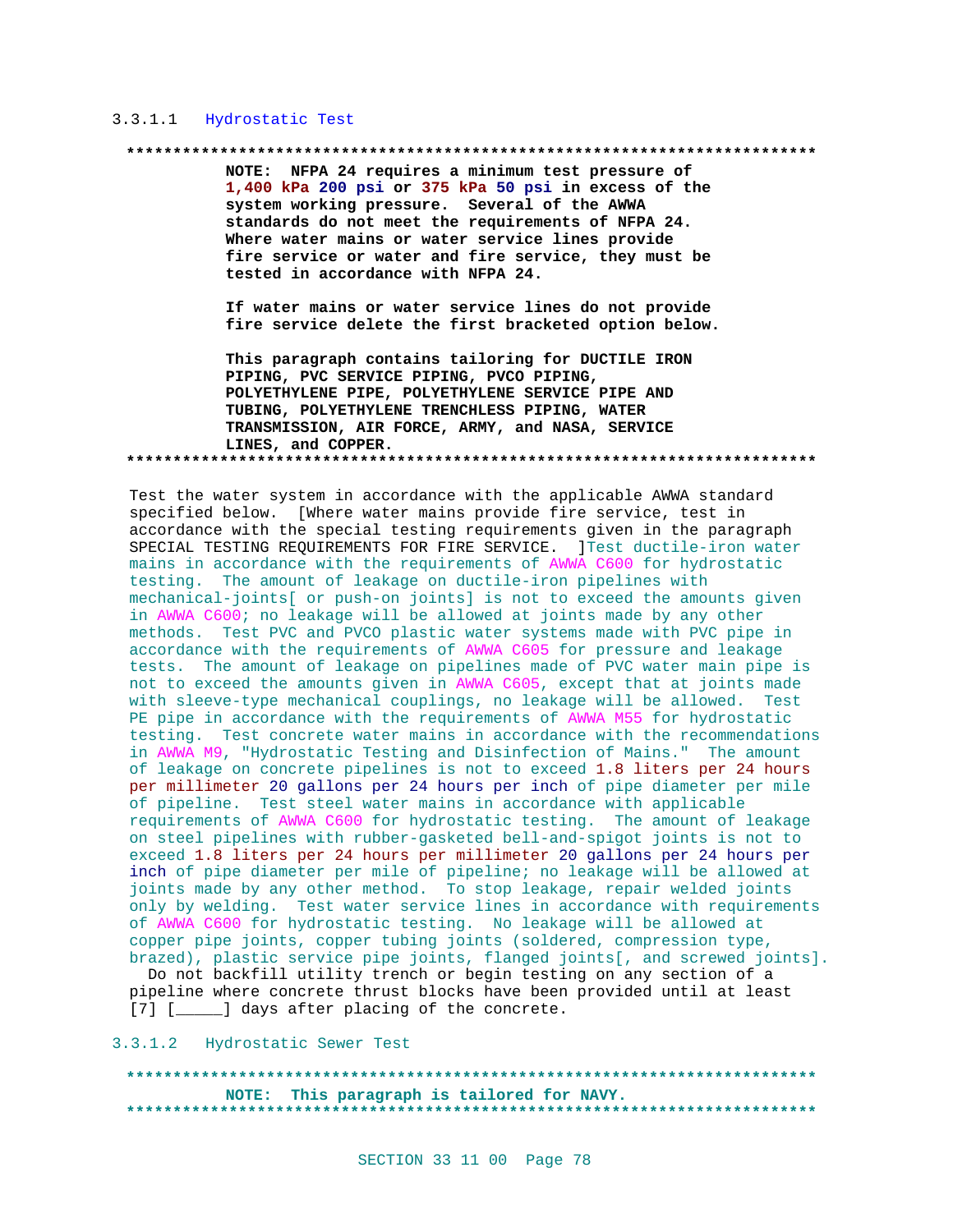# NOTE: Refer to state standard for minimum test pressure or if state standards are not applicable use a minimum test pressure of 200 kPa 30 psi.

The hydrostatic pressure sewer test will be performed in accordance with the applicable AWWA standard for the piping material or AWWA C600[ with a minimum test pressure of [\_\_\_\_]].

## 3.3.1.3 Leakage Test

# NOTE: This paragraph contains tailoring for POLYETHYLENE PIPE, POLYETHYLENE SERVICE PIPE AND TUBING, and POLYETHYLENE TRENCHLESS PIPING.

For leakage test, use a hydrostatic pressure not less than the maximum working pressure of the system. Leakage test may be performed at the same time and at the same test pressure as the pressure test.

For PE pipe perform leak testing in accordance with AWWA M55, ASTM F2164.

# 3.3.1.4 Bacteriological Testing

# NOTE: Option A is recommended for bacteriological tests. Delete Option A requirements and provide applicable requirements if Option B is preferred.

Perform bacteriological tests in accordance with AWWA C651 [Option A] [Option B]. [ For new water mains use Option A and obtain two sets of samples for coliform analysis, each sample being collected at least 16 hours apart. Take samples every 370 m 1,200 ft plus one set from the end of the line and at least one from each branch greater than one pipe length.] Analyze samples by a certified laboratory, and submit the results of the bacteriological samples.

 $3.3.1.5$ Backflow Preventer Tests

NOTE: This paragraph is tailored for BACKFLOW PREVENTERS. 

After installation conduct Backflow Preventer Tests and provide test reports verifying that the installation meets the FCCCHR Manual Standards.

 $3.3.1.6$ Special Testing Requirements for Fire Service

NOTE: NFPA 24 requires a minimum test pressure of 1400 kPa 200 psi or 375 kPa 50 psi in excess of the system working pressure. Where water mains or water service lines provide fire service or water and fire service, they must be tested in accordance with NFPA